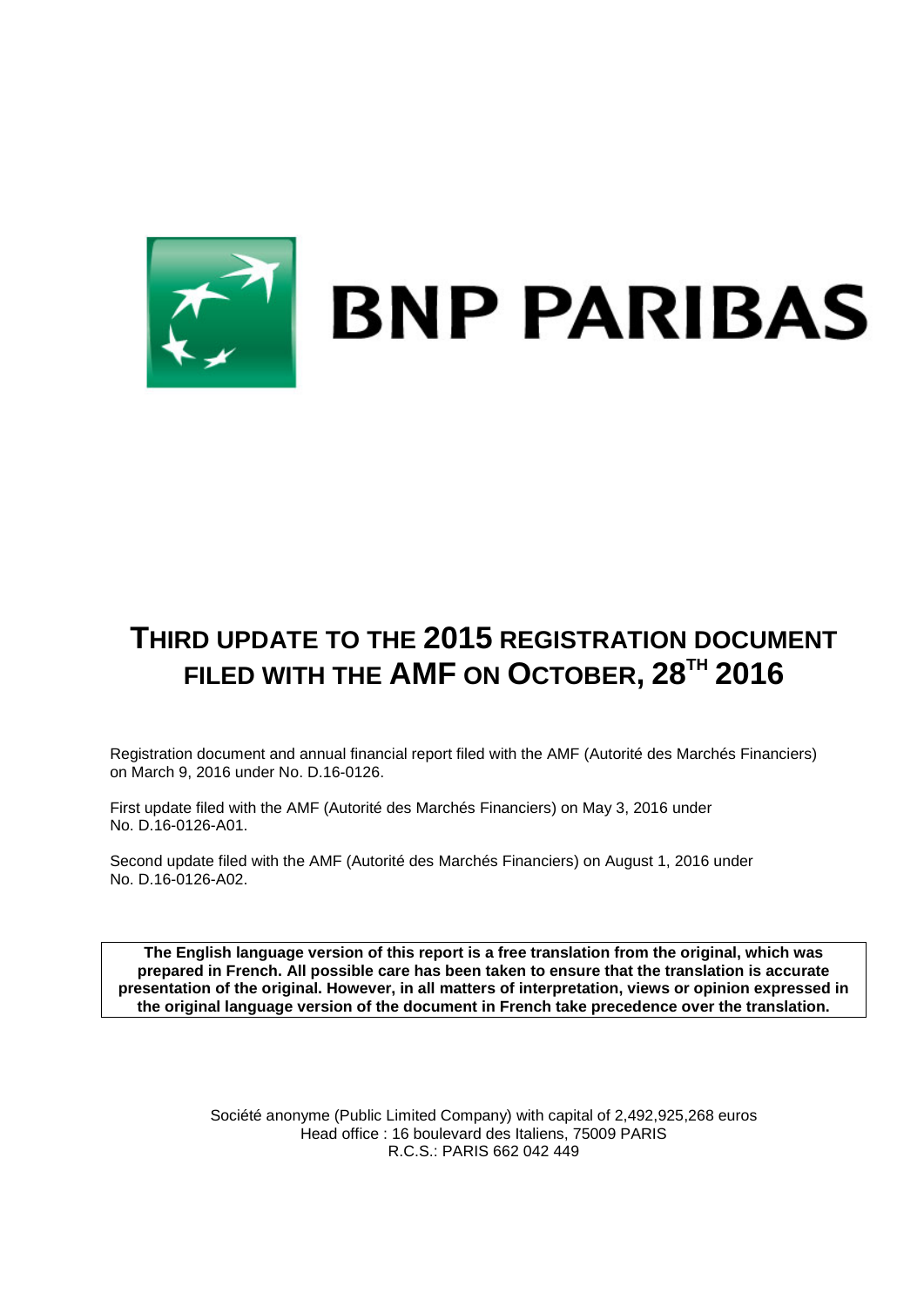| 3. |  |
|----|--|
|    |  |
|    |  |
| 6. |  |
|    |  |
|    |  |



Only the French version of the third update to the 2015 Registration document has been submitted to the AMF. It is therefore the only version that is binding in law.

The original document was filed with the AMF (French Securities Regulator) on 28<sup>th</sup> October 2016, in accordance with article 212–13 of the AMF's General Regulations. It may be used in support of a financial transaction only if supplemented by a Transaction Note that has received approval from the AMF. This document was prepared by the issuer and its signatories assume responsibility for it.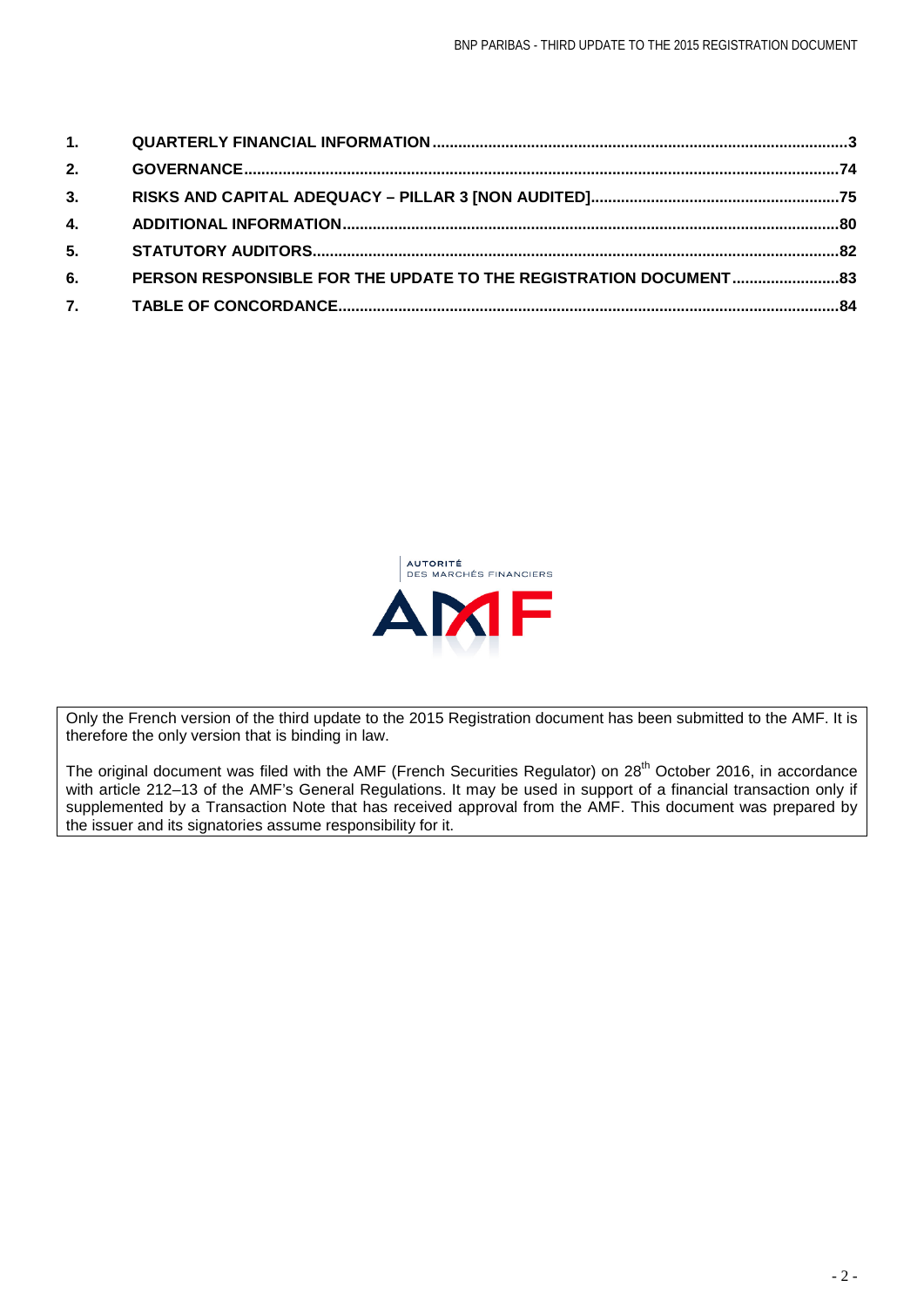# **1. Quarterly financial information**

### **1.1 Group presentation**

BNP Paribas, Europe's leading provider of banking and financial services, has four domestic retail banking markets in Europe, namely in Belgium, France, Italy and Luxembourg.

It operates in 74 countries and has more than 189,000 employees, including close to 147,000 in Europe. BNP Paribas holds key positions in its two main businesses:

#### **Retail Banking and Services, which includes:**

- Domestic Markets, comprising:
	- French Retail Banking (FRB);
	- BNL banca commerciale (BNL bc), Italian retail banking;
	- Belgian Retail Banking (BRB);
	- Other Domestic Markets activities including Luxembourg Retail Banking (LRB)
- International Financial Services, comprising:
	- Europe-Mediterranean;
	- BancWest;
	- Personal Finance;
	- Insurance;
	- Wealth and Asset Management;

#### **Corporate and Institutional Banking (CIB).**

- Corporate Banking;
- Global Markets:
- Securities Services.

<span id="page-2-0"></span>BNP Paribas SA is the parent company of the BNP Paribas Group.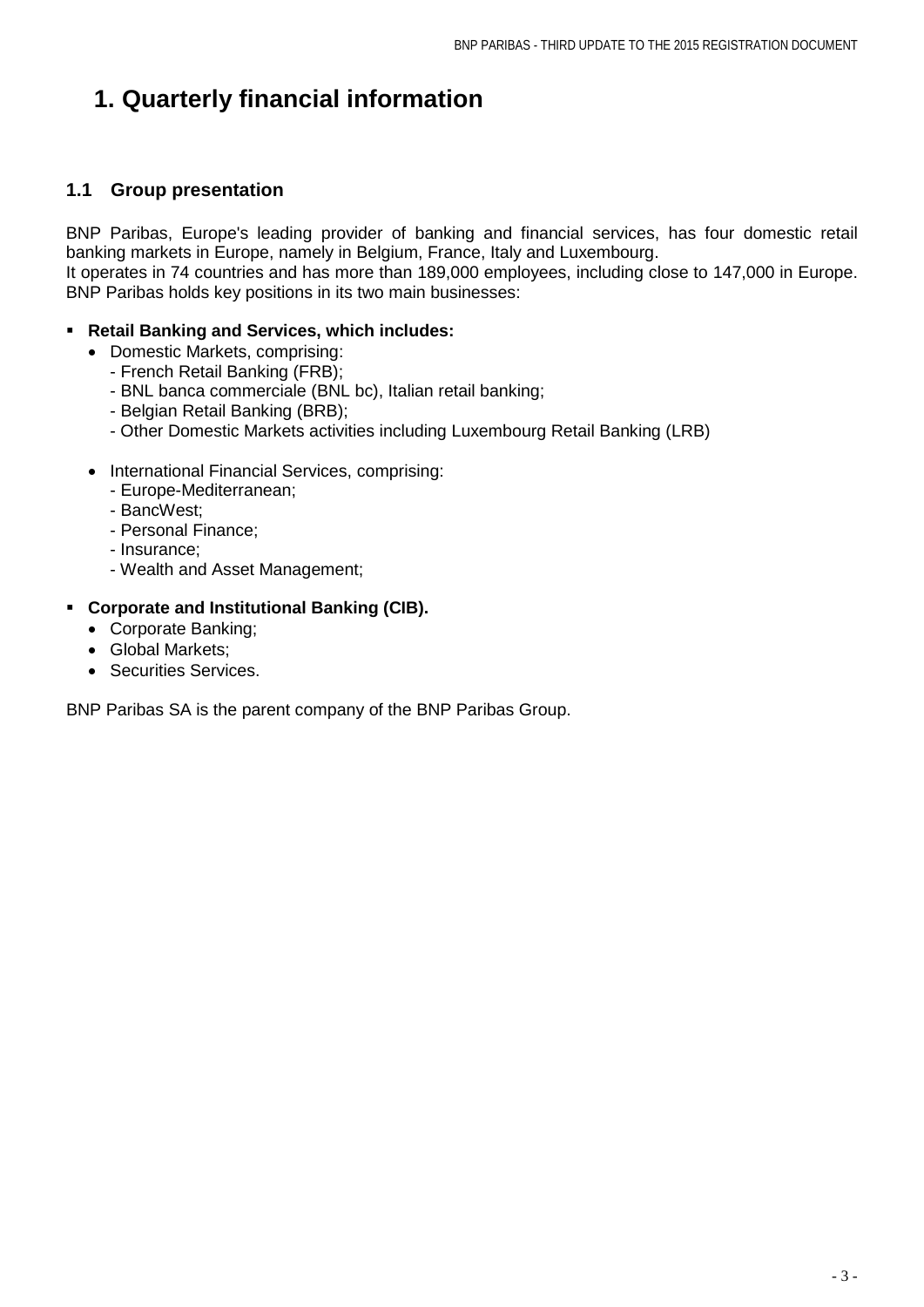### **1.2 Third quarter 2016 results**

### **GOOD RESULTS AND SOLID CAPITAL GENERATION**

**GOOD REVENUE GROWTH OF THE OPERATING DIVISIONS** 

### **REVENUES OF THE OPERATING DIVISIONS: +4.8% vs. 3Q15**

**STRONG RISE OF THE GROSS OPERATING INCOME OF THE OPERATING DIVISIONS**

**GOI OF THE OPERATING DIVISIONS: +8.8% vs. 3Q15**

**CONTINUED DECREASE IN THE COST OF RISK** 

**-13.4% vs. 3Q15 (43 BP\*)**

**RISE IN NET INCOME GROUP SHARE: +3.3**% **vs. 3Q15**

**€1,886m +15.0% vs. 3Q15 EXCLUDING EXCEPTIONAL ITEMS**

**CONTINUED INCREASE IN THE CET1 RATIO\*\***

**11.4%: +30 BP vs. 30.06.16**

**\* COST OF RISK/CUSTOMER LOANS AT THE BEGINNING OF THE PERIOD (IN ANNUALISED BP); \*\* AS AT 30 SEPTEMBER 2016, CRD4 (FULLY LOADED RATIO)**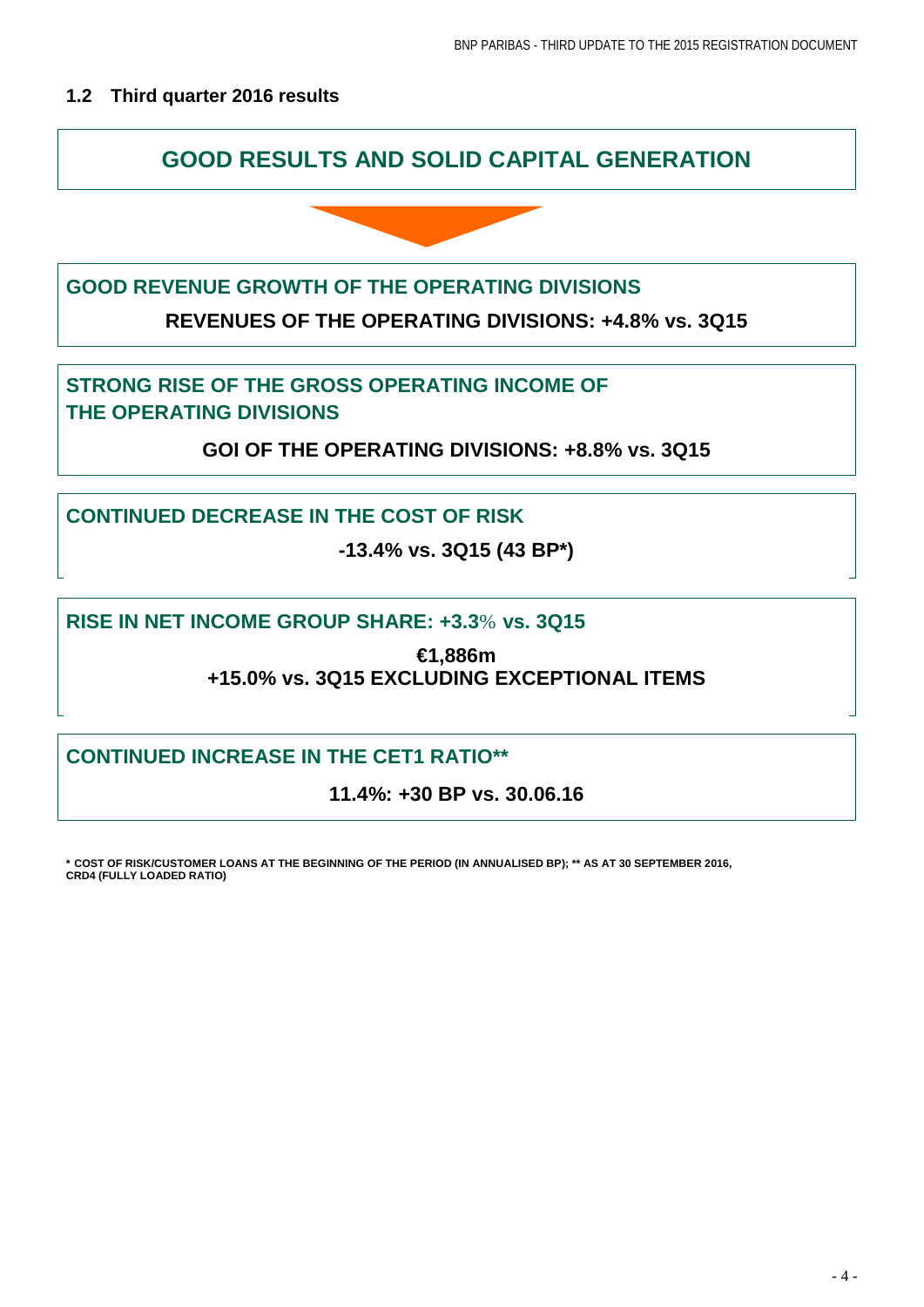The Board of Directors of BNP Paribas met on 27 October 2016. The meeting was chaired by Jean Lemierre and the Board examined the Group's results for the third quarter 2016.

#### **GOOD RESULTS AND SOLID CAPITAL GENERATION**

BNP Paribas reported a good overall performance this quarter, demonstrating the strength of its integrated and diversified business model even in the low interest rate environment.

Revenues totalled 10,589 million euros, up by 2.4% compared to the third quarter 2015. They included this quarter the exceptional impact of -202 million euros in Own Credit Adjustment (OCA) and own credit risk included in derivatives (DVA) (+37 million euros in the third quarter 2015).

The revenues of the operating divisions grew well (+4.8% compared to the third quarter 2015): they were stable at Domestic Markets<sup>[1](#page-2-0)</sup> (+0.1%) despite the low interest rate environment, up by 3.9% at International Financial Services and were up strongly at CIB (+13.2%).

At 7,217 million euros, operating expenses were up by 3.7% compared to the third quarter 2015. They included the exceptional 37 million euro impact (34 million euros in the third quarter 2015) of the acquisitions<sup>[2](#page-4-0)</sup> restructuring costs as well as the CIB transformation plan's costs for 216 million euros in relation with the rapid implementation of the transformation of this operating division (0 in the third quarter 2015). They no longer included any Simple & Efficient transformation costs (126 million euros in the third quarter 2015): in line with the target, the final costs related to this plan were booked in the fourth quarter 2015.

Operating expenses rose by 1.6% for Domestic Markets<sup>1</sup>, 3.4% for International Financial Services and 3.5% for CIB. They included the impact of new regulations as well as the effects of business growth in some activities but benefited from the success of the Simple & Efficient savings plan, which offset the natural costs' drift.

The gross operating income of the Group was thus down by 0.5%, at 3,372 million euros. It was up by 8.8% for the operating divisions.

The cost of risk was down by 13.4% due in particular to the good control of risk at loan origination, the low interest rate environment and the continued improvement recorded in Italy. It came to 764 million euros (882 million euros in the third quarter 2015) or 43 basis points of outstanding customer loans.

Non-operating items totalled +172 million euros (+163 million euros in the third quarter 2015).

Pre-tax income thus came to 2,780 million euros compared to 2,669 million euros in the third quarter 2015 (+4.2%). It was up by 15.2% for the operating divisions.

Net income attributable to equity holders totalled 1,886 million euros, up by 3.3% compared to the third quarter 2015. Excluding exceptional items<sup>[3](#page-4-1)</sup>, it came to 2,192 million euros (+15.0%).

As at 30 September 2016, the fully loaded Basel 3 common equity Tier 1 ratio<sup>[4](#page-4-2)</sup> totalled 11.4%, up by 30 basis points compared to 30 June 2016, illustrating the solid capital generation. basis points compared to 30 June 2016, illustrating the solid capital generation. The fully loaded Basel 3 leverage ratio<sup>[5](#page-4-3)</sup> came to 4.0% (stable compared to 30 June 2016).

<sup>&</sup>lt;sup>1</sup> Including 100% of Private Banking in the domestic networks (excluding PEL/CEL effects)

LaSer, Bank BGZ, DAB Bank and GE LLD

<span id="page-4-1"></span><span id="page-4-0"></span> $\frac{3}{10}$  Effect of exceptional items after tax: -306 million euros in the third quarter 2016, -80 million euros in the third quarter 2015  $^4$  Ratio taking into account all the CRD4 rules with no transitory provisions

<span id="page-4-4"></span><span id="page-4-2"></span>

<span id="page-4-3"></span><sup>&</sup>lt;sup>5</sup> Ratio taking into account all the rules of the CRD4 at 2019 with no transitory provisions, calculated according to the delegated act of the European Commission dated 10 October 2014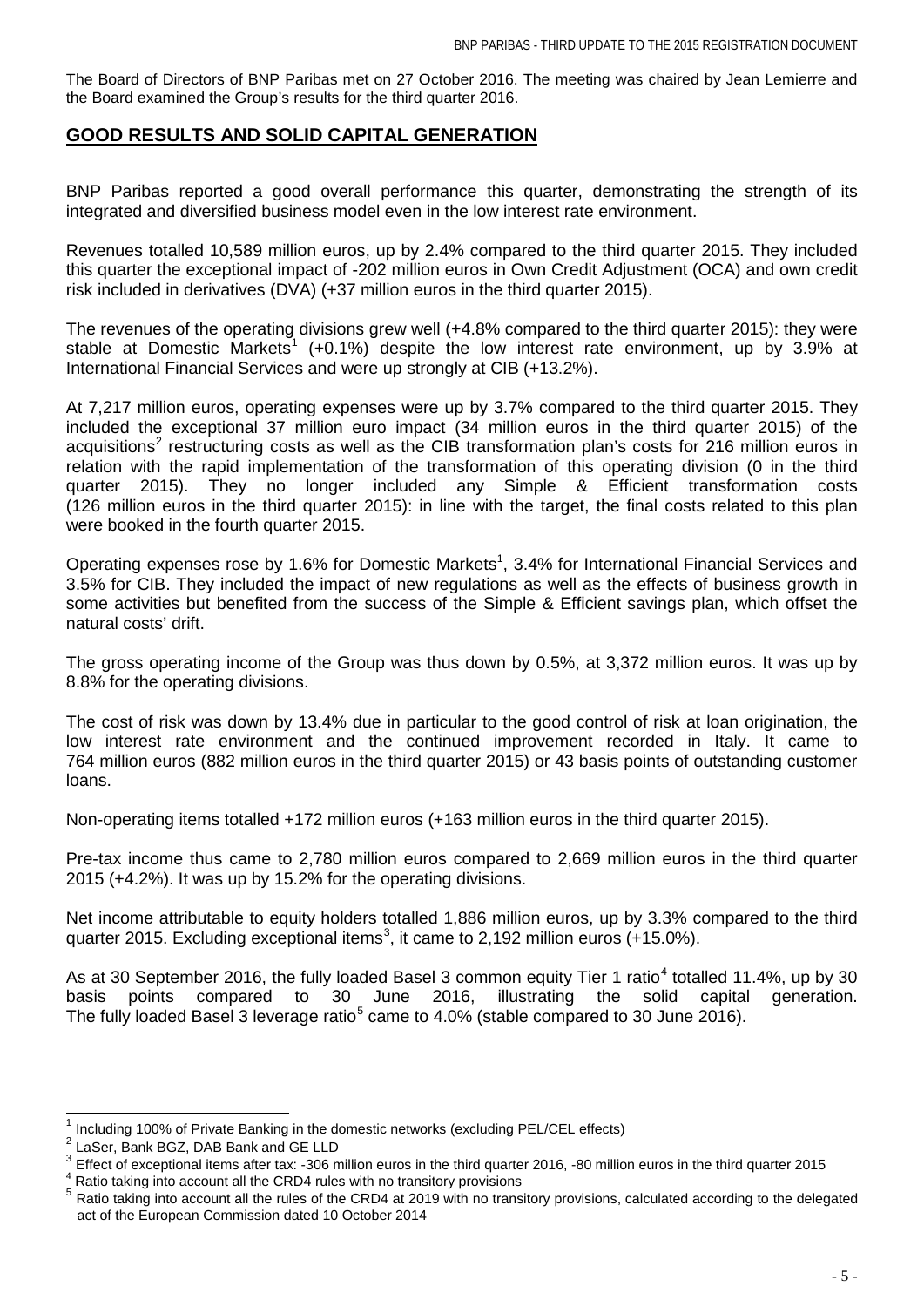The Liquidity Coverage Ratio stood at 127% as at 30 September 2016. Lastly, the Group's immediately available liquidity reserve totalled 326 billion euros (compared to 291 billion euros as at 30 June 2016), equivalent to over one year of room to manoeuvre in terms of wholesale funding.

The net book value per share reached 73.1 euros, equivalent to a compounded annual growth rate of 6.2% since 31 December 2008, illustrating the continuous value creation throughout the cycle.

The Group is actively implementing the remediation plan agreed as part of the comprehensive settlement with the U.S. authorities and is continuing to reinforce its compliance and control procedures.

> \* \* \*

For the first nine months of the year, at 32,755 million euros, revenues were up slightly (+0.8% compared to the first nine months of 2015) despite persistently very low rates and a particularly unfavourable environment in the first quarter of the year. They included the exceptional impact of +597 million euros of the capital gain from the sale of Visa Europe shares as well as the -41 million euros in Own Credit Adjustment (OCA) and own credit risk included in derivatives (DVA) (+154 million euros in the first nine months of 2015).

The revenues of the operating divisions held up well compared to the first nine months of 2015 at Domestic Markets<sup>[1](#page-4-4)</sup> (-0.4%), rose at International Financial Services (+0.5%) and were down by 2.8% at CIB due to the particularly challenging market environment in the first quarter of the year.

Operating expenses, at 21,934 million euros, rose by only 0.4% compared to the first nine months of [2](#page-5-0)015. They included the exceptional impact of the acquisitions' restructuring costs<sup>2</sup> and CIB transformation plan's costs for a total of 407 million euros (507 million euros in the first nine months of 2015). They no longer included any Simple & Efficient transformation costs (390 million euros in the first nine months of 2015).

Operating expenses rose by 2.0% for Domestic Markets<sup>1</sup> and 1.9% for International Financial Services but were down by 1.3% for CIB in connection with lower business in the first quarter. Pursuant to the IFRIC 21 "Levies" interpretation<sup>[3](#page-5-1)</sup>, they included the entire amount of the increase in 2016 of banking taxes and contributions. They also factored in the implementation of new regulations and the reinforcement of compliance but benefited from the success of the Simple & Efficient savings plan, which offset the natural costs' drift.

The gross operating income of the Group rose by 1.7%, to 10,821 million euros. It was down by 3.5% for the operating divisions.

The cost of risk was significantly lower (-18.3% compared to the first nine months of 2015) due in particular to the good control of risk at loan origination, the low interest rate environment and the improvement recorded in Italy. It came to 2,312 million euros (2,829 million euros in the first nine months of 2015).

Non-operating items totalled +434 million euros (+1,094 million euros in the first nine months of 2015 due to the exceptional +364 million euro impact of the capital gain from the sale of a 7% stake in Klépierre-Corio, a +123 million euro dilution capital gain from the merger between Klépierre and Corio and a +94 million euros capital gain from the sale of a non-strategic stake).

Pre-tax income thus came to 8,943 million euros compared to 8,906 million euros in the first nine months of 2015 (+0.4%). It was slightly down (-0.4%) for the operating divisions.

<span id="page-5-2"></span> <sup>1</sup> Including 100% of Private Banking in the domestic networks (excluding PEL/CEL effects)

<span id="page-5-0"></span><sup>2</sup> LaSer, Bank BGZ, DAB Bank and General Electric LLD

<span id="page-5-1"></span> $3$  Booking in the first quarter of the full amount of banking taxes and contributions for the year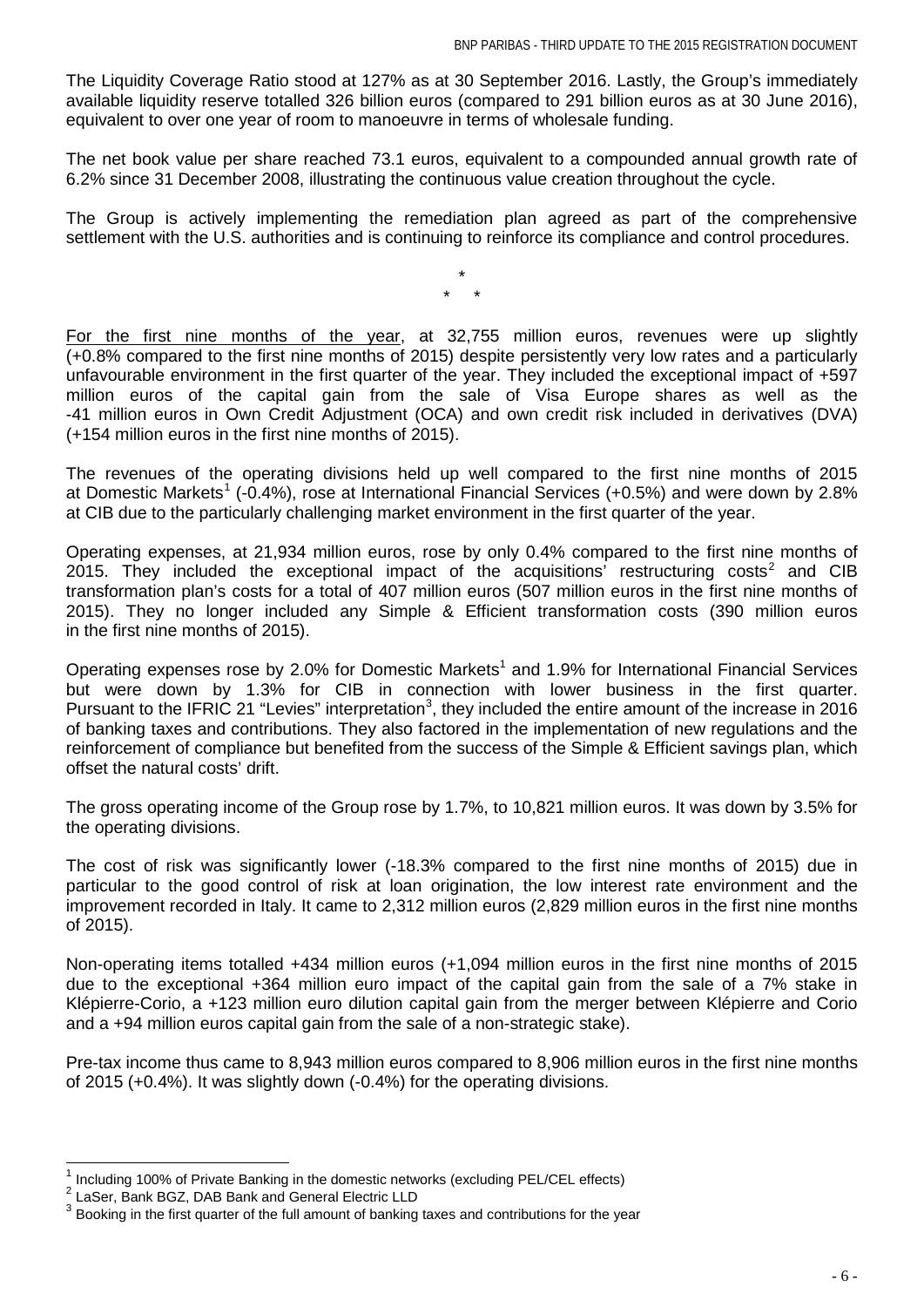Net income attributable to equity holders was 6,260 million euros, up by 3.8% compared to the first nine months of 20[1](#page-5-2)5. Excluding exceptional items<sup>1</sup>, it came to 5,989 million euros  $(+4.1\%)$ .

The annualised return on equity, excluding exceptional items equalled 9.8% (+60 basis points compared to the whole of [2](#page-6-0)015<sup>2</sup>). The annualised return on tangible equity, excluding exceptional items was 11.7%  $(+60)$  basis points compared to the whole of 2015<sup>2</sup>). The annualised return on equity excluding exceptional items and calculated on the basis of a CET1 ratio of 10% stood at 10.7%, in line with the target set out in the 2014-2016 plan.

<span id="page-6-1"></span>Effect of exceptional items after tax: +272 million euros in the first nine months of 2016, +278 million euros in the first nine months of 2015

<span id="page-6-0"></span><sup>&</sup>lt;sup>2</sup> Effect of exceptional items after tax in 2015: -644 million euros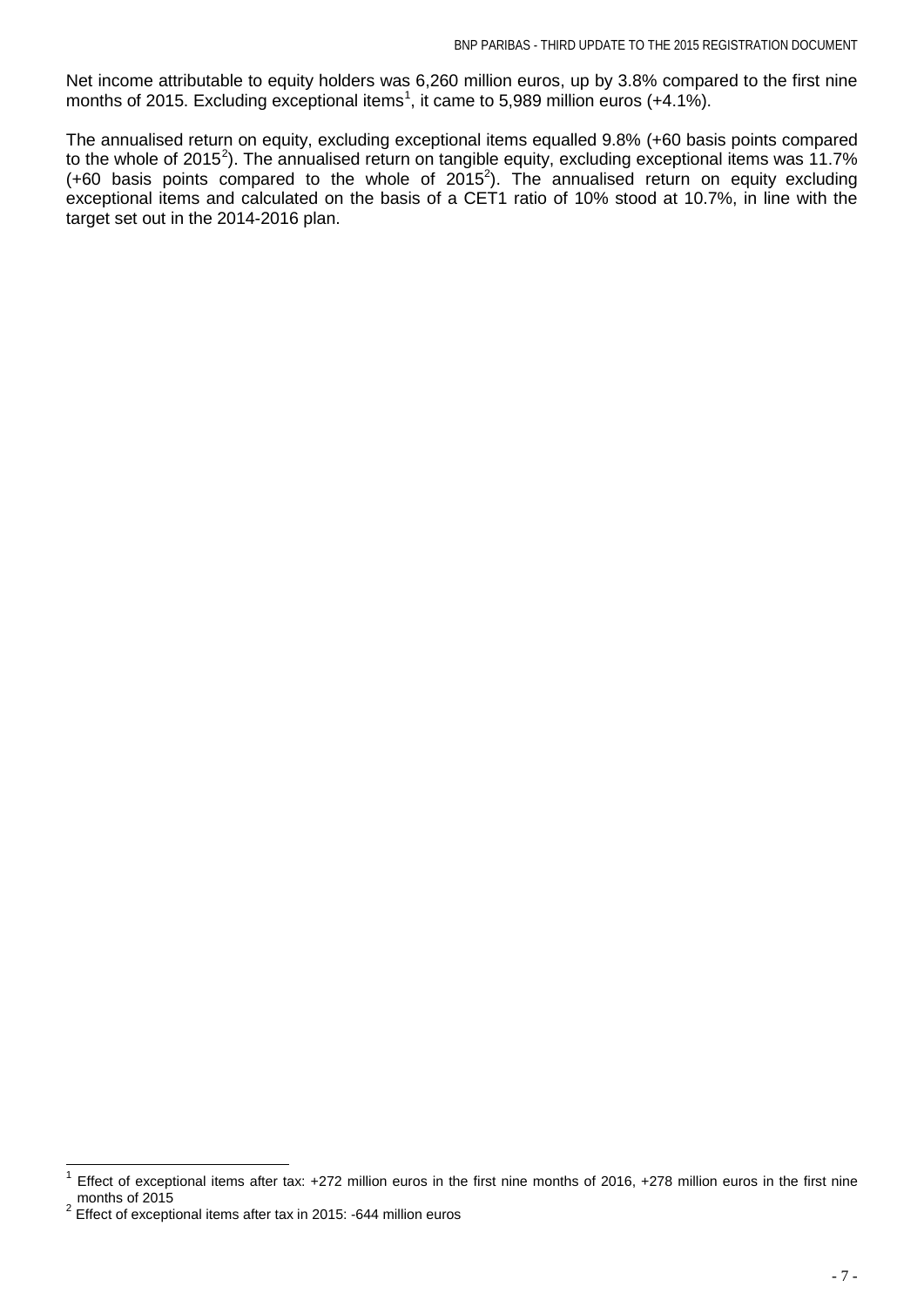### **RETAIL BANKING & SERVICES**

### **DOMESTIC MARKETS**

In a context of a recovery in demand, Domestic Markets' outstanding loans rose by 3.1% compared to the third quarter 2015. Deposits were up by 7.5% with a strong growth across all the networks. The business activity was in particular illustrated by the launch of a credit offer combined with the new debt fund *BNP Paribas SME Debt Fund* set up to support fast growing European SMEs. The development of the digital offering was reflected in the tie-up between Wa! and Fivory (Crédit Mutuel<sup>[1](#page-6-1)</sup>) to launch in 2017 in partnership in particular with Carrefour, Auchan and Total a joint solution combining payment, loyalty programmes and discount offers. Lastly, Domestic Markets continued the development of new customer journeys in order to offer customers a new seamless banking experience providing significant valueadded.

At 3,9[2](#page-7-0)3 million euros, revenues<sup>2</sup> were stable (+0.1%) compared to the third quarter 2015 in relation with a persistently low interest rate environment. BRB and the specialised businesses performed well and grew their revenues.

Operating expenses<sup>2</sup> (2,567 million euros) were up by 1.6% compared to the same quarter a year earlier driven by growing businesses, in particular Arval.

The gross operating income<sup>2</sup> was thus down by 2.7%, to 1,356 million euros, compared to the same quarter a year earlier.

The cost of risk was down sharply (-21.6% compared to the third quarter 2015), as a result of the low interest rate environment. It continued to decrease, at BNL bc in particular.

Thus, after allocating one-third of Domestic Markets Private Banking's net income to the Wealth Management business (International Financial Services division), the division reported a strong growth of its pre-tax income<sup>[3](#page-7-1)</sup>:  $+9.1\%$  compared to the third quarter 2015, to 993 million euros.

#### **French Retail Banking (FRB)**

FRB's outstanding loans were up by 1.3% compared to the third quarter 2015 with a rise in corporate loans and a stabilisation of mortgage loans. There was a pick-up in loan production: outstandings were thus up by 2.1% compared to the second quarter 2016. Deposits grew by 6.5%, driven by the strong growth in current accounts. The pick-up of the business activity was also illustrated by the good performance of off balance sheet savings with a rise of 8.4% of mutual fund outstandings and 3.4% of life insurance outstandings compared to 30 September 2015. Private Banking reported good asset inflows thanks in particular to the joint approach with business centres on business disposals.

Revenues<sup>[4](#page-7-2)</sup> totalled 1,601 million euros, down by 3.1% compared to the third quarter 2015. Net interest income<sup>4</sup> was down by 4.0% given the impact of persistently low interest rates. Fees<sup>4</sup> were down for their part by 1.7% due to the decline in financial fees partly offset by growth of banking fees.

Operating expenses<sup>4</sup> were contained and rose by only 0.4% compared to the third quarter 2015.

<span id="page-7-3"></span><span id="page-7-0"></span> $1$  CM11-CIC<br> $2$  Including 100% of Private Banking in France (excluding PEL/CEL effects), Italy, Belgium and Luxembourg

<span id="page-7-1"></span><sup>&</sup>lt;sup>3</sup> Excluding PEL/CEL effects (-7 million euros in the third quarter 2016, -2 million euros in the third quarter 2015)

<span id="page-7-2"></span><sup>&</sup>lt;sup>4</sup> Including 100% of Private Banking in France (excluding PEL/CEL effects)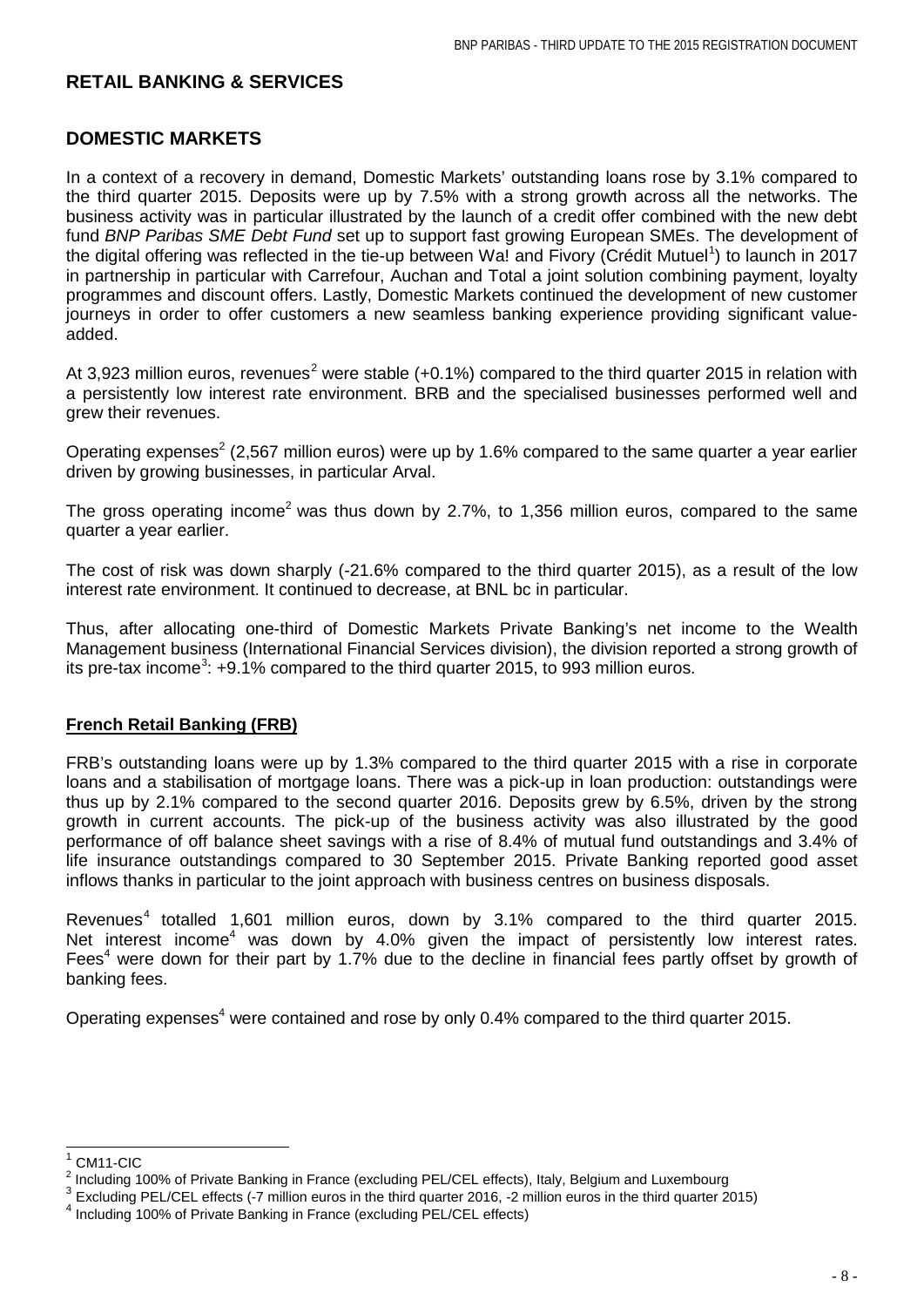The gross operating income<sup>[1](#page-7-3)</sup> thus totalled 423 million euros, down by 11.6% compared to the same quarter a year earlier.

The cost of risk<sup>1</sup> was still low, at 72 million euros, and was down by 7 million euros compared to the third quarter 2015. It totalled 20 basis points of outstanding customer loans.

Thus, after allocating one-third of French Private Banking's net income to the Wealth Management business (International Financial Services division), FRB posted 317 million euros in pre-tax income<sup>[2](#page-8-0)</sup> (-11.9% compared to the third quarter 2015).

#### **BNL banca commerciale (BNL bc)**

The outstanding loans of BNL bc were up slightly compared to the third quarter 2015 (+0.2%) with a gradual recovery in volumes, in particular on individual clients. Deposits rose by 13.9% with a sharp rise in individuals' and corporates' current accounts. BNL bc delivered a good performance in off balance sheet savings with growth of life insurance outstandings (+10.2%) and mutual fund outstandings (+10.4%) compared to 30 September 2015. BNL bc continued the development of its commercial offering with the launch of BNL Pay, a multiservice mobile based payment solution.

Revenues<sup>[3](#page-8-1)</sup> were down by 2.9% compared to the third quarter 2015, at 741 million euros. Net interest income<sup>3</sup> was down by 4.6% due to the persistently low interest rate environment and the residual effect of the repositioning on the better corporate clients. Fees<sup>3</sup> were stable with a pick-up in financial fees but a decline in banking fees.

At 448 million euros, operating expenses<sup>3</sup> rose by only 0.5% thanks to the effect of cost reduction measures.

The gross operating income<sup>3</sup> thus totalled 293 million euros, down by 7.8% compared to the same quarter a year earlier.

The cost of risk<sup>3</sup>, at 110 basis points of outstanding customer loans, was down by 94 million euros compared to the third quarter 2015 with a gradual improvement of the quality of the loan portfolio and a decrease in doubtful loan outstandings.

Thus, after allocating one-third of Italian Private Banking's net income to the Wealth Management business (International Financial Services division), BNL bc posted 70 million euros in pre-tax income, a strong improvement compared to the third quarter 2015 (+71 million euros).

#### **Belgian Retail Banking**

BRB continued to report good business activity. Loans were up by 5.3% compared to the third quarter 2015 with an increase in loans to individual customers, in particular mortgages, and growth in loans to SMEs. For their part, deposits rose by 7.4% thanks in particular to a strong growth in current accounts. The business continued the digital development with the release of new functions for the Easy Banking application such as visual graphics for savings and peer-to-peer payments. BRB also supported innovative companies with the opening of a new business accelerator Co.Station in Ghent following the success of the one in Brussels.

Revenues<sup>[4](#page-8-2)</sup> were up by 3.8% compared to the third quarter 2015, at 914 million euros: net interest income<sup>4</sup> rose by 5.9% due to volume growth but fees<sup>4</sup> were down by 2.5% due to a decrease in financial fees.

<sup>&</sup>lt;sup>1</sup> Including 100% of Private Banking in France (excluding PEL/CEL effects)<br> $\frac{2}{5}$  Excluding PEL/CEL effects (...7 million ourse in the third quarter 2016 ...2 m

<span id="page-8-3"></span><span id="page-8-0"></span><sup>&</sup>lt;sup>2</sup> Excluding PEL/CEL effects (-7 million euros in the third quarter 2016, -2 million euros in the third quarter 2015)  $3$  Including 100% of Private Banking in Italy

<span id="page-8-1"></span>

<span id="page-8-2"></span><sup>&</sup>lt;sup>4</sup> Including 100% of Private Banking in Belgium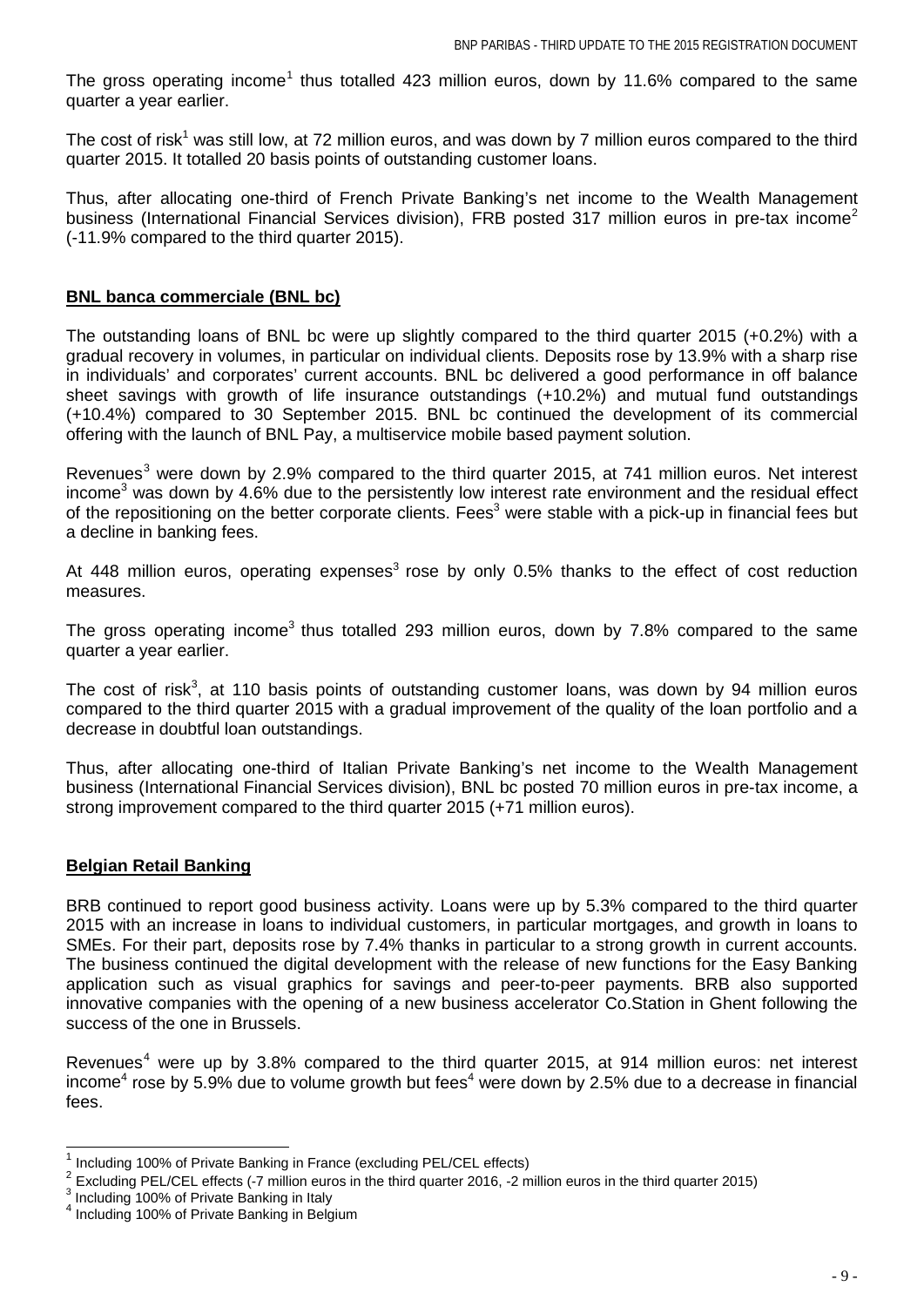Operating expenses<sup>[1](#page-8-3)</sup> were down by 0.2% compared to the third quarter 2015, at 575 million euros. Excluding the impact of two one-off items this quarter<sup>[2](#page-9-0)</sup>, they rose by 1.6%.

The gross operating income<sup>1</sup> was up by 11.2% compared to the same quarter a year earlier, at 339 million euros.

The cost of risk<sup>1</sup>, at 19 million euros or 8 basis points of outstanding customer loans, was very low. It rose by 21 million euros compared to a particularly low level in the third quarter 2015 when provisions were offset by write-backs.

Thus, after allocating one-third of Belgian Private Banking's net income to the Wealth Management business (International Financial Services division), BRB posted 305 million euros in pre-tax income, up significantly compared to the same quarter last year (+8.1%).

#### **Other Domestic Markets businesses (Arval, Leasing Solutions, Personal Investors and Luxembourg Retail Banking)**

The specialised businesses of Domestic Markets showed a good overall drive.

The business activity of Arval was sustained and the financed fleet showed strong growth at constant scope (+11.0% compared to the third quarter 2015) bringing the number of financed vehicles to over 1 million. The business unit actively implemented the integration of GE Fleet Services.

Outstandings of Leasing Solutions were up (+5.7% at constant scope and exchange rates) thanks to the good growth of the core business, despite the continued reduction of the non-core portfolio. Personal Investors saw a good level of new client acquisition but the business unit reported a decline in brokerage this quarter in Germany.

Lastly, Luxembourg Retail Banking's outstanding loans rose by 1.2% compared to the third quarter 2015, due in particular to mortgage loans, and deposits were up by 17.3% with good deposit inflows in particular on the corporate segment.

Revenues<sup>[3](#page-9-1)</sup> were up in total by 7.0% compared to the third quarter 2015, at 669 million euros, recording the effect of the acquisition of GE Fleet Services in Europe. At constant scope and exchange rates, it was up by 1.9%, driven by Arval and Leasing Solutions.

Operating expenses<sup>3</sup> rose by 10.4% compared to the third quarter 2015, at 367 million euros. At constant scope and exchange rates, they were up by 4.2% as a result of business development.

The cost of risk<sup>3</sup> was down by 10 million euros compared to the third quarter 2015, at 23 million euros.

Thus, the contribution of these four business units to Domestic Markets' pre-tax income, after allocating one-third of Luxembourg Private Banking's net income to the Wealth Management business (International Financial Services division), was 301 million euros, up sharply compared to the third quarter 2015: +12.1% (+7.5% at constant scope and exchange rates).

> \* \* \*

 <sup>1</sup> Including 100% of Private Banking in Belgium

<span id="page-9-0"></span> $2$  Partial write-back of a provision for charges partly offset by the effect of the new tax on credit institutions

<span id="page-9-1"></span><sup>3</sup> Including 100% of Private Banking in Luxembourg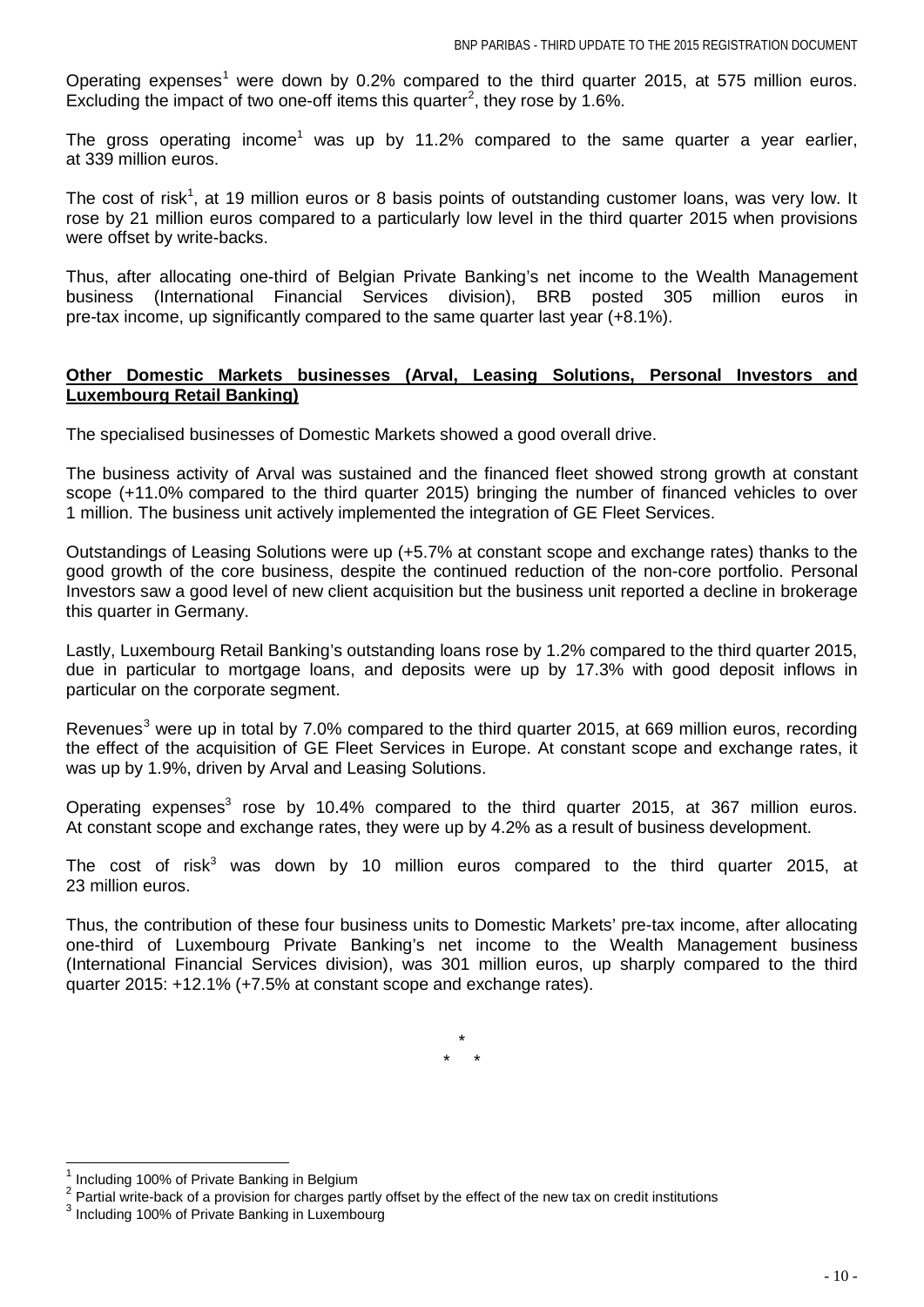### **INTERNATIONAL FINANCIAL SERVICES**

The International Financial Services' businesses reported a good sales and marketing drive: Personal Finance had a sustained business activity, Europe-Mediterranean and BancWest posted good growth in their activity while the Insurance and Wealth and Asset Management businesses generated strong asset inflows. The operating division's sales and marketing drive was also illustrated by the development of digital offering and innovation in all the businesses.

Revenues, at 3,946 million euros, were up by 3.9% compared to the third quarter 2015. They were up by +4.6% at constant scope and exchange rates, driven by strong revenue growth in Insurance and International Retail Banking.

Operating expenses (2,319 million euros) were up by 3.4% compared to the same quarter a year earlier. At constant scope and exchange rates, they were up by 4.2% as a result of business growth.

Gross operating income thus came to 1,627 million euros, up by 4.5% compared to the same quarter a year earlier (+5.2% at constant scope and exchange rates).

The cost of risk was 376 million euros, down by 41 million compared to the third quarter 2015, due in particular to the decrease in the cost of risk at Personal Finance.

Operating income thus totalled 1,251 million euros, up by 9.7% compared to the same quarter a year earlier (+10.3% at constant scope and exchange rates).

International Financial Services' pre-tax income was thus up significantly, at 1,373 million euros (+8.0% compared to the third quarter 2015 and +10.6% at constant scope and exchange rates).

#### **Personal Finance**

Personal Finance continued its very good sales and marketing drive. Outstanding loans grew by  $+9.1\%$  $+9.1\%$  $+9.1\%$ <sup>1</sup> compared to the third quarter 2015 in connection with the rise in demand in the Eurozone and the effect of new partnerships. The business unit signed new commercial agreements again this quarter (Electro Dépôt in Spain) and strengthened its partnership with Decathlon in Portugal. The car loan business continued its good development and the business signed a new commercial agreement with Honda in France. Lastly, Personal Finance continued to expand the digital processing of files with the first phase of the roll-out of electronic signatures in Central Europe and Belgium.

Revenues were up by 0.2% compared to the third quarter 2015, to 1,177 million euros, recording the impact of an unfavourable foreign exchange effect. At constant scope and exchange rates, it rose by 0.9%, the rise in volumes being partly offset by the growing positioning on products with a better risk profile.

Operating expenses were down by 0.2% compared to the third quarter 2015, at 544 million euros. They were up by 0.9% at constant scope and exchange rates, as a result of business development.

The gross operating income thus totalled 632 million euros, up by 0.5% compared to the same quarter a year earlier (+0.9% at constant scope and exchange rates).

At 240 million euros, or 154 basis points of outstanding customer loans, the business unit recorded a strong decrease in the cost of risk (-47 million euros compared to the third quarter 2015) due to

<span id="page-10-0"></span> $<sup>1</sup>$  At constant scope and exchange rates</sup>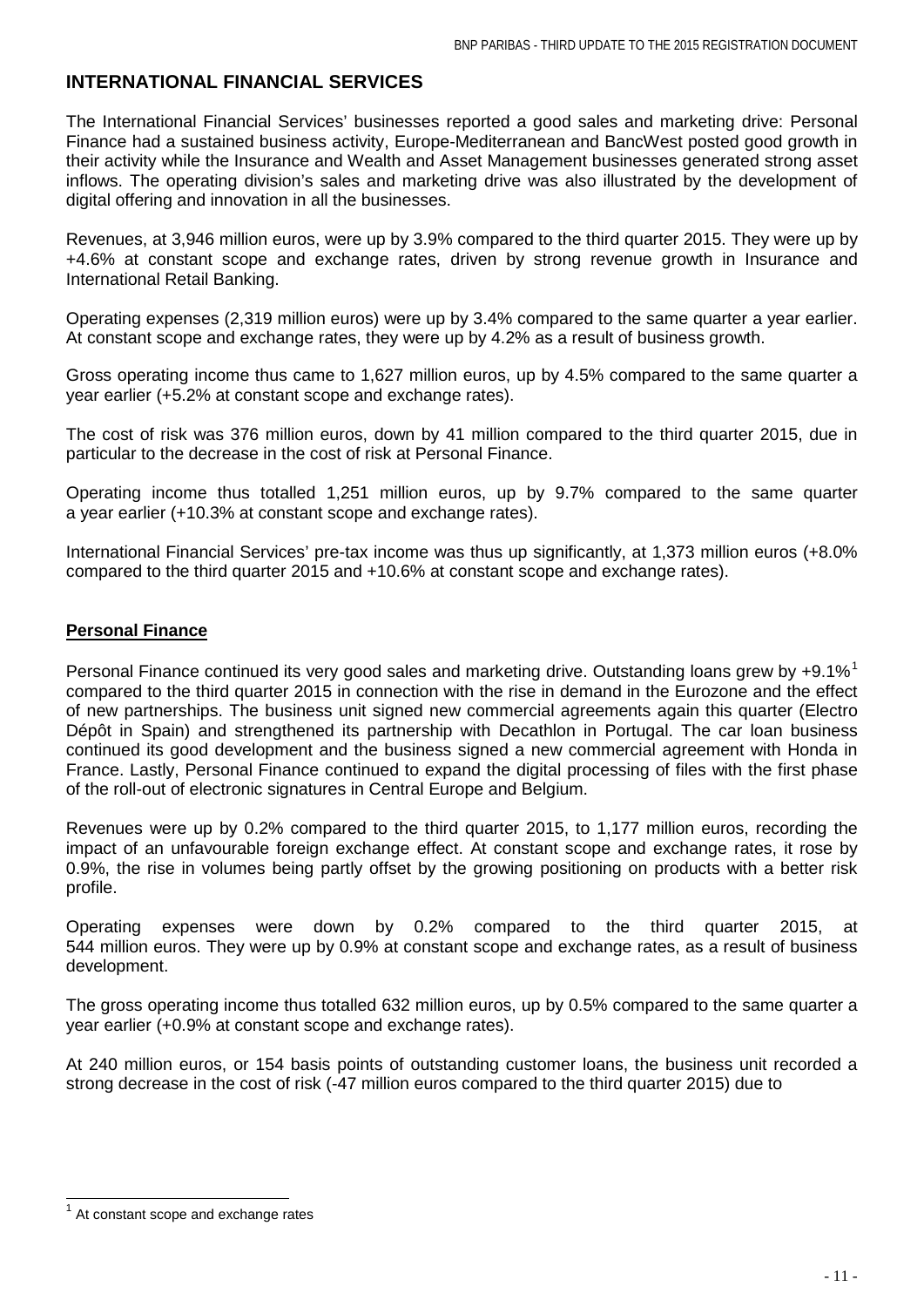the low interest rate environment and the growing positioning on products with a better risk profile (in particular car loans).

Personal Finance's pre-tax income thus came to 411 million euros, up sharply compared to the third quarter 2015: +12.9% (+13.5% at constant scope and exchange rates).

#### **Europe-Mediterranean**

Europe-Mediterranean reported good business growth. Outstanding loans rose by 3.9%<sup>1</sup> compared to the third quarter 20[1](#page-10-0)5 with a rise in all regions. Deposits grew by 10.4%<sup>1</sup>, with good growth in all countries. There was a sustained development in the digital offering with 320,000 clients for CEPTETEB in Turkey and 197,000 clients for BGZ OPTIMA in Poland.

At 659 million euros, revenues<sup>[2](#page-11-0)</sup> were up by 10.3%<sup>1</sup> compared to the third quarter 2015, in connection with an increase in volumes and margins.

Operating expenses<sup>2</sup>, at 413 million euros, rose by 4.6%<sup>1</sup> compared to the same quarter a year earlier. Excluding the introduction of the banking tax in Poland, they were up by 1.6% $^1$ , reflecting the good control of expenses and the effect of cost synergies in Poland.

The cost of risk<sup>2</sup> totalled 127 million euros, or 129 basis points of outstanding customer loans. It was up by 16 million euros compared to the third quarter 2015 due to the rise in the cost of risk in Turkey.

Given the rise in the contribution from associated companies and after allocating one-third of Turkish Private Banking's net income to the Wealth Management business, Europe-Mediterranean generated 165 million euros in pre-tax income, up sharply  $(+24.2\%)^3$  $(+24.2\%)^3$  compared to the same quarter a year earlier). Pre-tax income was up in particular in Turkey where higher margins outpaced the increase in the cost of risk.

#### **BancWest**

BancWest continued its very good commercial drive in a favourable economic context.

Loans rose by 9.2%<sup>1</sup> compared to the third quarter due to a continued sustained growth in corporate and individual loans. Deposits were up by 10.1%<sup>1</sup> with strong rise in current and savings accounts. BancWest continued to expand Private Banking with assets under management totalling 11.4 billion dollars as at 30 September 2016 (+17% compared to 30 September 2015).

The quarter was also marked by the success of the initial public offering of First Hawaiian Bank (17.4% of the capital placed in the market). This subsidiary continues to be fully consolidated as long as the Group maintains its control.

Revenues<sup>[4](#page-11-2)</sup>, at 728 million euros, rose by  $4.4\%$ <sup>1</sup> compared to the third quarter 2015, the increase in volumes being partly offset by the effect of lower interest rates in the United States between these two periods.

At 501 million euros, operating expenses<sup>4</sup> rose by 8.6%<sup>1</sup> compared to the third quarter 2015 as a result of the costs associated to the First Hawaiian Bank initial public offering, the increase in compliance costs and the strengthening of the commercial set up (private banking, corporates, consumer finance).

<span id="page-11-3"></span><span id="page-11-1"></span><span id="page-11-0"></span>

<sup>&</sup>lt;sup>1</sup> At constant scope and exchange rates<br>
<sup>2</sup> Including 100% of Private Banking in Turkey<br>  $\frac{3}{4}$  At constant scope and exchange rates (+14.3% at historical scope and exchange rates)<br>  $\frac{4}{4}$  Including 100% of Privat

<span id="page-11-2"></span>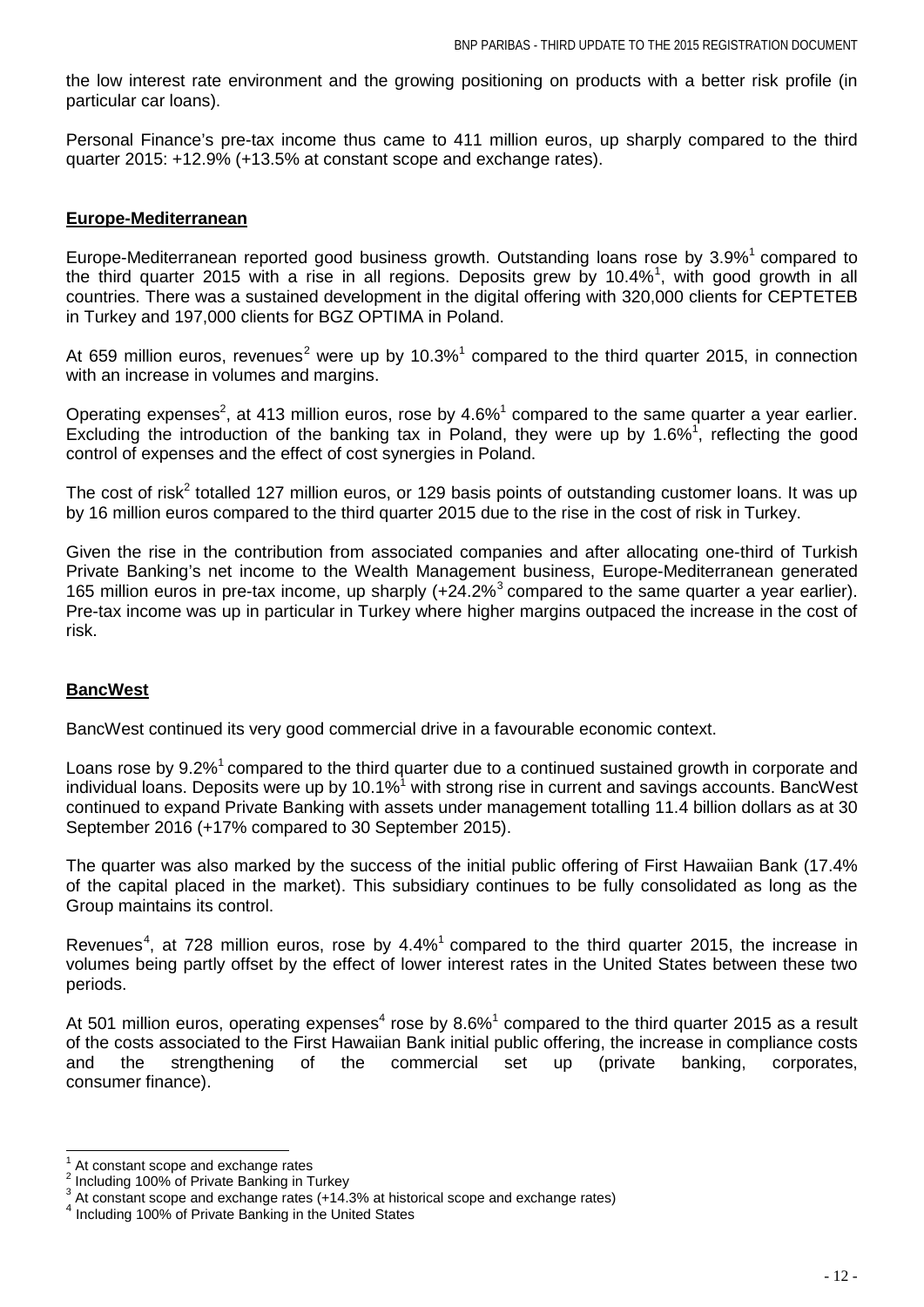The cost of risk<sup>[1](#page-11-3)</sup> (14 million euros) was still at a very low level, at 9 basis points of outstanding customer loans. It was down by 5 million euros compared to the third quarter 2015.

Thus, after allocating one-third of U.S. Private Banking's net income to Wealth Management business, BancWest posted [2](#page-12-0)10 million euros in pre-tax income (-5.5%<sup>2</sup> compared to the third quarter 2015).

#### **Insurance and Wealth and Asset Management**

At 1,004 billion euros as at 30 September 2016, Insurance and Wealth and Asset Management's assets under management<sup>[3](#page-12-1)</sup> were at a record level  $(+9.3\%$  compared to 30 September 2015). They rose by 50 billion euros compared to 31 December 2015 due in particular to very good net asset inflows totalling 32.9 billion euros (strong asset inflows at Wealth Management in France, Italy and Asia; good asset inflows at Asset Management, in particular into diversified and bond funds; good asset inflows in Insurance in the domestic markets) and a favourable performance effect (19.2 billion euros).

The Asset Management sales and marketing drive, which reported significant asset inflows this quarter, was illustrated by the launch of a new fund, *BNP Paribas European SME Debt Fund* in partnership with Domestic Markets with 500 million euros in asset inflows.

As at 30 September 2016, assets under management<sup>3</sup> comprised the following: Asset Management (413 billion euros), Wealth Management (341 billion euros), Insurance (227 billion euros) and Real Estate Services (23 billion euros).

In Insurance, revenues, at 679 million euros, were up by 17.2% compared to the third quarter 2015, reflecting, on the one hand, the effect of the rise in markets this quarter compared to the decrease recorded in the third quarter 2015 and, on the other hand, the significant amount of capital gains realised. Operating expenses, at 299 million euros, rose by 7.5%, as a result of business development. At 427 million euros, pre-tax income was thus up sharply compared to the same quarter a year earlier (+28.6%).

Wealth and Asset Management's revenues, at 718 million euros, held up well in a lacklustre context (- 2.9% compared to the third quarter 2015). Operating expenses, at 572 million euros, were up by 2.4% as a result in particular of the development of Wealth Management. At 161 million euros, Wealth and Asset Management's pre-tax income, after receiving one-third of the net income of private banking in the domestic markets, in Turkey and in the United States, was thus down by 16.1% compared to the third quarter 2015.

> \* \* \*

1 Including 100% of Private Banking in the United States

<span id="page-12-2"></span><span id="page-12-0"></span><sup>&</sup>lt;sup>2</sup> At constant scope and exchange rates (-12.6% at historical scope and exchange rates) <sup>3</sup> Including distributed assets

<span id="page-12-1"></span>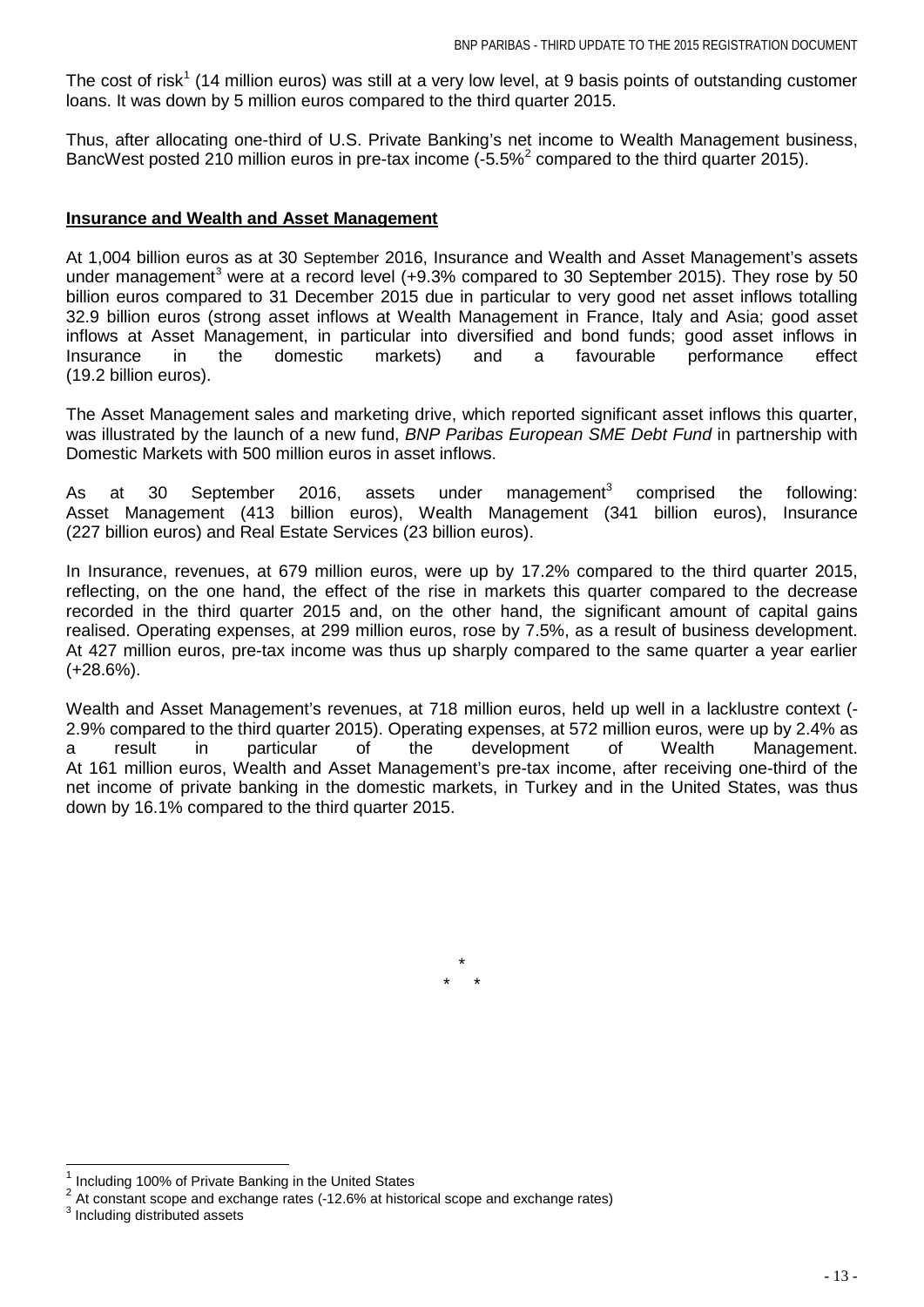### **CORPORATE AND INSTITUTIONAL BANKING (CIB)**

CIB reported this quarter solid business and income growth with a good performance across all of its business units. The division actively implemented its transformation plan, on track with the defined timetable, and launched cost saving measures in all regions.

Revenues of the business, at 2,905 million euros, were up by 13.2% compared to the third quarter 2015. At 1,490 million euros, Global Markets' revenues were up by 19.7% compared to the third quarter 2015 due to sustained client business this quarter. The revenues of  $FICC^1$  $FICC^1$ , at 1,082 million euros, were up by 41.3% compared to the third quarter 2015 which was somewhat lacklustre with respect to rates and forex. They showed good growth in all business segments and BNP Paribas ranked number 1 for all bond issues in euros and number 9 for all international bond issues. At 408 million euros, the revenues of the Equity and Prime Services business unit were down for their part by 14.8% compared to a high base in the third quarter 2015 due to the less favourable context that quarter in the equity markets and despite the good growth of Prime Services. The VaR, which measures market risks, was at a very low level (28 million euros).

Securities Services' revenues, at 457 million euros, were up by 2.9% in connection with the rise in assets under custody and assets under administration.

Corporate Banking's revenues, at 958 million euros, were up by 9.2% compared to the third quarter 2015 with good business growth this quarter. Fees were up by 7.7%. Revenues were up strongly in Europe and in the Americas and up moderately in Asia Pacific where the environment was more lacklustre this year. At 130 billion euros, loans were up by 4.1% compared to the third quarter 2015 and grew in all<br>regions. The business unit reported good performances in regions. The business unit reported good performances in media-telecoms, real estate and acquisition transactions. It continued to expand its transaction banking activities (cash management and trade finance) and confirmed its number 4 global ranking in cash management<sup>[2](#page-13-0)</sup>.

At 2,022 million euros, the operating expenses of CIB were up by 3.5% compared to the third quarter 2015, as a result of business growth. They are well under control and benefited from cost saving measures.

CIB's cost of risk, at 74 million euros (+34 million euros compared to the third quarter 2015), remained at a low level. Corporate Banking's cost of risk was weak at 79 million euros, or 26 basis points of outstanding customer loans (+28 million euros compared to the same quarter a year earlier). Global Markets' cost of risk reflected 5 million euros in net write-backs (11 million euros in net write-backs in the same quarter a year earlier).

CIB thus posted income up sharply, at 812 million euros (+41.7% compared to the third quarter 2015).

\* \* \*

<span id="page-13-1"></span>Fixed Income, Currencies, and Commodities

<span id="page-13-0"></span><sup>2</sup> Euromoney Survey 2016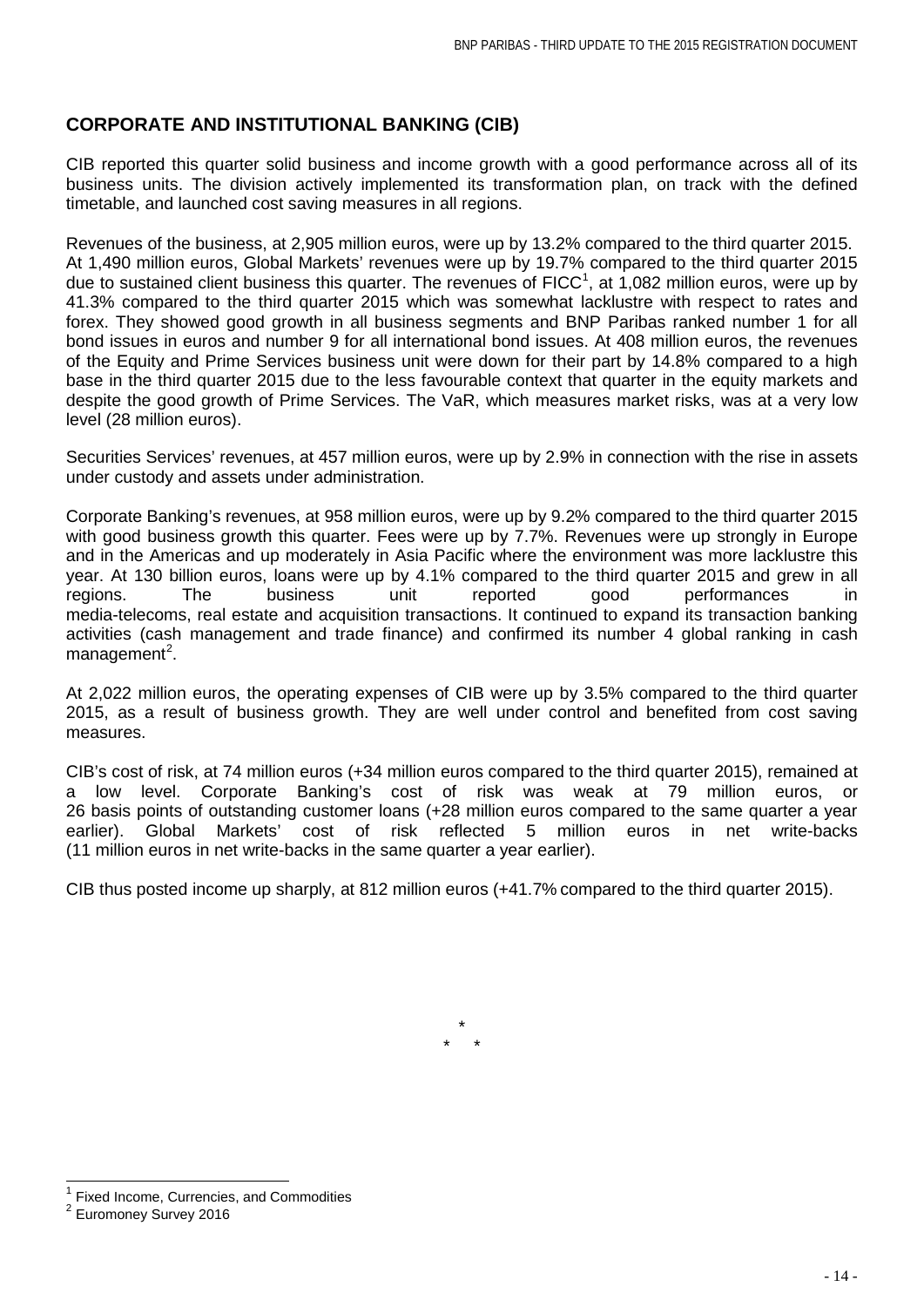### **CORPORATE CENTRE**

Corporate Centre revenues were -45 million euros compared to 198 million euros in the third quarter 2015. They included -202 million euros in Own Credit Adjustment (OCA) and Debit Valuation Adjustment (DVA) (+37 million euros in the third quarter 2015). The contribution by Principal Investments grew again compared to its very good level in the third quarter 2015.

Operating expenses totalled 381 million euros compared to 302 million euros in the third quarter 2015. They factored in 37 million euros in restructuring costs related to the acquisitions<sup>[1](#page-13-1)</sup> (34 million euros in the third quarter 2015) as well as 216 million euros in CIB transformation costs in line with the rapid implementation of the transformation plan of this operating division (0 in the third quarter 2015). They no longer included this quarter any transformation costs from the Simple & Efficient plan (126 million euros in the third quarter 2015): in line with the objective, the final costs related to this plan were booked in the fourth quarter 2015.

The cost of risk reflected 13 million euros in net write-backs compared to 6 million euro provision in the third quarter 2015.

Non-operating items totalled +22 million euros (+14 million euros in the third quarter 2015).

The Corporate Centre's pre-tax income was thus -391 million euros compared to -84 million euros in the third quarter 2015.

> \* \* \*

#### **FINANCIAL STRUCTURE**

The Group's balance sheet is rock-solid.

The fully loaded Basel 3 common equity Tier 1 ratio<sup>[2](#page-14-0)</sup> was 11.4% as at 30 September 2016, up by 30 basis points compared to 30 June 2016, primarily due to the quarter's result after taking into account a 45% dividend pay-out ratio (~+20 basis points) and the effect of the initial public offering of 17.4% of First Hawaiian Bank (~+5 basis points). Risk-weighted assets were stable, excluding the foreign exchange effect which was overall negligible on the ratio.

The Basel [3](#page-14-1) fully loaded leverage ratio<sup>3</sup>, calculated on total Tier 1 capital, totalled 4.0% as at 30 September 2016, stable compared to 30 June 2016.

The Liquidity Coverage Ratio stood at 127% as at 30 September 2016.

The Group's liquid and asset reserve immediately available totalled 326 billion euros (compared to 291 billion euros as at 30 June 2016), which is equivalent to more than one year of room to manoeuvre in terms of wholesale funding.

The evolution of the Group's ratios illustrates its solid capital generation and its ability to manage its balance sheet in a disciplined manner.

<span id="page-14-2"></span><span id="page-14-0"></span><sup>&</sup>lt;sup>1</sup> LaSer, Bank BGZ, DAB Bank and GE LLD<br><sup>2</sup> Taking into account all the rules of the CRD4 directives with no transitory provisions. Subject to the provisions of Article 26.2 of<br>Regulation (EU) No 575/2013

<span id="page-14-1"></span> $\frac{3}{3}$  Taking into account all the rules of the CRD4 directives in 2019 with no transitory provisions, calculated according to the delegated act of the European Commission dated 10 October 2014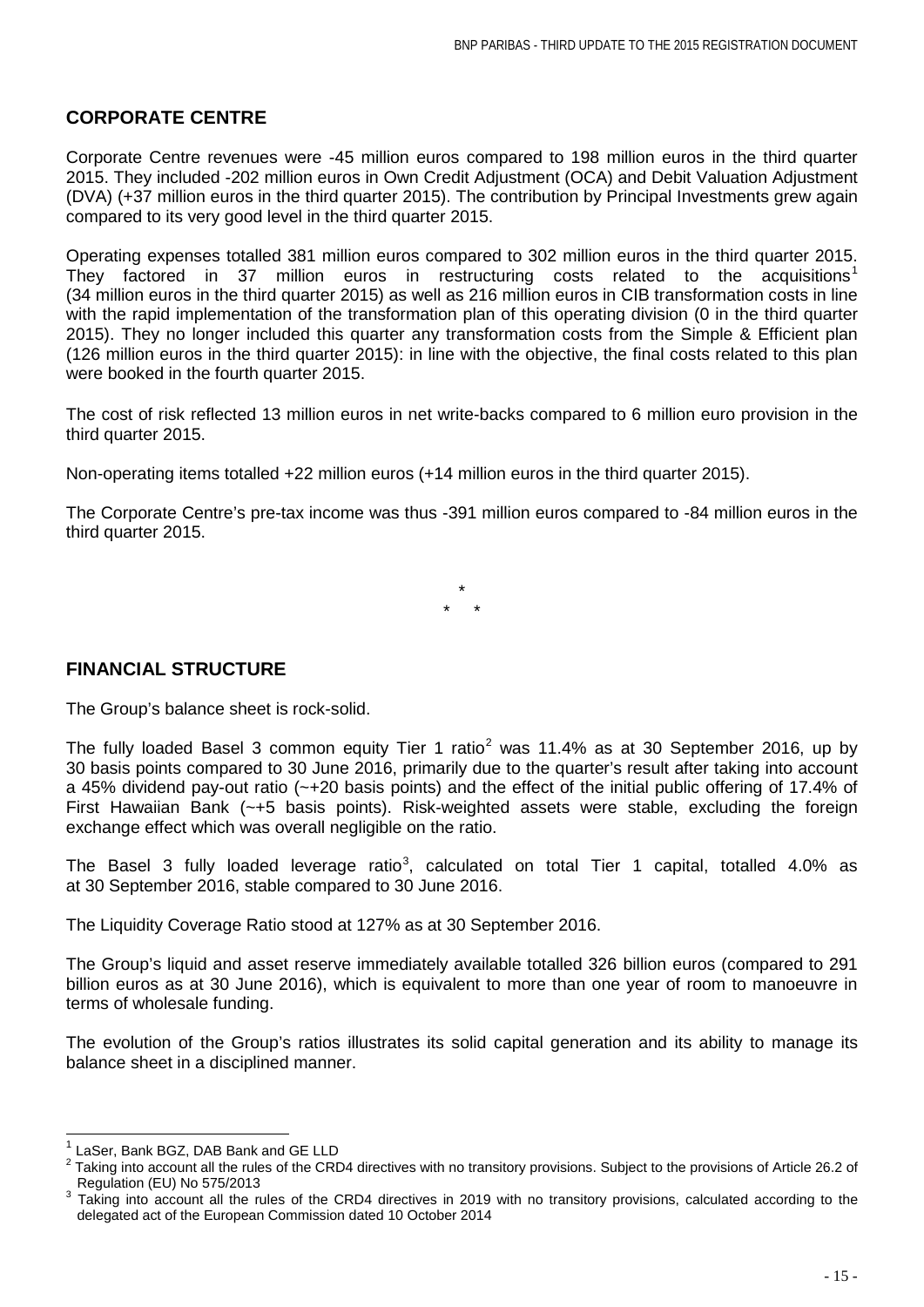### **OUTCOME OF THE 2016 SUPERVISORY REVIEW AND EVALUATION PROCESS**

Following the Supervisory Review and Evaluation Process (SREP) performed by the ECB for 2016, the phased-in capital requirement (CET1 ratio) that the Group has to respect on a consolidated basis was set at 8.0% in 20[1](#page-14-2)7<sup>1</sup>, of which 1% for the G-SIB buffer, 1.25% for the Conservation buffer and 1.25% for the Pillar 2 requirement (P2R) (excluding the Pillar 2 guidance (P2G), which is not public). The total capital requirement is thus set at 11.5% for [2](#page-15-0)017<sup>1</sup>. With a phased-in Basel 3 common equity Tier 1 ratio<sup>2</sup> at 11.6% and a phased-in total capital ratio of 14.4% as at 30 September 2016, the Group is well above the regulatory requirement.

The anticipated level of fully loaded Basel 3 CET1 ratio is thus 10.25% in 2019 (excluding the Pillar 2 guidance), given the gradual phasing-in of the Conservation buffer to 2.5% and the assumption of a 2.0% G-SIB buffer. It constitutes the level of CET1 taken into account starting in 2019[3](#page-15-1) for the restrictions applicable to distributions (Maximum Distributable Amount – MDA). Likewise, the anticipated level of a Total Capital requirement is 13.75% in 2019 $^4\!$  $^4\!$  $^4\!$ .

BNP Paribas maintains its targets of a 12% fully loaded Basel 3 CET1 ratio and a total capital ratio above 15%.

> \* \* \*

Commenting on these results, Chief Executive Officer Jean-Laurent Bonnafé stated:

*"With net income up at 1.9 billion euros, BNP Paribas delivered a good performance this quarter.*

*Thanks to its integrated and diversified business model serving its customers, it reported good growth in the revenues of the operating divisions despite the low interest rate environment. The cost of risk was significantly lower.*

*The Group's balance sheet is rock-solid and the further increase in the fully loaded Basel 3 common equity Tier 1 ratio to 11.4% testifies the solid capital generation.*

*I would like to thank all the employees of BNP Paribas whose dedicated work made these good results possible, in line with the target set out in our 2014-2016 plan*."

<span id="page-15-0"></span>Subject to the confirmation of the pre-notification received from ECB<br>Taking into consideration CRR transitory provisions (but with full deduction of goodwill). Subject to the provisions of Article 26.2 of Regulation (EU) No 575/2013<br><sup>3</sup> 8% in 2017

<span id="page-15-1"></span>

<span id="page-15-2"></span><sup>&</sup>lt;sup>4</sup> Reminder: the Tier 1 and Total Capital ratios requirements are on a cumulated basis; they now include the Pillar 2 requirement (P2R) but don't include any Pillar 2 guidance (P2G)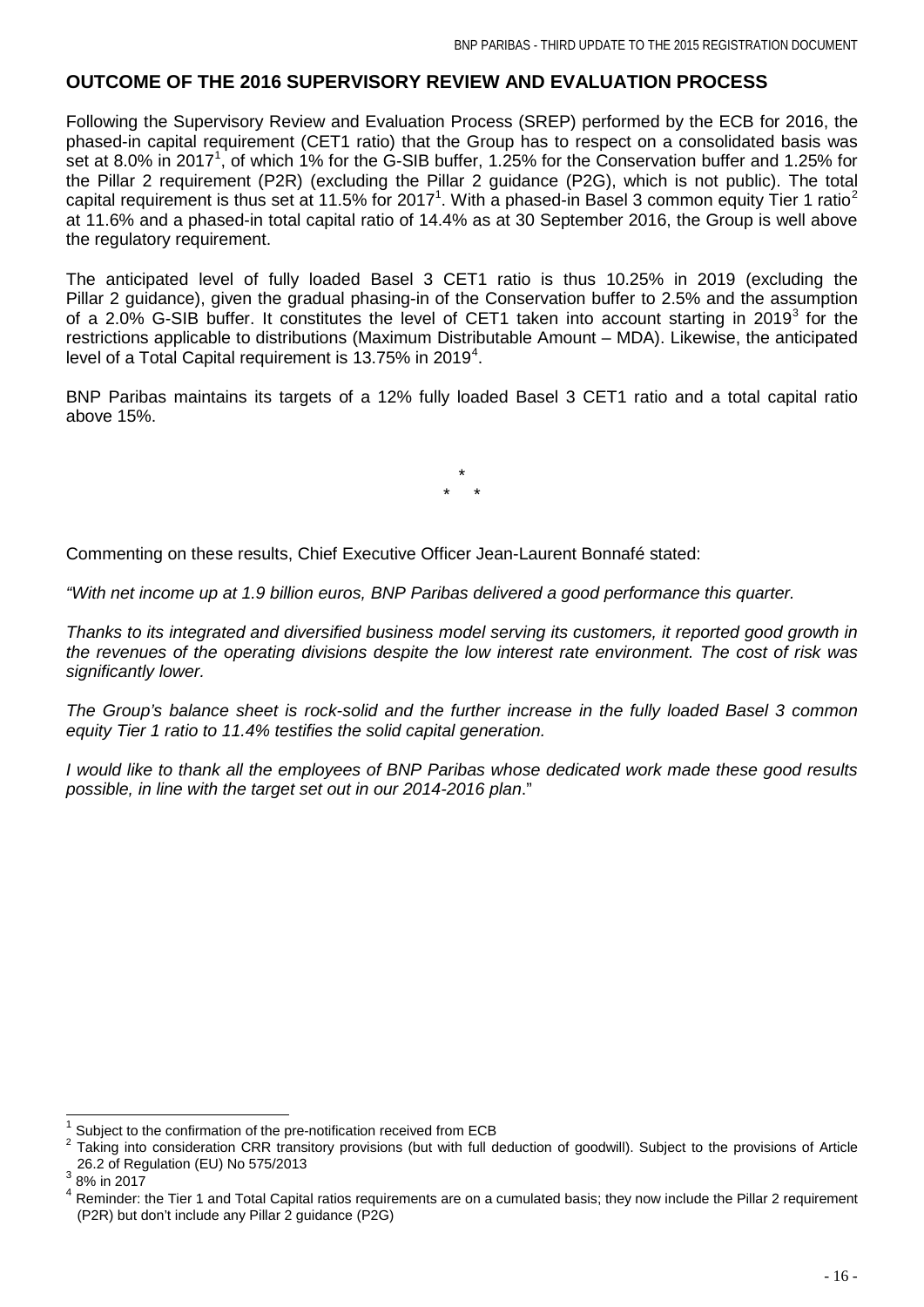*Page left intentionally blank*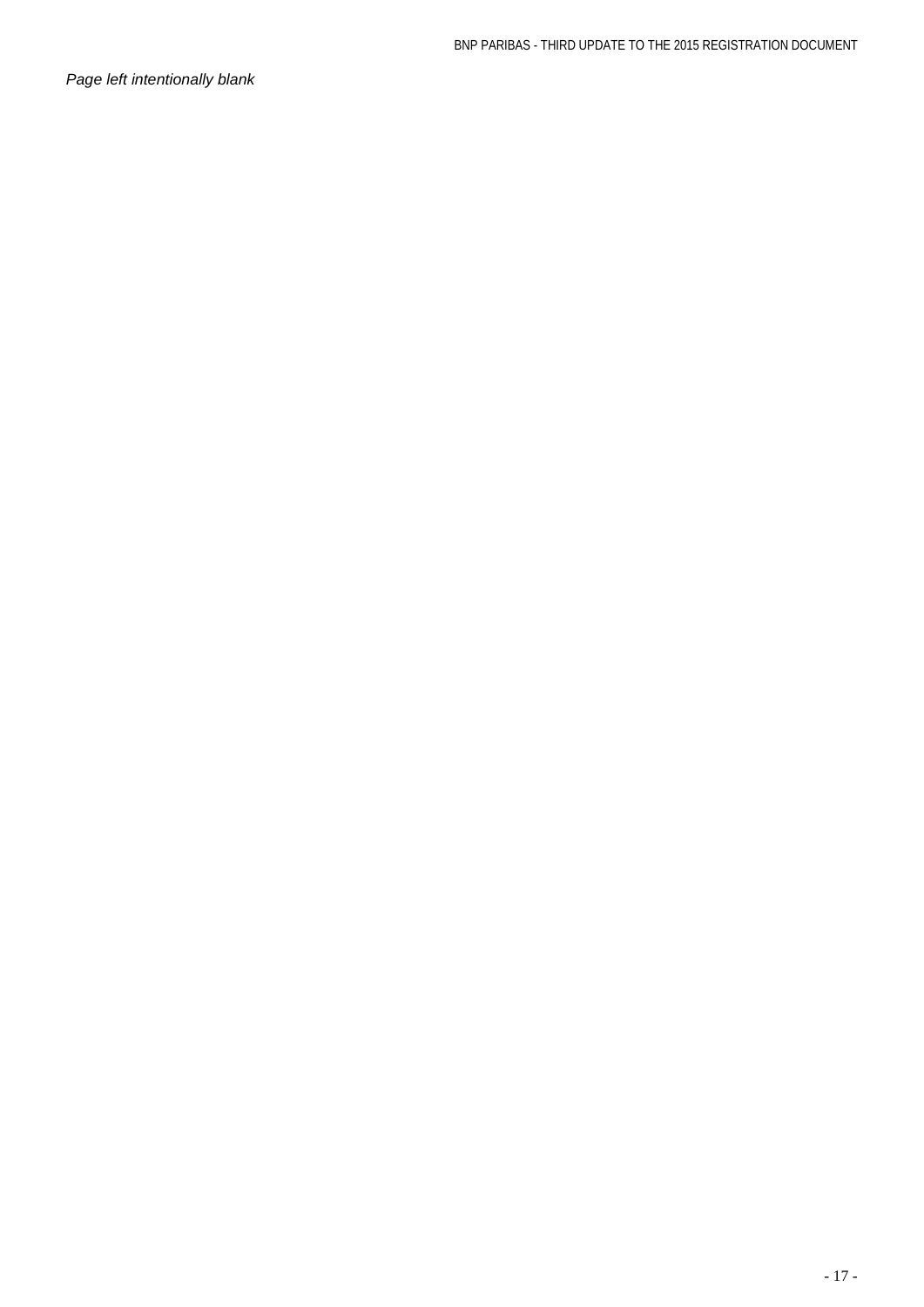# **BNP PARIBAS THIRD QUARTER 2016 RESULTS**



28 OCTOBER 2016



The bank for a changing world

# **Disclaimer**

The figures included in this presentation are unaudited. On 29 March 2016, BNP Paribas issued a restatement of its quarterly results for 2015 reflecting, in particular (i) an increase in the capital allocated to each business line to 11% of risk-weighted assets, compared to 9% previously, (ii) the charge of subordination costs of Additional Tier 1 and Tier 2 debt issued by the Group to the divisions and<br>business lines, a review of the way it charges and remunerates liquidity between the Co adaptation of the allocation practices for revenues and operating expenses of Treasury activities within CIB, (iii) the allocation to the<br>divisions and business lines of the contribution to the Single Resolution Fund, the contributions to the deposit guarantee funds of BNL and Luxembourg Retail Banking which had been temporarily booked in the<br>operating expenses of the Corporate Centre and (iv) some limited internal transfers of business act quarterly result series have been restated reflecting these effects as if they had occurred on 1st January 2015. This presentation is *based on the restated 2015 quarterly series.*

This presentation includes forward-looking statements based on current beliefs and expectations about future events. Forward-looking statements include financial projections and estimates and their underlying assumptions, statements regarding plans, objectives and expectations with respect to future events, operations, products and services, and statements regarding future performance and<br>synergies. Forward-looking statements are not guarantees of future performance and are subject assumptions about BNP Paribas and its subsidiaries and investments, developments of BNP Paribas and its subsidiaries, banking<br>industry trends, future capital expenditures and acquisitions, changes in economic conditions gl markets, the competitive market and regulatory factors. Those events are uncertain; their outcome may differ from current expectations which may in turn significantly affect expected results. Actual results may differ materially from those projected or implied in these forward looking statements. Any forward-looking statement contained in this presentation speaks as of the date of this presentation. BNP Paribas undertakes no obligation to publicly revise or update any forward-looking statements in light of new information or future<br>events. It should be recalled in this regard that the Supervisory Review and Evaluation *European Central Bank, which can modify each year its capital adequacy ratio requirements for BNP Paribas.*

The information contained in this presentation as it relates to parties other than BNP Paribas or derived from external sources has not been independently verified and no representation or warranty expressed or implied is made as to, and no reliance should be placed<br>on the fairness, accuracy, completeness or correctness of, the information or opinions cont representatives shall have any liability whatsoever in negligence or otherwise for any loss however arising from any use of this<br>presentationor its contentsor otherwisearising in connection with this presentationor any oth

*The sum of values contained in the tables and analyses may differ slightly from the total reported due to rounding.*

BNP PARIBAS The bank for a changing world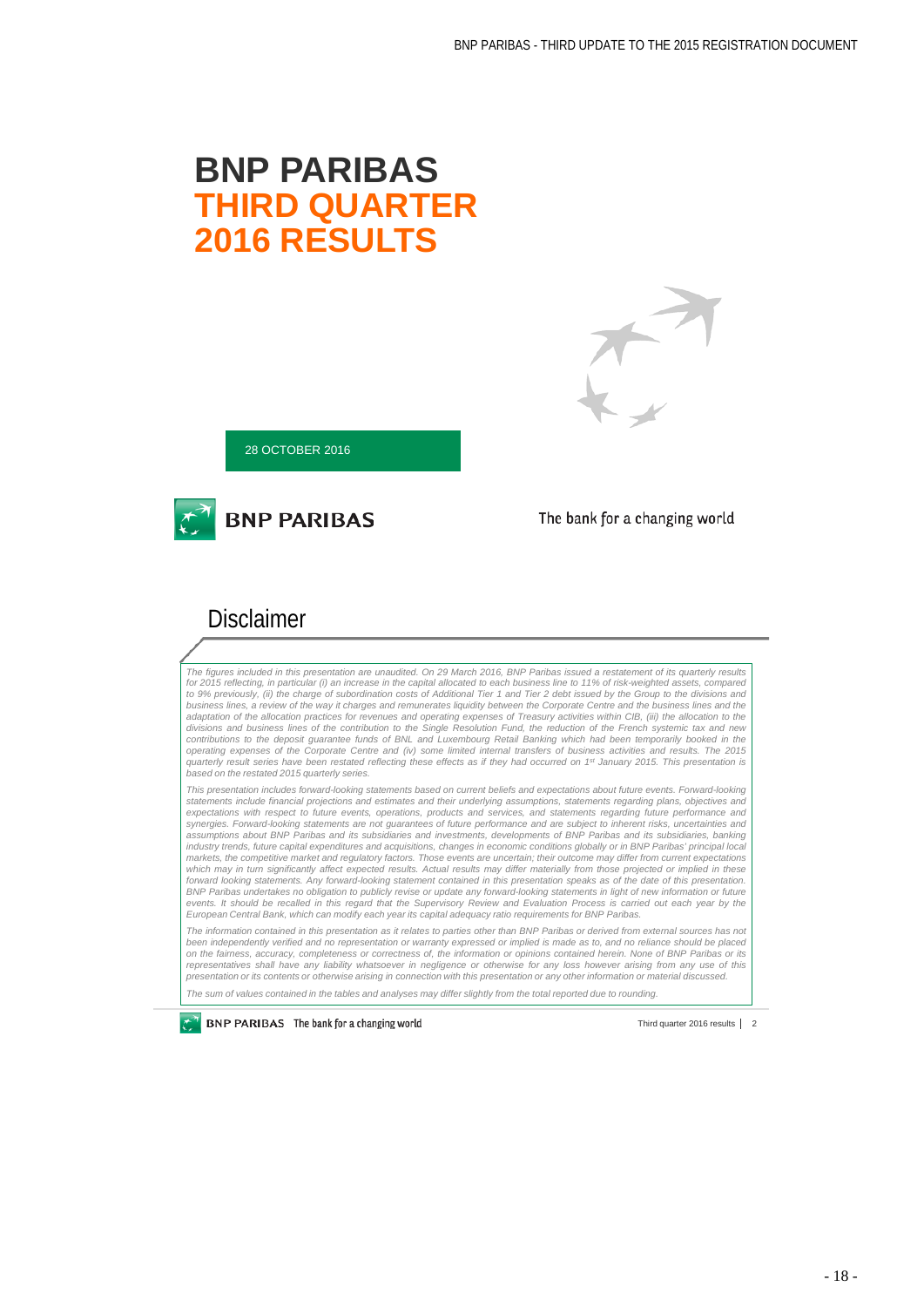# 3Q16 Key Messages



\* Cost of risk/Customer loans at the beginning of the period (in annualised bp); \*\* Exceptional items: see slide 5; \*\*\* As at 30 September 2016, CRD4 ('fully loaded' ratio)



Third quarter 2016 results | 3

# **Group Results**

Division Results

9M16 Detailed Results

Appendix

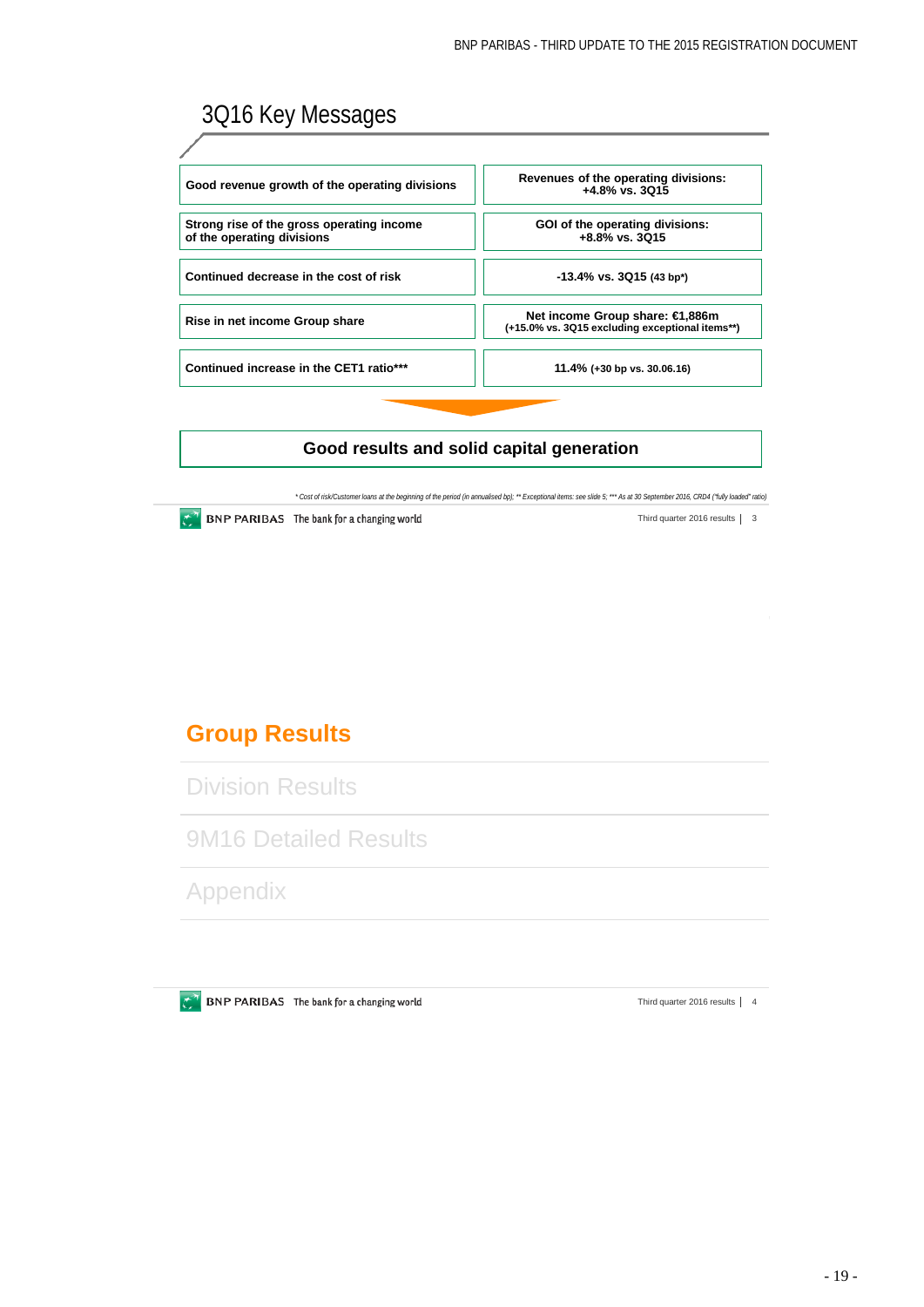3Q16 Main Exceptional Items

|                                                                           | 3Q16                | 3Q15   |
|---------------------------------------------------------------------------|---------------------|--------|
| Revenues<br>Own credit adjustement and DVA (Corporate Centre)<br>٠        | -€202m              | +€37m  |
| Total exceptional revenue items                                           | -€202m              | +€37m  |
| <b>Operating expenses</b>                                                 |                     |        |
| Simple & Efficient transformation costs (Corporate Centre)                |                     | -€126m |
| Restructuring costs* and CIB transformation costs (Corporate Centre)<br>٠ | -€253m              | -€34m  |
| Total exceptional operating expenses items                                | -€253m              | -€160m |
|                                                                           |                     |        |
| Total exceptional items (pre-tax)                                         | - <del>€</del> 455m | -€123m |
| Total exceptional items (after tax)**                                     | -€306m              | -—630m |

*\* Restructuring costs of LaSer, Bank BGZ, DAB Bank and GE LLD; \*\* Group share*

 $\mathcal{L}^{\mathcal{A}}$  BNP PARIBAS The bank for a changing world

Third quarter 2016 results | 5

# Consolidated Group - 3Q16

| ◢                                                                         | 3Q16           | 3Q15<br>$\rightarrow$ | 3016 vs.<br>$\rightarrow$<br>3Q15 | 3Q16 vs.<br>3Q15<br><b>Operating Divisions</b> |
|---------------------------------------------------------------------------|----------------|-----------------------|-----------------------------------|------------------------------------------------|
| <b>Revenues</b>                                                           | €10,589m       | €10,345m              | $+2.4%$                           | $+4.8%$                                        |
| Operating expenses                                                        | -€7,217m       | -€6.957m              | $+3.7%$                           | $+2.7%$                                        |
| <b>Gross Operating income</b>                                             | €3,372m        | <b>€3.388m</b>        | $-0.5%$                           | +8.8%                                          |
| Cost of risk                                                              | -€764m         | -€882m                | $-13.4%$                          | $-11.3%$                                       |
| <b>Operating income</b>                                                   | €2,608m        | <b>€2.506m</b>        | $+4.1%$                           | +15.5%                                         |
| Non operating items                                                       | €172m          | €163m                 | $+5.5%$                           | $+8.7%$                                        |
| Pre-tax income                                                            | <b>€2.780m</b> | €2.669m               | $+4.2%$                           | $+15.2%$                                       |
| Net income attributable to equity holders                                 | €1,886m        | €1,826m               | $+3.3%$                           |                                                |
| Net income attributable to equity holders<br>excluding exceptional items* | €2,192m        | €1,906m               | $+15.0%$                          |                                                |

#### **Good overall performance**

*\* Exceptional items: see slide 5*

 $\vec{r}^{\pi}$ BNP PARIBAS The bank for a changing world

Ы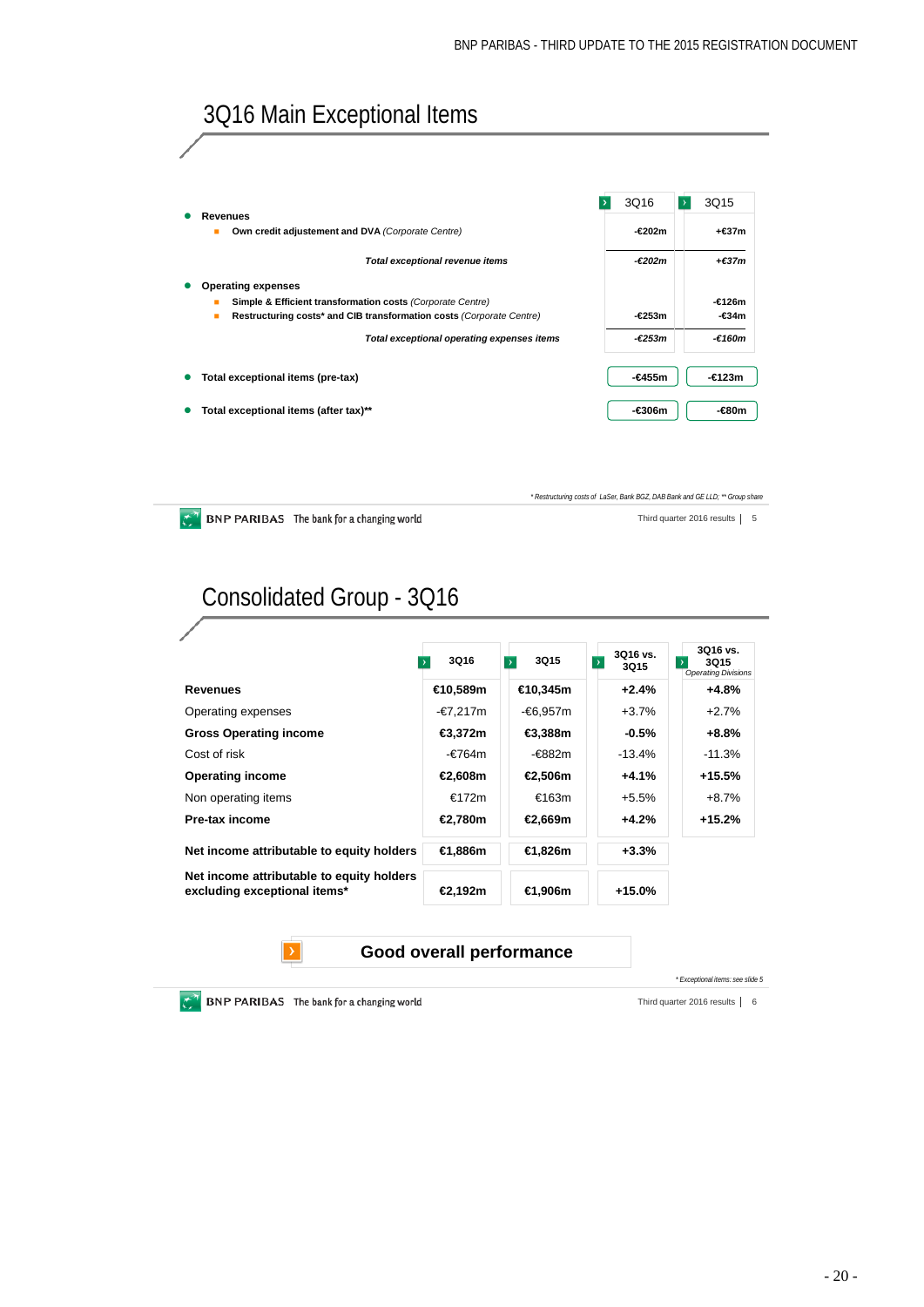Consolidated Group - 9M16 **9M16 vs. 9M15 9M16 9M16**  $\overline{\mathcal{Y}}$  $\overline{\mathcal{E}}$ **9M15 vs. 9M15** *<i><u>I</u>ding Divi* **Revenues €32,755m €32,489m +0.8% -0.6%** Operating expenses  $\epsilon_{21,934m}$   $\epsilon_{21,848m}$  +0.4% +0.9% **Gross Operating income €10,821m €10,641m +1.7% -3.5%** Cost of risk €2,312m €2,829m -18.3% -16.9% **Operating income €8,509m €7,812m +8.9% +1.1%** Non operating items **€434m**  $\epsilon$ 434m <del>€</del>1,094m -60.3% -22.3% **Pre-tax income €8,943m €8,906m +0.4% -0.4% Net income attributable to equity holders €6,260m €6,029m +3.8% Net income attributable to equity holders excluding exceptional items\* €5,989m €5,751m +4.1%** *ROE (ROTE) excluding exceptional items\*\*: 9.8% (11.7%) ROE calculated according to the 2014-2016 plan\*\*\*: 10.7%* **ROE in line with the target of the 2014-2016 plan** See slide 37; \*\* ROE: relum on equity; ROTE: relum on langible equity: contribution to the Single Resolution Fund and systemic taxes non annualised:<br>Relum on equity excluding exceptional elements calculated on the basis of BNP PARIBAS The bank for a changing world Third quarter 2016 results | 7 Revenues of the Operating Divisions - 3Q16 **3Q15 3Q16 vs. 3Q15**  $\mathcal{L}_{\mathcal{A}}$ **3Q16 Domestic International Financial Services CIB Markets\* Operating**   $\rightarrow$ **Divisions +0.1% +3.9% +13.2% +4.8% 3,920 3,923 3,799 3,946 2,567 2,905** *€m* **Stability of the revenues of Domestic Markets despite a low interest rate environment** • Rise in the revenues of IFS Strong growth in the revenues of CIB **Good growth of the operating divisions in the low interest rate environment: effect of the integrated and diversified business model** *\* Including 100% of Private Banking in France (excluding PEL/CEL effects), Italy, Belgium and Luxembourg*BNP PARIBAS The bank for a changing world Third quarter 2016 results | 8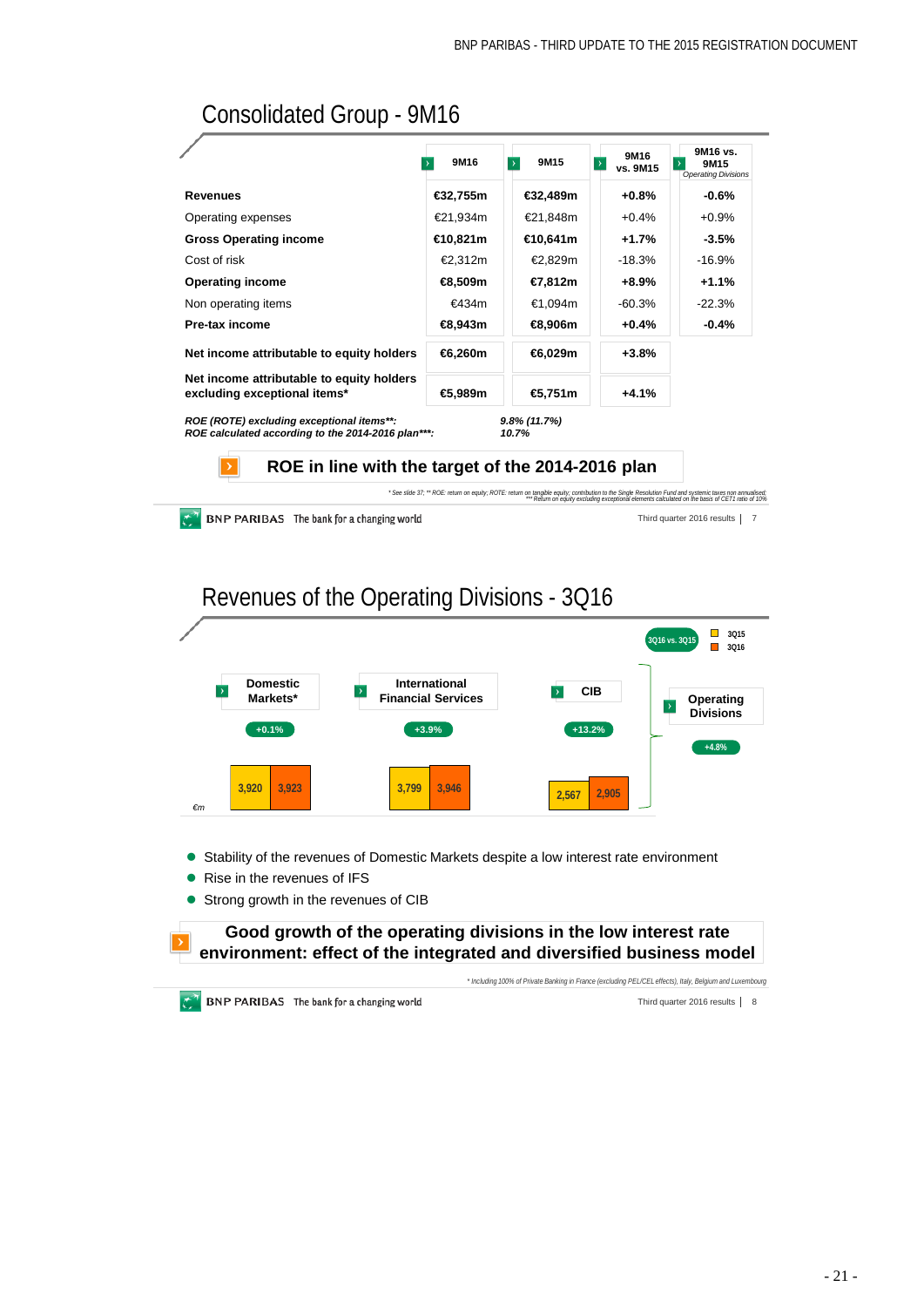

BNP PARIBAS The bank for a changing world

Third quarter 2016 results  $\vert$  10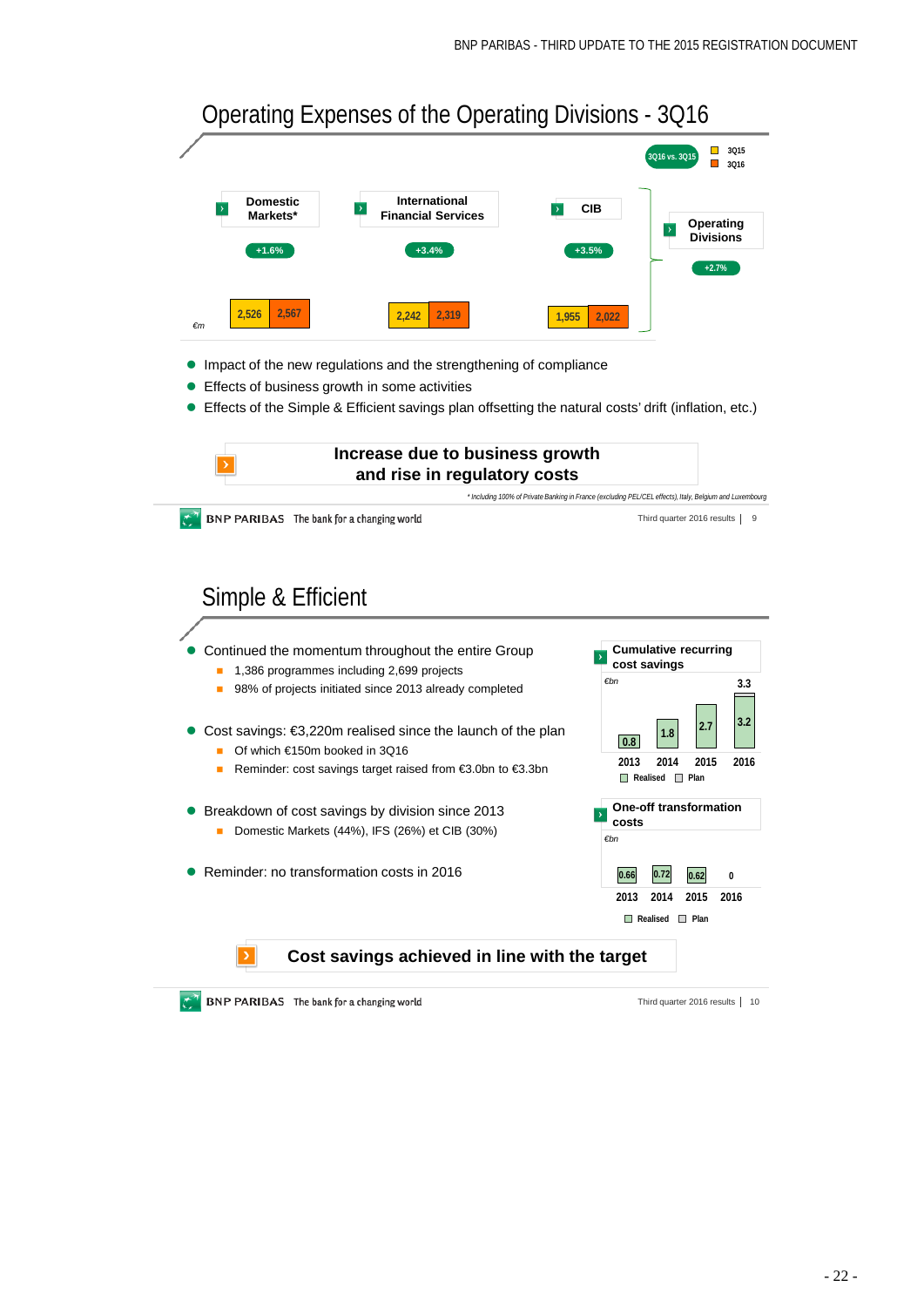

# Variation in the Cost of Risk by Business Unit (2/3)



BNP PARIBAS The bank for a changing world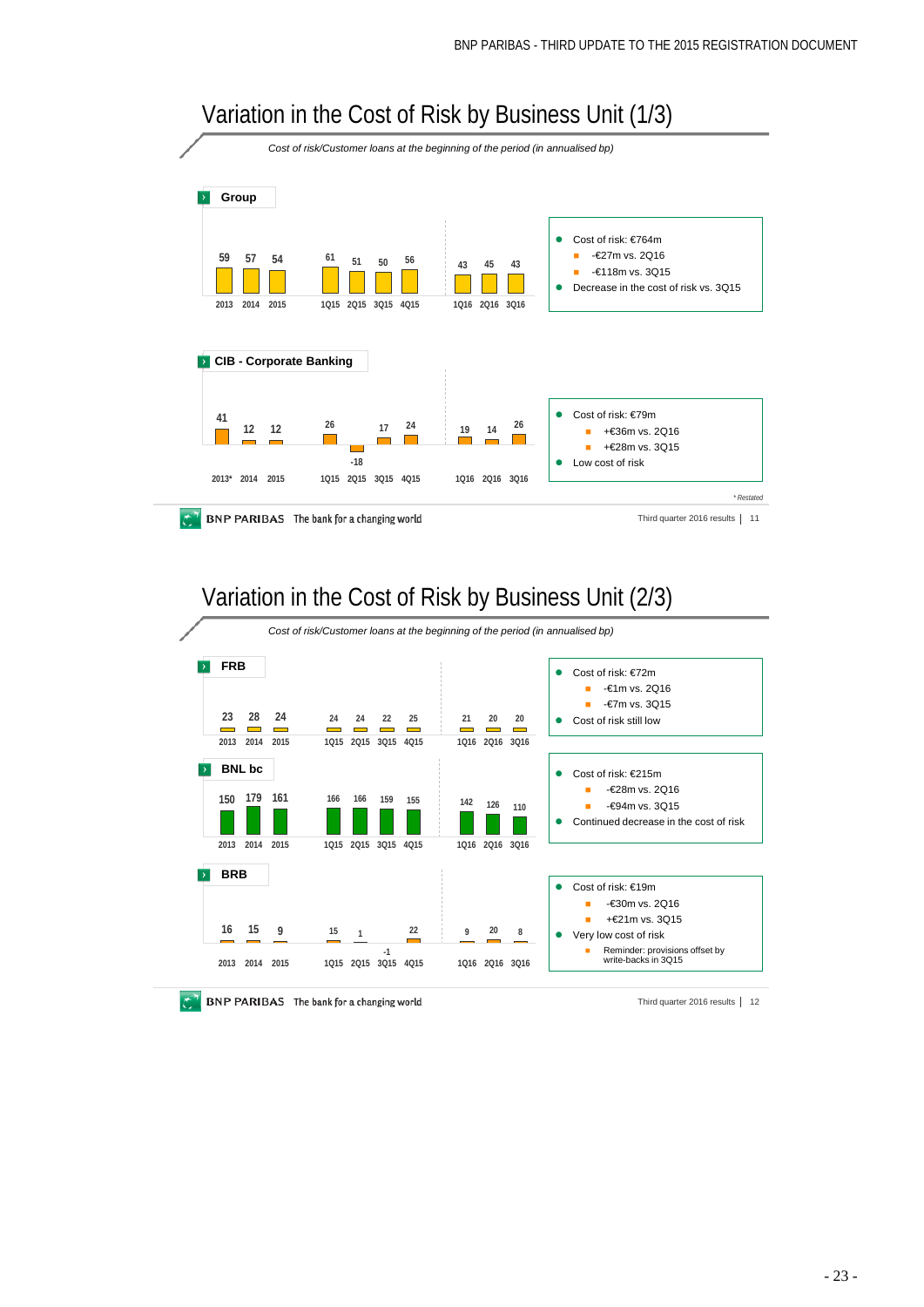

# Remediation Plan and Reinforcement of Control Procedures

 Implementation of the remediation plan agreed as part of the comprehensive settlement with the U.S. authorities in line with the timetable defined

- 47 projects of which 32 already finalised
- Reinforcement of compliance and control procedures
	- Increase staffing of the Compliance function  $(>3,100$  people as at 30.09.16) and General Inspection  $(>1,200$  people as at 30.09.16)
	- Increase in the number of controls performed by the General Inspection: completion in July 2016 of the 1<sup>st</sup> round of audits of the entities whose USD flows are processed by BNP Paribas New York and beginning of the 2<sup>nd</sup> round of audits (target of achievement: December 2017)
	- Bolster operational implementation of a stronger culture of compliance: three compulsory e-learning training programmes for Group employees (Code of Conduct, Sanctions and Embargos, Combating Money Laundering and Terrorism)
	- Reinforcement and harmonisation of mandatory periodic client portfolio review procedures (Know Your Customer)
- New Code of Conduct distributed to all employees

#### **Active implementation throughout the Group of the remediation plan and the reinforcement of internal control**

BNP PARIBAS The bank for a changing world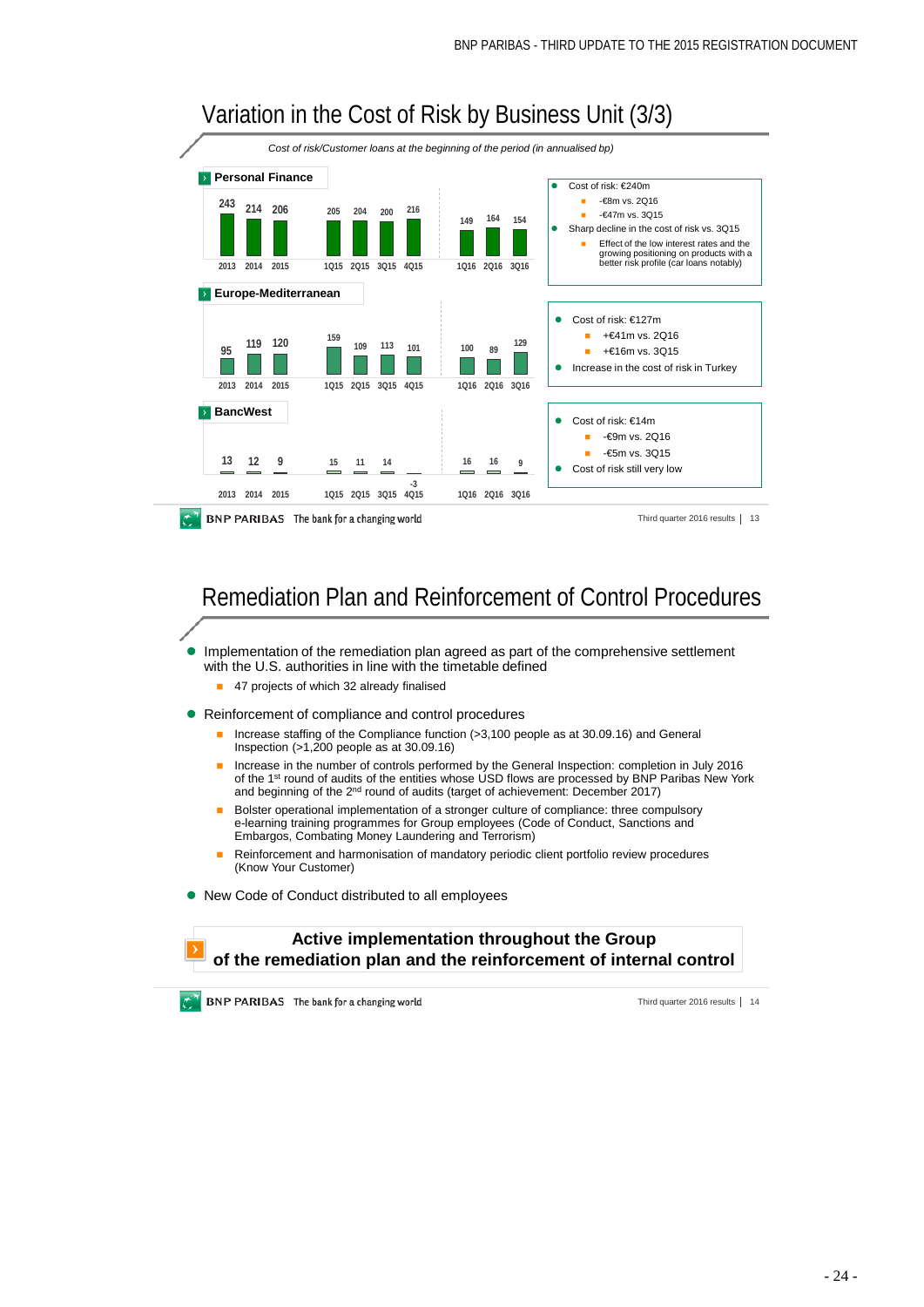

# 2016 Supervisory Review and Evaluation Process (SREP)



BNP PARIBAS The bank for a changing world

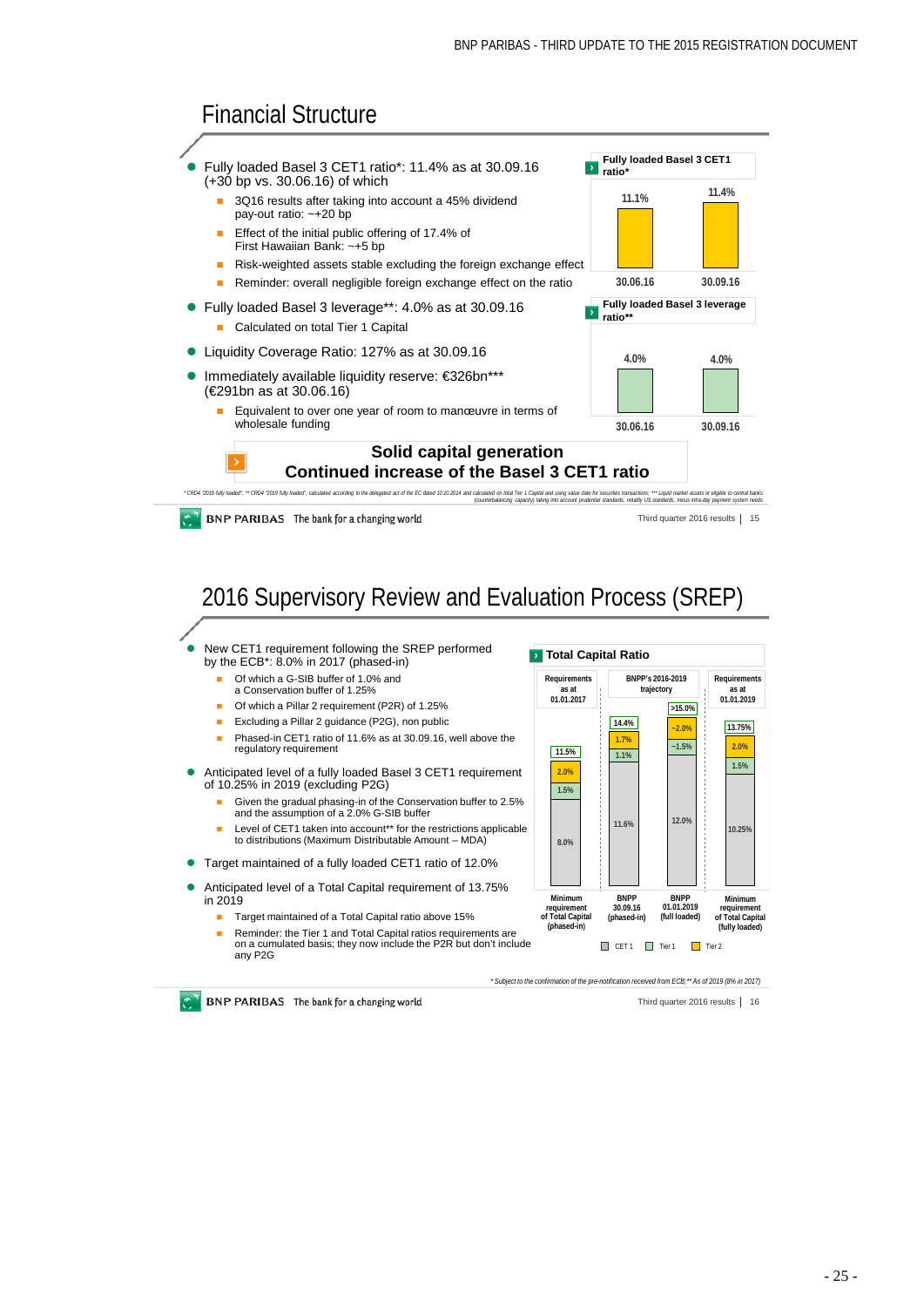

**Continued growth in the net book value per share throughout the cycle**

 $\mathcal{L}^{\mathcal{A}}$  BNP PARIBAS The bank for a changing world

Third quarter 2016 results  $\vert$  17

# Group Results

## **Division Results**

9M16 Detailed Results

Appendix



Third quarter 2016 results  $\vert$  18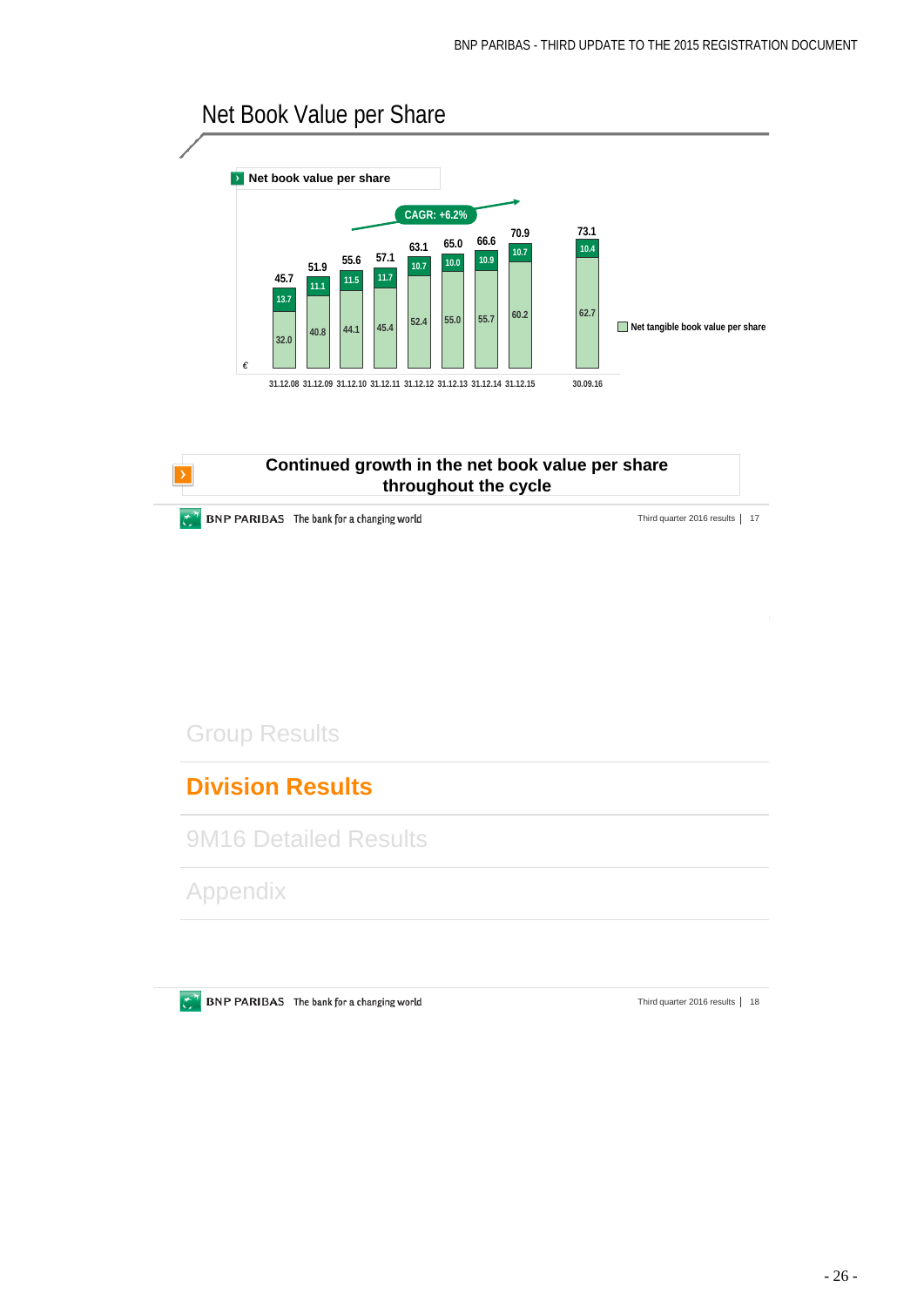

BNP PARIBAS The bank for a changing world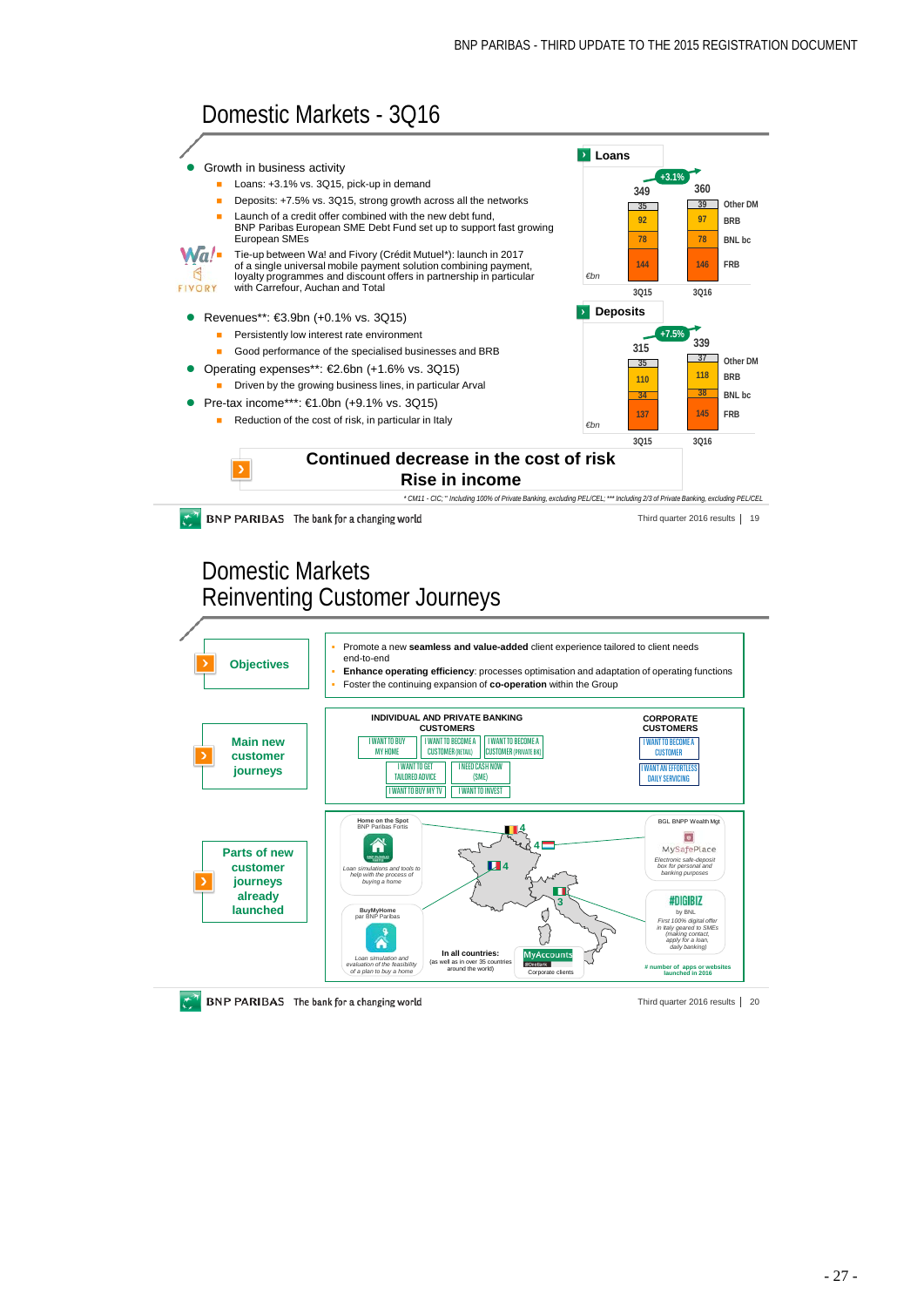### Domestic Markets French Retail Banking - 3Q16

 Business activity **Loans**  Loans: +1.3% vs. 3Q15, rise in corporate loans and stabilisation of *Q vs. Q-1* **+2.1%** mortgage loans; good pick-up in origination (outstanding loans: +2.1% vs. 2Q16) **+1.1%** Deposits: +6.5% vs. 3Q15, strong growth in current accounts Off balance sheet savings: good performance (mutual fund outstandings: +8.4% vs. 30.09.15, life insurance outstandings: +3.4% vs. 30.09.15) **-1.0%** ■ Private banking: €92.3bn of assets under management, good asset inflows<br>this quarter driven by the joint approach between private banking and **1Q16 2Q16 3Q16** business centres on business disposals **Deposits Revenues\*: -3.1% vs. 3015** Net interest income: -4.0%, persistently low interest rate environment **+6.5% 137 145** ■ Fees: -1.7%, decline in financial fees but growth in banking fees Operating expenses\*: +0.4% vs. 3Q15 Cost containment Pre-tax income\*\*: €317m (-11.9% vs. 3Q15) *€bn* Decrease in the cost of risk **3Q15 3Q16 Pick-up in loan origination** *\* Including 100% of French Private Banking, excluding PEL/CEL effects; \*\* Including 2/3 of French Private Banking, excluding PEL/CEL effects* BNP PARIBAS The bank for a changing world Third quarter 2016 results | 21

## Domestic Markets BNL banca commerciale - 3Q16

**Improving business activity Loans**  Loans: +0.2% vs. 3Q15, gradual recovery of volumes, in particular on *€bn* **+0.2%**individual clients **77.8 77.9** Deposits: +13.9% vs. 3Q15, sharp rise in individual and corporate current accounts Off balance sheet savings: good performance (life insurance outstandings: +10.2% vs. 30.09.15, mutual fund outstandings: +10.4% vs. 30.09.15) **PAY**  Launch of the BNL PAY app, a multiservice mobile-phone based payment solution  $\epsilon \rightarrow \epsilon$ 画 **3Q15 3Q16 Revenues\*: -2.9% vs. 3Q15 b** Off balance sheet savings  $\overline{\mathsf{H}}$  insurance outstandings and  $\overline{\mathsf{H}}$  Net interest income: -4.6% vs. 3Q15, impact of the low interest rate environment and of the residual effect of the repositioning on the better *€bn* corporate clients **+10.3% 28.7 31.7** Fees: stable vs. 3Q15, pick-up in financial fees but decline in banking fees ● Operating expenses\*: +0.5% vs. 3Q15 **E** Fffect of cost reduction measures Pre-tax income\*\*: €70m (+€71m vs. 3Q15) Continued decrease in the cost of risk **30.09.15 30.09.16 Significant income improvement due to a decline in the cost of risk** *\* Including 100% of Italian Private Banking; \*\* Including 2/3 of Italian Private Banking*

BNP PARIBAS The bank for a changing world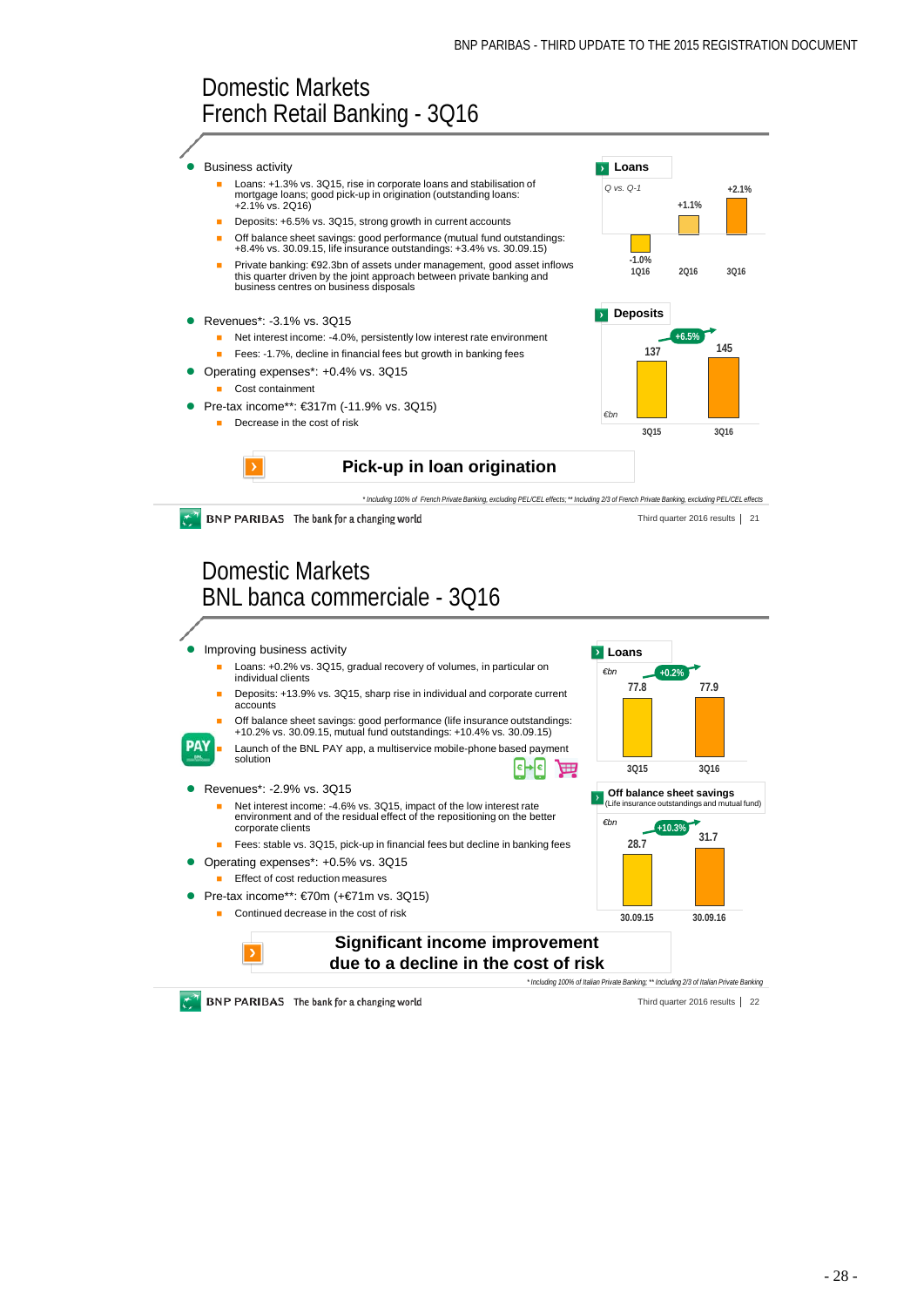### Domestic Markets Belgian Retail Banking - 3Q16



*\* Including 100% of Belgian Private Banking; \*\* Partial write-back of a provision for charges partly offset by the new tax on credit institutions; \*\*\* Including 2/3 of Belgian Private Banking*

BNP PARIBAS The bank for a changing world

Third quarter 2016 results | 23

## Domestic Markets Other Activities - 3Q16

Good overall drive of the specialised businesses

- Arval: now over 1 million financed vehicles (+11.0%\* vs. 3Q15), active
- implementation of the GE Fleet Services Europe integration plan Leasing Solutions: continuous rise in outstandings of the core portfolio
- Personal Investors (PI): good level of new client acquisition, but decline in brokerage in Germany this quarter
- Luxembourg Retail Banking: good deposit inflows, growth in mortgage loans
- Revenues\*\*: +7.0% vs. 3Q15
	- **Effect in particular of the acquisition of GE Fleet Services Europe**
	- +1.9% at constant scope and exchange rates, driven by Arval and **Leasing Solutions**
- Operating expenses\*\*: +10.4% vs. 3Q15
	- +4.2% at constant scope and exchange rates As a result of business development
- Pre-tax income\*\*\*: €301m (+12.1% vs. 3Q15)
	- +7.5% at constant scope and exchange rates
	- Decline in the cost of risk

**Good business and income growth**



**Deposits** *€bn*

BNP PARIBAS The bank for a changing world

Third quarter 2016 results | 24

*\* At constant scope; \*\* Including 100% of Private Banking in Luxembourg; \*\*\* Including 2/3 of Private Banking in Luxembourg*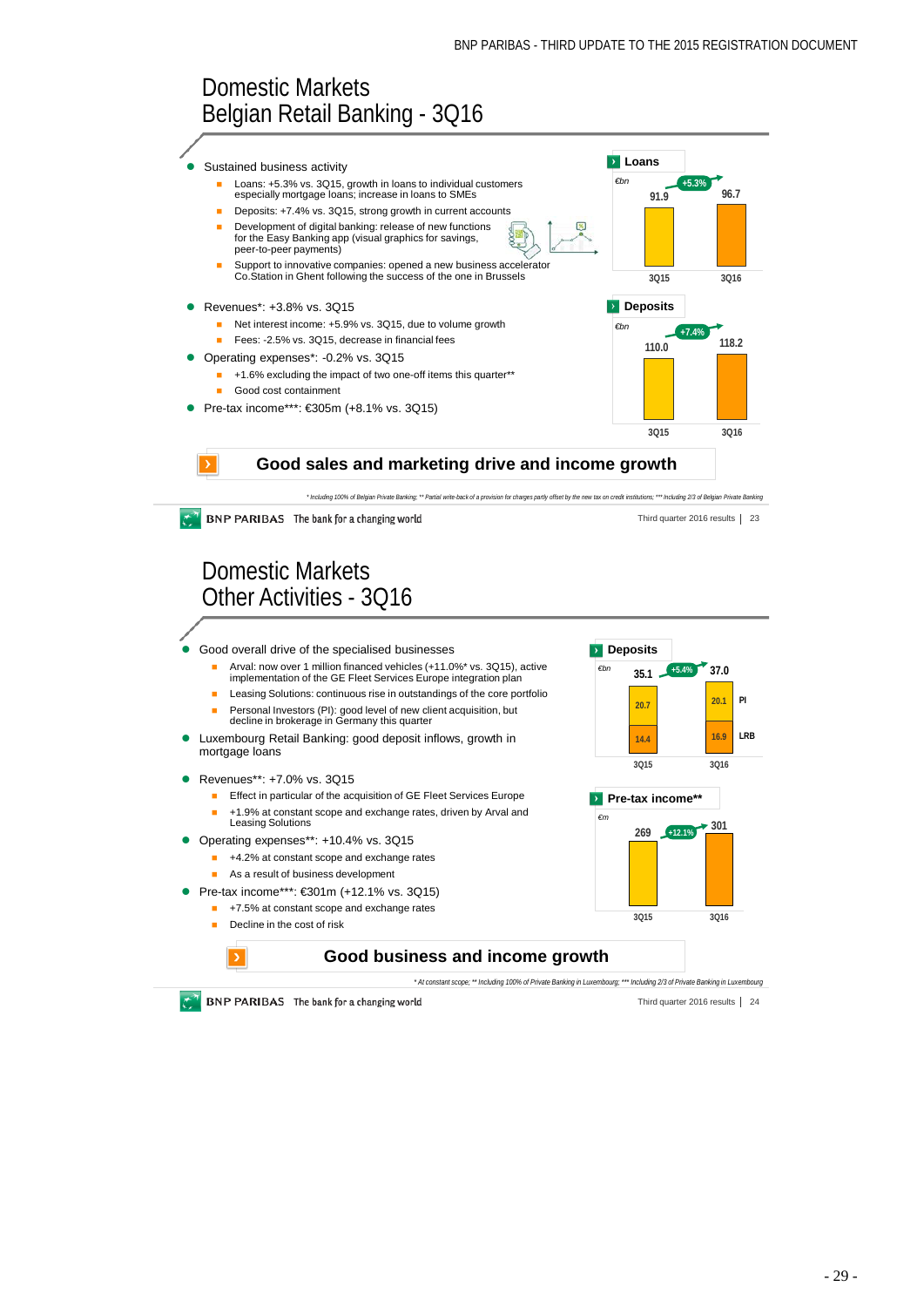

BNP PARIBAS The bank for a changing world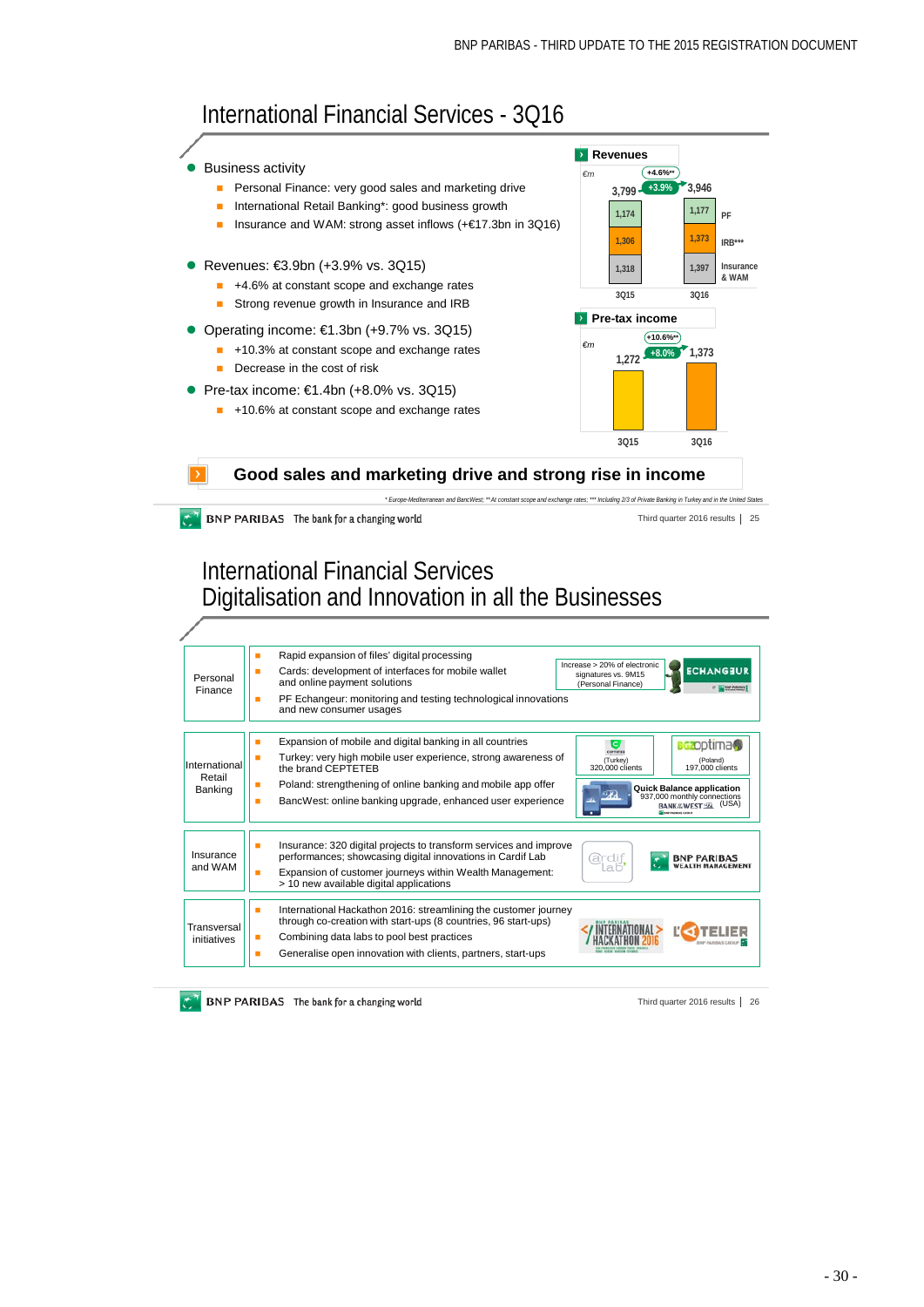### International Financial Services Personal Finance - 3Q16



Continued the very good sales and marketing drive

- Outstanding loans: +9.1%\*, increase in demand in the Eurozone and effect of new partnerships
- Signed new commercial agreements: Electro Dépôt (home appliances) in Spain and strengthened the partnership with Decathlon in Portugal
- Car loans: good business development and signed a business agreement with Honda in France
- Files' digital processing: 1<sup>st</sup> phase of the roll-out of electronic signatures in Central Europe and Belgium
- **Revenues: +0.2% vs. 3Q15** 
	- +0.9% at constant scope and exchange rates: in connection with the rise in volumes and the positioning on products with a better risk profile
	- Revenue growth in particular in Belgium and Italy
- Operating expenses: -0.2% vs. 3Q15
	- +0.9% at constant scope and exchange rates, due to business activity
- Pre-tax income: €411m (+12.9% vs. 3Q15)
	- +13.5% at constant scope and exchange rates
	- Significant decline in the cost of risk

#### **Continued business drive and sharp rise in income**

 $\boldsymbol{\phi}^{\mathcal{A}}$  BNP PARIBAS The bank for a changing world



**<sup>364</sup> <sup>411</sup> +13.5%\***

**58.6 63.7 +9.1%\***

**Consolidated outstandings**

**3Q15 3Q16**

**Pre-tax income**

*€m*

*€bn*

**3Q15 3Q16**

Third quarter 2016 results | 27

## International Financial Services Europe-Mediterranean - 3Q16

#### ● Good business growth

- Deposits: +10.4%\* vs. 3Q15, good growth in all countries
- Loans: +3.9%\* vs. 3Q15, up in all regions
- Digital banking: <sub>spars</sub> has 320,000 clients in Turkey and **BGZODUITHEOD** has 197,000 clients in Poland
- Revenues\*\*: +10.3%\* vs. 3Q15
	- As a result of higher volumes and margins
- Operating expenses\*\*: +4.6%\* vs. 3Q15
	- +1.6%<sup>\*</sup> excluding the introduction of the banking tax in Poland
	- Good control of expenses and effect of cost synergies in Poland
- Pre-tax income\*\*\*: €165m (+24.2%\* vs. 3Q15)
	- Increase in particular in Turkey, margins improvement more than offsetting the higher cost of risk
	- Rise in the contribution from associated companies

#### **Good business and income growth**

BNP PARIBAS The bank for a changing world

Third quarter 2016 results | 28

**3Q15 3Q16**

*\* At constant scope and exchange rates; \*\* Including 100% of Turkish Private Banking; \*\*\* Including 2/3 of Turkish Private Banking*

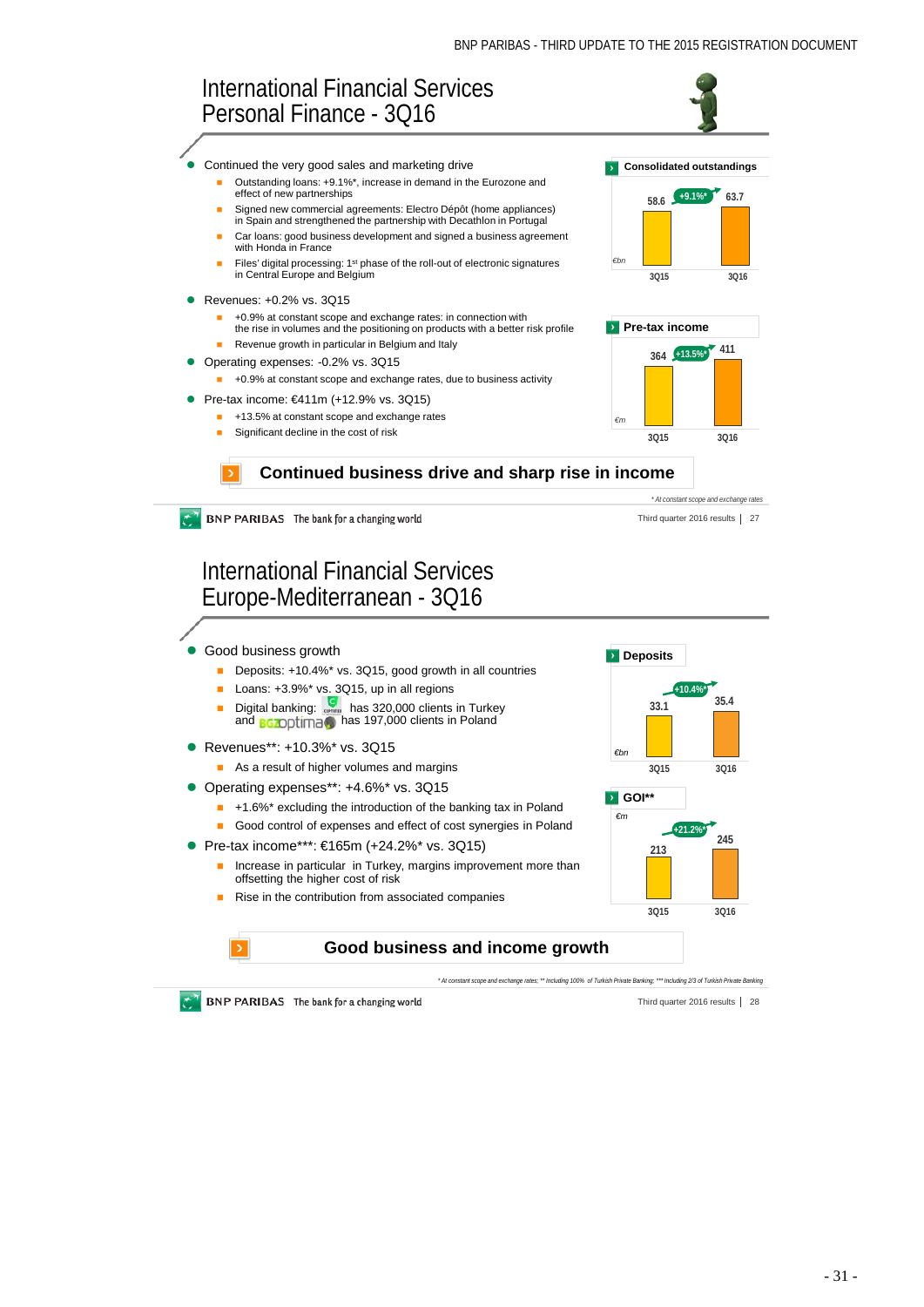### International Financial Services BancWest - 3Q16



BNP PARIBAS The bank for a changing world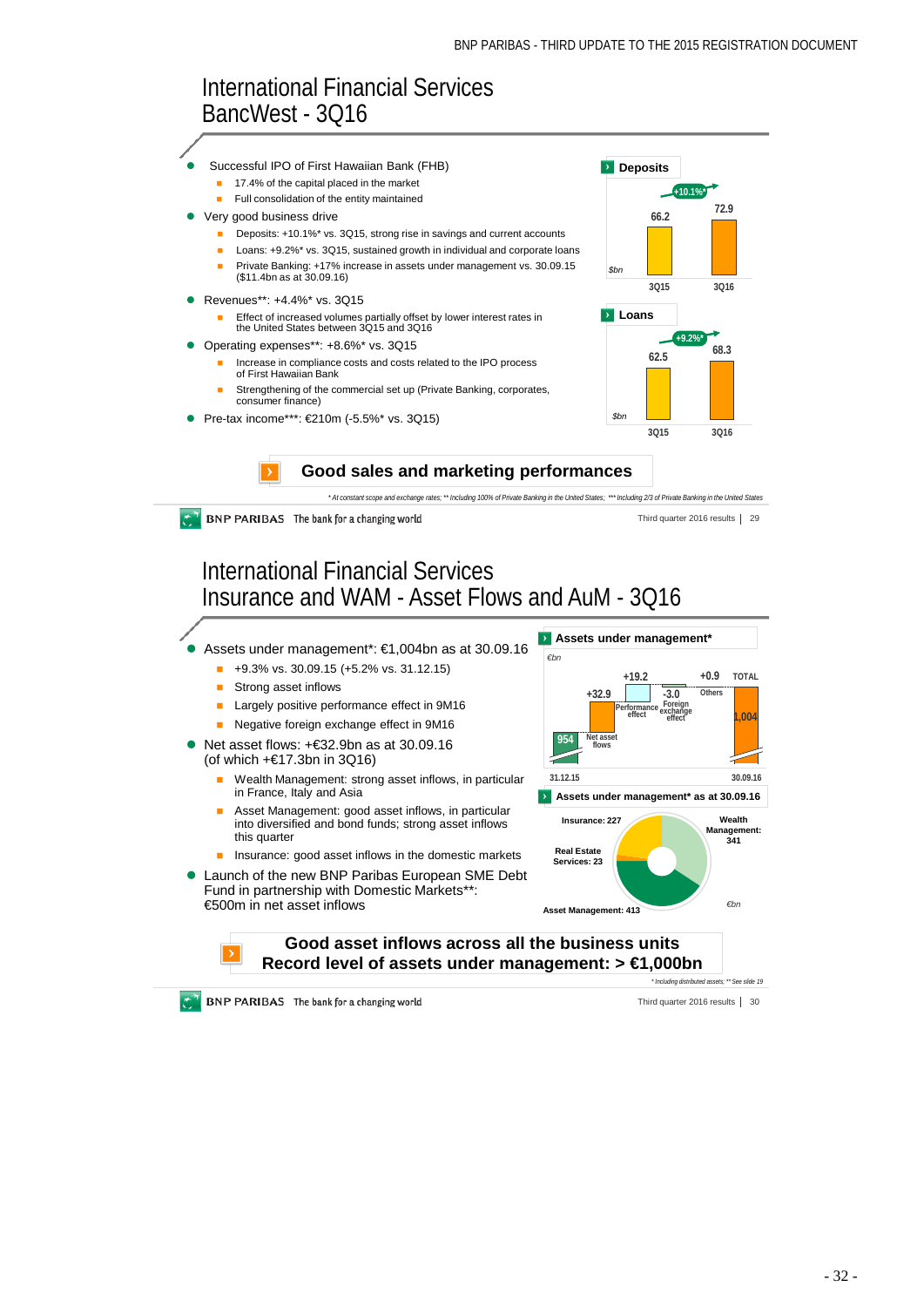### International Financial Services Insurance and WAM - 3Q16



- Good overall control, effect of the cost saving measures
- Pre-tax income:  $€812m (+41.7% vs. 3Q15)$



**Solid business and income growth** 

BNP PARIBAS The bank for a changing world

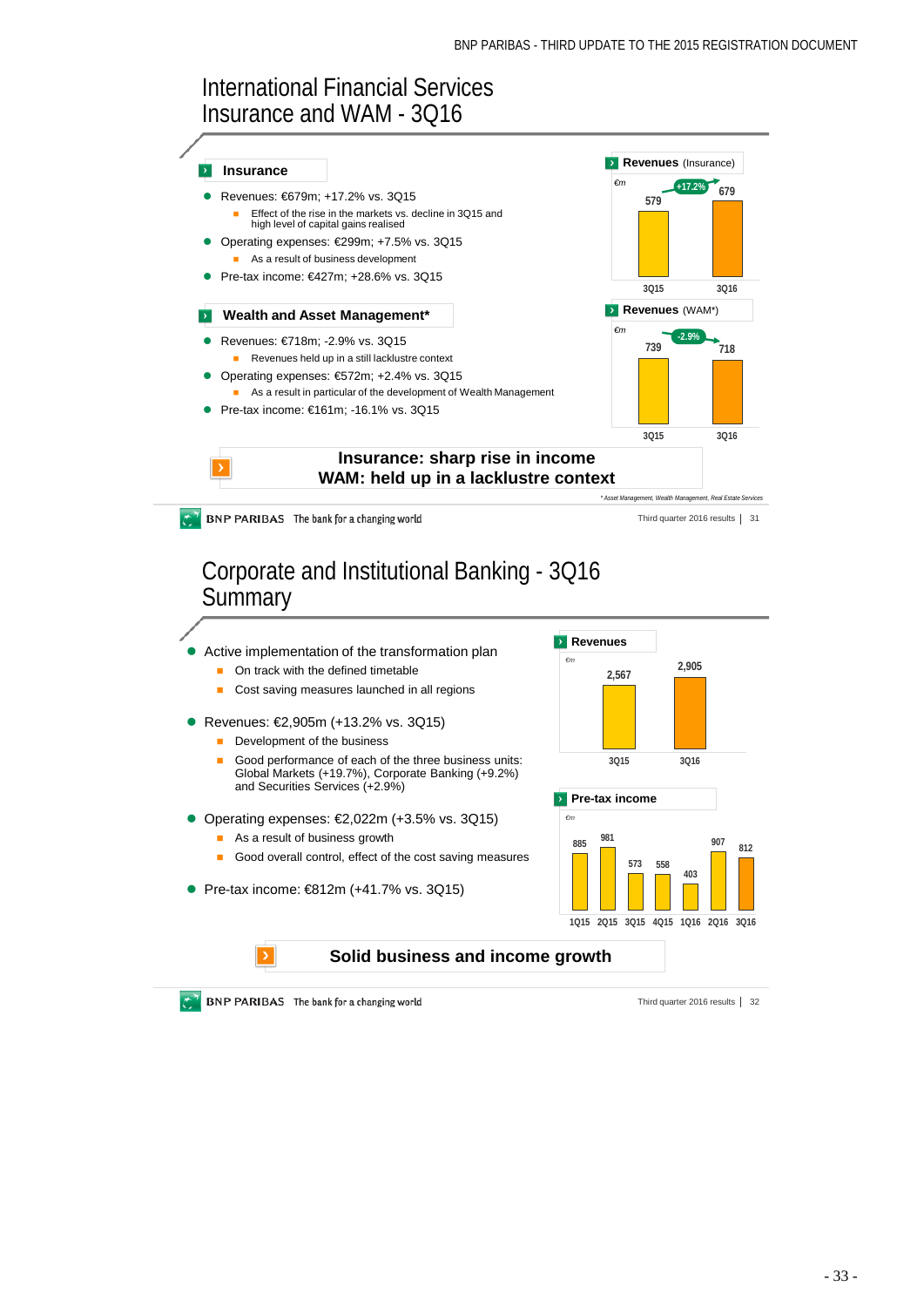## Corporate and Institutional Banking - 3Q16 Business Activity



- business segments (reminder: rather lacklustre environment for rates and forex in 3Q15)
- Equity & Prime Services: -14.8% vs. high base 3Q15, less favourable environment in the equity markets this quarter; good development of Prime Services
- Securities Services: €457m (+2.9% vs. 3Q15)  $\blacksquare$  In connection with the rise in outstandings



- Corporate Banking: €958m (+9.2% vs. 3Q15)
	- Effect of higher volumes and increased fees (+7.7% vs. 3Q15)
	- Strong rise of revenues in Europe and in the Americas, moderate rise in the Asia Pacific region
	- **Continued development of the transaction banking (cash management and trade finance)**

**Good performance across all businesses**

*\* FVA reminder: 0 in 3Q16 and in 2Q16, -€57m in 1Q16, €0m in 3Q15 and in 2Q15, +€68m in 1Q15*

BNP PARIBAS The bank for a changing world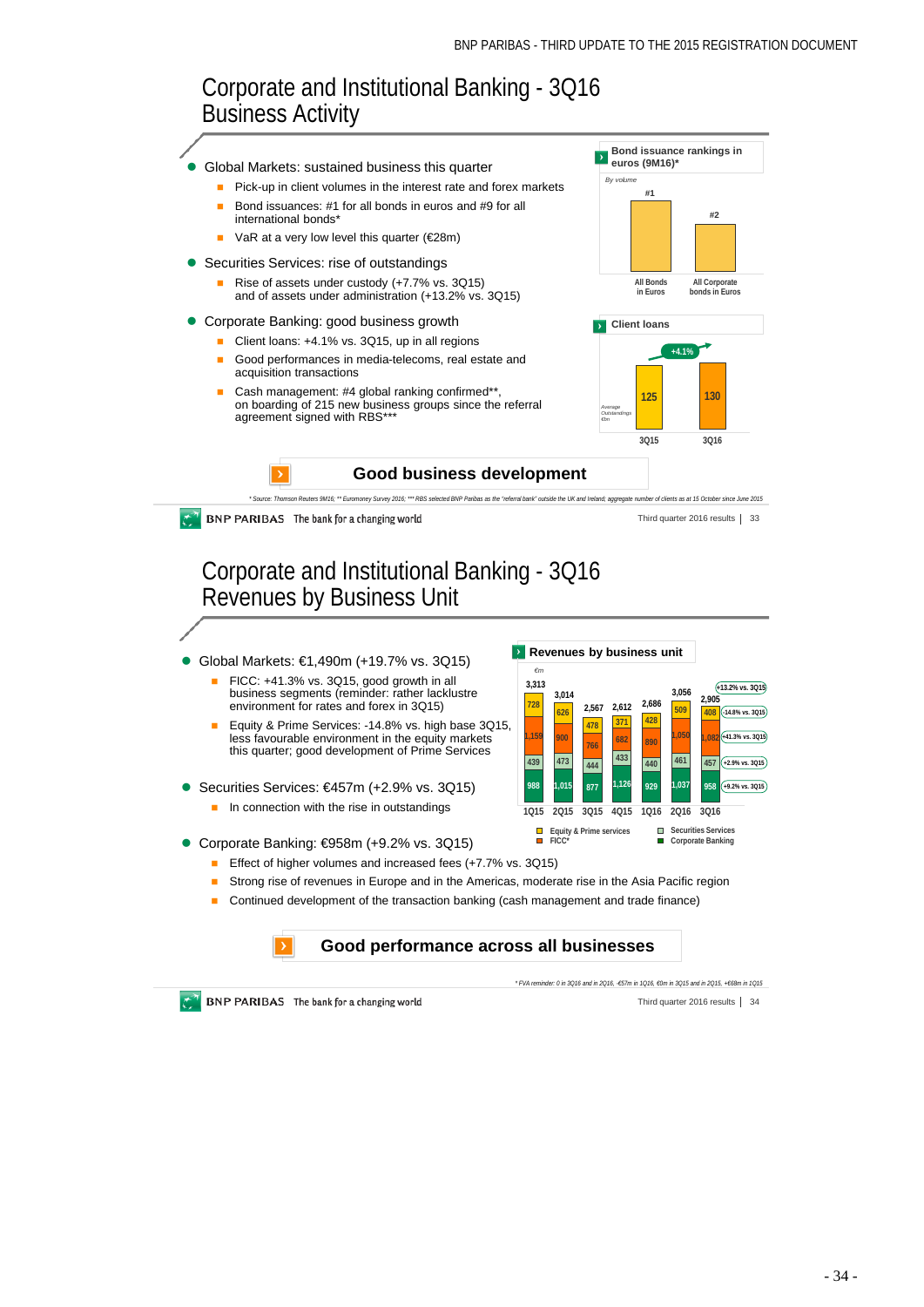

 $\mathbb{C}^{\mathbb{Z}}$  BNP PARIBAS The bank for a changing world

Third quarter 2016 results | 35

Group Results

Division Results

# **9M16 Detailed Results**

Appendix

 $\mathcal{F}^{\mathcal{A}}$  BNP PARIBAS The bank for a changing world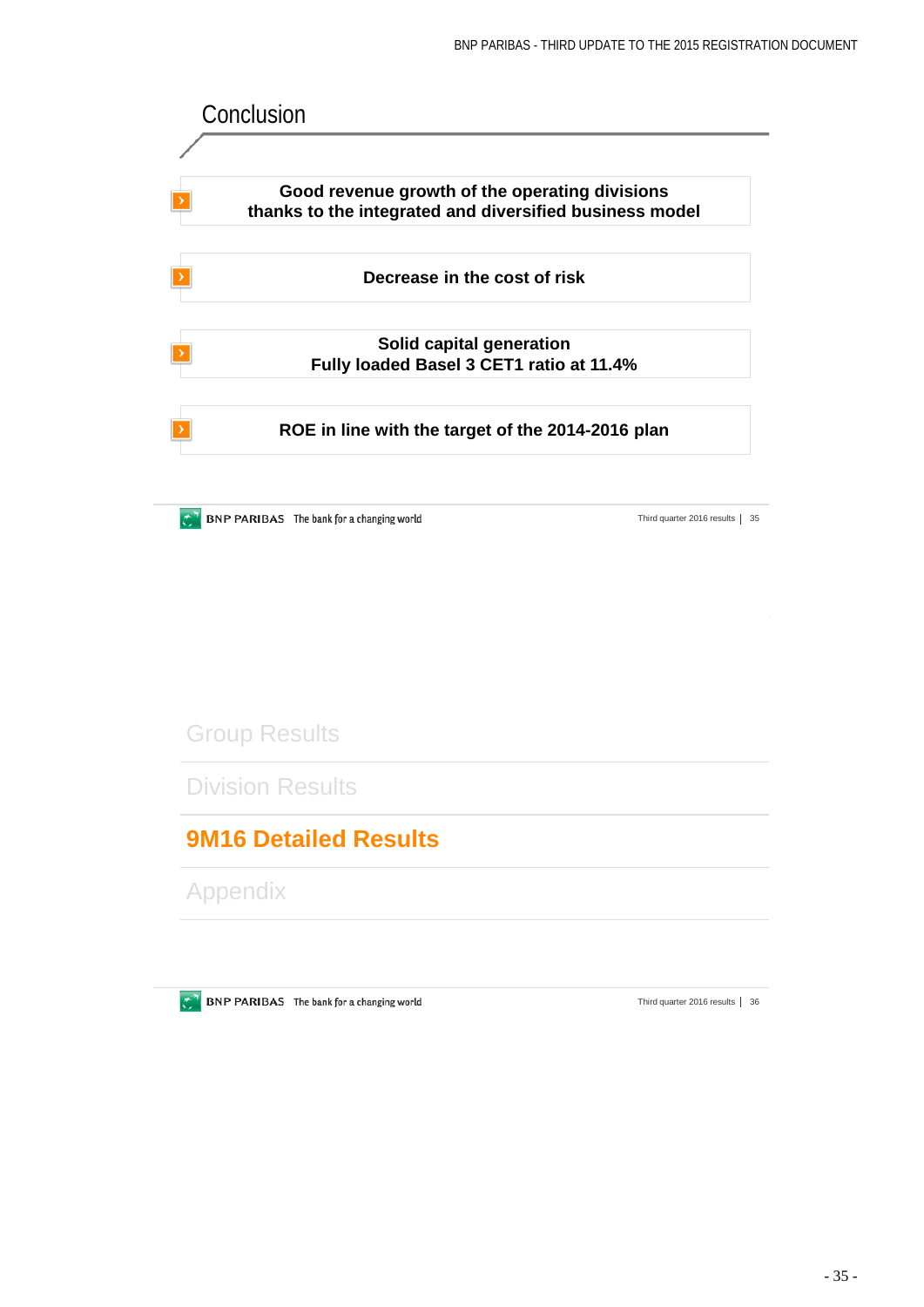Main Exceptional Items - 9M16

|                                                                                             | 9M16     | 9M15        |
|---------------------------------------------------------------------------------------------|----------|-------------|
| <b>Revenues</b>                                                                             |          |             |
| Own credit adjustment and DVA (Corporate Centre)<br>٠                                       | $-641m$  | $+6154m$    |
| Capital gain on the sale of Visa Europe shares (Corporate Centre)<br>٠                      | $+6597m$ |             |
| Total exceptional revenue items                                                             | $+6556m$ | $+6154m$    |
| <b>Operating expenses</b>                                                                   |          |             |
| Simple & Efficient transformation costs (Corporate Centre)                                  |          | $ 6390m$    |
| Restructuring costs* and CIB transformation costs (Corporate Centre)<br>٠                   | $-6407m$ | $-6117m$    |
| Total exceptional operating expenses items                                                  | $-6407m$ | $-6507m$    |
| Other non operating items                                                                   |          |             |
| Capital gain on the sale of a non-strategic stake**<br>٠                                    |          | $+694m$     |
| Sale of a 7% stake in Klépierre-Corio (Corporate Centre)<br>٠                               |          | $+6364m$    |
| Dilution capital gain due to the merger between Klépierre and Corio (Corporate Centre)<br>٠ |          | $+$ $E123m$ |
| Total exceptional non operating items                                                       | €0m      | $+6581m$    |
|                                                                                             | +€149m   | $+$ $E228m$ |
| Total exceptional items (pre-tax)                                                           |          |             |
| Total exceptional items (after tax)***                                                      | +€272m   | +€278m      |
|                                                                                             |          |             |

*\* Restructuring costs of LaSer, Bank BGZ, DAB Bank and GE LLD; \*\* CIB-Corporate Banking (€74m), Corporate Centre (€20m); \*\*\* Group share*



Third quarter 2016 results | 37

# BNP Paribas Group - 9M16

|                                               | 3Q16     | 3Q15     | 3Q16 /    | <b>2Q16</b> | 3Q16 /      | 9M16      | 9M15      | 9M16 /    |
|-----------------------------------------------|----------|----------|-----------|-------------|-------------|-----------|-----------|-----------|
| $\epsilon$ m                                  |          |          | 3Q15      |             | <b>2Q16</b> |           |           | 9M15      |
| Revenues                                      | 10.589   | 10.345   | $+2.4%$   | 11.322      | $-6.5%$     | 32.755    | 32.489    | $+0.8%$   |
| Operating Expenses and Dep.                   | $-7.217$ | $-6.957$ | $+3.7%$   | $-7.090$    | $+1.8%$     | $-21.934$ | $-21.848$ | $+0.4%$   |
| <b>Gross Operating Income</b>                 | 3.372    | 3.388    | $-0.5%$   | 4.232       | $-20.3%$    | 10.821    | 10.641    | $+1.7%$   |
| Cost of Risk                                  | $-764$   | $-882$   | $-13.4%$  | $-791$      | $-3.4%$     | $-2,312$  | $-2.829$  | $-18.3%$  |
| Operating Income                              | 2.608    | 2.506    | $+4.1%$   | 3.441       | $-24.2%$    | 8.509     | 7.812     | $+8.9%$   |
| Share of Earnings of Equity-Method Entities   | 163      | 134      | $+21.6%$  | 165         | $-1.2%$     | 482       | 435       | $+10.8%$  |
| Other Non Operating Items                     | 9        | 29       | $-69.0%$  | $-81$       | n.s.        | $-48$     | 659       | n.s.      |
| Non Operating Items                           | 172      | 163      | $+5.5%$   | 84          | n.s.        | 434       | 1,094     | $-60.3%$  |
| Pre-Tax Income                                | 2,780    | 2,669    | $+4.2%$   | 3,525       | $-21.1%$    | 8,943     | 8,906     | $+0.4%$   |
| Corporate Income Tax                          | $-790$   | $-770$   | $+2.6%$   | $-864$      | $-8.6%$     | $-2,374$  | $-2,616$  | $-9.3%$   |
| Net Income Attributable to Minority Interests | $-104$   | $-73$    | $+42.5%$  | $-101$      | $+3.0%$     | $-309$    | $-261$    | $+18.4%$  |
| Net Income Attributable to Equity Holders     | 1.886    | 1.826    | $+3.3%$   | 2.560       | $-26.3%$    | 6.260     | 6.029     | $+3.8%$   |
| <b>Cost/Income</b>                            | 68.2%    | 67.2%    | $+1.0$ pt | 62.6%       | $+5.6$ pt   | 67.0%     | 67.2%     | $-0.2$ pt |

Corporate income tax: average tax rate of 27.9% in 9M16

**Positive effect of the low fiscal impact on the capital gain on the sale of Visa Europe shares** 

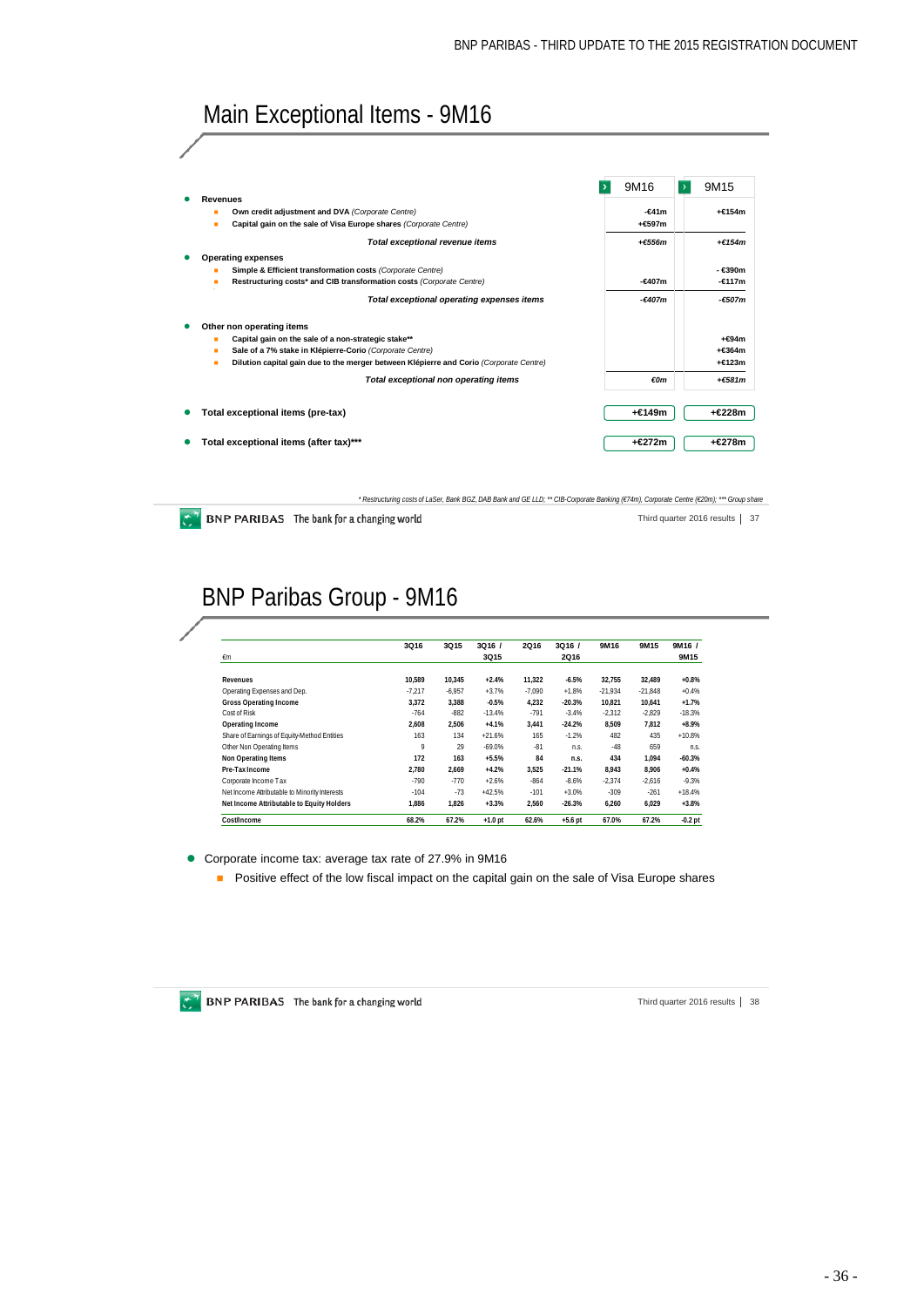# Retail Banking and Services - 9M16

|                                             | 3Q16     | 3Q15     | 3016/     | <b>2Q16</b> | 3016/       | 9M16      | 9M15      | 9M16 /    |
|---------------------------------------------|----------|----------|-----------|-------------|-------------|-----------|-----------|-----------|
| $\epsilon$ m                                |          |          | 3Q15      |             | <b>2Q16</b> |           |           | 9M15      |
| Revenues                                    | 7.735    | 7.582    | $+2.0%$   | 7.636       | $+1.3%$     | 22.893    | 22.872    | $+0.1%$   |
| Operating Expenses and Dep.                 | $-4.813$ | $-4.701$ | $+2.4%$   | $-4.681$    | $+2.8%$     | $-14.680$ | $-14.412$ | $+1.9%$   |
| <b>Gross Operating Income</b>               | 2.922    | 2.881    | $+1.4%$   | 2.956       | $-1.2%$     | 8.213     | 8.460     | $-2.9%$   |
| Cost of Risk                                | $-704$   | $-837$   | $-15.9%$  | $-740$      | $-4.9%$     | $-2.181$  | $-2.651$  | $-17.7%$  |
| Operating Income                            | 2.218    | 2.045    | $+8.5%$   | 2.216       | $+0.1%$     | 6.032     | 5.808     | $+3.8%$   |
| Share of Earnings of Equity-Method Entities | 140      | 117      | $+19.1%$  | 124         | $+12.2%$    | 400       | 371       | $+7.9%$   |
| Other Non Operating Items                   | 9        | 20       | $-57.0%$  | $-2$        | n.S.        | 15        | 9         | $+74.4%$  |
| Pre-Tax Income                              | 2.367    | 2.182    | $+8.4%$   | 2.339       | $+1.2%$     | 6.447     | 6.188     | $+4.2%$   |
| Cost/Income                                 | 62.2%    | 62.0%    | $+0.2$ pt | 61.3%       | $+0.9$ pt   | 64.1%     | 63.0%     | $+1.1$ pt |
| Allocated Equity (€bn)                      |          |          |           |             |             | 48.8      | 48.4      | $+0.9%$   |

*Including 100% of Private Banking in France (excluding PEL/CEL effects), Italy, Belgium, Luxembourg, at BancWest and TEB for the Revenues to Pre-tax income line items*

 $\mathbb{C}^{\mathbb{Z}}$  BNP PARIBAS The bank for a changing world

Third quarter 2016 results | 39

# Domestic Markets - 9M16

|                                                    | 3Q16     | 3Q15     | 3Q16/     | <b>2Q16</b>    | 3Q16/       | 9M16     | 9M15     | 9M16 /    |
|----------------------------------------------------|----------|----------|-----------|----------------|-------------|----------|----------|-----------|
| $\epsilon$ m                                       |          |          | 3Q15      |                | <b>2Q16</b> |          |          | 9M15      |
| Revenues                                           | 3.923    | 3.920    | $+0.1%$   | 3.962          | $-1.0%$     | 11.848   | 11.892   | $-0.4%$   |
| Operating Expenses and Dep.                        | $-2.567$ | $-2.526$ | $+1.6%$   | $-2.449$       | $+4.8%$     | $-7.835$ | $-7.679$ | $+2.0%$   |
| <b>Gross Operating Income</b>                      | 1.356    | 1.394    | $-2.7%$   | 1.513          | $-10.3%$    | 4,014    | 4,213    | $-4.7%$   |
| Cost of Risk                                       | $-329$   | $-419$   | $-21.6%$  | $-388$         | $-15.4%$    | $-1.116$ | $-1.342$ | $-16.8%$  |
| Operating Income                                   | 1.028    | 975      | $+5.5%$   | 1.124          | $-8.6%$     | 2.898    | 2,871    | $+0.9%$   |
| Share of Earnings of Equity-Method Entities        | 18       | 14       | $+30.9%$  | 13             | $+37.6%$    | 41       | 28       | $+44.3%$  |
| Other Non Operating Items                          | 8        | $-7$     | n.s.      | $\overline{2}$ | n.s.        | 8        | $-26$    | n.s.      |
| Pre-Tax Income                                     | 1.054    | 981      | $+7.4%$   | 1.140          | $-7.5%$     | 2.947    | 2,873    | $+2.6%$   |
| Income Attributable to Wealth and Asset Management | $-61$    | $-71$    | $-14.2%$  | $-63$          | $-3.7%$     | $-187$   | $-213$   | $-12.3%$  |
| Pre-Tax Income of Domestic Markets                 | 993      | 911      | $+9.1%$   | 1,076          | $-7.7%$     | 2,760    | 2,660    | $+3.8%$   |
| Cost/Income                                        | 65.4%    | 64.4%    | $+1.0$ pt | 61.8%          | $+3.6$ pt   | 66.1%    | 64.6%    | $+1.5$ pt |
| Allocated Equity (€bn)                             |          |          |           |                |             | 22.9     | 22.6     | $+1.4%$   |

*Including 100% of Private Banking in France (excluding PEL/CEL effects), Italy, Belgium and Luxembourg for the Revenues to Pre-tax income items*

- Revenues: -0.4% vs. 9M15
	- **Persistently low interest rate environment**
	- Decline in financial fees due to an unfavourable market context
	- Good growth at BRB and in the specialised businesses (Arval, Leasing Solutions)
- Operating expenses: +2.0% vs. 9M15
	- **Impact of the strong rise of the contribution to the Single Resolution Fund**
	- Good cost control excluding this effect
- Pre-tax income: +3.8% vs. 9M15
	- Decline in the cost of risk, in particular in Italy

**EXP PARIBAS** The bank for a changing world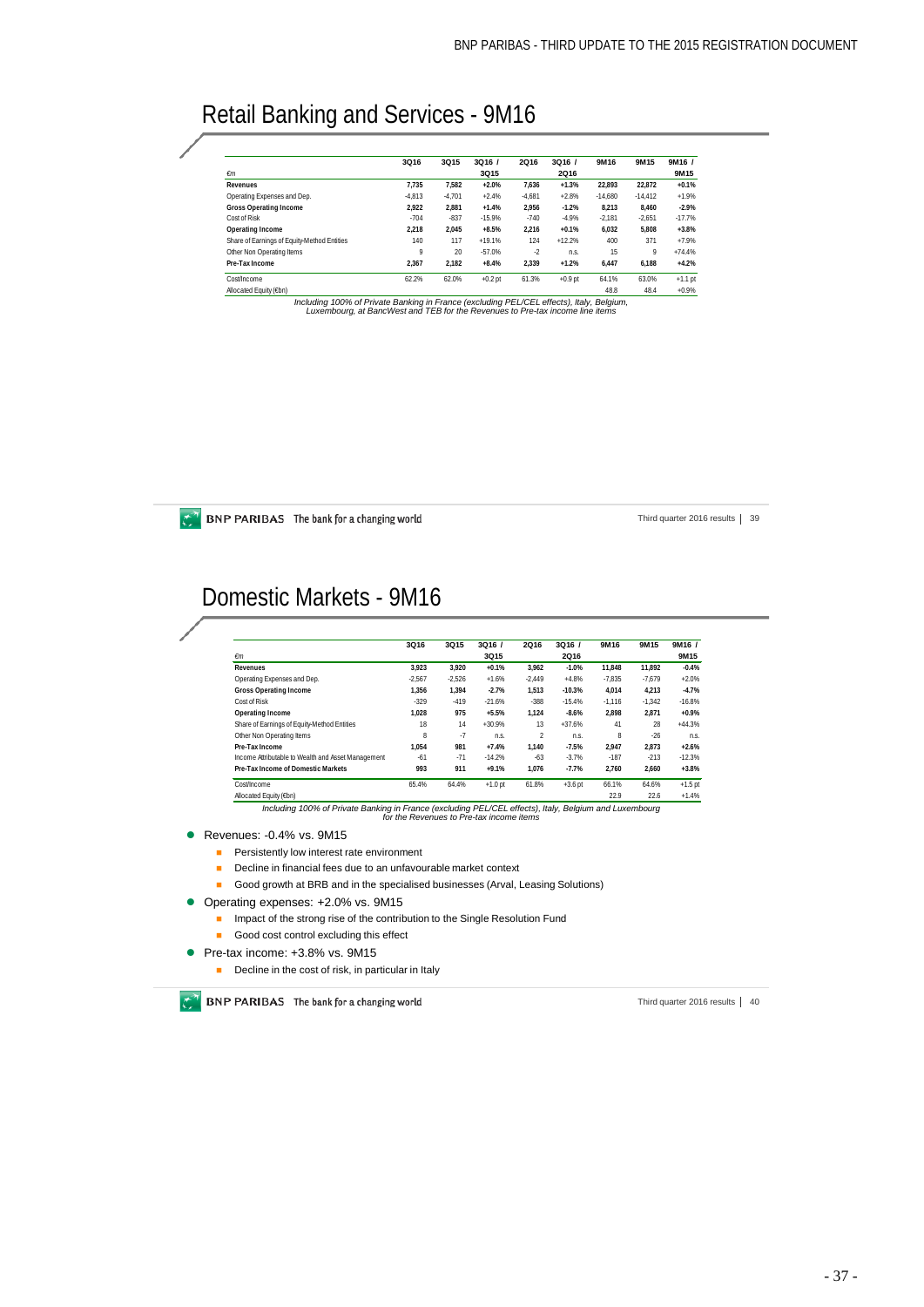# Domestic Markets French Retail Banking - 9M16 (excluding PEL/CEL effets)

|                                                    | 3Q16     | 3Q15     | 3Q16/     | <b>2Q16</b> | 3Q16/       | 9M16           | 9M15           | 9M16 /    |
|----------------------------------------------------|----------|----------|-----------|-------------|-------------|----------------|----------------|-----------|
| $\epsilon$ m                                       |          |          | 3Q15      |             | <b>2Q16</b> |                |                | 9M15      |
| <b>Revenues</b>                                    | 1.601    | 1.651    | $-3.1%$   | 1.608       | $-0.5%$     | 4.853          | 4.994          | $-2.8%$   |
| Incl. Net Interest Income                          | 923      | 961      | $-4.0%$   | 900         | $+2.6%$     | 2.777          | 2,857          | $-2.8%$   |
| Incl. Commissions                                  | 678      | 690      | $-1.7%$   | 709         | $-4.3%$     | 2,076          | 2,136          | $-2.8%$   |
| Operating Expenses and Dep.                        | $-1.178$ | $-1.172$ | $+0.4%$   | $-1.106$    | $+6.4%$     | $-3,457$       | $-3,433$       | $+0.7%$   |
| <b>Gross Operating Income</b>                      | 423      | 479      | $-11.6%$  | 502         | $-15.7%$    | 1.396          | 1.560          | $-10.6%$  |
| Cost of Risk                                       | $-72$    | $-79$    | $-9.2%$   | $-72$       | $-0.8%$     | $-218$         | $-255$         | $-14.6%$  |
| Operating Income                                   | 351      | 400      | $-12.1%$  | 430         | $-18.2%$    | 1,178          | 1,305          | $-9.8%$   |
| Non Operating Items                                | $\Omega$ | 1        | $-94.6%$  |             | $-94.5%$    | $\mathfrak{p}$ | $\mathfrak{p}$ | $-32.3%$  |
| Pre-Tax Income                                     | 351      | 401      | $-12.3%$  | 430         | $-18.3%$    | 1.180          | 1,308          | $-9.8%$   |
| Income Attributable to Wealth and Asset Management | $-34$    | $-41$    | $-15.9%$  | $-32$       | $+5.9%$     | $-105$         | $-125$         | $-16.0%$  |
| Pre-Tax Income of French Retail Banking            | 317      | 360      | $-11.9%$  | 398         | $-20.3%$    | 1.074          | 1,182          | $-9.1%$   |
| Cost/Income                                        | 73.6%    | 71.0%    | $+2.6$ pt | 68.8%       | $+4.8$ pt   | 71.2%          | 68.8%          | $+2.4$ pt |
| Allocated Equity (€bn)                             |          |          |           |             |             | 8.6            | 8.3            | $+4.2%$   |

*Including 100% of French Private Banking for the Revenues to Pre-tax income line items (excluding PEL/CEL effects)\**

- Revenues: -2.8% vs. 9M15
	- Net interest income: -2.8%, persistently low interest rate environment
	- Fees: -2.8%, decline in financial fees due to an unfavourable market context
- Operating expenses: +0.7% vs. 9M15
	- Good cost control despite the rise in taxes and regulatory costs
- Decrease in the cost of risk

*\* PEL/CEL effects: -€10m in 9M16 (-€35m in 9M15) and -€7m in 3Q16 (-€2m in 3Q15)* 

**THE BNP PARIBAS** The bank for a changing world

Third quarter 2016 results  $\vert$  41

# Domestic Markets French Retail Banking - Volumes

| Average outstandings (Ebn)       | <b>Outstandings</b><br>3Q16 | %Var/3Q15 | %Var/2Q16 | <b>Outstandings</b><br>9M16 | %Var/9M15 |
|----------------------------------|-----------------------------|-----------|-----------|-----------------------------|-----------|
| <b>LOANS</b>                     | 146.0                       | $+1.3%$   | $+2.1%$   | 143.4                       | $-1.0%$   |
| <b>Individual Customers</b>      | 77.9                        | $-0.2%$   | $+2.6%$   | 76.4                        | $-2.1%$   |
| Incl. Mortgages                  | 67.9                        | $+0.0%$   | $+2.7%$   | 66.6                        | $-1.9%$   |
| Incl. Consumer Lending           | 10.0 <sub>l</sub>           | $-0.8%$   | $+1.3%$   | 9.8                         | $-1.6%$   |
| Corporates                       | 68.1                        | $+3.0%$   | $+1.7%$   | 67.0                        | $+0.3%$   |
| <b>DEPOSITS AND SAVINGS</b>      | 145.4                       | $+6.5%$   | $+2.2%$   | 141.6                       | $+4.4%$   |
| <b>Current Accounts</b>          | 81.1                        | $+22.1%$  | $+4.9%$   | 76.6                        | $+22.1%$  |
| Savings Accounts                 | 58.6                        | $-2.1%$   | $+0.2%$   | 58.4                        | $-2.8%$   |
| Market Rate Deposits             | 5.7                         | $-44.5%$  | $-11.0%$  | 6.7                         | $-48.1%$  |
|                                  |                             | %Var/     | %Var/     |                             |           |
| $\epsilon$ <sub>bn</sub>         | 30.09.16                    | 30.09.15  | 30.06.16  |                             |           |
| <b>OFF BALANCE SHEET SAVINGS</b> |                             |           |           |                             |           |
| Life Insurance                   | 85.4                        | $+3.4%$   | $+2.0%$   |                             |           |
| Mutual Funds                     | 45.0                        | $+8.4%$   | $+6.4%$   |                             |           |

- Loans: +1.3% vs. 3Q15, rise in corporate loans; good pick-up in loan origination on individual customers (outstanding loans of individual customers: +2.6% vs. 2Q16)
- Deposits: +6.5% vs. 3Q15, strong growth in current accounts, significant decrease in market rate deposits
- Off balance sheet savings: increase in life insurance and mutual fund outstandings vs. 30.09.15

BNP PARIBAS The bank for a changing world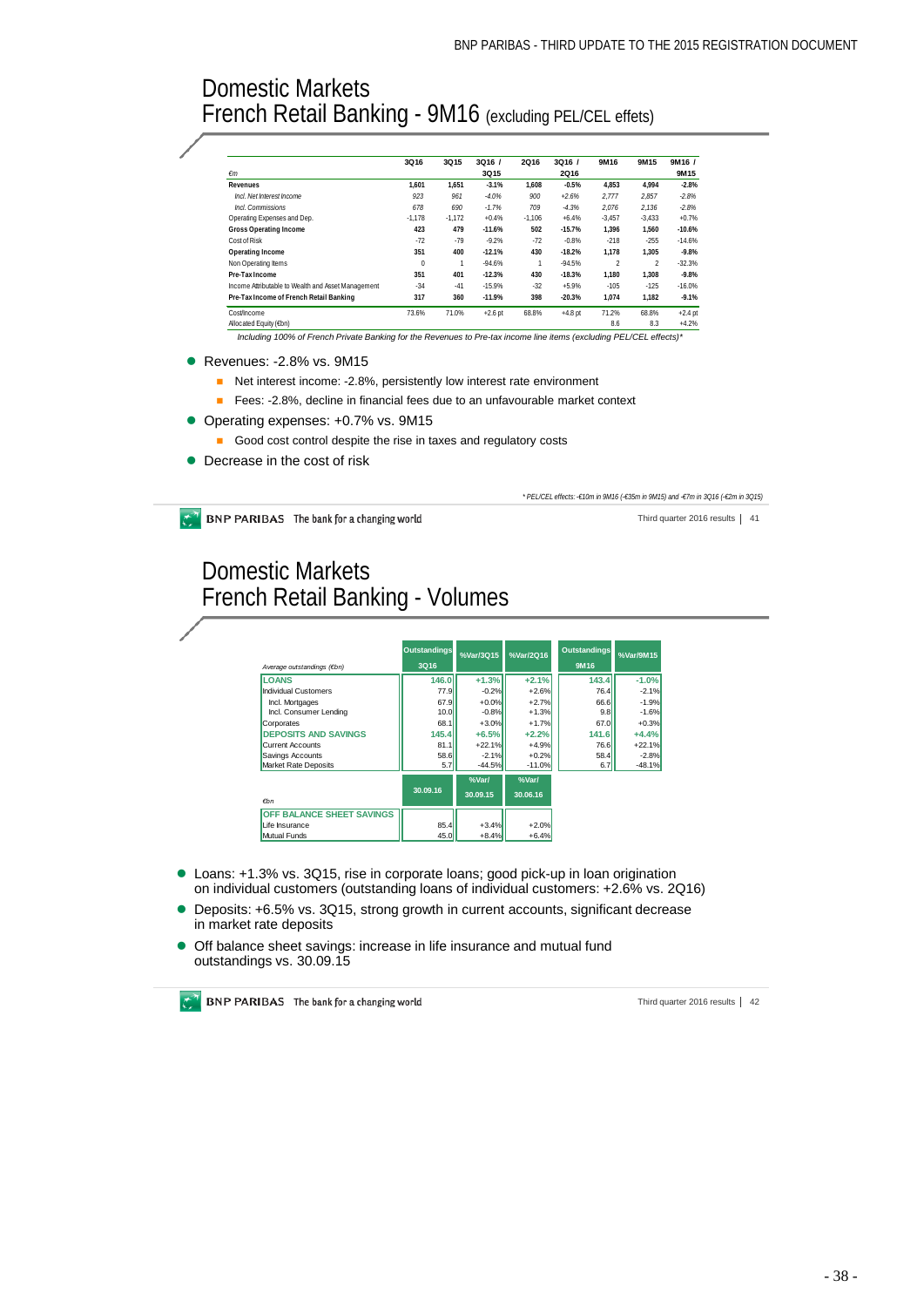## Domestic Markets BNL banca commerciale - 9M16

|                                                    | <b>3Q16</b> | 3Q15        | 3Q16 /    | <b>2Q16</b> | 3Q16/     | 9M16     | 9M15     | 9M16 /    |
|----------------------------------------------------|-------------|-------------|-----------|-------------|-----------|----------|----------|-----------|
| $\epsilon$ m                                       |             |             | 3Q15      |             | 2Q16      |          |          | 9M15      |
| Revenues                                           | 741         | 763         | $-2.9%$   | 749         | $-1.2%$   | 2.227    | 2.369    | $-6.0%$   |
| Operating Expenses and Dep.                        | $-448$      | $-446$      | $+0.5%$   | $-433$      | $+3.5%$   | $-1.342$ | $-1.353$ | $-0.8%$   |
| <b>Gross Operating Income</b>                      | 293         | 317         | $-7.8%$   | 317         | $-7.6%$   | 884      | 1.016    | $-13.0%$  |
| Cost of Risk                                       | $-215$      | $-309$      | $-30.5%$  | $-242$      | $-11.4%$  | $-731$   | $-948$   | $-22.9%$  |
| Operating Income                                   | 78          | 8           | n.s.      | 74          | $+5.0%$   | 154      | 68       | n.s.      |
| Non Operating Items                                | $\bf{0}$    | $\mathbf 0$ | n.s.      | $\bf{0}$    | n.s.      | $\Omega$ | $-1$     | $-97.8%$  |
| Pre-Tax Income                                     | 78          | 8           | n.s.      | 74          | $+5.6%$   | 154      | 67       | n.s.      |
| Income Attributable to Wealth and Asset Management | $-9$        | $-9$        | $-6.7%$   | $-9$        | $-5.6%$   | $-27$    | $-30$    | $-10.0%$  |
| Pre-Tax Income of BNI bc.                          | 70          | $-1$        | n.s.      | 65          | $+7.1%$   | 126      | 37       | n.s.      |
| Cost/Income                                        | 60.5%       | 58.4%       | $+2.1$ pt | 57.7%       | $+2.8$ pt | 60.3%    | 57.1%    | $+3.2$ pt |
| Allocated Equity (€bn)                             |             |             |           |             |           | 5.8      | 6.5      | $-10.3%$  |

*Including 100% of the Italian Private Banking for the Revenues to Pre-tax income line items*

- Revenues: -6.0% vs. 9M15
	- Net interest income: -8.0% vs. 9M15, impact of the low interest rate environment and of the repositioning on the better corporate clients
	- Fees: -2.1% vs. 9M15, decline in financial fees due to the unfavourable market context
- Operating expenses: -0.8% vs. 9M15
	- **Effect of cost reduction measures**
- Cost of risk: -22.9% vs. 9M15
- **Continued reduction of the cost of risk**
- Pre-tax income: €126m (x3 vs. 9M15)

**C**<sup>2</sup> BNP PARIBAS The bank for a changing world

Third quarter 2016 results | 43

# Domestic Markets BNL banca commerciale - Volumes

| Average outstandings (Ebn)  | <b>Outstandings</b><br><b>3Q16</b> | %Var/3Q15         | %Var/2Q16         | <b>Outstandings</b><br>9M16 | %Var/9M15 |
|-----------------------------|------------------------------------|-------------------|-------------------|-----------------------------|-----------|
| <b>LOANS</b>                | 77.9                               | $+0.2%$           | $+0.3%$           | 77.6                        | $+0.2%$   |
| <b>Individual Customers</b> | 39.2                               | $+0.9%$           | $+0.3%$           | 39.1                        | $+1.7%$   |
| Incl. Mortgages             | 24.6                               | $-1.9%$           | $-1.0%$           | 24.8                        | $-0.6%$   |
| Incl. Consumer Lending      | 4.2                                | $+2.8%$           | $+1.3%$           | 4.1                         | $+3.3%$   |
| Corporates                  | 38.8                               | $-0.5%$           | $+0.3%$           | 38.6                        | $-1.2%$   |
| <b>DEPOSITS AND SAVINGS</b> | 38.5                               | $+13.9%$          | $+3.7%$           | 37.4                        | $+11.9%$  |
| <b>Individual Deposits</b>  | 25.8                               | $+12.3%$          | $+2.0%$           | 25.3                        | $+13.6%$  |
| Incl. Current Accounts      | 25.5                               | $+12.7%$          | $+2.1%$           | 25.0                        | $+14.1%$  |
| <b>Corporate Deposits</b>   | 12.6                               | $+17.4%$          | $+7.5%$           | 12.1                        | $+8.4%$   |
|                             | 30.09.16                           | %Var/<br>30.09.15 | %Var/<br>30.06.16 |                             |           |

**Loans: +0.2% vs. 3Q15** 

Individuals: +0.9% vs. 3Q15, gradual recovery in volumes

**OFF BALANCE SHEET SAVINGS** 

Corporates: -0.5% vs. 3Q15, gradual decrease in the impact of the selective repositioning on the better corporate clients

Life Insurance  $||$  18.1 +10.2% +2.2% Mutual Funds 13.6 +10.4% +3.3%

- Deposits: +13.9% vs. 3Q15
	- Individuals and Corporates: strong rise in current accounts
- Off balance sheet savings: good asset inflows in life insurance, rise in mutual fund outstandings

BNP PARIBAS The bank for a changing world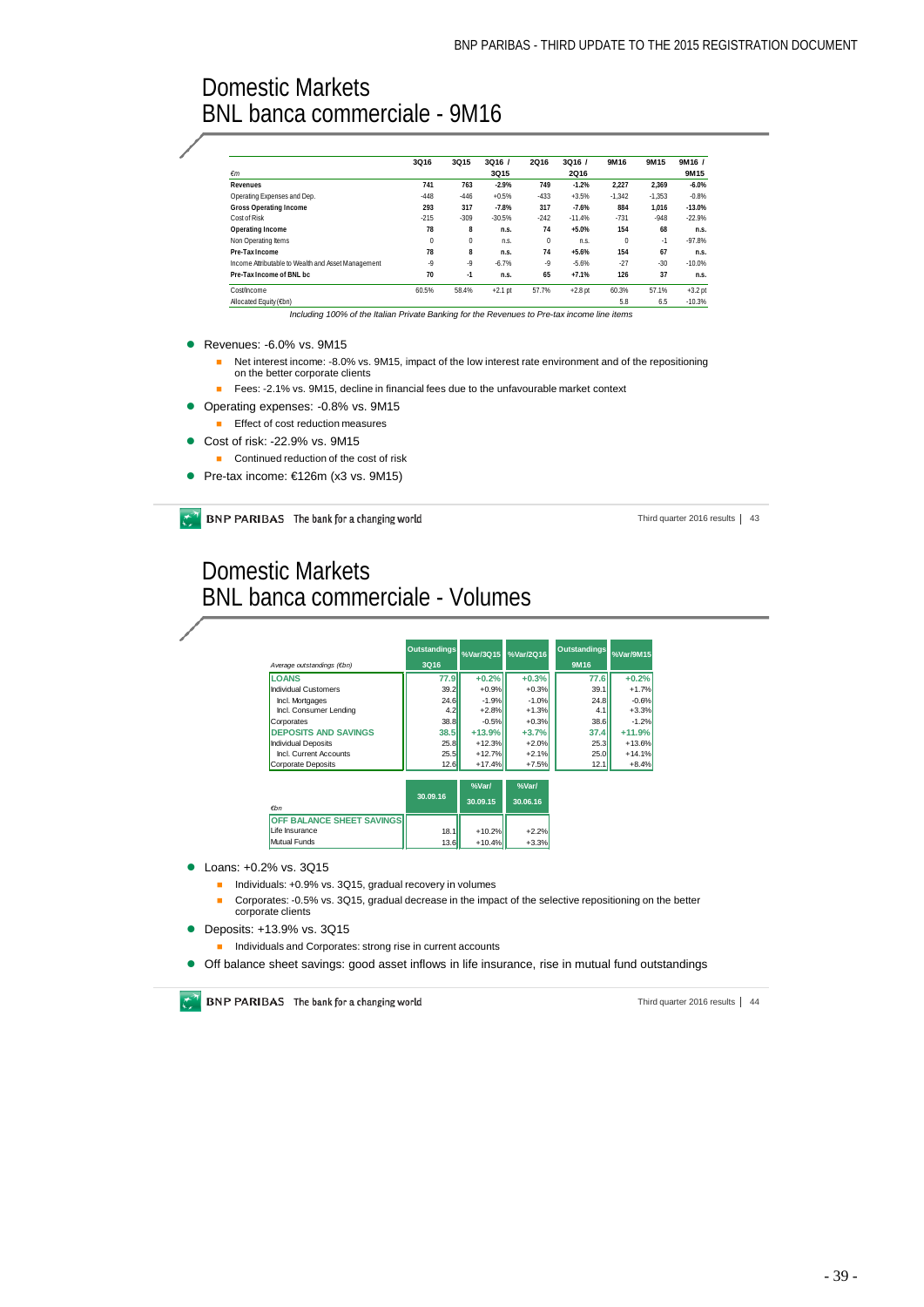# Domestic Markets Belgian Retail Banking - 9M16

|                                                    | 3Q16   | 3Q15           | 3Q16 /    | <b>2Q16</b> | 3Q16 /      | 9M16     | 9M15     | 9M16 /    |
|----------------------------------------------------|--------|----------------|-----------|-------------|-------------|----------|----------|-----------|
| €m                                                 |        |                | 3Q15      |             | <b>2Q16</b> |          |          | 9M15      |
| Revenues                                           | 914    | 880            | $+3.8%$   | 923         | $-1.0%$     | 2.753    | 2.670    | $+3.1%$   |
| Operating Expenses and Dep.                        | $-575$ | $-576$         | $-0.2%$   | $-555$      | $+3.5%$     | $-1.921$ | $-1.874$ | $+2.5%$   |
| <b>Gross Operating Income</b>                      | 339    | 305            | $+11.2%$  | 367         | $-7.7%$     | 833      | 796      | $+4.6%$   |
| Cost of Risk                                       | $-19$  | $\overline{2}$ | n.S.      | $-49$       | $-60.7%$    | $-89$    | $-33$    | n.s.      |
| Operating Income                                   | 320    | 306            | $+4.3%$   | 318         | $+0.4%$     | 744      | 762      | $-2.4%$   |
| Non Operating Items                                | 3      | $-4$           | n.s.      | 4           | $-25.4%$    | 4        | $-16$    | n.s.      |
| Pre-Tax Income                                     | 323    | 303            | $+6.7%$   | 323         | $+0.1%$     | 748      | 746      | $+0.3%$   |
| Income Attributable to Wealth and Asset Management | $-18$  | $-20$          | $-11.9%$  | $-21$       | $-15.7%$    | $-53$    | $-54$    | $-2.7%$   |
| Pre-Tax Income of Belgian Retail Banking           | 305    | 283            | $+8.1%$   | 302         | $+1.2%$     | 695      | 692      | $+0.5%$   |
| Cost/Income                                        | 62.9%  | 65.4%          | $-2.5$ pt | 60.2%       | $+2.7$ pt   | 69.8%    | 70.2%    | $-0.4$ pt |
| Allocated Equity (€bn)                             |        |                |           |             |             | 4.7      | 4.5      | $+5.8%$   |

*Including 100% of Belgian Private Banking for the Revenues to Pre-tax income line items*

- **Revenues: +3.1% vs. 9M15** 
	- Net interest income: +6.7% vs. 9M15, due to volume growth and margins holding up well
	- Fees: -6.6% vs. 9M15, drop in financial fees due to the unfavourable market environment
- Operating expenses: +2.5% vs. 9M15
	- +0.3% vs. 9M15 excluding the impact of the rise in banking taxes and contributions\*
	- Continued cost containment
- Reminder: cost of risk particularly low in 9M15 (provisions partially offset by write-backs)

**THE BNP PARIBAS** The bank for a changing world

Third quarter 2016 results | 45

*\* Including the one-off reimbursement of the Subscription Tax in 2Q15*

# Domestic Markets Belgian Retail Banking - Volumes

| Average outstandings (Ebn)       | <b>Outstandings</b><br>3Q16 | %Var/3Q15 | %Var/2Q16 | <b>Outstandings</b><br>9M16 | %Var/9M15 |
|----------------------------------|-----------------------------|-----------|-----------|-----------------------------|-----------|
| <b>LOANS</b>                     | 96.7                        | $+5.3%$   | $+1.1%$   | 95.7                        | $+5.0%$   |
| <b>Individual Customers</b>      | 65.2                        | $+5.9%$   | $+1.1%$   | 64.5                        | $+6.3%$   |
| Incl. Mortgages                  | 46.5                        | $+6.2%$   | $+1.4%$   | 46.0                        | $+7.2%$   |
| Incl. Consumer Lending           | 0.2                         | $-1.8%$   | $-22.6%$  | 0.2                         | $-47.5%$  |
| Incl. Small Businesses           | 18.5                        | $+5.2%$   | $+0.6%$   | 18.3                        | $+5.1%$   |
| Corporates and Local Governments | 31.5                        | $+4.1%$   | $+1.3%$   | 31.2                        | $+2.4%$   |
| <b>DEPOSITS AND SAVINGS</b>      | 118.2                       | $+7.4%$   | $+2.3%$   | 115.4                       | $+5.5%$   |
| <b>Current Accounts</b>          | 47.7                        | $+21.7%$  | $+6.3%$   | 44.8                        | $+17.7%$  |
| Savings Accounts                 | 67.0                        | $+2.2%$   | $+1.3%$   | 66.3                        | $+1.2%$   |
| <b>Term Deposits</b>             | 3.5                         | $-33.8%$  | $-23.1%$  | 4.3                         | $-25.8%$  |
|                                  |                             |           |           |                             |           |
|                                  |                             | %Var/     | %Var/     |                             |           |

| $F$ hn                           | 30.09.16 | 30.09.15 | 30.06.16 |
|----------------------------------|----------|----------|----------|
| <b>OFF BALANCE SHEET SAVINGS</b> |          |          |          |
| Life Insurance                   | 24.9     | $+0.8%$  | $-1.6%$  |
| Mutual Funds                     | 30.1     | $-0.7%$  | $+2.3%$  |

● Loans: +5.3% vs. 3Q15

- Individuals: +5.9% vs. 3Q15, rise in particular of mortgage loans
- Corporates: +4.1% vs. 3Q15, good increase in loans to SMEs
- **Deposits: +7.4% vs. 3Q15** 
	- **Individuals and Corporates: strong growth in current accounts**

BNP PARIBAS The bank for a changing world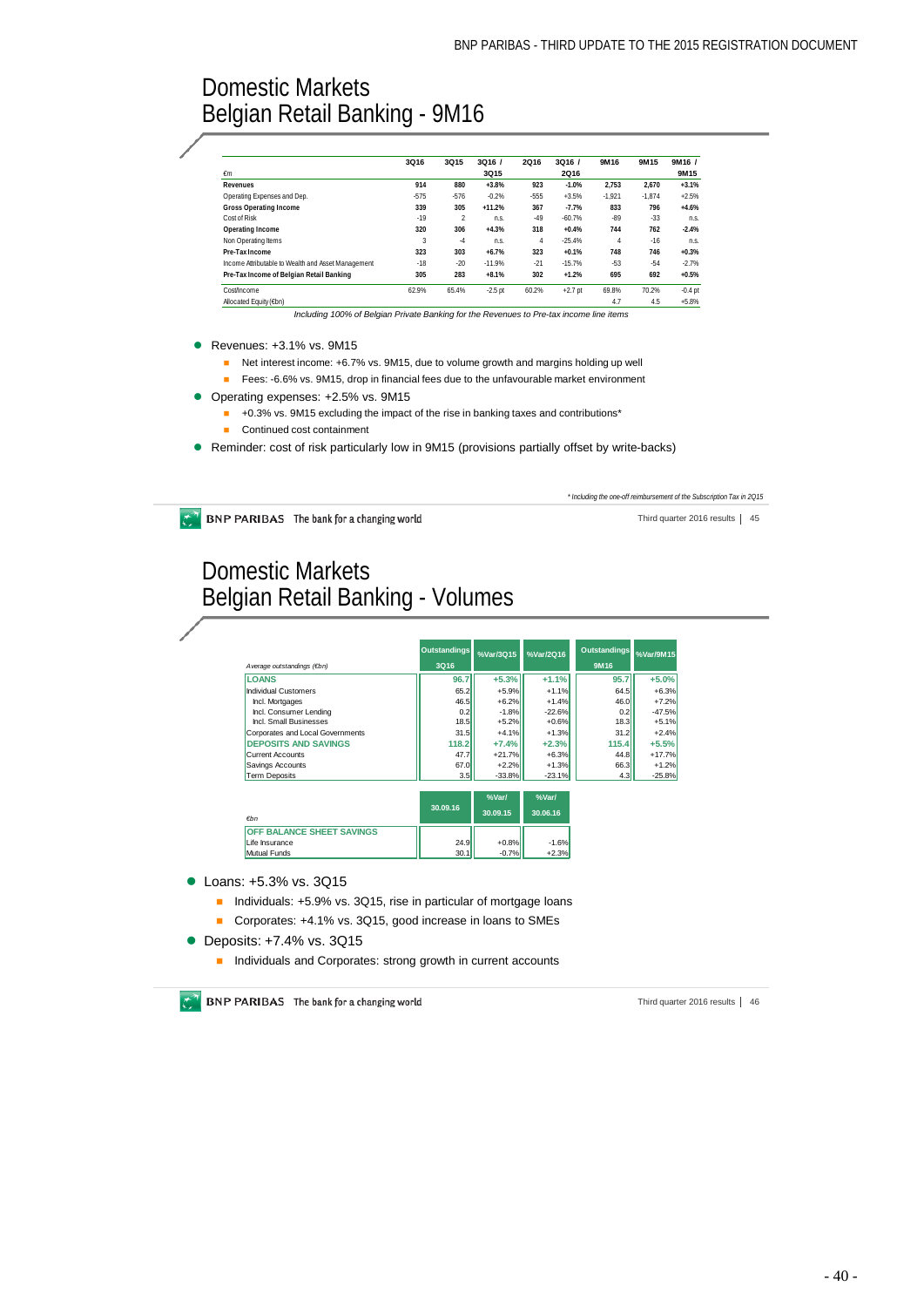# Domestic Markets: Other Activities - 9M16

|                                                    | 3Q16         | 3Q15        | 3Q16 /    | <b>2Q16</b> | 3Q16 /      | 9M16     | 9M15     | 9M16 /    |
|----------------------------------------------------|--------------|-------------|-----------|-------------|-------------|----------|----------|-----------|
| $\epsilon$ m                                       |              |             | 3Q15      |             | <b>2Q16</b> |          |          | 9M15      |
| Revenues                                           | 669          | 625         | $+7.0%$   | 681         | $-1.9%$     | 2.016    | 1.860    | $+8.4%$   |
| Operating Expenses and Dep.                        | $-367$       | $-332$      | $+10.4%$  | $-355$      | $+3.4%$     | $-1.114$ | $-1.019$ | $+9.4%$   |
| <b>Gross Operating Income</b>                      | 302          | 293         | $+3.1%$   | 327         | $-7.6%$     | 901      | 841      | $+7.2%$   |
| Cost of Risk                                       | $-23$        | $-33$       | $-30.6%$  | $-25$       | $-7.4%$     | $-79$    | $-105$   | $-25.3%$  |
| Operating Income                                   | 279          | 260         | $+7.3%$   | 302         | $-7.7%$     | 822      | 735      | $+11.8%$  |
| Share of Earnings of Equity-Method Entities        | 13           | 10          | $+28.7%$  | 8           | $+60.2%$    | 32       | 17       | $+84.6%$  |
| Other Non Operating Items                          | 10           | $\mathbf 0$ | n.s.      | 3           | n.s.        | 11       | $-1$     | n.s.      |
| Pre-Tax Income                                     | 301          | 270         | $+11.8%$  | 312         | $-3.5%$     | 865      | 752      | $+15.1%$  |
| Income Attributable to Wealth and Asset Management | $\mathbf{0}$ | $-1$        | $-63.5%$  | $-1$        | $-57.3%$    | $-2$     | $-3$     | $-45.9%$  |
| Pre-Tax Income of Other Domestic Markets           | 301          | 269         | $+12.1%$  | 311         | $-3.4%$     | 864      | 749      | $+15.4%$  |
| Cost/Income                                        | 54.9%        | 53.2%       | $+1.7$ pt | 52.1%       | $+2.8$ pt   | 55.3%    | 54.8%    | $+0.5$ pt |
| Allocated Equity (€bn)                             |              |             |           |             |             | 3.8      | 3.4      | $+10.8%$  |

*Including 100% of Private Banking in Luxembourg for the Revenues to Pre-tax income line items*

- Scope effect linked to the acquisition of GE Fleet Services Europe (Arval)
- At constant scope and exchange rates vs. 9M15
	- Revenues\*: +3.1%
	- Operating expenses\*: +2.7%
	- Cost of risk\*: -24.6%
	- Pre-tax income\*\*: +9.3%

 $\mathcal{L}^{\mathcal{A}}$  BNP PARIBAS The bank for a changing world

*\* Including 100% of Private Banking in Luxembourg; \*\* Including 2/3 of Private Banking in Luxembourg* 

Third quarter 2016 results | 47

# Domestic Markets LRB - Personal Investors

| Average outstandings (Ebn)                                                                                                                                                                                                                                                       | <b>3Q16</b>                                                              | %Var/3Q15                                                                                                                | %Var/2Q16                                                                                                             | 9M16                                           | %Var/9M15                                                                     |                                                                                                                                                                                                                                                                                                                                                                                                         |
|----------------------------------------------------------------------------------------------------------------------------------------------------------------------------------------------------------------------------------------------------------------------------------|--------------------------------------------------------------------------|--------------------------------------------------------------------------------------------------------------------------|-----------------------------------------------------------------------------------------------------------------------|------------------------------------------------|-------------------------------------------------------------------------------|---------------------------------------------------------------------------------------------------------------------------------------------------------------------------------------------------------------------------------------------------------------------------------------------------------------------------------------------------------------------------------------------------------|
| <b>LOANS</b><br><b>Individual Customers</b><br>Corporates and Local Governments<br><b>DEPOSITS AND SAVINGS</b><br><b>Current Accounts</b><br>Savings Accounts<br><b>Term Deposits</b><br>$\epsilon$ <sub>bn</sub><br>OFF BALANCE SHEET SAVINGS<br>Life Insurance<br>Mutual Funds | 8.4<br>6.0<br>2.3<br>16.9<br>7.7<br>8.3<br>0.9<br>30.09.16<br>0.9<br>1.7 | $+1.2%$<br>$+1.9%$<br>$-0.9%$<br>$+17.3%$<br>$+16.9%$<br>$+34.6%$<br>$-45.5%$<br>%Var/<br>30.09.15<br>$+4.7%$<br>$-3.4%$ | $+0.8%$<br>$+0.3%$<br>$+2.3%$<br>$+5.3%$<br>$+9.7%$<br>$+3.9%$<br>$-13.2%$<br>%Var/<br>30.06.16<br>$+2.6%$<br>$+2.8%$ | 8.3<br>6.0<br>2.3<br>16.0<br>7.1<br>7.9<br>1.0 | $+1.5%$<br>$+2.2%$<br>$-0.3%$<br>$+13.7%$<br>$+11.5%$<br>$+35.7%$<br>$-46.9%$ | Loans vs. 3015: increase in<br>mortgage loans<br>Deposits vs. 3Q15: increase in sight<br>deposits and savings accounts particularly<br>in the corporate client segment                                                                                                                                                                                                                                  |
| <b>Personal Investors</b><br>$\rightarrow$<br>Average outstandings (Ebn)<br><b>LOANS</b><br><b>DEPOSITS</b><br>$\epsilon$ <sub>bn</sub><br><b>ASSETS UNDER MANAGEMENT</b><br><b>European Customer Orders (millions)</b>                                                          | 3Q16<br>0.5<br>20.1<br>30.09.16<br>77.1<br>4.0                           | %Var/3Q15<br>$-1.6%$<br>$-2.8%$<br>%Var/<br>30.09.15<br>$+8.5%$<br>$-10.7%$                                              | %Var/2Q16<br>$-3.4%$<br>$+2.5%$<br>%Var/<br>30.06.16<br>$+4.3%$<br>$-6.3%$                                            | 9M16<br>0.5<br>19.8                            | %Var/9M15<br>$+1.4%$<br>$-1.2%$                                               | Deposits vs. 3Q15: evolution of rates on<br>deposits to very low levels in Germany and<br>development of off balance sheet savings;<br>good level of new client acquisition<br>Assets under management vs. 3Q15:<br>positive asset inflows and effect of the rise<br>of financial markets<br>Individual client orders vs. 30.06.16;<br>decline this quarter in the volume of<br>stock orders in Germany |

**A<sup>N</sup>** BNP PARIBAS The bank for a changing world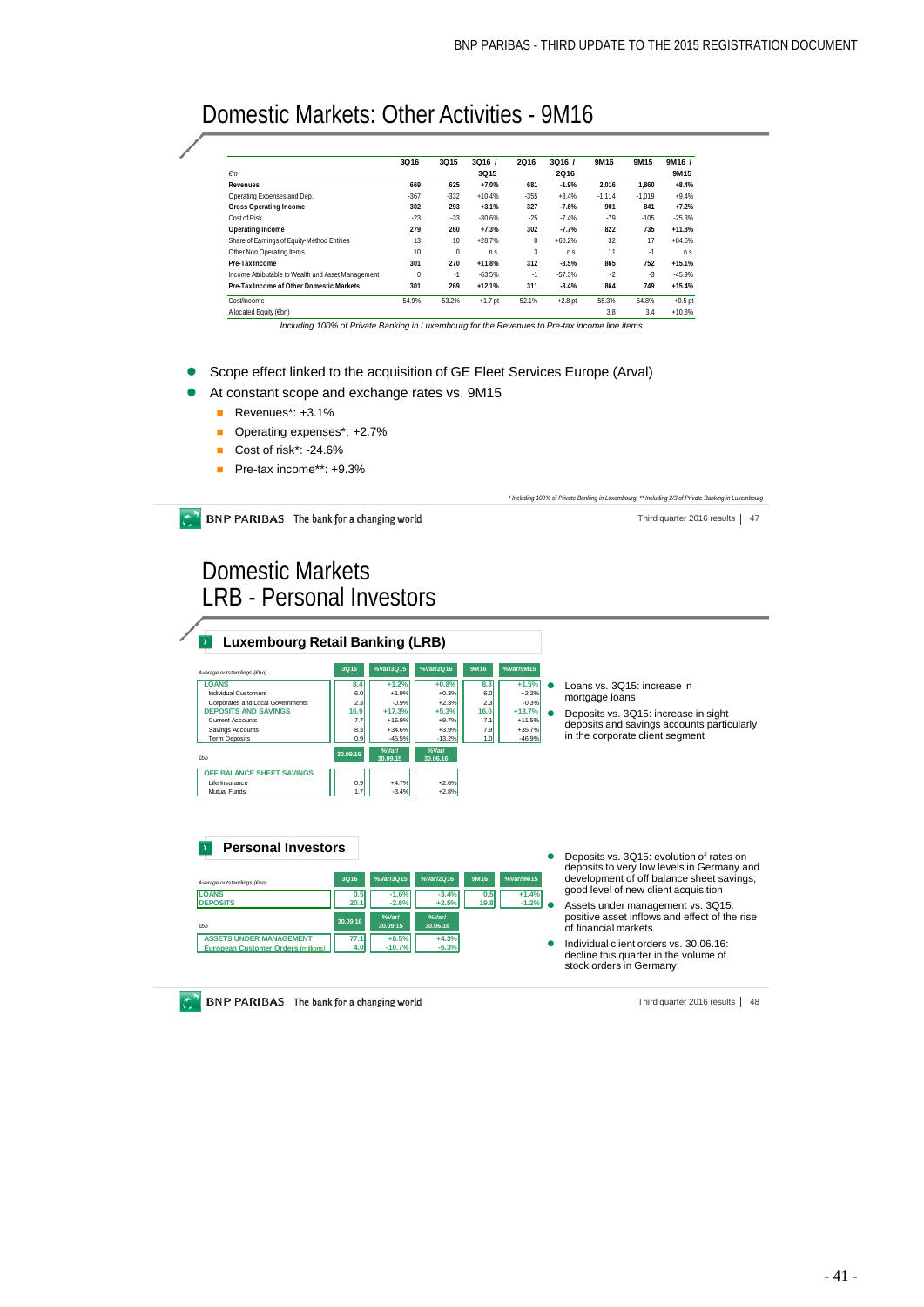|       | Domestic Markets<br>Arval - Leasing Solutions                                                                                                                                  |
|-------|--------------------------------------------------------------------------------------------------------------------------------------------------------------------------------|
| Arval |                                                                                                                                                                                |
|       | %Var*/3Q15<br>%Var*/2Q16<br>9M16<br>%Var*/9M15<br>3Q16<br>Average outstandings (Ebn)                                                                                           |
|       | $+13.6%$<br>$+2.4%$<br>$+13.3%$<br><b>Consolidated Outstandings</b><br>13.6<br>13.4<br>Financed vehicles ('000 of vehicles)<br>1.001<br>$+11.0%$<br>$+1.6%$<br>987<br>$+10.8%$ |
|       |                                                                                                                                                                                |
|       | <b>Leasing Solutions</b>                                                                                                                                                       |
|       | %Var*/3Q15<br>%Var*/2Q16<br>%Var*/9M15<br>3Q16<br>9M16<br>Average outstandings (Ebn)                                                                                           |
|       | 16.6<br>$+5.7%$<br>16.5<br>$+4.1%$<br>$+4.1%$<br><b>Consolidated Outstandings</b>                                                                                              |

```
\mathcal{L}^{\mathcal{A}} BNP PARIBAS The bank for a changing world
```
*\* At constant scope and exchange rates*

Third quarter 2016 results | 49

# International Financial Services - 9M16

|                                             | 3Q16     | 3Q15     | 3Q16 /    | <b>2Q16</b> | 3Q16 /      | 9M16     | 9M15     | 9M16 /    |
|---------------------------------------------|----------|----------|-----------|-------------|-------------|----------|----------|-----------|
| €m                                          |          |          | 3Q15      |             | <b>2Q16</b> |          |          | 9M15      |
| Revenues                                    | 3.946    | 3.799    | $+3.9%$   | 3.813       | $+3.5%$     | 11.454   | 11.392   | $+0.5%$   |
| Operating Expenses and Dep.                 | $-2.319$ | $-2.242$ | $+3.4%$   | $-2,303$    | $+0.7%$     | $-7.063$ | $-6.931$ | $+1.9%$   |
| <b>Gross Operating Income</b>               | 1.627    | 1.558    | $+4.5%$   | 1.510       | $+7.8%$     | 4,391    | 4.461    | $-1.6%$   |
| Cost of Risk                                | $-376$   | $-417$   | $-9.7%$   | $-355$      | $+5.9%$     | $-1.071$ | $-1.311$ | $-18.4%$  |
| Operating Income                            | 1.251    | 1.141    | $+9.7%$   | 1.155       | $+8.3%$     | 3.320    | 3.150    | $+5.4%$   |
| Share of Earnings of Equity-Method Entities | 122      | 103      | $+17.5%$  | 111         | $+9.2%$     | 360      | 344      | $+4.9%$   |
| Other Non Operating Items                   |          | 27       | $-96.9%$  | $-4$        | n.s.        |          | 35       | $-80.3%$  |
| Pre-Tax Income                              | 1.373    | 1.272    | $+8.0%$   | 1.262       | $+8.8%$     | 3.687    | 3.528    | $+4.5%$   |
| Cost/Income                                 | 58.8%    | 59.0%    | $-0.2$ pt | 60.4%       | $-1.6$ pt   | 61.7%    | 60.8%    | $+0.9$ pt |
| Allocated Equity (€bn)                      |          |          |           |             |             | 25.9     | 25.7     | $+0.4%$   |

- **•** Foreign exchange effect due in particular to the depreciation of the British Pound, the Turkish lira and the Brazilian real
- At constant scope and exchange rates vs. 9M15
	- Revenues: +2.5%
	- Operating expenses: +3.7%
	- Cost of risk: -15.2%
	- Pre-tax income: +7.0%

**A<sup>N</sup>** BNP PARIBAS The bank for a changing world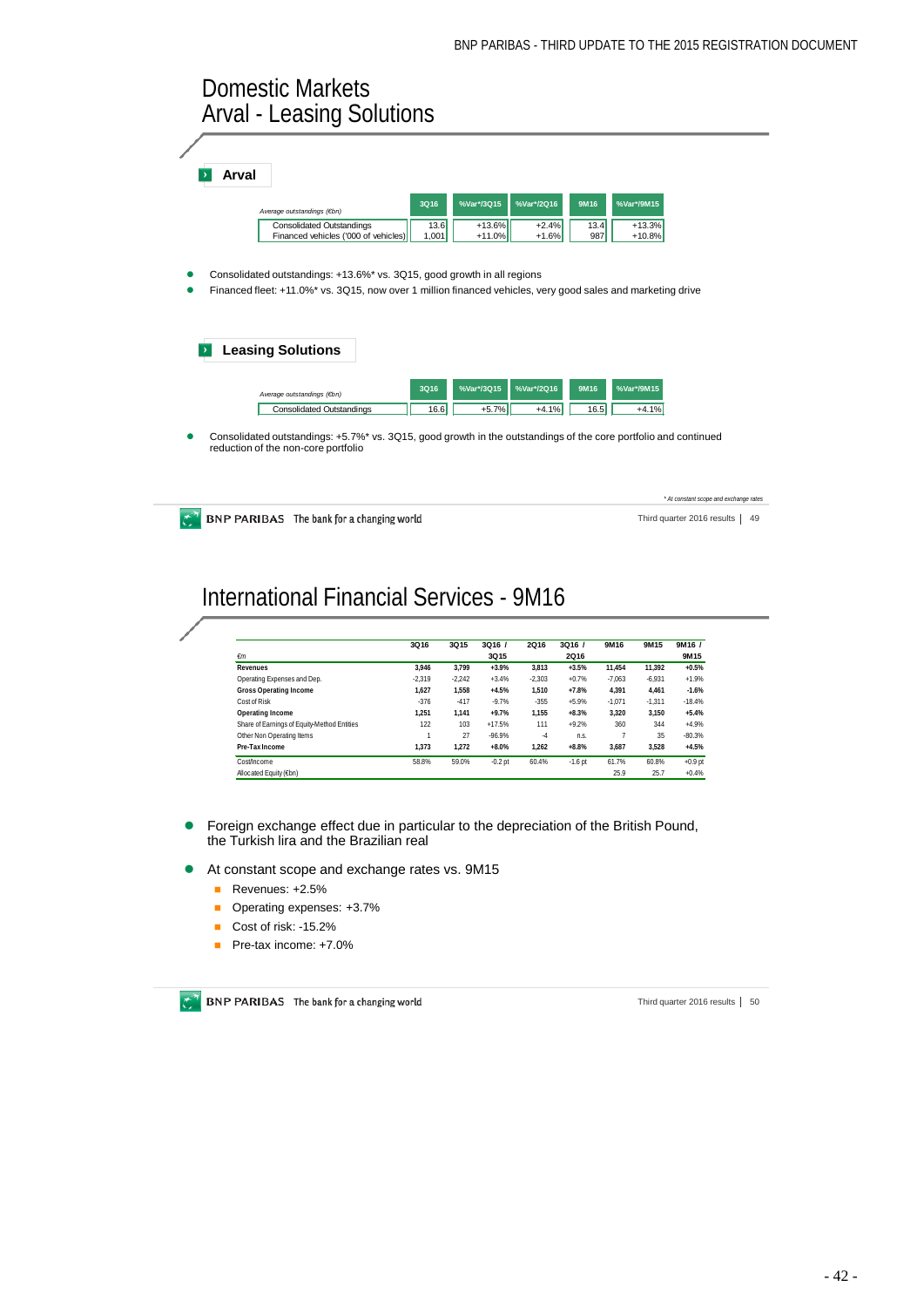## International Financial Services Personal Finance - 9M16

|                                             | 3Q16         | 3Q15   | 3Q16 /    | <b>2Q16</b> | 3Q16 /      | 9M16     | 9M15     | 9M16 /    |
|---------------------------------------------|--------------|--------|-----------|-------------|-------------|----------|----------|-----------|
| $\epsilon$ m                                |              |        | 3Q15      |             | <b>2Q16</b> |          |          | 9M15      |
| Revenues                                    | 1.177        | 1.174  | $+0.2%$   | 1.168       | $+0.8%$     | 3.493    | 3.500    | $-0.2%$   |
| Operating Expenses and Dep.                 | $-544$       | $-545$ | $-0.2%$   | $-547$      | $-0.4%$     | $-1.700$ | $-1.735$ | $-2.1%$   |
| <b>Gross Operating Income</b>               | 632          | 629    | $+0.5%$   | 621         | $+1.8%$     | 1.794    | 1.764    | $+1.7%$   |
| Cost of Risk                                | $-240$       | $-287$ | $-16.2%$  | $-248$      | $-3.3%$     | $-710$   | $-867$   | $-18.1%$  |
| Operating Income                            | 392          | 342    | $+14.6%$  | 373         | $+5.2%$     | 1.084    | 897      | $+20.8%$  |
| Share of Earnings of Equity-Method Entities | 18           | 22     | $-14.1%$  | $-8$        | n.s.        | 24       | 54       | $-55.7%$  |
| Other Non Operating Items                   | $\mathbf{0}$ | 0      | $+36.3%$  | $-1$        | n.s.        | 0        | $\Omega$ | $-45.3%$  |
| Pre-Tax Income                              | 411          | 364    | $+12.9%$  | 364         | $+12.8%$    | 1.108    | 951      | $+16.5%$  |
| Cost/Income                                 | 46.3%        | 46.4%  | $-0.1$ pt | 46.8%       | $-0.5$ pt   | 48.7%    | 49.6%    | $-0.9$ pt |
| Allocated Equity (€bn)                      |              |        |           |             |             | 4.9      | 4.5      | $+9.7%$   |

- Foreign exchange effect due in particular to the depreciation of the Brazilian real and the British Pound **BRL vs. EUR\*: +8.6% vs. 3Q15, +9.4% vs. 2Q16, -11.3% vs. 9M15** 
	- GBP vs. EUR\*: -15.6% vs. 3Q15, -7.5% vs. 2Q16, -9.3% vs. 9M15
- At constant scope and exchange rates vs. 9M15
	- Revenues: +1.8%, in connection with the rise in volumes and the positioning on products with a better risk profile
	- Operating expenses: +0.2%, good cost containment
	- Cost of risk: -15.9%, effect of low interest rates and of the positioning on products with a better risk profile
	- Associated companies: -44.7%, depreciation of the shares of a subsidiary
	- Pre-tax income: +18.1%

 $\mathcal{F}^{\mathcal{A}}$  BNP PARIBAS The bank for a changing world

*\* Average rates*

Third quarter 2016 results  $\vert$  51

# International Financial Services Personal Finance - Volumes and risks



Very good sales and marketing drive

**Cost of risk/outstandings**

| Annualised cost of risk/outstandings<br>as at beginning of period | 3015  | 4015   | 1Q16  | 2016  | 3016  |
|-------------------------------------------------------------------|-------|--------|-------|-------|-------|
| France                                                            | 1.51% | 1.60%  | 2.23% | 1.62% | 1.35% |
| Italy                                                             | 2.23% | 2.54%  | 0.94% | 1.84% | 1.17% |
| Spain                                                             | 1.90% | 1.96%  | 0.40% | 1.04% | 1.72% |
| Other Western Europe                                              | 1.94% | 1.57%  | 0.91% | 1.35% | 1.28% |
| Eastern Europe                                                    | 1.62% | 2.30%  | 0.57% | 0.22% | 0.77% |
| Brazil                                                            | 6.46% | 10.70% | 7.76% | 5.65% | 6.89% |
| <b>Others</b>                                                     | 2.31% | 2.58%  | 1.20% | 2.03% | 2.15% |
| <b>Personal Finance</b>                                           | 2.00% | 2.16%  | 1.49% | 1.64% | 1.54% |

BNP PARIBAS The bank for a changing world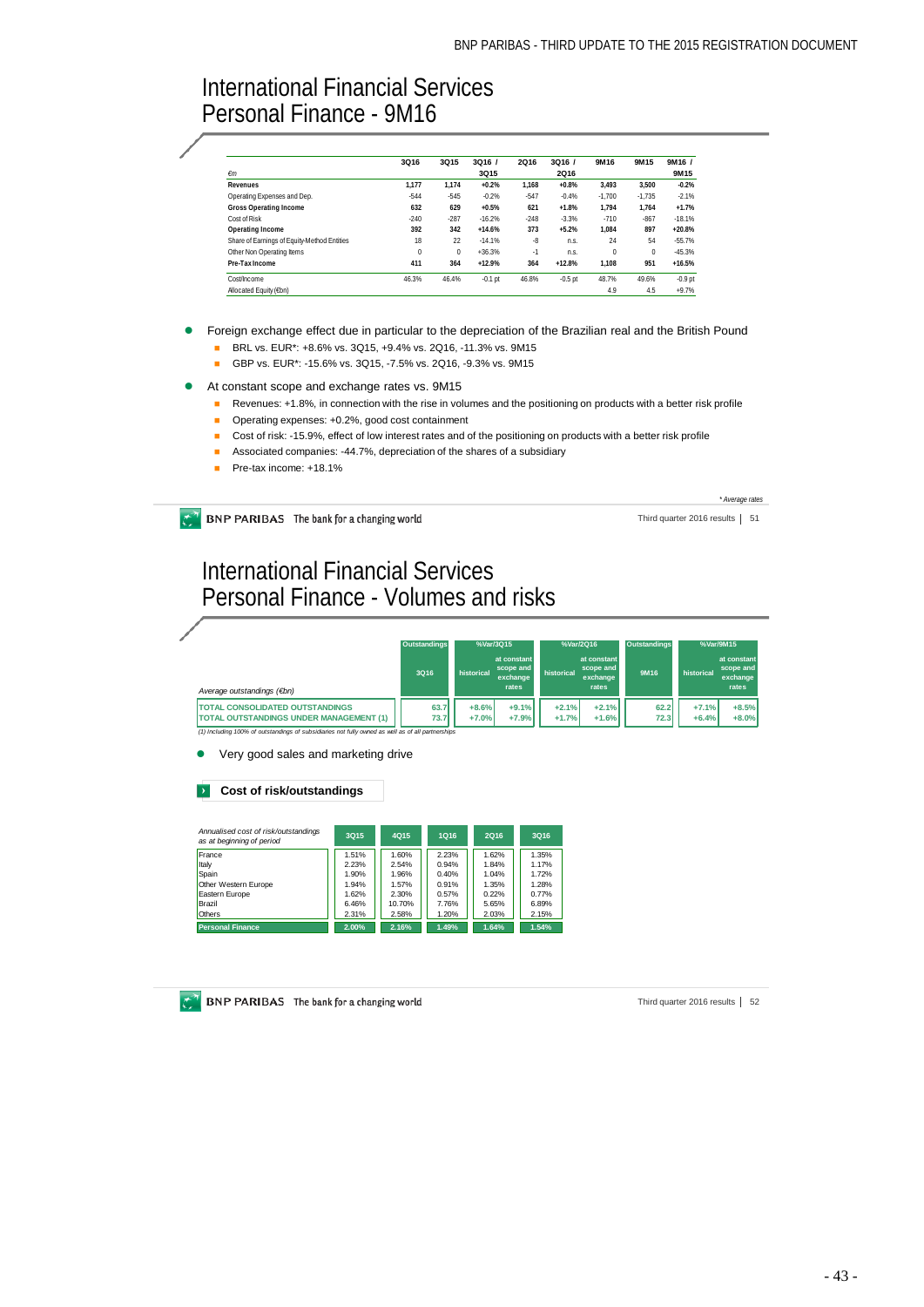# International Financial Services Europe-Mediterranean - 9M16

|                                                    | 3Q16     | 3Q15   | 3Q16/     | <b>2Q16</b> | 3Q16/       | 9M16     | 9M15     | 9M16 /    |
|----------------------------------------------------|----------|--------|-----------|-------------|-------------|----------|----------|-----------|
| $\epsilon$ m                                       |          |        | 3Q15      |             | <b>2Q16</b> |          |          | 9M15      |
| Revenues                                           | 659      | 617    | $+6.8%$   | 616         | $+6.9%$     | 1.883    | 1.889    | $-0.3%$   |
| Operating Expenses and Dep.                        | $-413$   | $-404$ | $+2.3%$   | $-429$      | $-3.7%$     | $-1.274$ | $-1.263$ | $+0.9%$   |
| <b>Gross Operating Income</b>                      | 245      | 213    | $+15.4%$  | 187         | $+31.1%$    | 609      | 626      | $-2.7%$   |
| Cost of Risk                                       | $-127$   | $-112$ | $+14.3%$  | $-87$       | $+46.6%$    | $-310$   | $-370$   | $-16.1%$  |
| Operating Income                                   | 118      | 101    | $+16.6%$  | 100         | $+17.6%$    | 298      | 256      | $+16.6%$  |
| Non Operating Items                                | 48       | 44     | $+7.7%$   | 49          | $-2.9%$     | 149      | 127      | $+17.4%$  |
| Pre-Tax Income                                     | 166      | 145    | $+13.9%$  | 149         | $+10.9%$    | 447      | 383      | $+16.9%$  |
| Income Attributable to Wealth and Asset Management | $\theta$ | $-1$   | $-57.5%$  | $-1$        | $-47.4%$    | $\cdot$  | $\cdot$  | $-33.2%$  |
| Pre-Tax Income of Europe-Mediterranean             | 165      | 145    | $+14.3%$  | 149         | $+11.1%$    | 446      | 380      | $+17.2%$  |
| Cost/Income                                        | 62.7%    | 65.5%  | $-2.8$ pt | 69.6%       | $-6.9$ pt   | 67.7%    | 66.9%    | $+0.8$ pt |
| Allocated Equity (€bn)                             |          |        |           |             |             | 5.2      | 5.4      | $-4.2%$   |

*Including 100% of Turkish Private Banking for the Revenue to Pre-tax income line items*

- Foreign exchange effect due in particular to the depreciation of the Turkish lira ■ TRY vs. EUR\*: -4.0% vs. 3Q15, -1.2% vs. 2Q16, -9.4% vs. 9M15
- 
- At constant scope and exchange rates vs. 9M15
	- $R$ evenues:  $+6.1\%$
	- Operating expenses: +5.8% (+3.2% excluding the introduction of the banking tax in Poland)
	- Cost of risk: -10.1%
	- Non operating items: rise in the contribution from associated companies in Asia
	- Pre-tax income: +27.2%

**THE BNP PARIBAS** The bank for a changing world

*\* Average rates*

Third quarter 2016 results  $\vert$  53

# International Financial Services Europe-Mediterranean - Volumes and Risks



BNP PARIBAS The bank for a changing world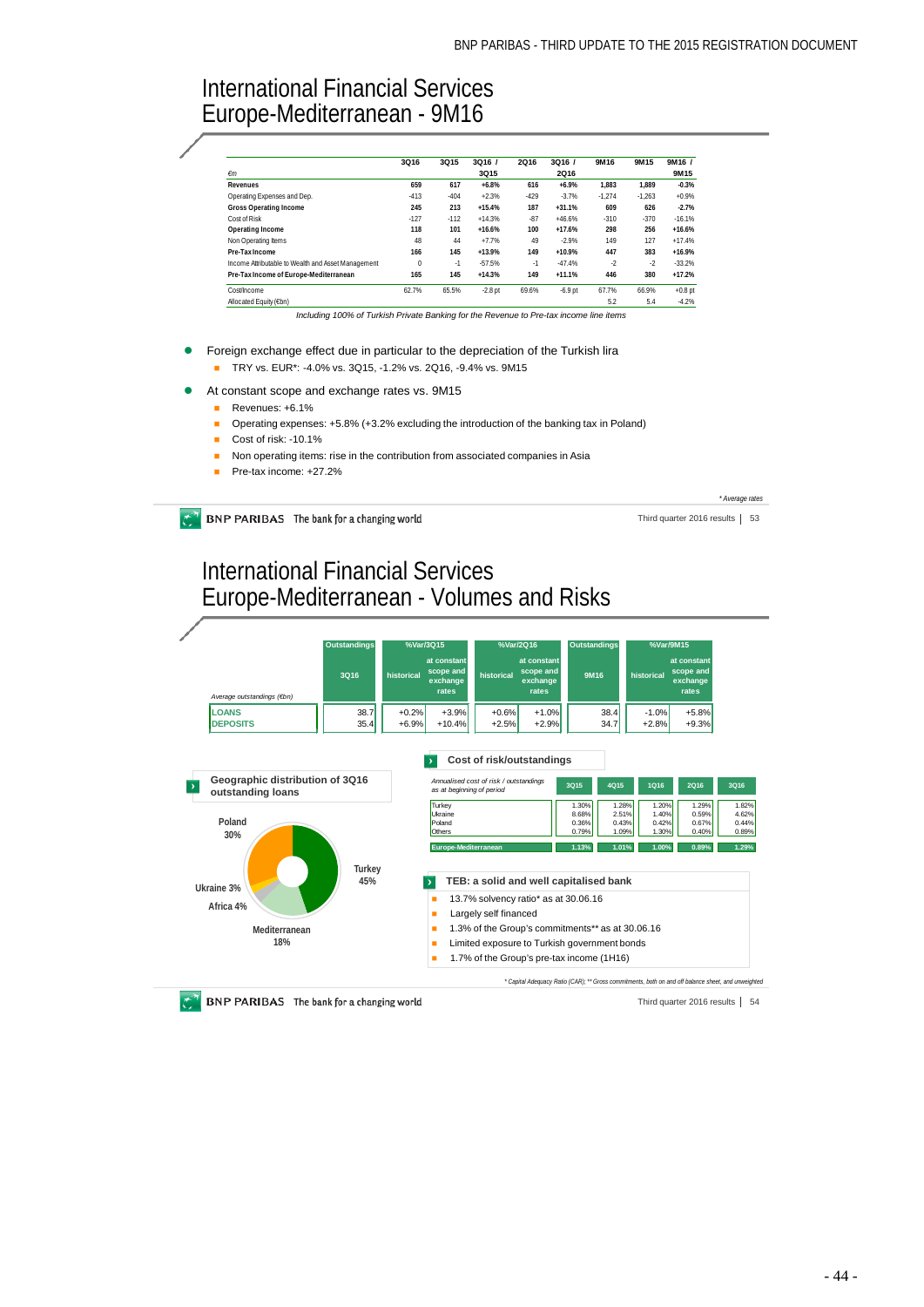# International Financial Services BancWest - 9M16

|                                                    | 3Q16   | 3Q15   | 3016 /    | <b>2Q16</b> | 3Q16/       | 9M16     | 9M15     | 9M16 /    |
|----------------------------------------------------|--------|--------|-----------|-------------|-------------|----------|----------|-----------|
| $\epsilon$ m                                       |        |        | 3Q15      |             | <b>2Q16</b> |          |          | 9M15      |
| Revenues                                           | 728    | 702    | $+3.8%$   | 688         | $+5.8%$     | 2.190    | 2.099    | $+4.3%$   |
| Operating Expenses and Dep.                        | $-501$ | $-465$ | $+7.9%$   | $-482$      | $+4.1%$     | $-1.517$ | $-1.401$ | $+8.3%$   |
| <b>Gross Operating Income</b>                      | 227    | 237    | $-4.3%$   | 207         | $+9.9%$     | 673      | 699      | $-3.7%$   |
| Cost of Risk                                       | $-14$  | $-19$  | $-26.3%$  | $-23$       | $-37.7%$    | $-62$    | $-54$    | $+14.0%$  |
| Operating Income                                   | 213    | 218    | $-2.3%$   | 184         | $+15.8%$    | 611      | 644      | $-5.2%$   |
| Non Operating Items                                |        | 25     | $-96.6%$  |             | $+42.8%$    | 12       | 29       | $-59.5%$  |
| Pre-Tax Income                                     | 214    | 243    | $-12.1%$  | 184         | $+15.9%$    | 622      | 673      | $-7.5%$   |
| Income Attributable to Wealth and Asset Management | $-4$   | $-3$   | $+28.8%$  | $-3$        | $+7.3%$     | $-11$    | $-7$     | $+45.6%$  |
| Pre-Tax Income of Bancwest                         | 210    | 240    | $-12.6%$  | 181         | $+16.1%$    | 612      | 666      | $-8.1%$   |
| Cost/Income                                        | 68.8%  | 66.2%  | $+2.6$ pt | 70.0%       | $-1.2$ pt   | 69.3%    | 66.7%    | $+2.6$ pt |
| Allocated Equity (€bn)                             |        |        |           |             |             | 6.2      | 6.3      | $-1.2%$   |

*Including 100% of U.S Private Banking for the Revenues to Pre-tax income line items*

- Limited USD vs. EUR\* foreign exchange effect: -0.4% vs. 3Q15, +1.2% vs. 2Q16, ~stable vs. 9M15
- Revenues: +5.2%\*\* vs. 9M15
	- **Effect of the increase in volumes partially offset by lower interest rates in the United States**
	- **Positive impact of capital gains**
- Operating expenses: +9.1%\*\* vs. 9M15
	- +8.1%\*\* excluding the increase in regulatory costs\*\*\* and non recurring costs related to the IPO of
		- First Hawaiian Bank
	- Strengthening of the commercial set up
- Pre-tax income: -4.9%\*\* vs. 9M15

 $\triangle^{\mathcal{A}}$  BNP PARIBAS The bank for a changing world

Third quarter 2016 results  $\vert$  55

*\* Average rates; \*\* At constant scope and exchange rates; \*\*\* CCAR and Intermediate Holding Company*

# International Financial Services BancWest - Volumes

|                             | <b>Outstandings</b> | %Var/3Q15  |                                               | %Var/2Q16  |                                               | <b>Outstandings</b> | %Var/9M15  |                                               |
|-----------------------------|---------------------|------------|-----------------------------------------------|------------|-----------------------------------------------|---------------------|------------|-----------------------------------------------|
| Average outstandings (€bn)  | 3Q16                | historical | at constant<br>scope and<br>exchange<br>rates | historical | at constant<br>scope and<br>exchange<br>rates | 9M16                | historical | at constant<br>scope and<br>exchange<br>rates |
| <b>LOANS</b>                | 61.2                | $+8.8%$    | $+9.2%$                                       | $+3.8%$    | $+2.6%$                                       | 59.8                | $+8.1%$    | $+8.2%$                                       |
| <b>Individual Customers</b> | 26.8                | $+4.6%$    | $+5.0%$                                       | $+2.9%$    | $+1.7%$                                       | 26.4                | $+4.7%$    | $+4.9%$                                       |
| Incl. Mortgages             | 10.8                | $+5.6%$    | $+6.0%$                                       | $+4.3%$    | $+3.1%$                                       | 10.6                | $+2.6%$    | $+2.7%$                                       |
| Incl. Consumer Lending      | 16.0                | $+3.9%$    | $+4.3%$                                       | $+1.9%$    | $+0.7%$                                       | 15.9                | $+6.2%$    | $+6.3%$                                       |
| Commercial Real Estate      | 17.0                | $+14.7%$   | $+15.2%$                                      | $+6.1%$    | $+4.9%$                                       | 16.4                | $+12.8%$   | $+12.9%$                                      |
| Corporate Loans             | 17.3                | $+10.1%$   | $+10.5%$                                      | $+3.1%$    | $+1.9%$                                       | 16.9                | $+9.1%$    | $+9.3%$                                       |
| <b>DEPOSITS AND SAVINGS</b> | 65.3                | $+9.6%$    | $+10.1%$                                      | $+6.2%$    | $+5.0%$                                       | 62.9                | $+7.1%$    | $+7.2%$                                       |
| Deposits Excl. Jumbo CDs    | 55.5                | $+8.2%$    | $+8.6%$                                       | $+4.8%$    | $+3.6%$                                       | 54.0                | $+7.4%$    | $+7.5%$                                       |

- Loans: +9.2%<sup>\*</sup> vs. 3Q15
	- **Increase in individual and corporate loans**
- Deposits: +10.1%<sup>\*</sup> vs. 3Q15
	- Good growth in current and savings accounts

 $\mathcal{J}^{\mathcal{A}}$  BNP PARIBAS The bank for a changing world

*\* At constant scope and exchange rates*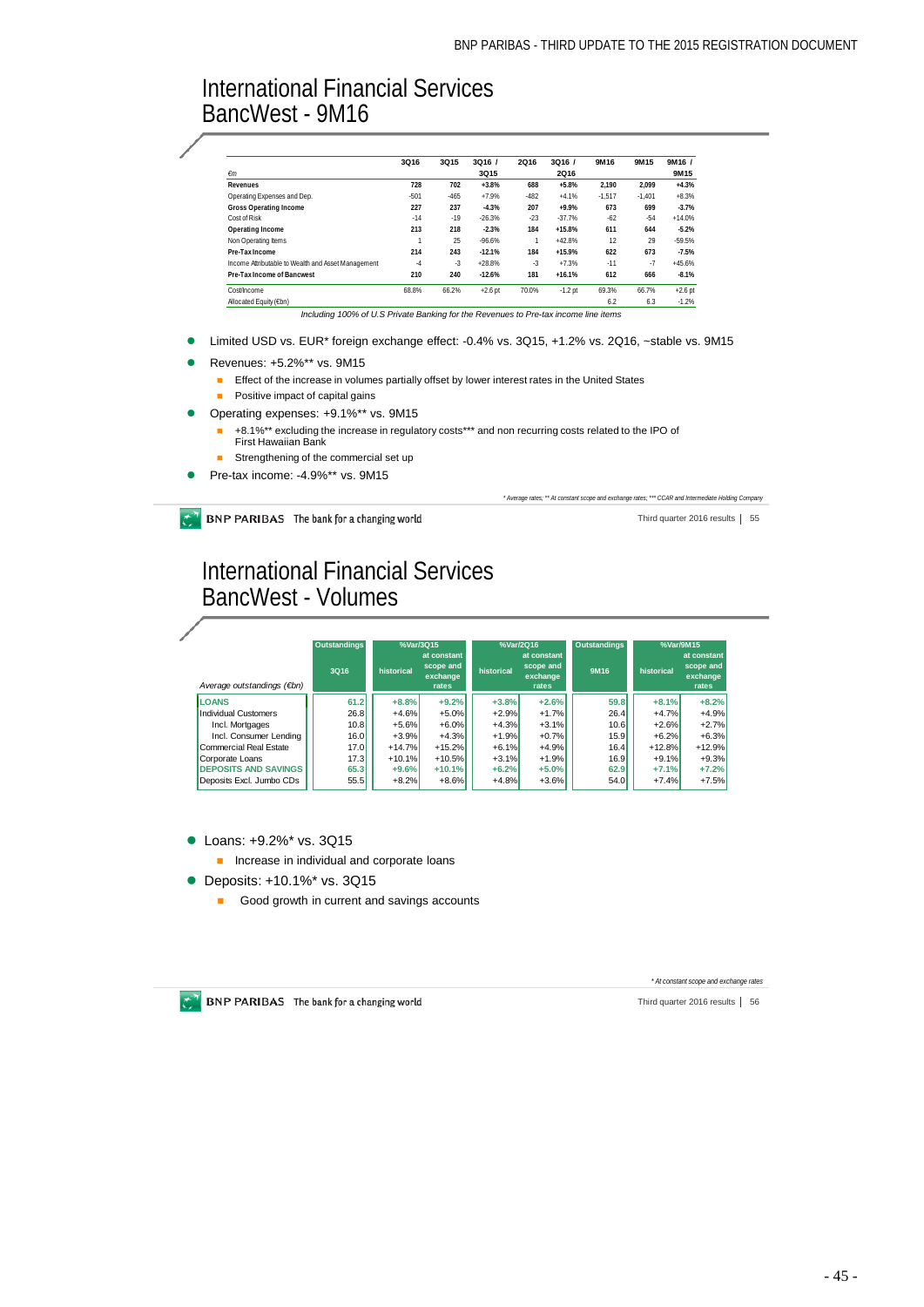## International Financial Services Insurance and WAM\* - Business

|                               | 30.09.16     | 30.09.15   | %Var/<br>30.09.15   | 30.06.16    | %Var/<br>30.06.16                |
|-------------------------------|--------------|------------|---------------------|-------------|----------------------------------|
| Assets under management (€on) | 1,004        | 919        | $+9.3%$             | 967         | $+3.8%$                          |
| Asset Management              | 413          | 372        | $+11.1%$            | 393         | $+5.1%$                          |
| Wealth Management             | 341          | 316        | $+8.0%$             | 331         | $+2.9%$                          |
| Real Estate Services          | 23           | 21         | $+7.3%$             | 22          | $+2.7%$                          |
|                               |              |            |                     |             |                                  |
| Insurance                     | 227          | 210        | $+8.1%$             | 220         |                                  |
|                               | 3016         | 3Q15       | %Var/<br>3Q15       | <b>2Q16</b> | $+3.1%$<br>%Var/<br><b>2Q16</b>  |
| Net asset flows (Om)          |              |            |                     |             |                                  |
| Asset Management              | 17.3<br>13.6 | 6.6<br>3.5 | <u>n.s.</u><br>n.S. | 13.4<br>8.2 |                                  |
| Wealth Management             | 2.3          | 1.2        | $+89.1%$            | 3.6         | $+29.2%$<br>$+64.9%$<br>$-36.7%$ |
| Real Estate Services          | 0.3          | 0.3        | $-15.2%$            | 0.3         | $+5.0%$                          |

- Assets under management: +3.8% vs. 30.06.2016
- In 3Q16
	- Positive net asset flows (+€17.3bn)
	- Positive performance effect (+€21.6bn)
	- Negative foreign exchange effect (-€2.3bn)

**CONDITY BRISTS** The bank for a changing world

*\* Wealth and Asset Management*

Third quarter 2016 results  $\vert$  57

# International Financial Services - Insurance & WAM Breakdown of Assets by Customer Segment



BNP PARIBAS The bank for a changing world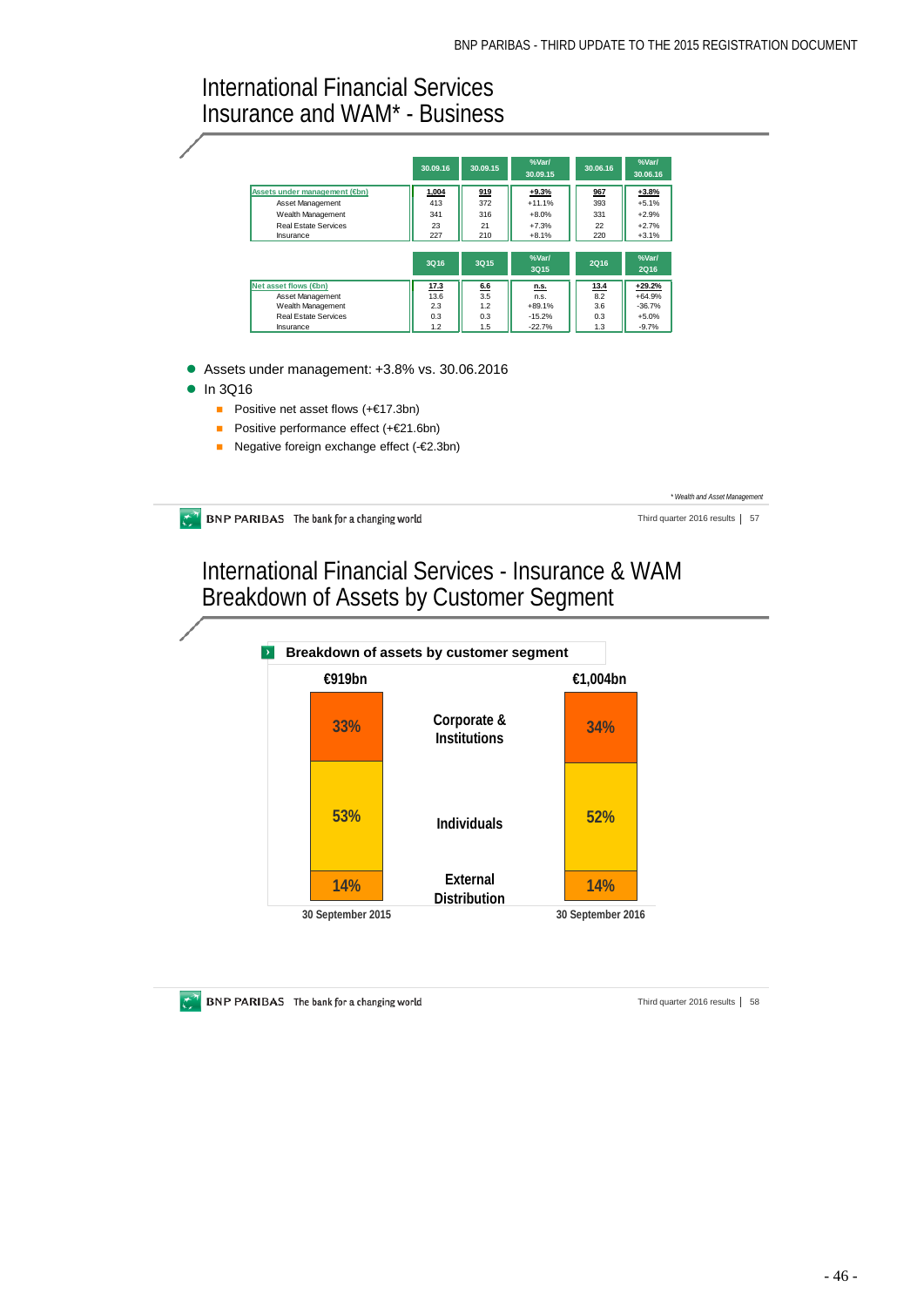## International Financial Services - Asset Management Breakdown of Managed Assets



 $\mathcal{F}^{\mathcal{A}}$  BNP PARIBAS The bank for a changing world

Third quarter 2016 results | 59

## International Financial Services Insurance - 9M16

|                                             | 3Q16         | 3Q15   | 3Q16/     | <b>2Q16</b>  | 3Q16/       | 9M16   | 9M15   | 9M16 /    |
|---------------------------------------------|--------------|--------|-----------|--------------|-------------|--------|--------|-----------|
| €m                                          |              |        | 3Q15      |              | <b>2Q16</b> |        |        | 9M15      |
| Revenues                                    | 679          | 579    | $+17.2%$  | 611          | $+11.1%$    | 1.745  | 1.716  | $+1.7%$   |
| Operating Expenses and Dep.                 | $-299$       | $-278$ | $+7.5%$   | $-278$       | $+7.5%$     | $-886$ | $-854$ | $+3.7%$   |
| <b>Gross Operating Income</b>               | 380          | 301    | $+26.2%$  | 333          | $+14.2%$    | 860    | 862    | $-0.2%$   |
| Cost of Risk                                | 3            | 2      | $+30.6%$  |              | n.s.        | 3      | $-2$   | n.s.      |
| Operating Income                            | 383          | 304    | $+26.2%$  | 334          | $+14.9%$    | 863    | 860    | $+0.3%$   |
| Share of Earnings of Equity-Method Entities | 44           | 28     | $+54.1%$  | 54           | $-18.4%$    | 153    | 130    | $+17.2%$  |
| Other Non Operating Items                   | $\mathbf{0}$ | 0      | n.s.      | $\mathbf{0}$ | n.s.        | $-3$   |        | n.s.      |
| Pre-Tax Income                              | 427          | 332    | $+28.6%$  | 387          | $+10.2%$    | 1.013  | 992    | $+2.1%$   |
| Cost/Income                                 | 44.0%        | 48.0%  | $-4.0$ pt | 45.5%        | $-1.5$ pt   | 50.7%  | 49.8%  | $+0.9$ pt |
| Allocated Equity (€bn)                      |              |        |           |              |             | 7.4    | 7.3    | $+1.3%$   |

- Technical reserves: +6.0% vs. 9M15
- Revenues: +1.7% vs. 9M15
	- High level of capital gains realised but impact of the decline in the markets in the first half of the year Reminder: booking of part of the revenues at mark-to-market
- Operating expenses: +3.7% vs. 9M15
	- **Increase in regulatory costs**
- Very good performance of associated companies

BNP PARIBAS The bank for a changing world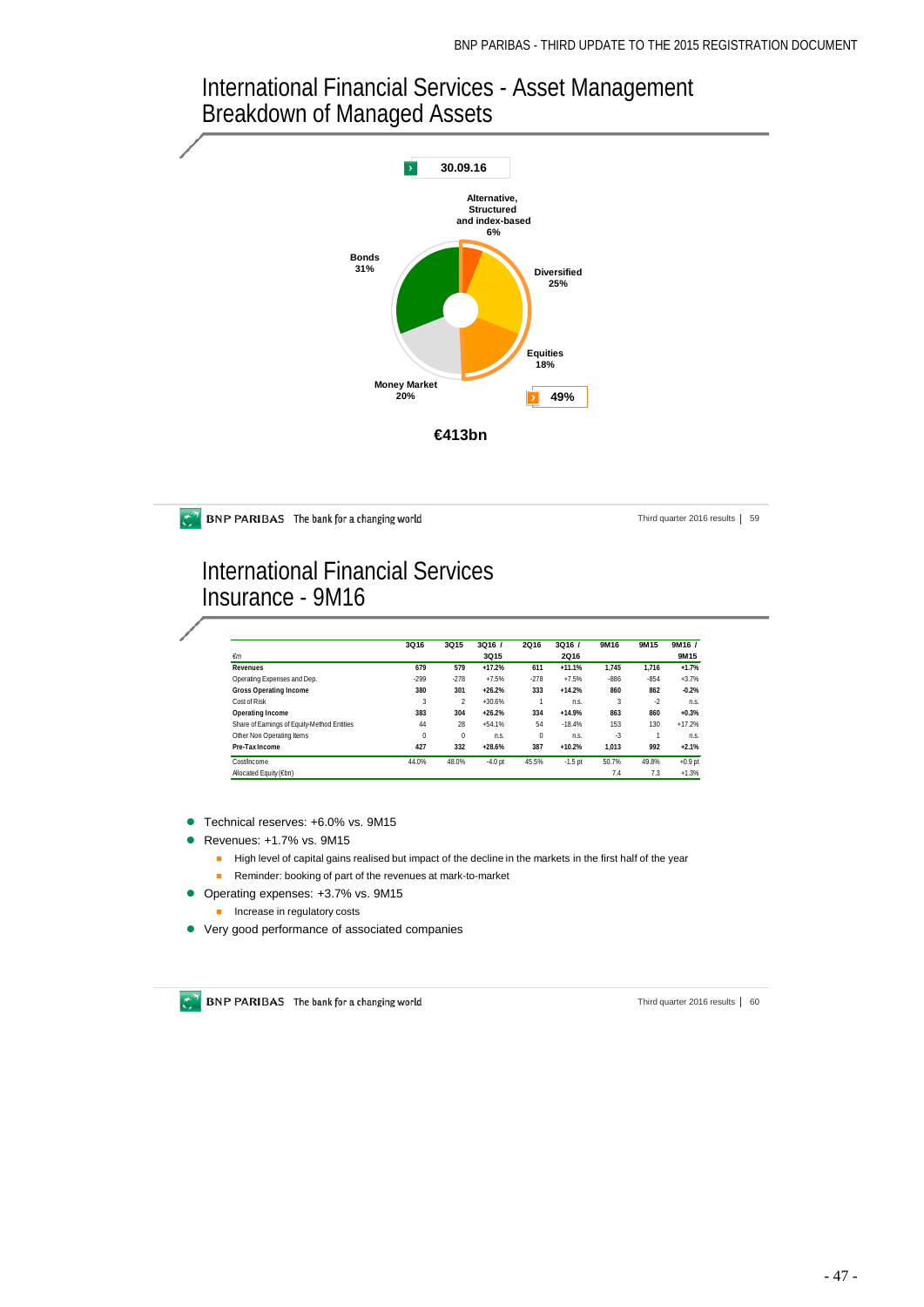## International Financial Services Wealth and Asset Management - 9M16

|                                             | 3Q16     | 3Q15           | 3Q16 /    | <b>2Q16</b> | 3Q16 /      | 9M16     | 9M15     | 9M16 /    |
|---------------------------------------------|----------|----------------|-----------|-------------|-------------|----------|----------|-----------|
| $\epsilon$ m                                |          |                | 3Q15      |             | <b>2Q16</b> |          |          | 9M15      |
| Revenues                                    | 718      | 739            | $-2.9%$   | 743         | $-3.4%$     | 2.183    | 2.223    | $-1.8%$   |
| Operating Expenses and Dep.                 | $-572$   | $-558$         | $+2.4%$   | $-577$      | $-0.9%$     | $-1.715$ | $-1.703$ | $+0.7%$   |
| <b>Gross Operating Income</b>               | 146      | 181            | $-19.3%$  | 166         | $-11.9%$    | 468      | 520      | $-10.0%$  |
| Cost of Risk                                | 3        | $-1$           | n.s.      | 3           | $+4.6%$     | 9        | $-18$    | n.S.      |
| Operating Income                            | 149      | 180            | $-17.1%$  | 169         | $-11.6%$    | 477      | 502      | $-5.0%$   |
| Share of Earnings of Equity-Method Entities | 12       | 10             | $+21.8%$  | 13          | $-8.1%$     | 33       | 32       | $+1.4%$   |
| Other Non Operating Items                   | $\bf{0}$ | $\mathfrak{p}$ | n.s.      | $\bf{0}$    | n.s.        | $\bf{0}$ | 5        | n.s.      |
| Pre-Tax Income                              | 161      | 191            | $-16.1%$  | 181         | $-11.5%$    | 509      | 539      | $-5.6%$   |
| Cost/Income                                 | 79.6%    | 75.5%          | $+4.1$ pt | 77.6%       | $+2.0$ pt   | 78.6%    | 76.6%    | $+2.0$ pt |
| Allocated Equity (€bn)                      |          |                |           |             |             | 2.1      | 2.2      | $-5.2%$   |

- Revenues: -1.8% vs. 9M15
	- Held up well in an unfavourable market context
- Operating costs: +0.7% vs. 9M15
	- Good cost containment
- Pre-tax income: €509m (-5.6% vs. 9M15)
	- **Very strong return on equity**

**CONDITY BARK** The bank for a changing world

Third quarter 2016 results  $\vert$  61

# Corporate and Institutional Banking - 9M16

|                                             | 3Q16           | 3Q15           | 3Q16 /    | <b>2Q16</b> | 3Q16 /    | 9M16     | 9M15     | 9M16 /    |
|---------------------------------------------|----------------|----------------|-----------|-------------|-----------|----------|----------|-----------|
| €m                                          |                |                | 3Q15      |             | 2Q16      |          |          | 9M15      |
| Revenues                                    | 2.905          | 2.567          | $+13.2%$  | 3.056       | $-4.9%$   | 8.648    | 8.894    | $-2.8%$   |
| Operating Expenses and Dep.                 | $-2.022$       | $-1.955$       | $+3.5%$   | $-2.115$    | $-4.4%$   | $-6.395$ | $-6.481$ | $-1.3%$   |
| <b>Gross Operating Income</b>               | 883            | 612            | $+44.3%$  | 942         | $-6.2%$   | 2.253    | 2.413    | $-6.6%$   |
| Cost of Risk                                | $-74$          | $-40$          | $+85.8%$  | $-46$       | $+62.2%$  | $-148$   | $-150$   | $-1.5%$   |
| Operating Income                            | 809            | 572            | $+41.4%$  | 896         | $-9.7%$   | 2.105    | 2.263    | $-6.9%$   |
| Share of Earnings of Equity-Method Entities | $\overline{2}$ | $\mathfrak{p}$ | $-26.8%$  | 13          | $-86.1%$  | 12       | 23       | $-49.7%$  |
| Other Non Operating Items                   |                | $-2$           | n.s.      | $-2$        | n.s.      | 4        | 154      | $-97.2%$  |
| Pre-Tax Income                              | 812            | 573            | $+41.7%$  | 907         | $-10.5%$  | 2.121    | 2.439    | $-13.0%$  |
| Cost/Income                                 | 69.6%          | 76.2%          | $-6.6$ pt | 69.2%       | $+0.4$ pt | 73.9%    | 72.9%    | $+1.0$ pt |
| Allocated Equity (€bn)                      |                |                |           |             |           | 22.2     | 21.6     | $+2.8%$   |

- Revenues: -2.8% vs. 9M15\*
	- Very challenging market environment in Europe at the beginning of the year, partly offset by a good pick-up in business since the 2<sup>nd</sup> quarter
- Operating expenses: -1.3% vs. 9M15
	- Related to the lower business level
	- **Effects of the cost saving measures but rise in banking taxes and regulatory costs**
- Other non operating items
	- 1Q15 reminder: one-off capital gain from the sale of a non-strategic equity investment (€74m) and high capital gains on day-to-day business operations

BNP PARIBAS The bank for a changing world

*\* -1.4% excluding FVA, FVA: -€57m in 9M16 and +€68m in 9M15*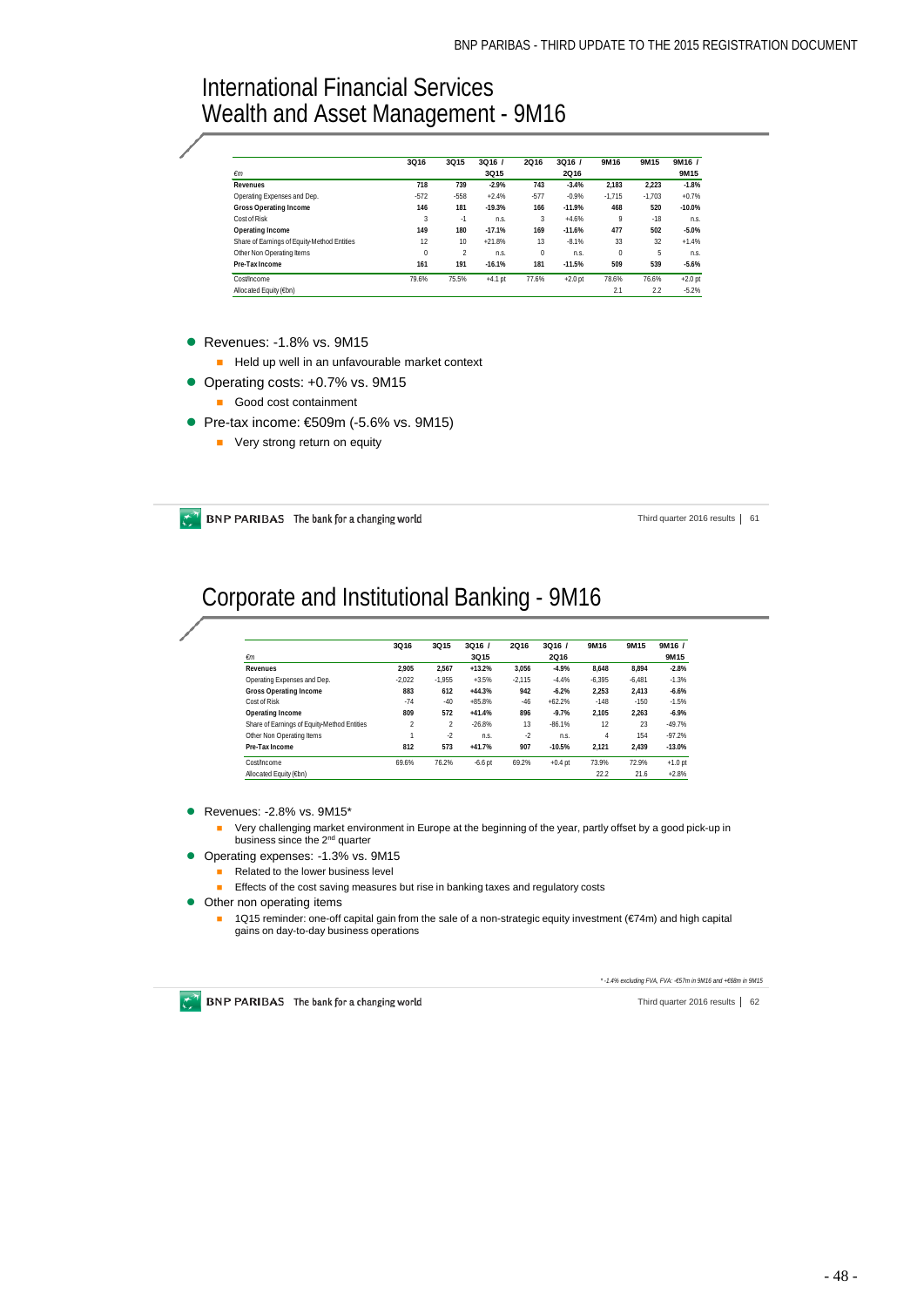### Corporate and Institutional Banking Global Markets - 9M16

|                                             | 3Q16     | 3Q15     | 3Q16 /    | <b>2Q16</b> | 3Q16 /      | 9M16     | 9M15     | 9M16 /    |
|---------------------------------------------|----------|----------|-----------|-------------|-------------|----------|----------|-----------|
| $\epsilon$ m                                |          |          | 3Q15      |             | <b>2Q16</b> |          |          | 9M15      |
| Revenues                                    | 1.490    | 1.245    | $+19.7%$  | 1.558       | $-4.4%$     | 4.366    | 4.657    | $-6.2%$   |
| incl. FICC                                  | 1.082    | 766      | $+41.2%$  | 1.050       | $+3.1%$     | 3.022    | 2.825    | $+6.9%$   |
| incl. Equity & Prime Services               | 408      | 478      | $-14.8%$  | 509         | $-19.9%$    | 1.345    | 1.832    | $-26.6%$  |
| Operating Expenses and Dep.                 | $-1.065$ | $-1.001$ | $+6.3%$   | $-1.139$    | $-6.6%$     | $-3.388$ | $-3.525$ | $-3.9%$   |
| <b>Gross Operating Income</b>               | 425      | 243      | $+74.7%$  | 419         | $+1.6%$     | 978      | 1.132    | $-13.6%$  |
| Cost of Risk                                | 5        | 11       | $-55.4%$  | $-4$        | n.s.        | 28       | $-84$    | n.s.      |
| Operating Income                            | 430      | 254      | $+69.2%$  | 415         | $+3.7%$     | 1.006    | 1.048    | $-4.0%$   |
| Share of Earnings of Equity-Method Entities | 5        | 4        | $+9.8%$   | 11          | $-57.9%$    | 12       | 12       | $+0.1%$   |
| Other Non Operating Items                   | $\Omega$ | $-2$     | n.s.      | $-2$        | n.s.        | 4        | $-4$     | n.s.      |
| Pre-Tax Income                              | 435      | 256      | $+69.9%$  | 424         | $+2.7%$     | 1.022    | 1.056    | $-3.2%$   |
| Cost/Income                                 | 71.4%    | 80.4%    | $-9.0$ pt | 73.1%       | $-1.7$ pt   | 77.6%    | 75.7%    | $+1.9$ pt |
| Allocated Equity (€bn)                      |          |          |           |             |             | 9.1      | 9.5      | $-4.3%$   |

Revenues: -6.2% vs. 9M15\*

- **Part Very challenging market environment at the beginning of the year**
- Good recovery of FICC starting in the 2<sup>nd</sup> quarter
- **Lacklustre environment for Equity & Prime Services and high base in 9M15**
- Operating expenses: -3.9% vs. 9M15
	- $\blacksquare$  In connection with the business evolution

Effects of cost saving measures but rise in banking taxes (SRF, etc.) and regulatory costs (IHC\*\*, CCAR\*\*\*, etc.)

- Cost of risk: net write-back of provisions in 9M16 (+€28m)
	- 2Q15 reminder: provision for one specific file (~-€70m)

*\* -3.6% excluding FVA, FVA: -€57m in 9M16 and +€68m in 9M15; \*\* Intermediate Holding Company; \*\*\* Comprehensive Capital Analysis & Review*

 $\boldsymbol{\phi}^{\mathcal{A}}$  BNP PARIBAS The bank for a changing world

Third quarter 2016 results  $\vert$  63

## Corporate and Institutional Banking Market Risks - 3Q16



**Strengthening of hedging in the context of Brexit** 

No losses greater than VaR this quarter

 Reminder: only 14 days of losses greater than VaR since 01.01.2007, *i.e.* less than 2 per year over a long period including the financial crisis, which confirms the soundness of the internal VaR calculation model (1 day, 99%)

BNP PARIBAS The bank for a changing world

Third quarter 2016 results  $\vert$  64 *\* VaR calculated for the monitoring of market limits*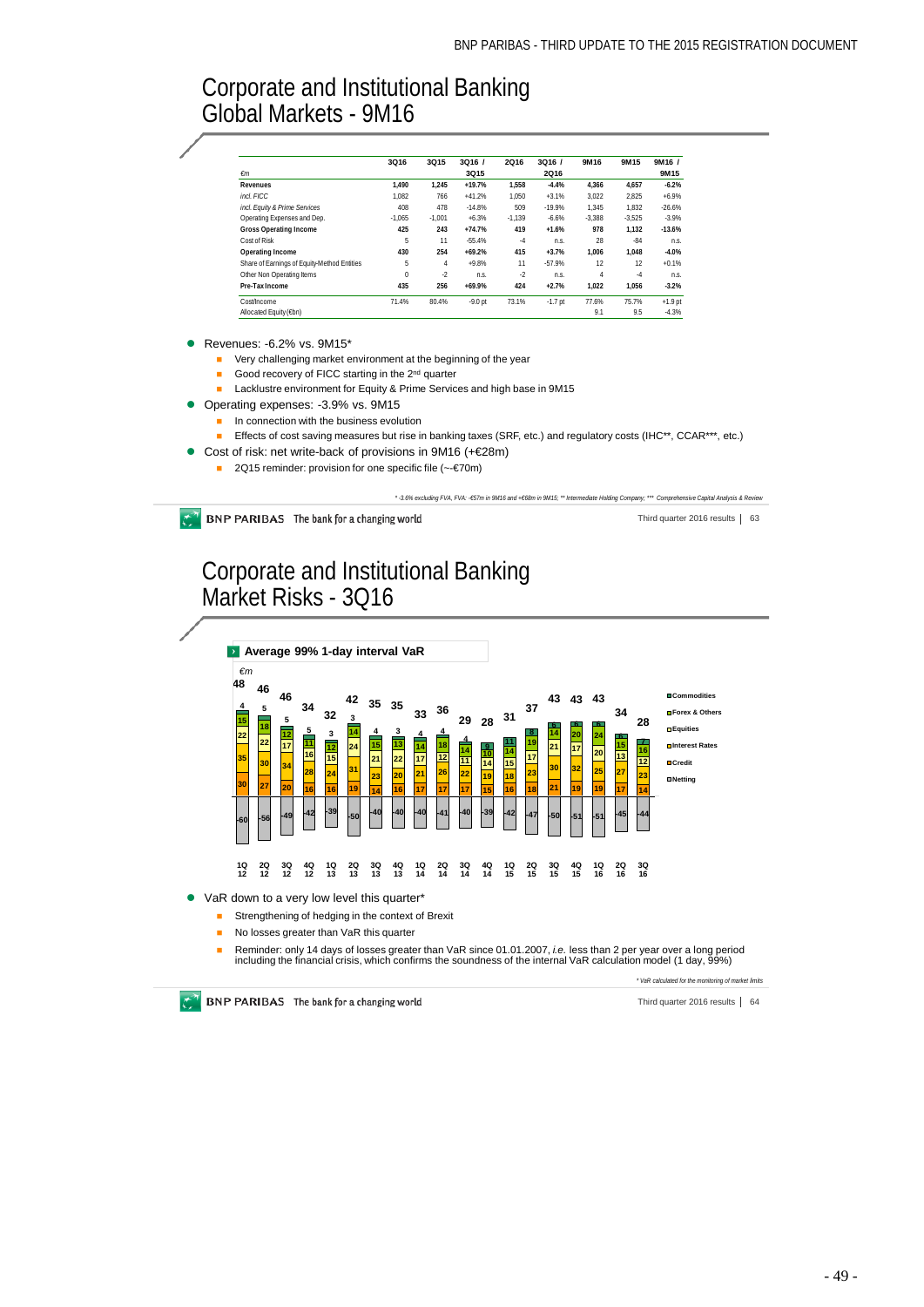### Corporate and Institutional Banking Corporate Banking - 9M16

|                               | 3Q16   | 3Q15      | 3Q16/     | <b>2Q16</b>    | 3Q16/       | 9M16     | 9M15     | 9M16 /    |
|-------------------------------|--------|-----------|-----------|----------------|-------------|----------|----------|-----------|
| €m                            |        |           | 3Q15      |                | <b>2Q16</b> |          |          | 9M15      |
| Revenues                      | 958    | 877       | $+9.2%$   | 1.037          | $-7.6%$     | 2.924    | 2.880    | $+1.5%$   |
| Operating Expenses and Dep.   | $-591$ | $-584$    | $+1.1%$   | $-601$         | $-1.6%$     | $-1.884$ | $-1.864$ | $+1.1%$   |
| <b>Gross Operating Income</b> | 368    | 293       | $+25.3%$  | 436            | $-15.7%$    | 1.040    | 1.017    | $+2.3%$   |
| Cost of Risk                  | $-79$  | $-50$     | $+56.5%$  | $-42$          | $+85.5%$    | $-177$   | $-69$    | n.s.      |
| Operating Income              | 289    | 243       | $+18.9%$  | 394            | $-26.6%$    | 863      | 948      | $-8.9%$   |
| Non Operating Items           | $-3$   | $\cdot$ 1 | n.S.      | $\mathfrak{p}$ | n.s.        | $-1$     | 170      | n.s.      |
| Pre-Tax Income                | 286    | 242       | $+18.1%$  | 396            | $-27.8%$    | 862      | 1.117    | $-22.8%$  |
| Cost/Income                   | 61.6%  | 66.6%     | $-5.0$ pt | 57.9%          | $+3.7$ pt   | 64.4%    | 64.7%    | $-0.3$ pt |
| Allocated Equity (€bn)        |        |           |           |                |             | 12.3     | 11.4     | $+8.3%$   |

● Revenues: +1.5% vs. 9M15

- Good pick-up in business after a lacklustre environment at the beginning of the year
- **D** Up in Europe and the Americas, more lacklustre environment in the Asia Pacific region
- Operating expenses: +1.1% vs. 9M15
	- Good cost containment thanks to the effects of the savings measures
		- Rise in banking taxes (SRF, etc.) and regulatory costs (IHC\*, compliance, etc.)
- Cost of risk at a low level
	- Reminder: net write-back of provisions in 2Q15 (+€55m)

• Other non operating items

 9M15 reminder: one-off capital gain from the sale of a non-strategic equity investment (€74m) and high capital gains on day-to-day business operations

**CONDITY BARK** The bank for a changing world

*\* Intermediate Holding Company*

Third quarter 2016 results  $\vert$  65

### Corporate and Institutional Banking Securities Services - 9M16

|                               | 3Q16   | 3Q15         | 3Q16 /    | <b>2Q16</b> | 3Q16/       | 9M16     | 9M15     | 9M16 /    |
|-------------------------------|--------|--------------|-----------|-------------|-------------|----------|----------|-----------|
| $\epsilon$ m                  |        |              | 3Q15      |             | <b>2Q16</b> |          |          | 9M15      |
| Revenues                      | 457    | 444          | $+2.9%$   | 461         | $-0.9%$     | 1.359    | 1.357    | $+0.1%$   |
| Operating Expenses and Dep.   | $-367$ | $-369$       | $-0.5%$   | $-374$      | $-2.0%$     | $-1.123$ | $-1.093$ | $+2.8%$   |
| <b>Gross Operating Income</b> | 90     | 75           | $+19.5%$  | 87          | $+3.7%$     | 235      | 264      | $-10.8%$  |
| Cost of Risk                  | 0      | $\mathbf{0}$ | n.s.      |             | $-81.7%$    |          | 3        | $-54.8%$  |
| Operating Income              | 90     | 75           | $+20.0%$  | 88          | $+2.8%$     | 237      | 267      | $-11.3%$  |
| Non Operating Items           | 1      | $\mathbf{0}$ | n.s.      | $\bf{0}$    | n.s.        |          | $-1$     | n.s.      |
| Pre-Tax Income                | 91     | 75           | $+21.4%$  | 87          | $+3.8%$     | 237      | 266      | $-10.9%$  |
| Cost/Income                   | 80.3%  | 83.0%        | $-2.7$ pt | 81.2%       | $-0.9$ pt   | 82.7%    | 80.6%    | $+2.1$ pt |
| Allocated Equity (€bn)        |        |              |           |             |             | 0.8      | 0.7      | $+10.5%$  |

|                                                                                               | 30.09.16       | 30.09.15       | %Var/<br>30.09.15   | 30.06.16       | %Var/<br>30.06.16  |
|-----------------------------------------------------------------------------------------------|----------------|----------------|---------------------|----------------|--------------------|
| <b>Securities Services</b><br>Assets under custody (€bn)<br>Assets under administration (€bn) | 8.521<br>1.934 | 7.912<br>1.708 | $+7.7%$<br>$+13.2%$ | 8.134<br>1.857 | $+4.8%$<br>$+4.1%$ |
|                                                                                               | 3Q16           | 3Q15           | 3Q16/3Q15           | <b>2Q16</b>    | 3Q16/2Q16          |
| Number of transactions (in millions)                                                          | 20.4           | 17.9           | $+13.9%$            | 21.5           | $-5.3%$            |

Revenues: +0.1% vs. 9M15

Growth of outstandings but effect in particular of the decline in the number of fund subscription and redemption transactions

- Operating expenses: +2.8% vs. 9M15
	- Related to the business development plan
	- Rise in banking taxes and regulatory costs

BNP PARIBAS The bank for a changing world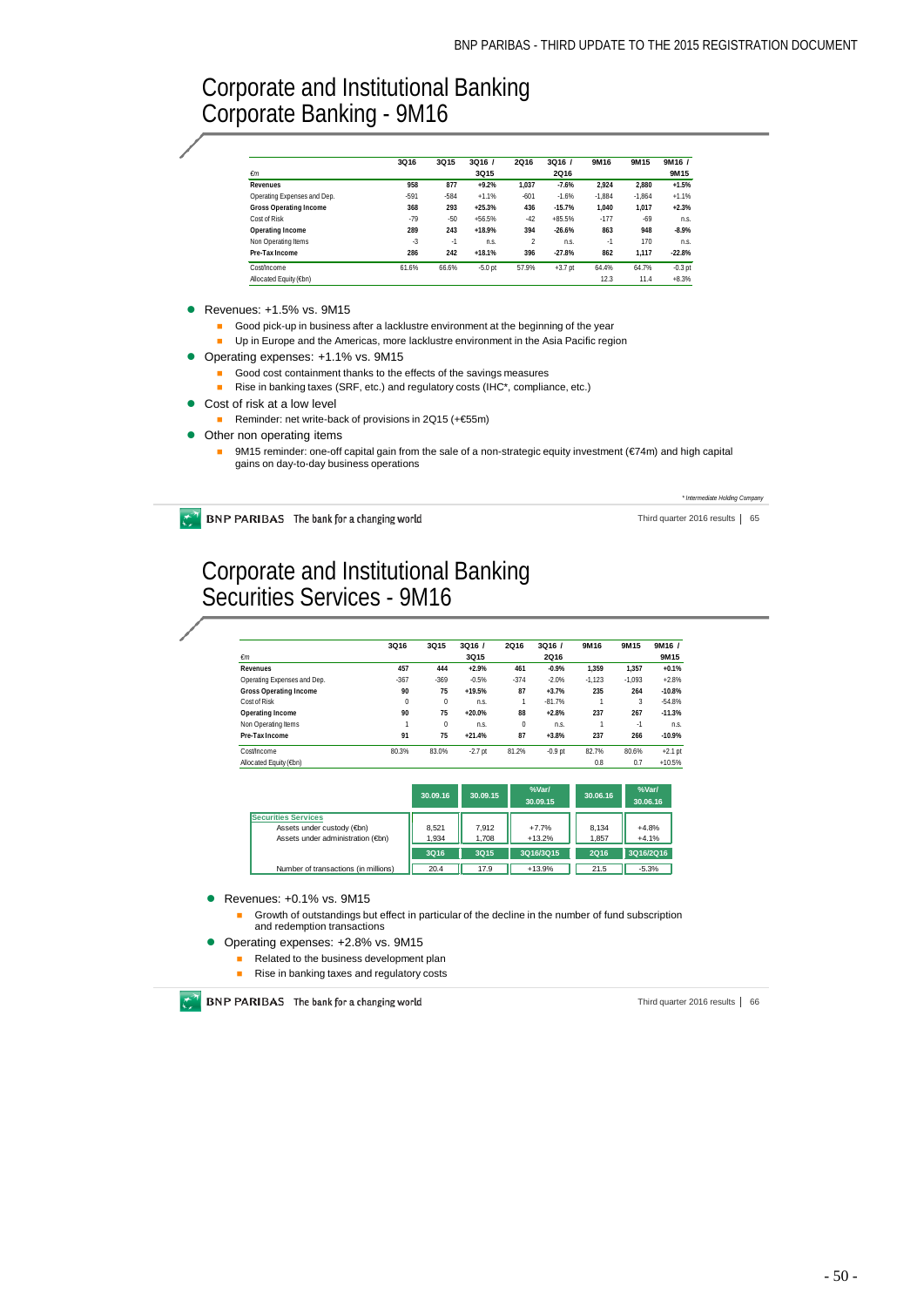## Corporate and Institutional Banking Transactions - 3Q16

| <b>IR LIQUIDE</b><br>Creative Orygen | <b>France: Air Liquide</b><br>Refinancing of the Airgas acquisition:<br>USD4.5bn, 5-tranche, Senior Unsecured Notes<br>to repay a portion of the Bridge Loan Credit Facility<br>Active Bookrunner<br>EUR3.3bn Rights Issue<br>Joint Global Coordinator and Joint Bookrunner | 57377                                | <b>Israel: Teva Pharmaceutical Industries Ltd</b><br>EUR18.5bn equivalent multi-tranche EUR, USD and<br>CHF Bond issue<br>Largest ever bond deal out of the CEEMEA, as well as<br>the 4th largest corporate deal in history<br>Global coordinator and Active Bookrunner<br>July 2016 |  |  |  |
|--------------------------------------|-----------------------------------------------------------------------------------------------------------------------------------------------------------------------------------------------------------------------------------------------------------------------------|--------------------------------------|--------------------------------------------------------------------------------------------------------------------------------------------------------------------------------------------------------------------------------------------------------------------------------------|--|--|--|
| $\circ$                              | September and October 2016<br>Germany: innogy<br>Up to EUR5bn IPO                                                                                                                                                                                                           | <b>MAPFRE AM</b><br>Asset Management | Luxembourg: Mapfre Asset Management<br>Depo & Fund Administration<br>EUR1.6bn asset under custody<br>July 2016                                                                                                                                                                       |  |  |  |
| innogy                               | the largest IPO in EMEA since 2011 and the largest IPO<br>in Germany since 2000<br>Joint Bookrunner<br>October 2016                                                                                                                                                         | (.) VEOLIA                           | France/China: Veolia Environnement<br>RMB1bn (EUR135m) Bond issue on the Chinese<br>domestic market, the first ever "Panda Bond" issued<br>by a French corporate<br><b>Financial Advisor</b>                                                                                         |  |  |  |
| <b>SIEMENS</b>                       | <b>Germany: Siemens</b><br>USD6bn multi-tranche Bond issue<br>Active Bookrunner<br>September 2016                                                                                                                                                                           | <b>SANOFI</b>                        | September 2016<br>France/Vietnam: Sanofi/Vinapharm<br>Sole Financial Advisor to Sanofi on the extension<br>and strengthening of its strategic partnership<br>with Vinapharm                                                                                                          |  |  |  |
|                                      | Germany: Henkel AG & Co. KGaA                                                                                                                                                                                                                                               |                                      | September 2016                                                                                                                                                                                                                                                                       |  |  |  |
|                                      | EUR2.25bn equivalent multi-tranche EUR, USD and GBP<br>Senior Unsecured Bond issue<br><b>Active Bookrunner</b><br>September 2016                                                                                                                                            |                                      | Hong Kong: China Development Bank Financial<br>Leasing Co. Ltd<br>USD799m Hong Kong IPO<br>Joint Bookrunner<br>July 2016                                                                                                                                                             |  |  |  |
| 78.7                                 | USA/Germany: ZF/TRW<br>Exclusive Financial Advisor to ZF TRW on the sale of                                                                                                                                                                                                 |                                      | India: Nirma Limited                                                                                                                                                                                                                                                                 |  |  |  |
|                                      | its Global Engineered Fasteners and Components<br>business to Illinois Tool Works Inc.<br>July 2016                                                                                                                                                                         | wewe                                 | USD1.4bn Acquisition of 100% stake in Lafarge India Ltd<br>Joint Financial Advisor<br>July 2016                                                                                                                                                                                      |  |  |  |

**BNP PARIBAS** The bank for a changing world

Third quarter 2016 results  $\vert$  67

# Corporate and Institutional Banking Rankings and Awards - 9M16

#### **Most Innovative Investment Bank for Climate Change and Sustainability Award** *(The Banker – October 2016)*

#### **Global Markets:**

- #1 All bonds in EUR and #2 Corporate bonds in EUR (IFR Thomson Reuters, 9M16)
- #9 All International bonds All Currencies and #9 Corporate bonds All Currencies *(IFR Thomson Reuters, 9M16)*
- Most Innovative Investment Bank for Foreign Exchange (The Banker October 2016)
- Best Prime Broker Innovation *(HFM APAC Awards 2016)*
- Bank of the Year for Interest Rate Derivatives and for Credit Derivatives *(Global Capital Derivatives Awards 2016)*

#### **Securities Services:**

■ Best Administrator – Over \$30 Billion Single Manager *(HFM APAC Awards 2016)* 

#### **Corporate Banking:**

- #1 EMEA Syndicated Loan Bookrunner by number of deals and #3 by volume *(Dealogic, 9M16)*
- # 4 Cash Management Bank Worldwide *(Euromoney Cash Management Survey – September 2016)*
- #1 European Corporate IG Bond Bookrunner (*Dealogic, 9M16)*
- #1 EMEA and #4 worldwide Equity-Linked Bookrunner by number of deals *(Dealogic, 9M16)*
- #10 EMEA All ECM Bookrunner *(Dealogic, 9M16)*



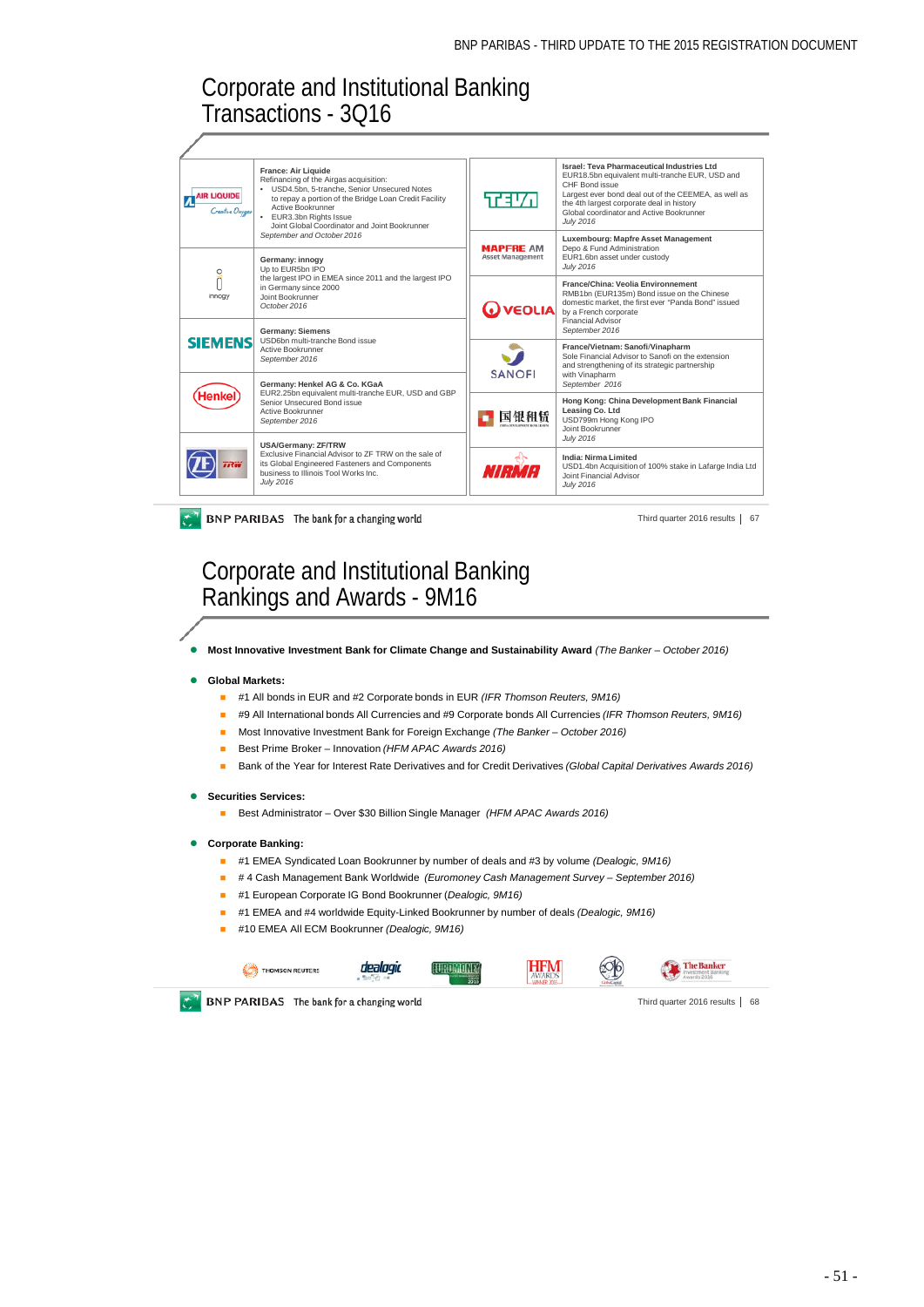Corporate Centre - 3Q16

| $\epsilon$ m                                                      | 3Q16         | 3015   | 2Q16     | 9M16   | 9M15     |
|-------------------------------------------------------------------|--------------|--------|----------|--------|----------|
| <b>Revenues</b>                                                   | $-45$        | 198    | 650      | 1.223  | 759      |
| Operating Expenses and Dep.                                       | $-381$       | $-302$ | $-295$   | $-859$ | $-955$   |
| Incl. Restructuring and Transformation Costs                      | $-253$       | $-160$ | $-108$   | $-408$ | $-507$   |
| <b>Gross Operating income</b>                                     | $-426$       | $-103$ | 356      | 365    | $-196$   |
| Cost of Risk                                                      | 13           | -6     | $-5$     | 17     | $-28$    |
| Costs related to the comprehensive settlement with US authorities | $\mathbf{0}$ | 0      | $\bf{0}$ | 0      | $\Omega$ |
| Operating Income                                                  | $-413$       | $-109$ | 350      | 382    | $-224$   |
| Share of Earnings of Equity-Method Entities                       | 22           | 14     | 28       | 70     | 41       |
| Other non operating items                                         | $\Omega$     | 11     | $-77$    | $-68$  | 497      |
| Pre-Tax Income                                                    | $-391$       | $-84$  | 301      | 384    | 314      |

### **•** Revenues

- Own Credit Adjustment (OCA)\* and own credit risk included in derivatives (DVA)\*: -€202m (+€37m in 3Q15)
- **valuat** Very good contribution of Principal Investments

### • Operating expenses

- Restructuring costs related to the acquisitions (LaSer, Bank BGZ, DAB Bank, GE LLD): -€37m (-€34m in 3Q15)
- CIB transformation costs: -€216m (€0m in 3Q15)
- Reminder: Simple & Efficient transformation costs: none (-€126m in 3Q15)

Fair value takes into account any change in value attributable to issuer risk relating to the BNP Pathos Group. Its the replacement value of instrument includied by discounting the basing the proclement that could be issue



Third quarter 2016 results | 69

Group Results

Division Results

9M16 Detailed Results

# **Appendix**

BNP PARIBAS The bank for a changing world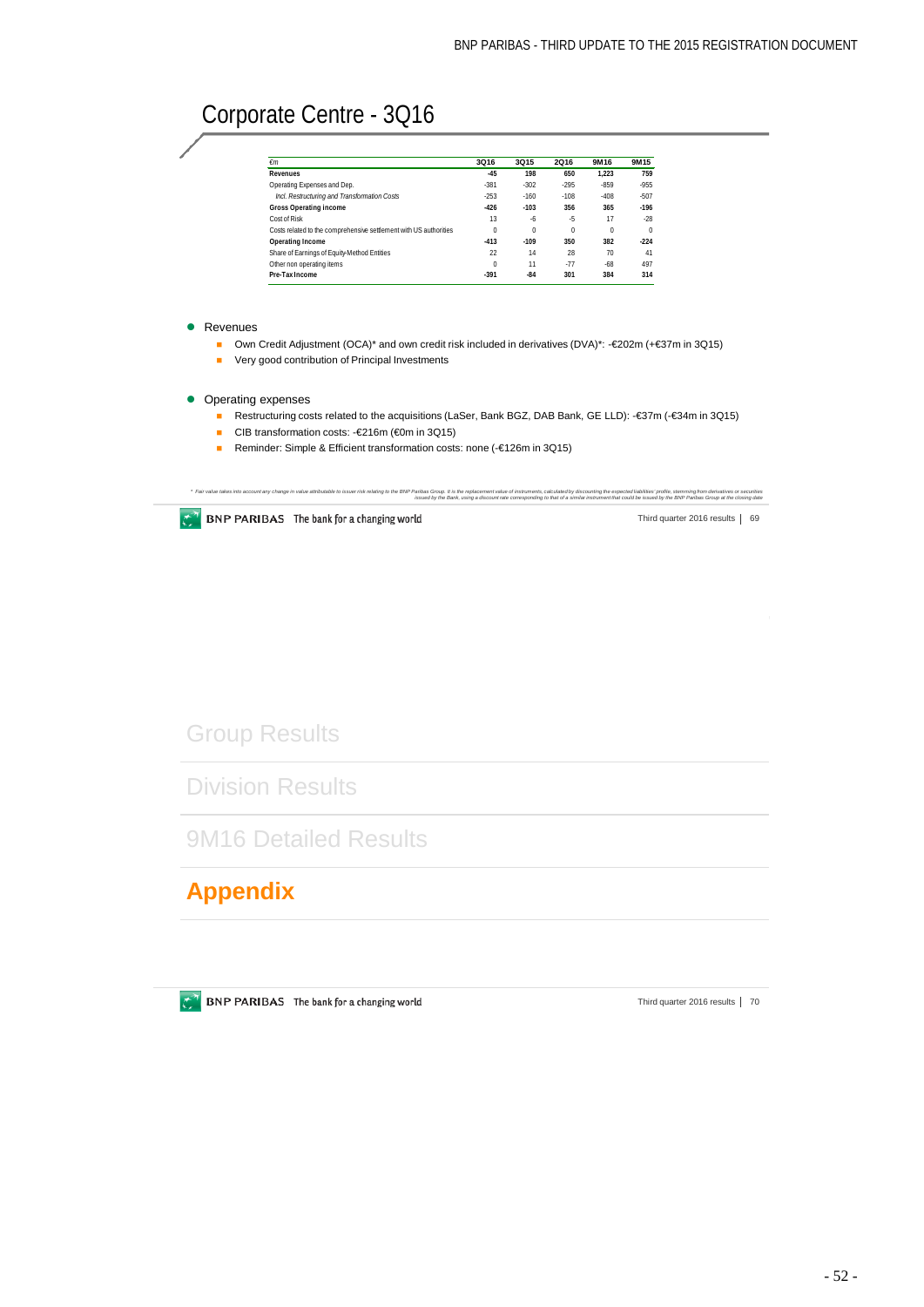# Number of Shares and Earnings per Share

#### $\overline{\mathcal{E}}$ **Number of Shares**

| in millions                                                    | 30-Sep-16 | 31-Dec-15 |
|----------------------------------------------------------------|-----------|-----------|
| Number of Shares (end of period)                               | 1.246     | 1.246     |
| Number of Shares excluding Treasury Shares (end of period)     | 1.244     | 1.245     |
| Average number of Shares outstanding excluding Treasury Shares | 1.244     | 1.243     |

### **Earnings per Share**

| in millions                                                                                                                | 9M16   | 9M15   |
|----------------------------------------------------------------------------------------------------------------------------|--------|--------|
| Average number of Shares outstanding excluding Treasury Shares                                                             | 1.244  | 1.243  |
| Net income attributable to equity holders                                                                                  | 6.260  | 6.029  |
| Remuneration net of tax of Undated Super Subordinated Notes                                                                | $-264$ | $-201$ |
| Exchange rate effect on reimbursed Undated Super Subordinated Notes                                                        | 125    | $-70$  |
| Net income attributable to equity holders, after remuneration and exchange rate effect on Undated Super Subordinated Notes | 6.121  | 5.758  |
|                                                                                                                            |        |        |
| Net Earnings per Share (EPS) in euros                                                                                      | 4.92   | 4.63   |

 $\mathbb{C}^{\mathbb{Z}}$  BNP PARIBAS The bank for a changing world

Third quarter 2016 results | 71

## Capital Ratios, Book Value per Share and Permanent Shareholders' Equity

| <b>Capital Ratios</b> |  |
|-----------------------|--|

|                                                                                                                                                                                                                                                                               | 30-Sep-16 | 31-Dec-15 |               |
|-------------------------------------------------------------------------------------------------------------------------------------------------------------------------------------------------------------------------------------------------------------------------------|-----------|-----------|---------------|
| Total Capital Ratio (a)                                                                                                                                                                                                                                                       | 14.4%     | 13.6%     |               |
| Tier 1 Ratio (a)                                                                                                                                                                                                                                                              | 12.7%     | 12.2%     |               |
| Common equity Tier 1 ratio (a)                                                                                                                                                                                                                                                | 11.6%     | 11.0%     |               |
| (a) Basel 3 (CRD4), taking into consideration CRR transitory provisions (but with full deduction of goodwill), on risk-weighted assets of € 630 bn as at 31.12.15<br>and of €630 bn as at 30.09.16. Subject to the provisions of article 26.2 of (EU) regulation n° 575/2013. |           |           |               |
| <b>Book Value per Share</b>                                                                                                                                                                                                                                                   |           |           |               |
| in millions of euros                                                                                                                                                                                                                                                          | 30-Sep-16 | 31-Dec-15 |               |
| Shareholders' Equity Group share                                                                                                                                                                                                                                              | 98.711    | 96.269    | (1)           |
| of which changes in assets and liabilities recognised directly in equity (valuation reserve)                                                                                                                                                                                  | 6.673     | 6.736     |               |
| of which Undated Super Subordinated Notes                                                                                                                                                                                                                                     | 7.740     | 7.855     | (2)           |
| of which remuneration net of tax payable to holders of Undated Super Subordinated Notes                                                                                                                                                                                       | 103       | 99        | (3)           |
| Net Book Value (a)                                                                                                                                                                                                                                                            | 90.868    | 88.315    | $(1)-(2)-(3)$ |
| Goodwill and intangibles                                                                                                                                                                                                                                                      | 12.957    | 13.421    |               |
| Tangible Net Book Value (a)                                                                                                                                                                                                                                                   | 77,911    | 74.894    |               |
| Number of Shares excluding Treasury Shares (end of period) in millions                                                                                                                                                                                                        | 1.244     | 1.245     |               |
| Book Value per Share (euros)                                                                                                                                                                                                                                                  | 73.1      | 70.9      |               |
| of which book value per share excluding valuation reserve (euros)                                                                                                                                                                                                             | 67.7      | 65.5      |               |
| Net Tangible Book Value per Share (euros)                                                                                                                                                                                                                                     | 62.7      | 60.2      |               |
| (a) Excluding Undated Super Subordinated Notes and remuneration net of tax payable to holders of Undated Super Subordinated Notes                                                                                                                                             |           |           |               |
| Permanent Shareholders' Equity Group share, not revaluated                                                                                                                                                                                                                    |           |           |               |
|                                                                                                                                                                                                                                                                               |           |           |               |
| in millions of euros                                                                                                                                                                                                                                                          | 30-Sep-16 | 31-Dec-15 |               |
| Net Book Value                                                                                                                                                                                                                                                                | 90.868    | 88.315    | (1)           |
| of which changes in assets and liabilities recognised directly in equity (valuation reserve)                                                                                                                                                                                  | 6.673     | 6.736     | (2)           |
| of which projected dividend distribution                                                                                                                                                                                                                                      | 2.748     | 2875      | (3)           |
| Permanent shareholders' equity, not revaluated (a)                                                                                                                                                                                                                            | 81.447    | 78.704    | $(1)-(2)-(3)$ |

BNP PARIBAS The bank for a changing world

**Tangible permanent shareholders' equity, not revaluated (a)<br>(a) Excluding Undated Super Subordinated Notes and after estimated distribution <b>commence of the State of the State**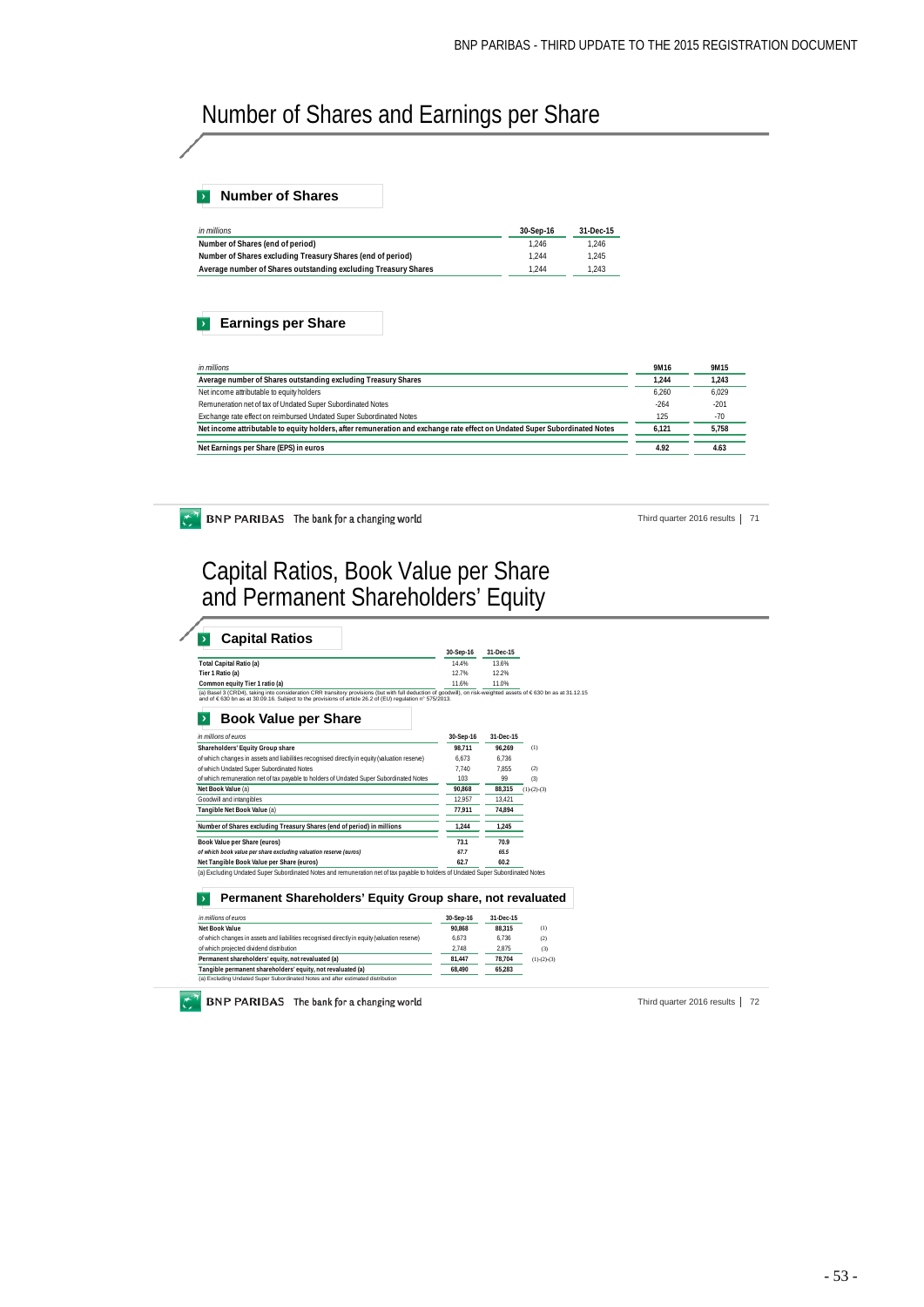### Return on Equity **Return on Equity 30-Sep-16 31-Dec-15** Return on Equity excluding exceptional items (a)<br>
Return on Tangible Equity excluding exceptional items (a)<br> **9.8% 9.2%**<br>
11.1%<br>
11.1% **Return on Tangible Equity excluding exceptional items (a)** (a) Excluding one-off items (see slide 37 of 3Q 2016 results and slide 5 of FY 2015 results). SRF and systemic taxes are not annualised. **9M16 Calculation of Return on Equity** *in millions of euros* **9M16 Net income Group share 6,260** (1) Exceptional items (after tax) 272 (2) Contribution to the Single Resolution Fund (SRF) and systemic banking taxes -586 (3)<br>I. K systemic banking tax (a) -57 (4) UK systemic banking tax (a)  $-57$  (4) **Annualised net income Group share excluding exceptional items, with contribution to SRF and systemic banking taxes not annualised (b) 8,122** (5) Annualised remuneration net of tax of Undated Super Subordinated Notes -351 Exchange rate effect on reimbursed Undated Super Subordinated Notes **Restated net income Group share used for the calculation of ROE / ROTE 7,896 Average permanent shareholders' equity, not revaluated (c) 80,748 ROE excluding exceptional items 9.8% Average tangible permanent shareholders' equity, not revaluated (d) 67,559** ROTE excluding exceptional items<br>a) Estimated amount to be paid in 4Q16: b) Including the estimated amount of the UK systemic tax to be paid; (5) = 4/3 \* [(1) - (2) - (3)] + (3)]<br>c) Average Permanent shareholders' equity:  $\mathcal{J}^{\mathcal{A}}$  BNP PARIBAS The bank for a changing world Third quarter 2016 results | 73

# A Solid Financial Structure

|                                                                                                                                                                                   | 30-Sep-16 | 31-Dec-15 |
|-----------------------------------------------------------------------------------------------------------------------------------------------------------------------------------|-----------|-----------|
| Doubtful loans (a) / Loans (b)                                                                                                                                                    | 3.8%      | 4.0%      |
| (a) Doubtful loans to customers and credit institutions excluding repos, netted of quarantees<br>(b) Gross outstanding loans to customers and credit institutions excluding repos |           |           |
| Coverage ratio                                                                                                                                                                    |           |           |
| $f$ <sub>f</sub> $h$ n                                                                                                                                                            | 30-Sep-16 | 31-Dec-15 |
| Doubtful loans (a)                                                                                                                                                                | 30.8      | 30.7      |
| Allowance for loan losses (b)                                                                                                                                                     | 27.2      | 26.9      |
| Coverage ratio                                                                                                                                                                    | 88%       | 88%       |
| (a) Gross doubtful loans, balance sheet and off-balance sheet, netted of quarantees and collaterals<br>(b) Specific and on a portfolio basis                                      |           |           |
| Immediately available liquidity reserve                                                                                                                                           |           |           |
| $f$ <sub>f</sub> $h$ n                                                                                                                                                            | 30-Sep-16 | 31-Dec-15 |
| Immediately available liquidity reserve (counterbalancing capacity) (a)                                                                                                           | 326       | 266       |

BNP PARIBAS The bank for a changing world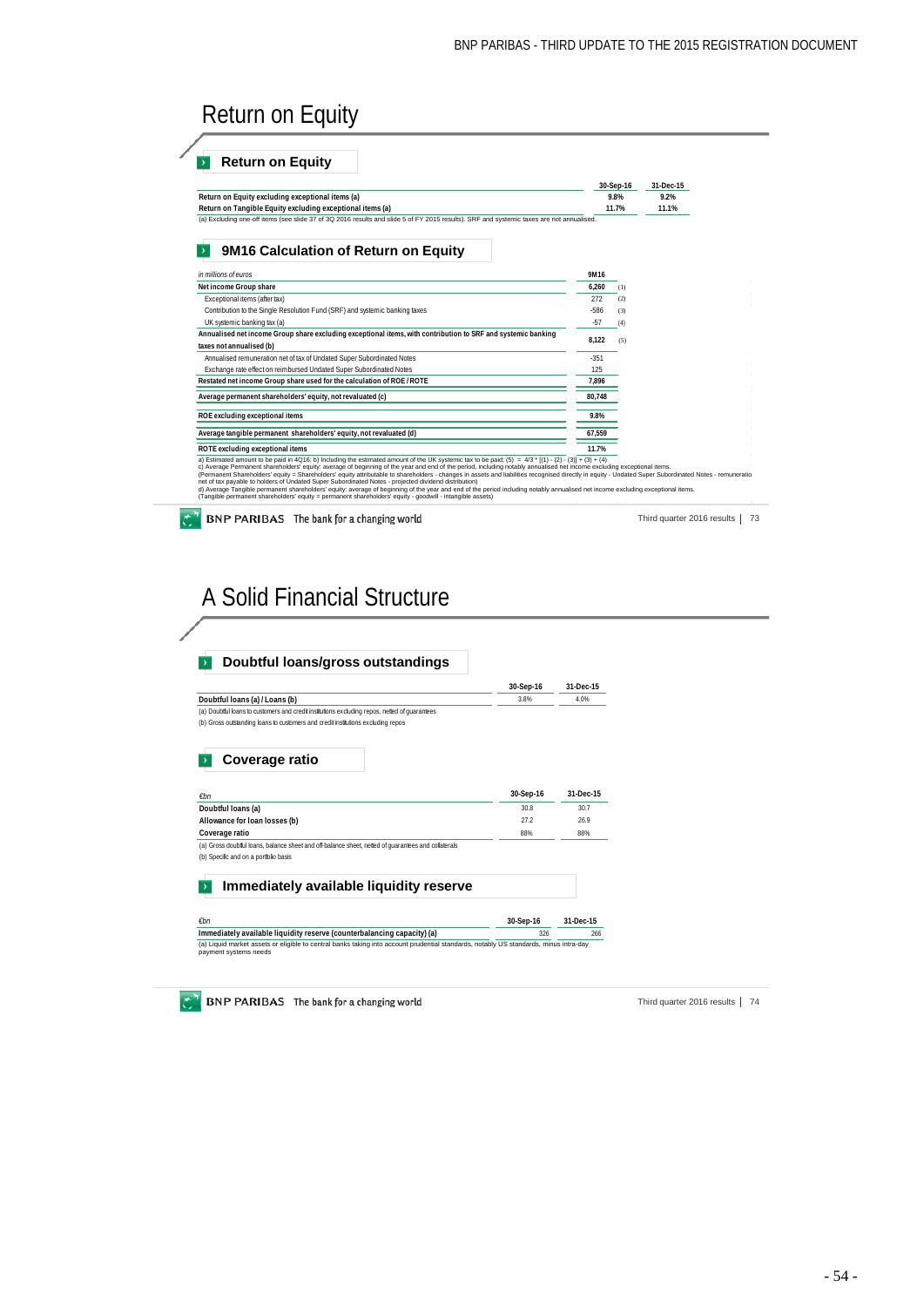# Ratio Common Equity Tier 1

**Basel 3 fully loaded common equity Tier 1 ratio\***  $\overline{\phantom{a}}$ **(Accounting capital to prudential capital reconciliation)**

| $\not\varepsilon$ bn                                   | 30-Sep-16 | $30 - Jun - 16$ |
|--------------------------------------------------------|-----------|-----------------|
| <b>Consolidated Equity</b>                             | 103.2     | 101.4           |
| Undated super subordinated notes                       | $-7.7$    | $-8.0$          |
| 2016 Project of dividend distribution                  | $-2.7$    | $-1.9$          |
| Regulatory adjustments on equity                       | $-2.9$    | $-3.6$          |
| Regulatory adjustments on minority interests           | $-2.4$    | $-2.3$          |
| Goodwill and intangible assets                         | $-13.2$   | $-13.3$         |
| Deferred tax assets related to tax loss carry forwards | $-0.9$    | $-1.0$          |
| Other regulatory adjustments                           | $-1.1$    | $-0.9$          |
| Common Equity Tier One capital                         | 72.2      | 70.4            |
| Risk-weighted assets                                   | 633       | 636             |
| <b>Common Equity Tier 1 Ratio</b>                      | 11.4%     | 11.1%           |

\* CRD4, taking into account all the rules of the CRD4 with no transitory provisions. Subject to the provisions of article 26.2 of (EU) regulation n°575/2013; " Including Prudent Valuation Adjustment



BNP PARIBAS The bank for a changing world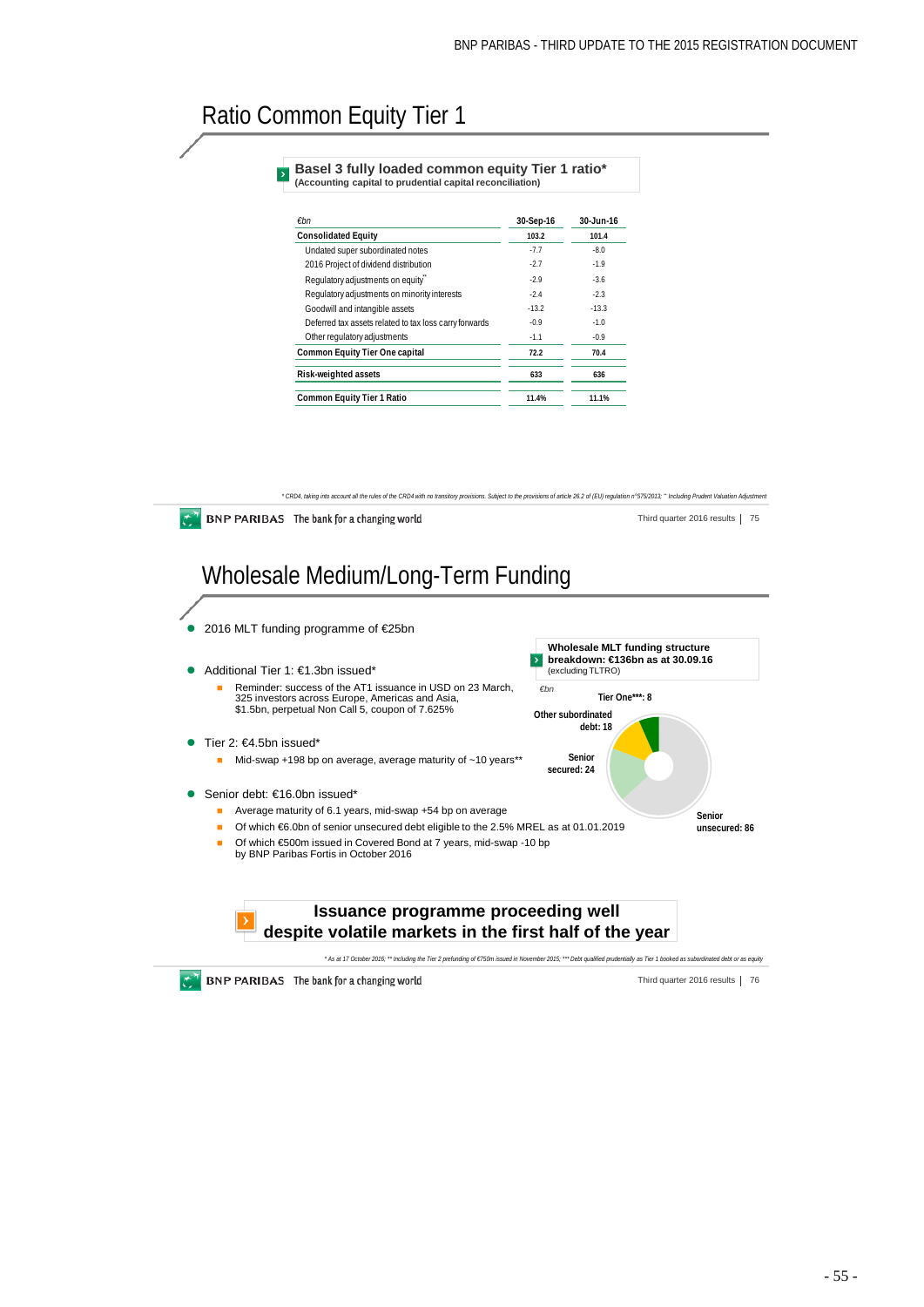# Cost of Risk on Outstandings (1/2)

### **Cost of risk/Customer loans at the beginning of the period** *(in annualised bp)*

|                                                       | 2013  | 2014  | 1015  | 2015           | 3Q15  | 4015  | 2015  | 1016  | 2016  | 3Q16  |
|-------------------------------------------------------|-------|-------|-------|----------------|-------|-------|-------|-------|-------|-------|
| Domestic Markets*                                     |       |       |       |                |       |       |       |       |       |       |
| Loan outstandings as of the beg. of the quarter (€bn) | 340.5 | 335.2 | 338.4 | 338.3          | 341.5 | 338.4 | 339.2 | 341.4 | 341.1 | 347.2 |
| Cost of risk (€m)                                     | 1.848 | 2,074 | 490   | 433            | 419   | 471   | 1.812 | 399   | 388   | 329   |
| Cost of risk (in annualised bp)                       | 54    | 62    | 58    | 51             | 49    | 56    | 53    | 47    | 46    | 38    |
| FRB*                                                  |       |       |       |                |       |       |       |       |       |       |
| Loan outstandings as of the beg. of the quarter (€bn) | 147.1 | 143.4 | 145.6 | 145.2          | 146.1 | 142.1 | 144.7 | 142.9 | 142.0 | 145.4 |
| Cost of risk (€m)                                     | 343   | 402   | 89    | 87             | 79    | 88    | 343   | 73    | 72    | 72    |
| Cost of risk (in annualised bp)                       | 23    | 28    | 24    | 24             | 22    | 25    | 24    | 21    | 20    | 20    |
| BNL bc*                                               |       |       |       |                |       |       |       |       |       |       |
| Loan outstandings as of the beg. of the quarter (€bn) | 80.1  | 78.1  | 77.5  | 76.8           | 77.6  | 77.6  | 77.4  | 77.3  | 76.9  | 78.1  |
| Cost of risk (€m)                                     | 1,205 | 1,398 | 321   | 318            | 309   | 300   | 1.248 | 274   | 242   | 215   |
| Cost of risk (in annualised bp)                       | 150   | 179   | 166   | 166            | 159   | 155   | 161   | 142   | 126   | 110   |
| BRB*                                                  |       |       |       |                |       |       |       |       |       |       |
| Loan outstandings as of the beg. of the quarter (€bn) | 87.7  | 88.4  | 90.1  | 90.8           | 92.0  | 93.0  | 91.5  | 95.0  | 96.1  | 97.4  |
| Cost of risk (€m)                                     | 142   | 131   | 34    | $\overline{2}$ | $-2$  | 52    | 85    | 21    | 49    | 19    |
| Cost of risk (in annualised bp)                       | 16    | 15    | 15    | 1              | $-1$  | 22    | 9     | 9     | 20    | 8     |
| "With Private Banking at 100%                         |       |       |       |                |       |       |       |       |       |       |

 $\mathbb{C}^{\mathbb{Z}}$  BNP PARIBAS The bank for a changing world

Third quarter 2016 results | 77

# Cost of Risk on Outstandings (2/2)

### **Cost of risk/Customer loans at the beginning of the period** *(in annualised bp)*

|                                                       | 2013  | 2014  | 1015  | 2015  | 3015  | 4015  | 2015  | 1016  | 2016  | 3016  |
|-------------------------------------------------------|-------|-------|-------|-------|-------|-------|-------|-------|-------|-------|
| BancWest*                                             |       |       |       |       |       |       |       |       |       |       |
| Loan outstandings as of the beg. of the quarter (€bn) | 41.8  | 43.3  | 50.5  | 57.1  | 55.7  | 56.8  | 55.0  | 60.1  | 58.0  | 61.1  |
| Cost of risk (€m)                                     | 54    | 50    | 19    | 16    | 19    | $-4$  | 50    | 25    | 23    | 14    |
| Cost of risk (in annualised bp)                       | 13    | 12    | 15    | 11    | 14    | $-3$  | 9     | 16    | 16    | 9     |
| Europe-Mediterranean*                                 |       |       |       |       |       |       |       |       |       |       |
| Loan outstandings as of the beg. of the quarter (€bn) | 28.5  | 30.0  | 37.6  | 40.0  | 39.6  | 38.0  | 38.8  | 38.6  | 39.0  | 39.5  |
| Cost of risk (€m)                                     | 272   | 357   | 150   | 109   | 112   | 96    | 466   | 96    | 87    | 127   |
| Cost of risk (in annualised bp)                       | 95    | 119   | 159   | 109   | 113   | 101   | 120   | 100   | 89    | 129   |
| <b>Personal Finance</b>                               |       |       |       |       |       |       |       |       |       |       |
| Loan outstandings as of the beg. of the quarter (€bn) | 45.2  | 51.3  | 56.9  | 56.5  | 57.4  | 57.1  | 57.0  | 59.4  | 60.6  | 62.3  |
| Cost of risk (€m)                                     | 1.098 | 1.095 | 292   | 288   | 287   | 309   | 1.176 | 221   | 248   | 240   |
| Cost of risk (in annualised bp)                       | 243   | 214   | 205   | 204   | 200   | 216   | 206   | 149   | 164   | 154   |
| CIB - Corporate Banking                               |       |       |       |       |       |       |       |       |       |       |
| Loan outstandings as of the beg. of the quarter (€bn) | 106.0 | 105.3 | 113.6 | 118.8 | 118.7 | 114.9 | 116.5 | 117.9 | 118.2 | 120.4 |
| Cost of risk (€m)                                     | 437   | 131   | 73    | $-55$ | 50    | 69    | 138   | 55    | 42    | 79    |
| Cost of risk (in annualised bp)                       | 41    | 12    | 26    | $-18$ | 17    | 24    | 12    | 19    | 14    | 26    |
| Group**                                               |       |       |       |       |       |       |       |       |       |       |
| Loan outstandings as of the beg. of the quarter (€bn) | 644.5 | 647.2 | 682.0 | 709.9 | 710.9 | 692.7 | 698.9 | 703.2 | 702.2 | 717.5 |
| Cost of risk (€m)                                     | 3.801 | 3.705 | 1.044 | 903   | 882   | 968   | 3.797 | 757   | 791   | 764   |
| Cost of risk (in annualised bp)                       | 59    | 57    | 61    | 51    | 50    | 56    | 54    | 43    | 45    | 43    |
|                                                       |       |       |       |       |       |       |       |       |       |       |

*\* With Private Banking at 100%; \*\* Including cost of risk of market activities, Investment Solutions (until end 2014), International Financial Services and Corporate Centre* 

BNP PARIBAS The bank for a changing world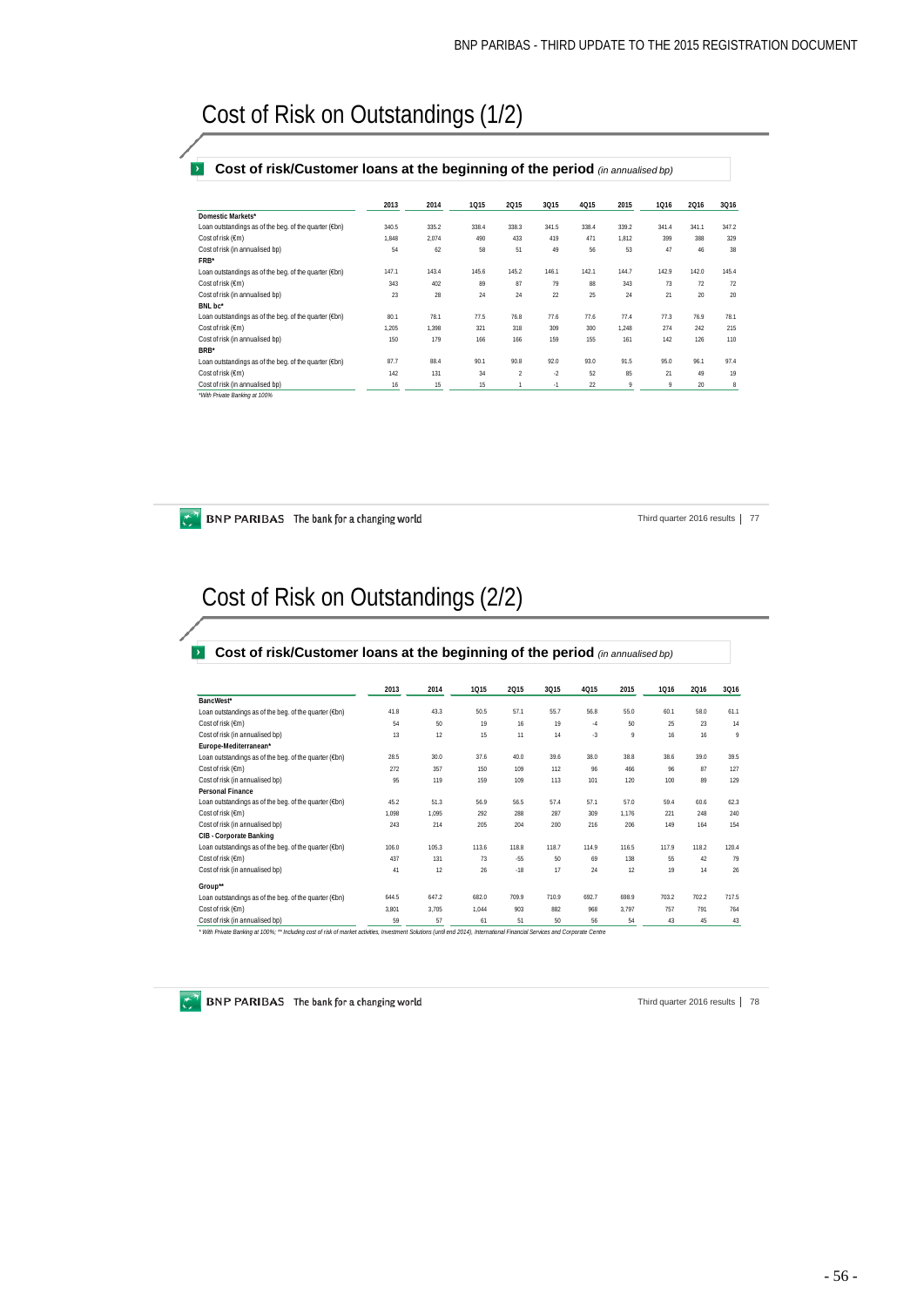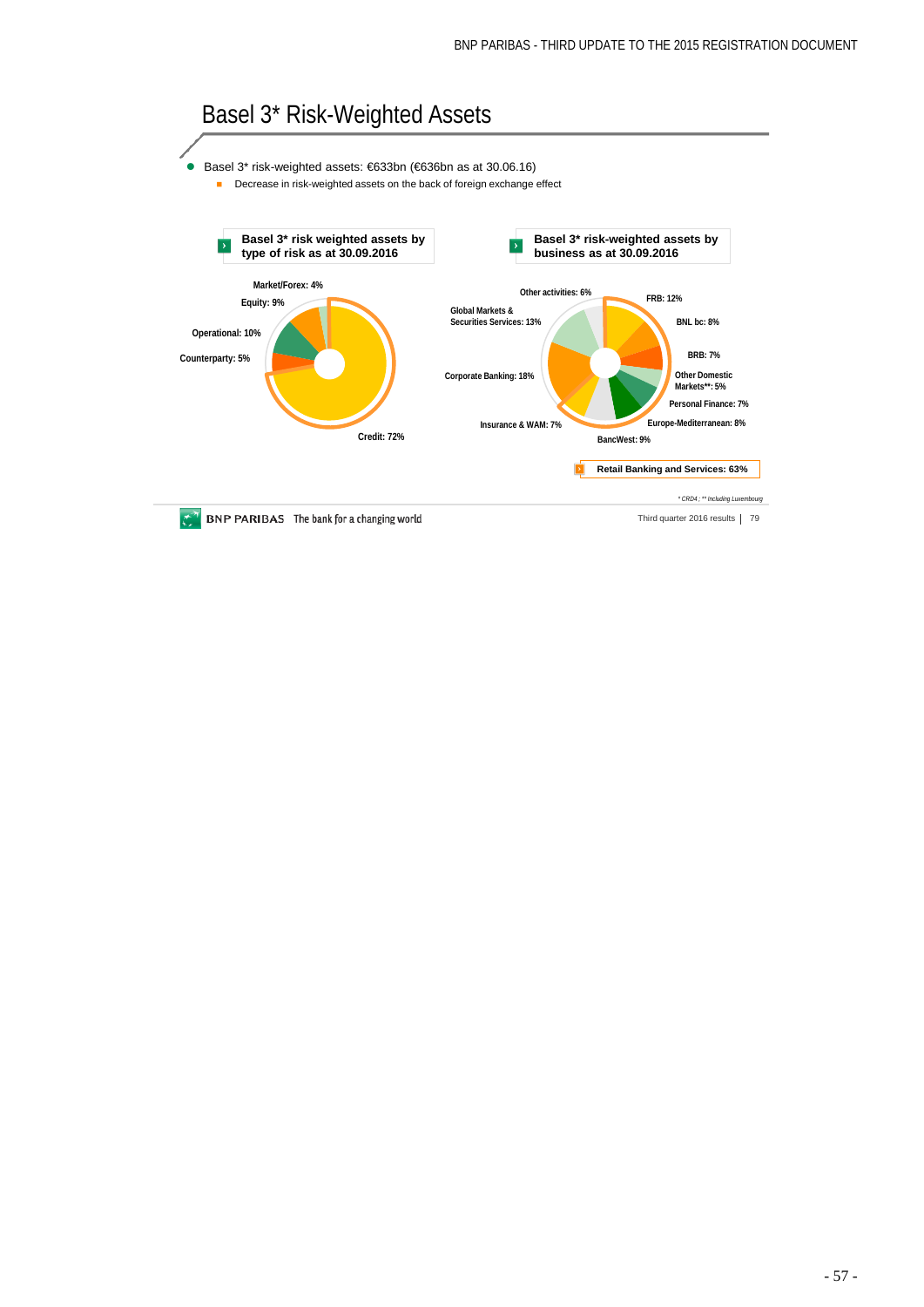### **CONSOLIDATED PROFIT AND LOSS ACCOUNT**

|                                               | 3Q16     | 3Q15     | 3Q16 /    | <b>2Q16</b> | 3Q16 /      | 9M16      | 9M15      | 9M16 /    |
|-----------------------------------------------|----------|----------|-----------|-------------|-------------|-----------|-----------|-----------|
| €m                                            |          |          | 3Q15      |             | <b>2Q16</b> |           |           | 9M15      |
|                                               | 10,589   | 10,345   | $+2.4%$   | 11,322      | $-6.5%$     | 32,755    | 32,489    | $+0.8%$   |
| Revenues<br>Operating Expenses and Dep.       | $-7,217$ | $-6,957$ | $+3.7%$   | $-7,090$    | $+1.8%$     | $-21,934$ | $-21,848$ | $+0.4%$   |
| <b>Gross Operating Income</b>                 | 3,372    | 3,388    | $-0.5%$   | 4,232       | $-20.3%$    | 10,821    | 10,641    | $+1.7%$   |
| Cost of Risk                                  | $-764$   | $-882$   | $-13.4%$  | $-791$      | $-3.4%$     | $-2,312$  | $-2,829$  | $-18.3%$  |
| Operating Income                              | 2,608    | 2,506    | $+4.1%$   | 3,441       | $-24.2%$    | 8,509     | 7,812     | $+8.9%$   |
| Share of Earnings of Equity-Method Entities   | 163      | 134      | $+21.6%$  | 165         | $-1.2%$     | 482       | 435       | $+10.8%$  |
| Other Non Operating Items                     | 9        | 29       | $-69.0%$  | $-81$       | n.s.        | $-48$     | 659       | n.s.      |
| <b>Non Operating Items</b>                    | 172      | 163      | $+5.5%$   | 84          | n.s.        | 434       | 1,094     | $-60.3%$  |
| Pre-Tax Income                                | 2,780    | 2,669    | $+4.2%$   | 3,525       | $-21.1%$    | 8,943     | 8,906     | $+0.4%$   |
| Corporate Income Tax                          | $-790$   | $-770$   | $+2.6%$   | $-864$      | $-8.6%$     | $-2,374$  | $-2,616$  | $-9.3%$   |
| Net Income Attributable to Minority Interests | $-104$   | $-73$    | $+42.5%$  | $-101$      | $+3.0%$     | $-309$    | $-261$    | $+18.4%$  |
| Net Income Attributable to Equity Holders     | 1,886    | 1,826    | $+3.3%$   | 2,560       | $-26.3%$    | 6,260     | 6,029     | $+3.8%$   |
| Cost/Income                                   | 68.2%    | 67.2%    | $+1.0$ pt | 62.6%       | $+5.6$ pt   | 67.0%     | 67.2%     | $-0.2$ pt |

*BNP Paribas' financial disclosures for the third quarter 2016 are contained in this press release and in the presentation attached herewith.*

*All legally required disclosures, including the Registration document, are available online at http://invest.bnpparibas.com in the "Results" section and are made public by BNP Paribas pursuant to the requirements under Article L.451-1-2 of the French Monetary and Financial Code and Articles 222-1 et seq. of the Autorité des Marchés Financiers' general rules.*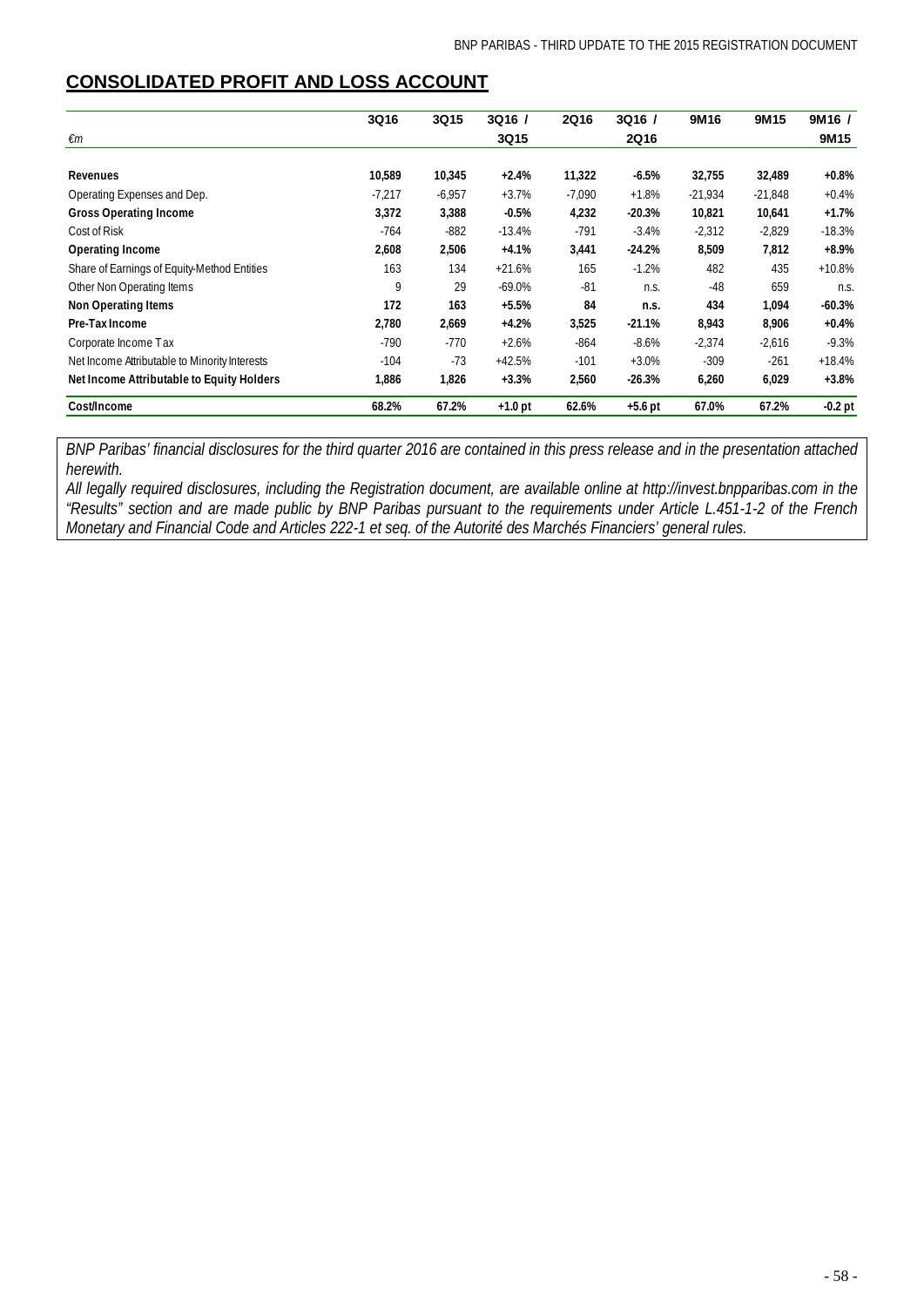### **3Q16 – RESULTS BY CORE BUSINESSES**

|                                             |                              | Domestic                       | International                  | <b>CIB</b>                      | Operating                      | Other                  | Group                          |
|---------------------------------------------|------------------------------|--------------------------------|--------------------------------|---------------------------------|--------------------------------|------------------------|--------------------------------|
|                                             |                              | <b>Markets</b>                 | Financial                      |                                 | <b>Divisions</b>               | <b>Activities</b>      |                                |
|                                             |                              |                                | <b>Services</b>                |                                 |                                |                        |                                |
| €m                                          |                              |                                |                                |                                 |                                |                        |                                |
| Revenues                                    |                              | 3,782                          | 3,946                          | 2,905                           | 10,634                         | -45                    | 10,589                         |
| Operating Expenses and Dep.                 | %Change/3Q15<br>%Change/2Q16 | $+0.0%$<br>$-0.5%$<br>$-2,494$ | $+3.9%$<br>$+3.5%$<br>$-2,319$ | $+13.2%$<br>$-4.9%$<br>$-2,022$ | $+4.8%$<br>$-0.4%$<br>$-6,836$ | n.s.<br>n.s.<br>$-381$ | $+2.4%$<br>$-6.5%$<br>$-7,217$ |
|                                             | %Change/3Q15                 | $+1.4%$                        | $+3.4%$                        | $+3.5%$                         | $+2.7%$                        | $+26.5%$               | $+3.7%$                        |
| <b>Gross Operating Income</b>               | %Change/2Q16                 | $+4.9%$<br>1,288               | $+0.7%$<br>1,627               | $-4.4%$<br>883                  | $+0.6%$<br>3,798               | $+29.3%$<br>-426       | $+1.8%$<br>3,372               |
|                                             | %Change/3Q15<br>%Change/2Q16 | $-2.5%$<br>$-9.6%$             | $+4.5%$<br>$+7.8%$             | $+44.3%$<br>$-6.2%$             | $+8.8%$<br>$-2.0%$             | n.s.<br>n.s.           | $-0.5%$<br>$-20.3%$            |
| Cost of Risk                                | %Change/3Q15<br>%Change/2Q16 | $-327$<br>$-22.0%$<br>$-14.9%$ | $-376$<br>$-9.7%$<br>$+5.9%$   | $-74$<br>$+85.8%$<br>$+62.2%$   | $-777$<br>$-11.3%$<br>$-1.0%$  | 13<br>n.s.<br>n.s.     | $-764$<br>$-13.4%$<br>$-3.4%$  |
| Operating Income                            |                              | 961                            | 1,251                          | 809                             | 3,021                          | -413                   | 2,608                          |
|                                             | %Change/3Q15<br>%Change/2Q16 | $+6.5%$<br>$-7.6%$             | $+9.7%$<br>$+8.3%$             | $+41.4%$<br>$-9.7%$             | $+15.5%$<br>$-2.3%$            | n.s.<br>n.s.           | $+4.1%$<br>$-24.2%$            |
| Share of Earnings of Equity-Method Entities |                              | 18                             | 122                            | 2                               | 141                            | 22                     | 163                            |
| Other Non Operating Items                   |                              | 8                              |                                |                                 | 9                              | $\mathbf 0$            | 9                              |
| Pre-Tax Income                              |                              | 987                            | 1,373                          | 812                             | 3,171                          | $-391$                 | 2,780                          |
|                                             | %Change/3Q15<br>%Change/2Q16 | $+8.6%$<br>$-6.5%$             | $+8.0%$<br>$+8.8%$             | $+41.7%$<br>$-10.5%$            | $+15.2%$<br>$-1.6%$            | n.s.<br>n.s.           | $+4.2%$<br>$-21.1%$            |

|                                               |      | <b>Domestic</b> | International   | <b>CIB</b>     | Operating        | Other             | Group    |  |
|-----------------------------------------------|------|-----------------|-----------------|----------------|------------------|-------------------|----------|--|
|                                               |      | <b>Markets</b>  | Financial       |                | <b>Divisions</b> | <b>Activities</b> |          |  |
|                                               |      |                 | <b>Services</b> |                |                  |                   |          |  |
| $\epsilon$ m                                  |      |                 |                 |                |                  |                   |          |  |
| Revenues                                      |      | 3,782           | 3,946           | 2,905          | 10,634           | $-45$             | 10,589   |  |
|                                               | 3Q15 | 3,781           | 3,799           | 2,567          | 10,147           | 198               | 10,345   |  |
|                                               | 2Q16 | 3,803           | 3,813           | 3,056          | 10,672           | 650               | 11,322   |  |
| Operating Expenses and Dep.                   |      | $-2,494$        | $-2,319$        | $-2,022$       | $-6,836$         | $-381$            | $-7,217$ |  |
|                                               | 3Q15 | $-2,459$        | $-2,242$        | $-1,955$       | $-6,655$         | $-302$            | $-6,957$ |  |
|                                               | 2Q16 | $-2,378$        | $-2,303$        | $-2,115$       | $-6,795$         | $-295$            | $-7,090$ |  |
| <b>Gross Operating Income</b>                 |      | 1,288           | 1,627           | 883            | 3,798            | $-426$            | 3,372    |  |
|                                               | 3Q15 | 1,322           | 1,558           | 612            | 3,491            | $-103$            | 3,388    |  |
|                                               | 2Q16 | 1,425           | 1,510           | 942            | 3,876            | 356               | 4,232    |  |
| Cost of Risk                                  |      | $-327$          | $-376$          | $-74$          | $-777$           | 13                | $-764$   |  |
|                                               | 3Q15 | $-420$          | $-417$          | $-40$          | $-876$           | $-6$              | $-882$   |  |
|                                               | 2Q16 | $-385$          | $-355$          | $-46$          | $-786$           | $-5$              | $-791$   |  |
| Operating Income                              |      | 961             | 1,251           | 809            | 3,021            | $-413$            | 2,608    |  |
|                                               | 3Q15 | 902             | 1,141           | 572            | 2,615            | $-109$            | 2,506    |  |
|                                               | 2Q16 | 1,040           | 1,155           | 896            | 3,091            | 350               | 3,441    |  |
| Share of Earnings of Equity-Method Entities   |      | 18              | 122             | $\overline{2}$ | 141              | 22                | 163      |  |
|                                               | 3Q15 | 14              | 103             | 2              | 120              | 14                | 134      |  |
|                                               | 2Q16 | 13              | 111             | 13             | 137              | 28                | 165      |  |
| Other Non Operating Items                     |      | 8               | $\mathbf{1}$    | $\mathbf{1}$   | 9                | $\Omega$          | 9        |  |
|                                               | 3Q15 | $-7$            | 27              | $-2$           | 18               | 11                | 29       |  |
|                                               | 2Q16 | 2               | $-4$            | $-2$           | $-4$             | $-77$             | $-81$    |  |
| Pre-Tax Income                                |      | 987             | 1,373           | 812            | 3,171            | $-391$            | 2,780    |  |
|                                               | 3Q15 | 908             | 1,272           | 573            | 2,753            | $-84$             | 2,669    |  |
|                                               | 2Q16 | 1,055           | 1,262           | 907            | 3,224            | 301               | 3,525    |  |
| Corporate Income Tax                          |      |                 |                 |                |                  |                   | $-790$   |  |
| Net Income Attributable to Minority Interests |      |                 |                 |                |                  |                   | $-104$   |  |
| Net Income Attributable to Equity Holders     |      |                 |                 |                |                  |                   | 1,886    |  |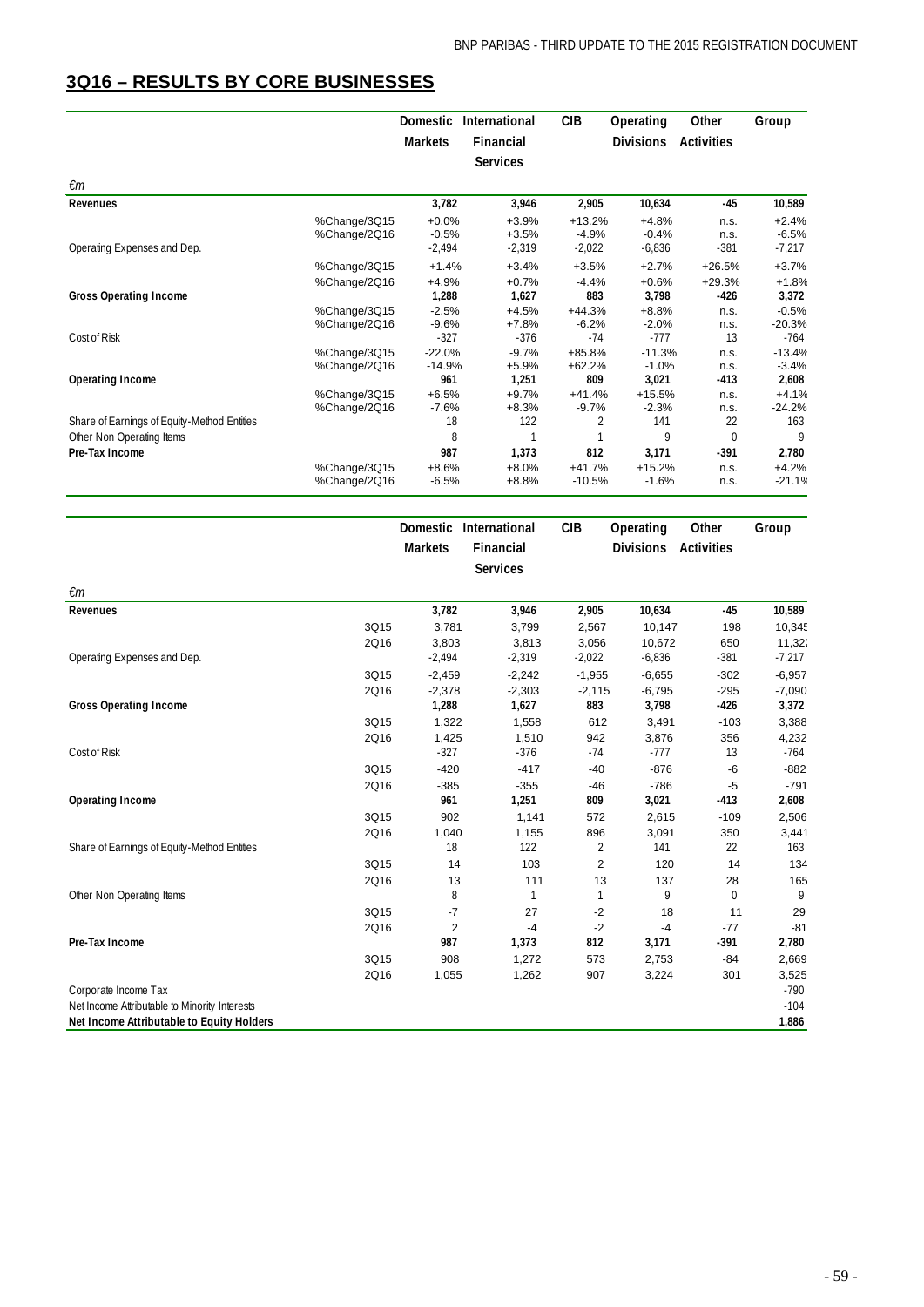### **9M16 – RESULTS BY CORE BUSINESSES**

|                                               |              | Domestic            | International       | <b>CIB</b>          | Operating            | Other              | Group                |
|-----------------------------------------------|--------------|---------------------|---------------------|---------------------|----------------------|--------------------|----------------------|
|                                               |              | <b>Markets</b>      | Financial           |                     | <b>Divisions</b>     | <b>Activities</b>  |                      |
|                                               |              |                     | <b>Services</b>     |                     |                      |                    |                      |
| €m                                            |              |                     |                     |                     |                      |                    |                      |
| Revenues                                      |              | 11,429              | 11,454              | 8,648               | 31,532               | 1,223              | 32,755               |
| Operating Expenses and Dep.                   | %Change/9M15 | $-0.1%$<br>$-7,617$ | $+0.5%$<br>$-7,063$ | $-2.8%$<br>$-6,395$ | $-0.6%$<br>$-21,075$ | $+61.2%$<br>$-859$ | $+0.8%$<br>$-21,934$ |
| <b>Gross Operating Income</b>                 | %Change/9M15 | $+1.8%$<br>3,812    | $+1.9%$<br>4,391    | $-1.3%$<br>2,253    | $+0.9%$<br>10,456    | $-10.1%$<br>365    | $+0.4%$<br>10,821    |
| Cost of Risk                                  | %Change/9M15 | $-3.8%$<br>$-1,111$ | $-1.6%$<br>$-1,071$ | $-6.6%$<br>-148     | $-3.5%$<br>$-2,329$  | n.s.<br>17         | $+1.7%$<br>$-2,312$  |
| Operating Income                              | %Change/9M15 | $-17.1%$<br>2,702   | $-18.4%$<br>3,320   | $-1.5%$<br>2,105    | $-16.9%$<br>8,127    | n.s.<br>382        | $-18.3%$<br>8,509    |
| Share of Earnings of Equity-Method Entities   | %Change/9M15 | $+3.0%$<br>40       | $+5.4%$<br>360      | $-6.9%$<br>12       | $+1.1%$<br>412       | n.s.<br>70         | $+8.9%$<br>482       |
| Other Non Operating Items                     |              | 8                   | 7                   | 4                   | 20                   | -68                | $-48$                |
| Pre-Tax Income                                |              | 2,750               | 3,687               | 2,121               | 8,559                | 384                | 8,943                |
| Corporate Income Tax                          | %Change/9M15 | $+4.8%$             | $+4.5%$             | $-13.0%$            | $-0.4%$              | $+22.5%$           | $+0.4%$<br>$-2,374$  |
| Net Income Attributable to Minority Interests |              |                     |                     |                     |                      |                    | $-309$               |
| Net Income Attributable to Equity Holders     |              |                     |                     |                     |                      |                    | 6,260                |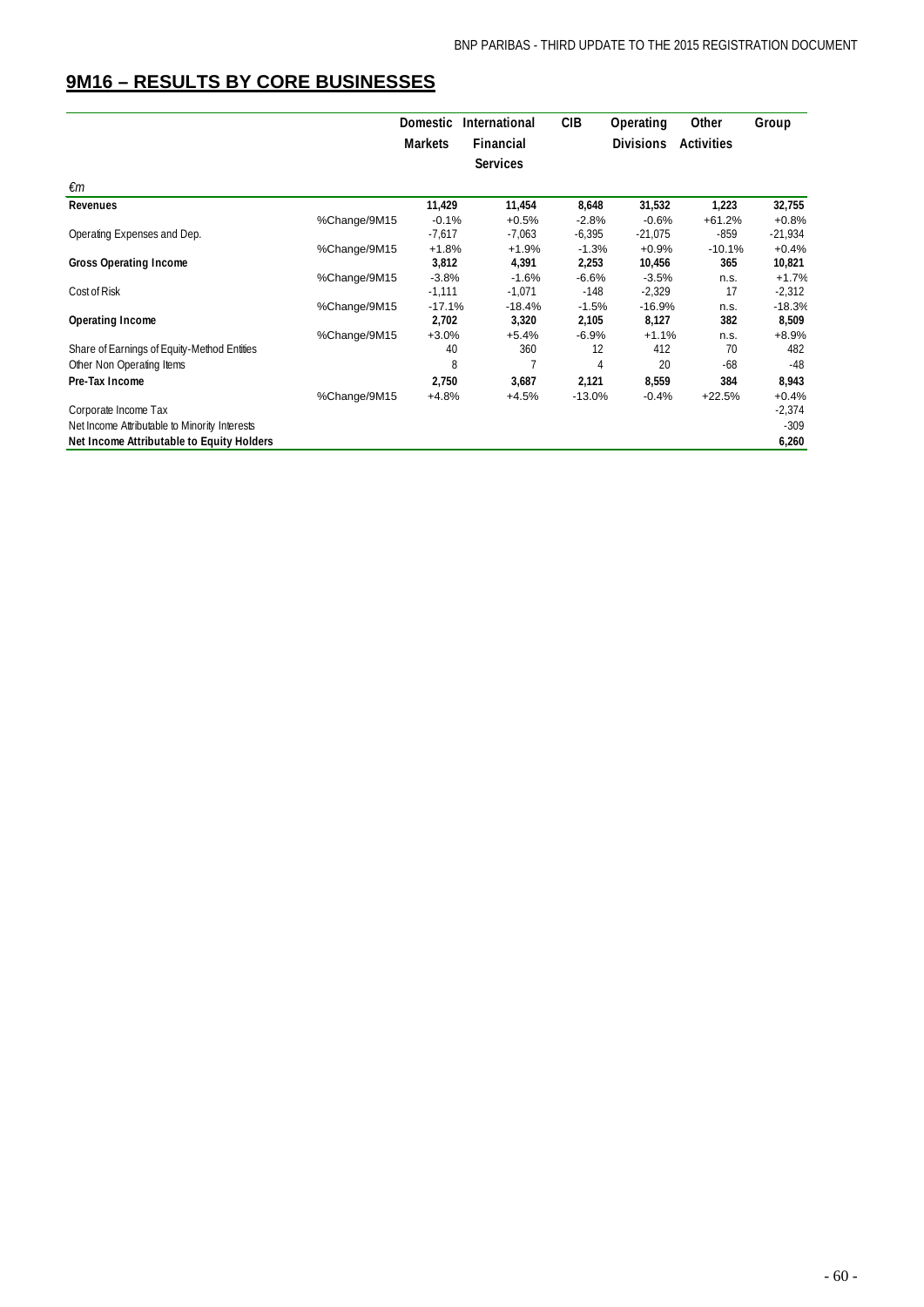### **QUARTERLY SERIES**

| €m                                                                | 3Q16        | <b>2Q16</b>  | <b>1Q16</b> | 4Q15     | 3Q15        | <b>2Q15</b> | <b>1Q15</b> |
|-------------------------------------------------------------------|-------------|--------------|-------------|----------|-------------|-------------|-------------|
| <b>GROUP</b>                                                      |             |              |             |          |             |             |             |
| Revenues                                                          | 10,589      | 11,322       | 10,844      | 10,449   | 10,345      | 11,079      | 11,065      |
| Operating Expenses and Dep.                                       | $-7,217$    | $-7,090$     | $-7,627$    | $-7,406$ | $-6,957$    | $-7.083$    | $-7.808$    |
| <b>Gross Operating Income</b>                                     | 3.372       | 4,232        | 3,217       | 3,043    | 3,388       | 3,996       | 3,257       |
| Cost of Risk                                                      | $-764$      | $-791$       | $-757$      | $-968$   | $-882$      | $-903$      | $-1,044$    |
| Costs related to the comprehensive settlement with US authorities | $\mathbf 0$ | $\mathbf{0}$ | $\Omega$    | $-100$   | $\mathbf 0$ | $\Omega$    | $\Omega$    |
| Operating Income                                                  | 2,608       | 3,441        | 2,460       | 1,975    | 2,506       | 3,093       | 2,213       |
| Share of Earnings of Equity-Method Entities                       | 163         | 165          | 154         | 154      | 134         | 164         | 137         |
| Other Non Operating Items                                         | 9           | $-81$        | 24          | $-656$   | 29          | 428         | 202         |
| Pre-Tax Income                                                    | 2,780       | 3,525        | 2,638       | 1,473    | 2,669       | 3,685       | 2,552       |
| Corporate Income Tax                                              | $-790$      | $-864$       | $-720$      | $-719$   | $-770$      | $-1,035$    | $-811$      |
| Net Income Attributable to Minority Interests                     | $-104$      | $-101$       | $-104$      | $-89$    | $-73$       | $-95$       | $-93$       |
| Net Income Attributable to Equity Holders                         | 1,886       | 2,560        | 1,814       | 665      | 1,826       | 2,555       | 1,648       |
| Cost/Income                                                       | 68.2%       | 62.6%        | 70.3%       | 70.9%    | 67.2%       | 63.9%       | 70.6%       |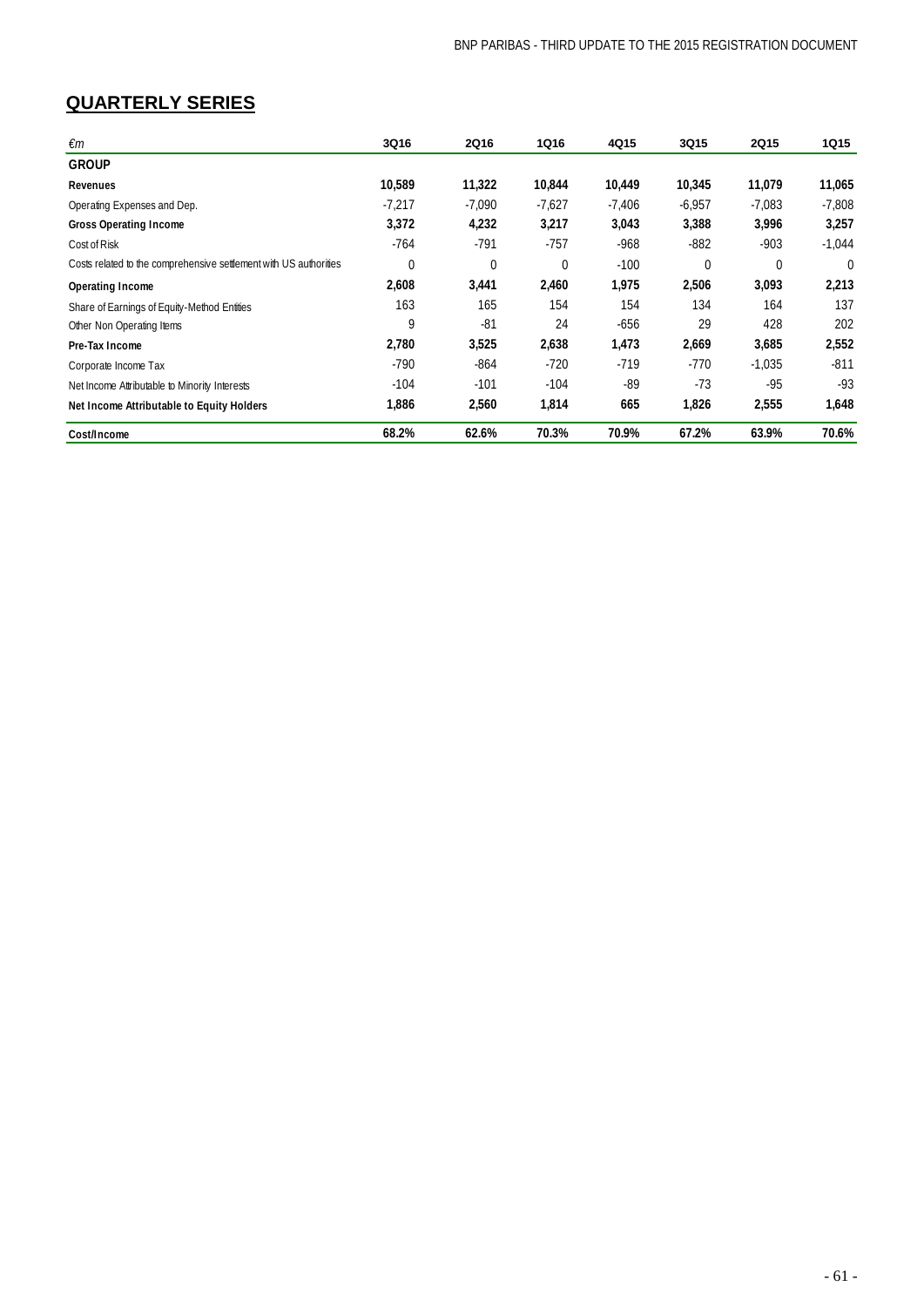| €m                                                                                                                       | 3Q16     | <b>2Q16</b>    | <b>1Q16</b> | 4Q15     | 3Q15     | <b>2Q15</b> | 1Q15        |
|--------------------------------------------------------------------------------------------------------------------------|----------|----------------|-------------|----------|----------|-------------|-------------|
| RETAIL BANKING & SERVICES Excluding PEL/CEL Effects                                                                      |          |                |             |          |          |             |             |
| Revenues                                                                                                                 | 7,735    | 7,636          | 7,522       | 7,681    | 7,582    | 7,719       | 7,571       |
| Operating Expenses and Dep.                                                                                              | $-4,813$ | $-4,681$       | $-5,187$    | $-5,049$ | $-4,701$ | $-4,636$    | $-5,074$    |
| <b>Gross Operating Income</b>                                                                                            | 2,922    | 2,956          | 2,335       | 2,632    | 2,881    | 3,082       | 2,496       |
| Cost of Risk                                                                                                             | $-704$   | $-740$         | $-738$      | $-882$   | $-837$   | $-865$      | $-950$      |
| <b>Operating Income</b>                                                                                                  | 2,218    | 2,216          | 1,598       | 1,750    | 2,045    | 2,218       | 1,546       |
| Share of Earnings of Equity-Method Entities                                                                              | 140      | 124            | 136         | 138      | 117      | 139         | 115         |
| Other Non Operating Items                                                                                                | 9        | $-2$           | 8           | -8       | 20       | $-2$        | $-10$       |
| Pre-Tax Income                                                                                                           | 2,367    | 2,339          | 1,742       | 1,881    | 2,182    | 2,355       | 1,651       |
| Allocated Equity (€bn, year to date)                                                                                     | 48.8     | 48.6           | 48.7        | 48.4     | 48.4     | 48.3        | 47.7        |
| €m                                                                                                                       | 3Q16     | <b>2Q16</b>    | <b>1Q16</b> | 4Q15     | 3Q15     | <b>2Q15</b> | <b>1Q15</b> |
| <b>RETAIL BANKING &amp; SERVICES</b>                                                                                     |          |                |             |          |          |             |             |
| Revenues                                                                                                                 | 7,728    | 7,615          | 7,540       | 7,685    | 7,580    | 7,713       | 7,543       |
| Operating Expenses and Dep.                                                                                              | $-4,813$ | $-4,681$       | $-5,187$    | $-5,049$ | $-4,701$ | $-4,636$    | $-5,074$    |
| <b>Gross Operating Income</b>                                                                                            | 2,915    | 2,935          | 2,353       | 2,637    | 2,879    | 3,077       | 2,469       |
| Cost of Risk                                                                                                             | $-704$   | $-740$         | $-738$      | $-882$   | $-837$   | $-865$      | $-950$      |
| <b>Operating Income</b>                                                                                                  | 2,212    | 2,195          | 1,616       | 1,755    | 2,042    | 2,212       | 1,519       |
| Share of Earnings of Equity-Method Entities                                                                              | 140      | 124            | 136         | 138      | 117      | 139         | 115         |
| Other Non Operating Items                                                                                                | 9        | $-2$           | 8           | -8       | 20       | $-2$        | $-10$       |
| Pre-Tax Income                                                                                                           | 2,360    | 2,318          | 1,760       | 1,885    | 2,180    | 2,349       | 1,623       |
| Allocated Equity (€bn, year to date)                                                                                     | 48.8     | 48.6           | 48.7        | 48.4     | 48.4     | 48.3        | 47.7        |
| €m                                                                                                                       | 3Q16     | <b>2Q16</b>    | <b>1Q16</b> | 4Q15     | 3Q15     | <b>2Q15</b> | <b>1Q15</b> |
| DOMESTIC MARKETS (including 100% of Private Banking in France, Italy, Belgium and Luxembourg)* Excluding PEL/CEL Effects |          |                |             |          |          |             |             |
| <b>Revenues</b>                                                                                                          | 3,923    | 3,962          | 3,963       | 3,905    | 3,920    | 3,982       | 3,991       |
| Operating Expenses and Dep.                                                                                              | $-2,567$ | $-2,449$       | $-2,818$    | $-2,713$ | $-2,526$ | $-2,398$    | $-2,755$    |
| <b>Gross Operating Income</b>                                                                                            | 1,356    | 1,513          | 1,145       | 1,191    | 1,394    | 1,584       | 1,235       |
| Cost of Risk                                                                                                             | $-329$   | $-388$         | $-399$      | $-471$   | $-419$   | $-433$      | $-490$      |
| Operating Income                                                                                                         | 1,028    | 1,124          | 746         | 721      | 975      | 1,152       | 745         |
| Share of Earnings of Equity-Method Entities                                                                              | 18       | 13             | 9           | 22       | 14       | 9           | 5           |
| Other Non Operating Items                                                                                                | 8        | $\overline{2}$ | $-2$        | $-7$     | $-7$     | $-4$        | $-15$       |
| Pre-Tax Income                                                                                                           | 1,054    | 1,140          | 753         | 735      | 981      | 1,156       | 736         |
| Income Attributable to Wealth and Asset Management                                                                       | $-61$    | $-63$          | $-63$       | $-60$    | $-71$    | $-72$       | $-70$       |
| Pre-Tax Income of Domestic Markets                                                                                       | 993      | 1,076          | 690         | 675      | 911      | 1,084       | 666         |
| Allocated Equity (€bn, year to date)                                                                                     | 22.9     | 22.9           | 22.9        | 22.7     | 22.6     | 22.6        | 22.6        |
| €m                                                                                                                       | 3Q16     | 2Q16           | <b>1Q16</b> | 4Q15     | 3Q15     | 2Q15        | <b>1Q15</b> |
| DOMESTIC MARKETS (including 2/3 of Private Banking in France, Italy, Belgium and Luxembourg)                             |          |                |             |          |          |             |             |
| Revenues                                                                                                                 | 3,782    | 3,803          | 3,844       | 3,782    | 3,781    | 3,842       | 3,821       |
| Operating Expenses and Dep.                                                                                              | $-2,494$ | $-2,378$       | $-2,745$    | $-2,646$ | $-2,459$ | $-2,336$    | $-2,685$    |
| <b>Gross Operating Income</b>                                                                                            | 1,288    | 1,425          | 1,099       | 1,137    | 1,322    | 1,506       | 1,136       |
| Cost of Risk                                                                                                             | $-327$   | $-385$         | $-398$      | $-471$   | $-420$   | $-432$      | $-488$      |
| <b>Operating Income</b>                                                                                                  | 961      | 1,040          | 701         | 666      | 902      | 1,074       | 648         |
| Share of Earnings of Equity-Method Entities                                                                              | 18       | 13             | 9           | 21       | 14       | 9           | 5           |
| Other Non Operating Items                                                                                                | 8        | $\overline{2}$ | $-2$        | $-7$     | $-7$     | $-4$        | $-15$       |
| Pre-Tax Income                                                                                                           | 987      | 1,055          | 708         | 680      | 908      | 1,078       | 638         |
| Allocated Equity (€bn, year to date)                                                                                     | 22.9     | 22.9           | 22.9        | 22.7     | 22.6     | 22.6        | 22.6        |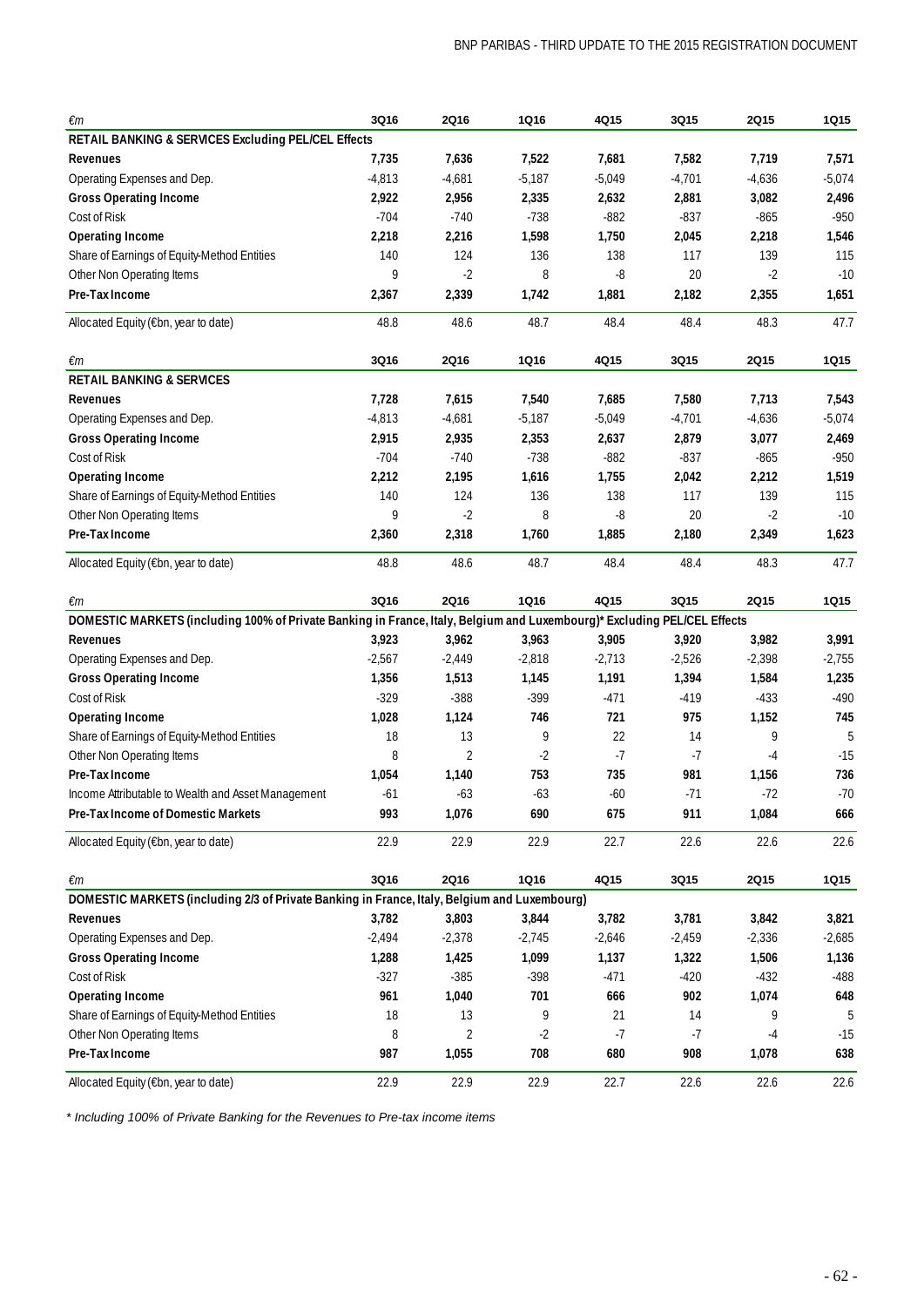| €m                                                                                              | 3Q16         | 2Q16         | 1Q16         | 4Q15         | 3Q15         | 2Q15         | 1Q15         |
|-------------------------------------------------------------------------------------------------|--------------|--------------|--------------|--------------|--------------|--------------|--------------|
| FRENCH RETAIL BANKING (including 100% of Private Banking in France)*                            |              |              |              |              |              |              |              |
| Revenues                                                                                        | 1,594        | 1,587        | 1,661        | 1,608        | 1,649        | 1,663        | 1,646        |
| Incl. Net Interest Income                                                                       | 916          | 879          | 972          | 951          | 959          | 929          | 934          |
| Incl. Commissions                                                                               | 678          | 709          | 689          | 657          | 690          | 734          | 713          |
| Operating Expenses and Dep.                                                                     | $-1,178$     | $-1,106$     | $-1,173$     | $-1,207$     | $-1,172$     | $-1,097$     | $-1,164$     |
| <b>Gross Operating Income</b>                                                                   | 416          | 481          | 488          | 401          | 477          | 565          | 483          |
| Cost of Risk                                                                                    | $-72$        | $-72$        | $-73$        | $-88$        | $-79$        | $-87$        | $-89$        |
| Operating Income                                                                                | 345          | 408          | 415          | 313          | 398          | 478          | 394          |
| Non Operating Items                                                                             | $\mathbf{0}$ | $\mathbf{1}$ | $\mathbf{1}$ | $\mathbf{1}$ | $\mathbf{1}$ | $\mathbf{1}$ | $\mathbf{1}$ |
| Pre-Tax Income                                                                                  | 345          | 409          | 416          | 314          | 398          | 479          | 395          |
| Income Attributable to Wealth and Asset Management                                              | $-34$        | $-32$        | $-39$        | $-34$        | $-41$        | $-43$        | $-42$        |
| Pre-Tax Income of French Retail Banking                                                         | 310          | 377          | 377          | 281          | 358          | 436          | 353          |
| Allocated Equity (€bn, year to date)                                                            | 8.6          | 8.5          | 8.6          | 8.3          | 8.3          | 8.3          | 8.3          |
| €m                                                                                              | 3Q16         | <b>2Q16</b>  | <b>1Q16</b>  | 4Q15         | 3Q15         | 2Q15         | 1Q15         |
| FRENCH RET AIL BANKING (including 100% of Private Banking in France)* Excluding PEL/CEL Effects |              |              |              |              |              |              |              |
| Revenues                                                                                        | 1,601        | 1,608        | 1,643        | 1,603        | 1,651        | 1,668        | 1,674        |
| Incl. Net Interest Income                                                                       | 923          | 900          | 954          | 946          | 961          | 935          | 961          |
| Incl. Commissions                                                                               | 678          | 709          | 689          | 657          | 690          | 734          | 713          |
| Operating Expenses and Dep.                                                                     | $-1,178$     | $-1,106$     | $-1,173$     | $-1,207$     | $-1,172$     | $-1,097$     | $-1,164$     |
| <b>Gross Operating Income</b>                                                                   | 423          | 502          | 470          | 396          | 479          | 571          | 510          |
| Cost of Risk                                                                                    | $-72$        | $-72$        | $-73$        | $-88$        | $-79$        | $-87$        | $-89$        |
| <b>Operating Income</b>                                                                         | 351          | 430          | 397          | 308          | 400          | 484          | 422          |
| Non Operating Items                                                                             | $\mathbf{0}$ | 1            | 1            | $\mathbf{1}$ | $\mathbf{1}$ | 1            | $\mathbf{1}$ |
| Pre-Tax Income                                                                                  | 351          | 430          | 398          | 309          | 401          | 485          | 422          |
| Income Attributable to Wealth and Asset Management                                              | $-34$        | $-32$        | $-39$        | $-34$        | $-41$        | $-43$        | $-42$        |
| Pre-Tax Income of French Retail Banking                                                         | 317          | 398          | 359          | 276          | 360          | 442          | 380          |
| Allocated Equity (€bn, year to date)                                                            | 8.6          | 8.5          | 8.6          | 8.3          | 8.3          | 8.3          | 8.3          |
| €m                                                                                              | 3Q16         | <b>2Q16</b>  | <b>1Q16</b>  | 4Q15         | 3Q15         | 2Q15         | <b>1Q15</b>  |
| FRENCH RET AL BANKING (including 2/3 of Private Banking in France)                              |              |              |              |              |              |              |              |
| <b>Revenues</b>                                                                                 | 1,523        | 1,516        | 1,588        | 1,539        | 1,576        | 1,588        | 1,570        |
| Operating Expenses and Dep.                                                                     | $-1,141$     | $-1,068$     | $-1,139$     | $-1,173$     | $-1,141$     | $-1,065$     | $-1,130$     |
| <b>Gross Operating Income</b>                                                                   | 382          | 448          | 450          | 367          | 436          | 523          | 440          |
| Cost of Risk                                                                                    | $-71$        | $-72$        | $-73$        | $-87$        | $-79$        | $-87$        | $-88$        |
| <b>Operating Income</b>                                                                         | 311          | 376          | 377          | 280          | 357          | 436          | 352          |
| Non Operating Items                                                                             | $\mathbf 0$  | 1            | 1            | 1            | 1            | 1            | 1            |
| Pre-Tax Income                                                                                  | 310          | 377          | 377          | 281          | 358          | 436          | 353          |
| Allocated Equity (€bn, year to date)                                                            | 8.6          | 8.5          | 8.6          | 8.3          | 8.3          | 8.3          | 8.3          |

*\*\* Reminder on PEL/CEL provision: this provision takes into account the risk generated by Plans Epargne Logement (PEL) and Comptes Epargne Logement (CEL) during their whole lifetime.*

| €m                    |  |  |  |            |
|-----------------------|--|--|--|------------|
| DEL<br>effects<br>--- |  |  |  | າດ<br>72 C |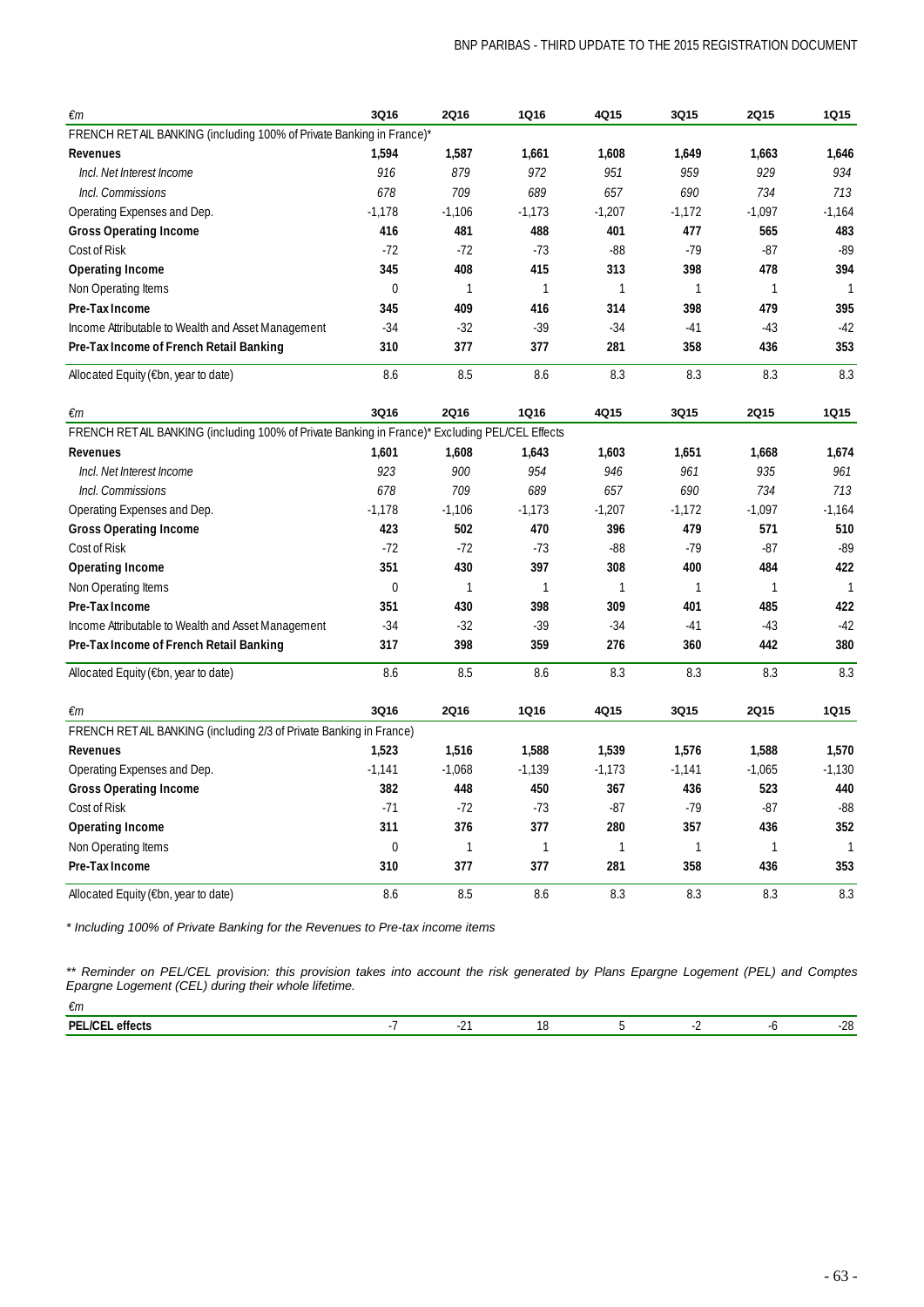| €m                                                                      | 3Q16             | 2Q16             | 1Q16             | 4Q15   | 3Q15             | <b>2Q15</b>      | 1Q15        |
|-------------------------------------------------------------------------|------------------|------------------|------------------|--------|------------------|------------------|-------------|
| BNL banca commerciale (Including 100% of Private Banking in Italy)*     |                  |                  |                  |        |                  |                  |             |
| Revenues                                                                | 741              | 749              | 737              | 781    | 763              | 797              | 809         |
| Operating Expenses and Dep.                                             | $-448$           | $-433$           | $-462$           | $-550$ | $-446$           | $-443$           | $-464$      |
| <b>Gross Operating Income</b>                                           | 293              | 317              | 275              | 230    | 317              | 354              | 345         |
| Cost of Risk                                                            | $-215$           | $-242$           | $-274$           | $-300$ | $-309$           | $-318$           | $-321$      |
| <b>Operating Income</b>                                                 | 78               | 74               | 1                | $-70$  | 8                | 36               | 24          |
| Non Operating Items                                                     | $\boldsymbol{0}$ | $\boldsymbol{0}$ | $\boldsymbol{0}$ | 0      | $\mathbf 0$      | $\boldsymbol{0}$ | $-1$        |
| Pre-Tax Income                                                          | 78               | 74               | 1                | $-70$  | 8                | 36               | 23          |
| Income Attributable to Wealth and Asset Management                      | $-9$             | $-9$             | $-10$            | $-10$  | $-9$             | $-11$            | $-10$       |
| Pre-Tax Income of BNL bc                                                | 70               | 65               | -8               | $-80$  | $-1$             | 24               | 13          |
| Allocated Equity (€bn, year to date)                                    | 5.8              | 5.9              | 6.0              | 6.5    | 6.5              | 6.5              | 6.6         |
| €m                                                                      | 3Q16             | <b>2Q16</b>      | <b>1Q16</b>      | 4Q15   | 3Q15             | <b>2Q15</b>      | 1Q15        |
| BNL banca commerciale (Including 2/3 of Private Banking in Italy)       |                  |                  |                  |        |                  |                  |             |
| Revenues                                                                | 721              | 730              | 718              | 762    | 745              | 777              | 790         |
| Operating Expenses and Dep.                                             | $-438$           | $-423$           | $-453$           | $-541$ | $-437$           | $-434$           | $-455$      |
| <b>Gross Operating Income</b>                                           | 284              | 307              | 265              | 221    | 308              | 342              | 335         |
| Cost of Risk                                                            | $-214$           | $-242$           | $-274$           | $-301$ | $-309$           | $-318$           | $-321$      |
| <b>Operating Income</b>                                                 | 70               | 65               | -8               | $-80$  | $-1$             | 24               | 14          |
| Non Operating Items                                                     | $\mathbf 0$      | $\boldsymbol{0}$ | 0                | 0      | $\boldsymbol{0}$ | $\boldsymbol{0}$ | $-1$        |
| Pre-Tax Income                                                          | 70               | 65               | -8               | $-80$  | $-1$             | 24               | 13          |
| Allocated Equity (€bn, year to date)                                    | 5.8              | 5.9              | 6.0              | 6.5    | 6.5              | 6.5              | 6.6         |
| €m                                                                      | 3Q16             | 2Q16             | <b>1Q16</b>      | 4Q15   | 3Q15             | 2Q15             | <b>1Q15</b> |
| BELGIAN RET AIL BANKING (Including 100% of Private Banking in Belgium)* |                  |                  |                  |        |                  |                  |             |
| <b>Revenues</b>                                                         | 914              | 923              | 917              | 882    | 880              | 893              | 897         |
| Operating Expenses and Dep.                                             | $-575$           | $-555$           | $-791$           | $-588$ | $-576$           | $-525$           | $-773$      |
| <b>Gross Operating Income</b>                                           | 339              | 367              | 126              | 295    | 305              | 368              | 123         |
| Cost of Risk                                                            | $-19$            | $-49$            | $-21$            | $-52$  | 2                | $-2$             | $-34$       |
| <b>Operating Income</b>                                                 | 320              | 318              | 106              | 243    | 306              | 366              | 90          |
| Share of Earnings of Equity-Method Entities                             | 5                | 5                | $-4$             | 3      | 3                | 5                | $-1$        |
| Other Non Operating Items                                               | $-2$             | 0                | $\boldsymbol{0}$ | 5      | $-7$             | $-4$             | $-13$       |
| Pre-Tax Income                                                          | 323              | 323              | 102              | 250    | 303              | 367              | 76          |
| Income Attributable to Wealth and Asset Management                      | $-18$            | $-21$            | $-14$            | $-14$  | $-20$            | $-17$            | $-17$       |
| Pre-Tax Income of Belgian Retail Banking                                | 305              | 302              | 88               | 235    | 283              | 350              | 60          |
| Allocated Equity (€bn, year to date)                                    | 4.7              | $4.7\,$          | 4.6              | 4.5    | 4.5              | 4.5              | 4.4         |
| €m                                                                      | 3Q16             | 2Q16             | <b>1Q16</b>      | 4Q15   | 3Q15             | 2Q15             | <b>1Q15</b> |
| BELGIAN RET AIL BANKING (Including 2/3 of Private Banking in Belgium)   |                  |                  |                  |        |                  |                  |             |
| Revenues                                                                | 871              | 878              | 875              | 846    | 838              | 856              | 852         |
| Operating Expenses and Dep.                                             | $-550$           | $-534$           | $-763$           | $-565$ | $-551$           | $-506$           | $-747$      |
| <b>Gross Operating Income</b>                                           | 321              | 344              | 112              | 280    | 286              | 350              | 105         |
| Cost of Risk                                                            | $-19$            | $-46$            | $-20$            | $-52$  | $\boldsymbol{0}$ | $-1$             | $-32$       |
| <b>Operating Income</b>                                                 | 302              | 297              | 92               | 228    | 286              | 349              | 73          |
| Share of Earnings of Equity-Method Entities                             | 5                | 5                | $-4$             | 3      | 3                | 5                | $-1$        |
| Other Non Operating Items                                               | $-2$             | 0                | $\boldsymbol{0}$ | 5      | $-7$             | $-4$             | $-13$       |
| Pre-Tax Income                                                          | 305              | 302              | 88               | 235    | 283              | 350              | 60          |
| Allocated Equity (€bn, year to date)                                    | 4.7              | 4.7              | 4.6              | 4.5    | 4.5              | 4.5              | 4.4         |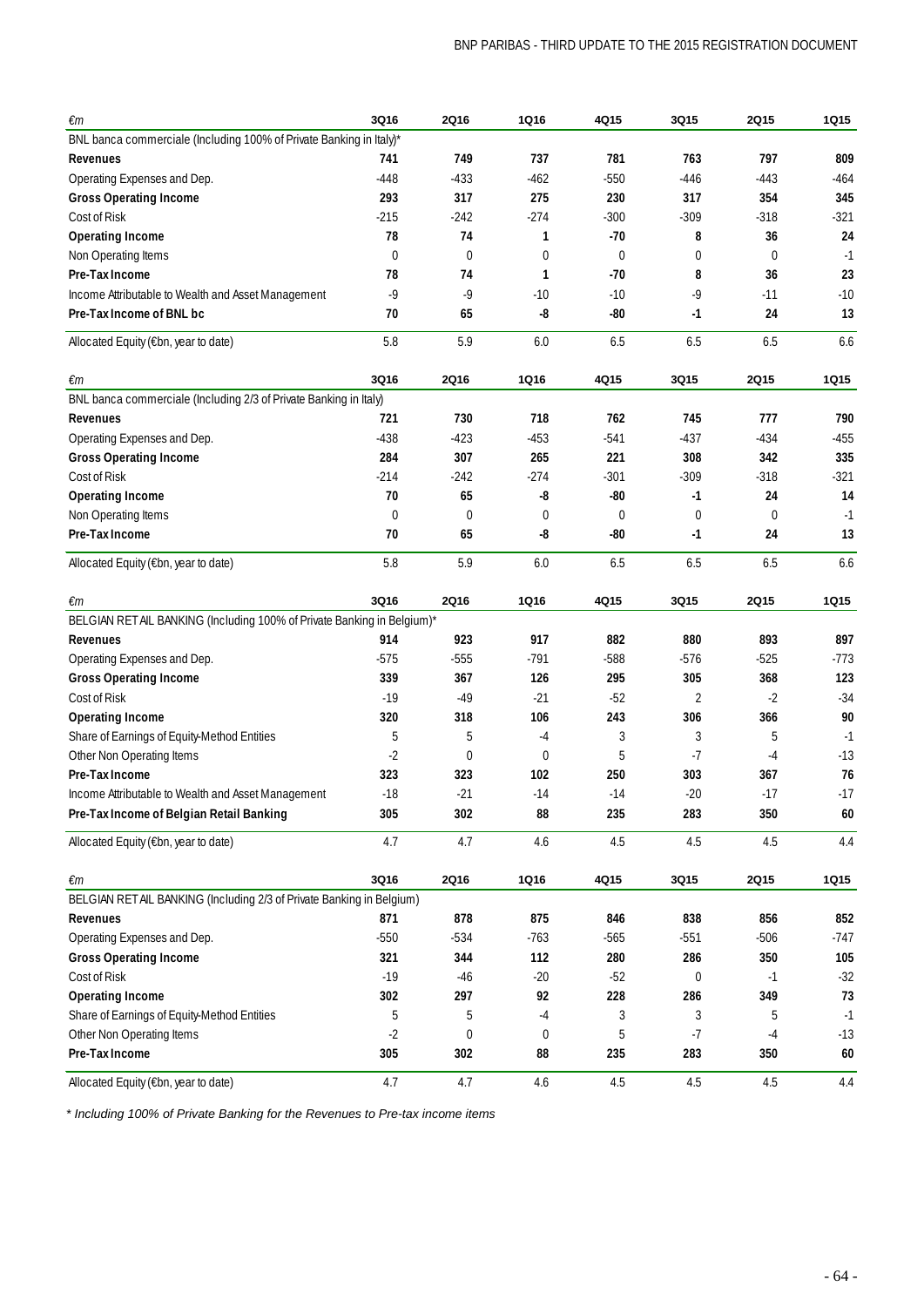| €m                                                                                                        | 3Q16     | 2Q16   | <b>1Q16</b> | 4Q15   | 3Q15     | 2Q15        | <b>1Q15</b> |
|-----------------------------------------------------------------------------------------------------------|----------|--------|-------------|--------|----------|-------------|-------------|
| OTHER DOMESTIC MARKETS ACTIVITIES INCLUDING LUXEMBOURG (Including 100% of Private Banking in Luxembourg)* |          |        |             |        |          |             |             |
| <b>Revenues</b>                                                                                           | 669      | 681    | 666         | 638    | 625      | 624         | 611         |
| Operating Expenses and Dep.                                                                               | $-367$   | $-355$ | $-393$      | $-368$ | $-332$   | $-332$      | $-354$      |
| <b>Gross Operating Income</b>                                                                             | 302      | 327    | 273         | 270    | 293      | 292         | 257         |
| Cost of Risk                                                                                              | $-23$    | $-25$  | $-31$       | $-31$  | $-33$    | $-26$       | $-47$       |
| Operating Income                                                                                          | 279      | 302    | 242         | 240    | 260      | 266         | 210         |
| Share of Earnings of Equity-Method Entities                                                               | 13       | 8      | 12          | 18     | 10       | 3           | 5           |
| Other Non Operating Items                                                                                 | 10       | 3      | $-2$        | $-13$  | $\theta$ | $\Omega$    | $-1$        |
| Pre-Tax Income                                                                                            | 301      | 312    | 252         | 245    | 270      | 269         | 214         |
| Income Attributable to Wealth and Asset Management                                                        | $\Omega$ | $-1$   | $-1$        | $-1$   | $-1$     | $-1$        | $-1$        |
| Pre-Tax Income of Other Domestic Markets                                                                  | 301      | 311    | 251         | 244    | 269      | 267         | 213         |
| Allocated Equity (€bn, year to date)                                                                      | 3.8      | 3.8    | 3.8         | 3.5    | 3.4      | 3.4         | 3.3         |
| $\epsilon$ m                                                                                              | 3Q16     | 2Q16   | <b>1Q16</b> | 4Q15   | 3Q15     | <b>2Q15</b> | <b>1Q15</b> |
| OTHER DOMESTIC MARKETS ACTIVITIES INCLUDING LUXEMBOURG (Including 2/3 of Private Banking in Luxembourg)   |          |        |             |        |          |             |             |
| Revenues                                                                                                  | 666      | 679    | 663         | 636    | 622      | 621         | 608         |
| Operating Expenses and Dep.                                                                               | $-365$   | $-353$ | $-391$      | $-366$ | $-330$   | $-331$      | $-353$      |
| <b>Gross Operating Income</b>                                                                             | 301      | 326    | 272         | 269    | 292      | 290         | 255         |
| Cost of Risk                                                                                              | $-23$    | $-25$  | $-31$       | $-31$  | $-33$    | $-26$       | $-47$       |
| <b>Operating Income</b>                                                                                   | 278      | 301    | 241         | 238    | 259      | 265         | 209         |
| Share of Earnings of Equity-Method Entities                                                               | 13       | 8      | 12          | 18     | 10       | 3           | 5           |
| Other Non Operating Items                                                                                 | 10       | 3      | $-2$        | $-13$  | 0        | $\Omega$    | $-1$        |
| Pre-Tax Income                                                                                            | 301      | 311    | 251         | 244    | 269      | 267         | 213         |
| Allocated Equity (€bn, year to date)                                                                      | 3.8      | 3.8    | 3.8         | 3.5    | 3.4      | 3.4         | 3.3         |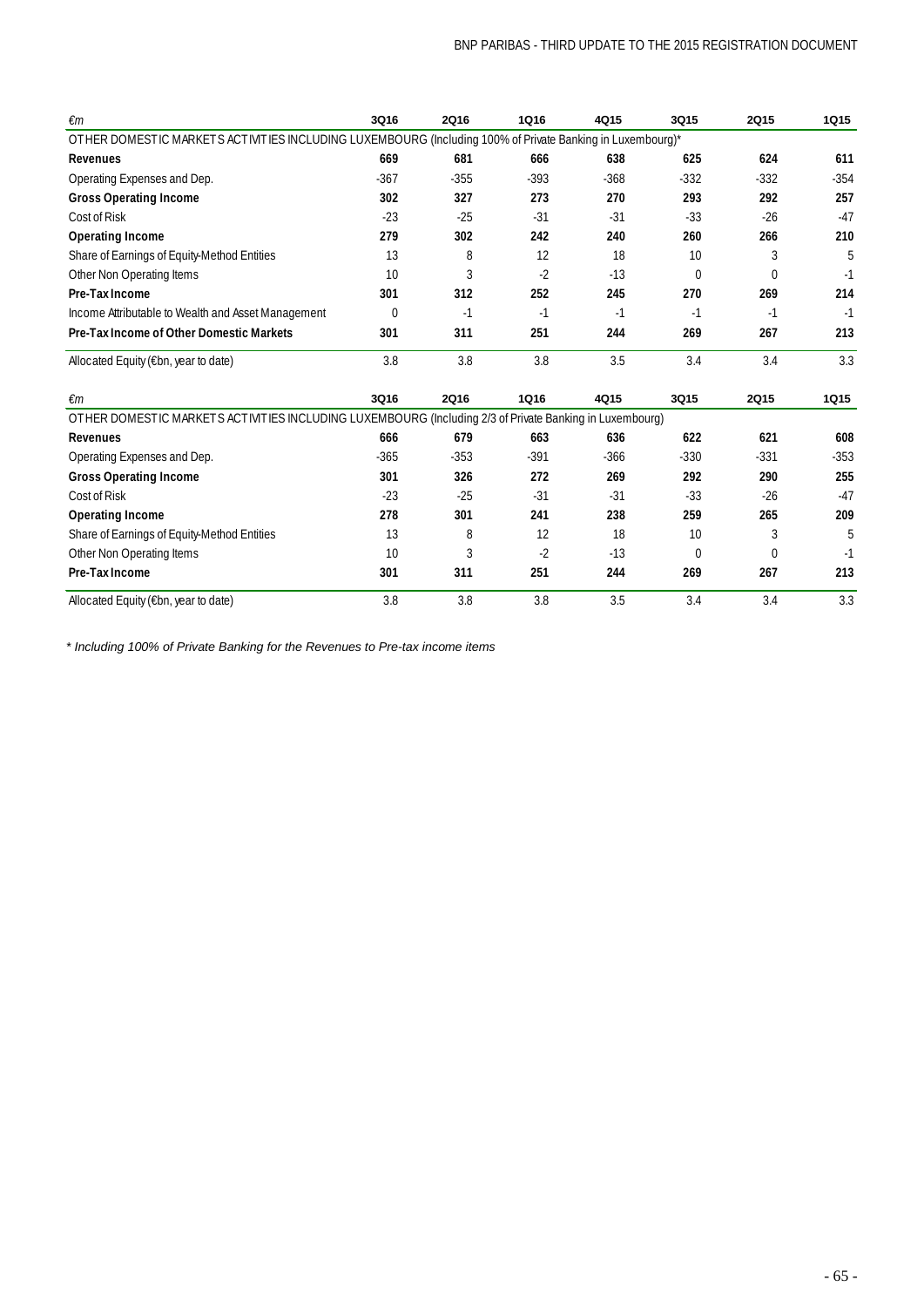| $\epsilon$ m                                                        | 3Q16     | <b>2Q16</b> | <b>1Q16</b>    | 4Q15     | 3Q15     | <b>2Q15</b> | <b>1Q15</b>  |
|---------------------------------------------------------------------|----------|-------------|----------------|----------|----------|-------------|--------------|
| INTERNATIONAL FINANCIAL SERVICES                                    |          |             |                |          |          |             |              |
| <b>Revenues</b>                                                     | 3,946    | 3,813       | 3,696          | 3,903    | 3,799    | 3,871       | 3,722        |
| Operating Expenses and Dep.                                         | $-2,319$ | $-2,303$    | $-2,442$       | $-2,403$ | $-2,242$ | $-2,300$    | $-2,389$     |
| <b>Gross Operating Income</b>                                       | 1,627    | 1,510       | 1,254          | 1,500    | 1,558    | 1,571       | 1,333        |
| Cost of Risk                                                        | $-376$   | $-355$      | $-339$         | $-411$   | $-417$   | $-432$      | $-462$       |
| <b>Operating Income</b>                                             | 1,251    | 1,155       | 915            | 1,089    | 1,141    | 1,138       | 871          |
| Share of Earnings of Equity-Method Entities                         | 122      | 111         | 127            | 117      | 103      | 131         | 109          |
| Other Non Operating Items                                           | 1        | $-4$        | 10             | $\bf{0}$ | 27       | 2           | 5            |
| Pre-Tax Income                                                      | 1,373    | 1,262       | 1,052          | 1,206    | 1,272    | 1,271       | 985          |
| Allocated Equity (€bn, year to date)                                | 25.9     | 25.7        | 25.8           | 25.7     | 25.7     | 25.7        | 25.0         |
| €m                                                                  | 3Q16     | <b>2Q16</b> | <b>1Q16</b>    | 4Q15     | 3Q15     | <b>2Q15</b> | <b>1Q15</b>  |
| PERSONAL FINANCE                                                    |          |             |                |          |          |             |              |
| Revenues                                                            | 1,177    | 1,168       | 1,149          | 1,161    | 1,174    | 1,164       | 1,161        |
| Operating Expenses and Dep.                                         | $-544$   | $-547$      | $-609$         | $-580$   | $-545$   | $-581$      | $-609$       |
| <b>Gross Operating Income</b>                                       | 632      | 621         | 540            | 581      | 629      | 583         | 552          |
| Cost of Risk                                                        | $-240$   | $-248$      | $-221$         | $-309$   | $-287$   | $-288$      | $-292$       |
| <b>Operating Income</b>                                             | 392      | 373         | 319            | 273      | 342      | 295         | 260          |
| Share of Earnings of Equity-Method Entities                         | 18       | $-8$        | 13             | 21       | 22       | 15          | 17           |
| Other Non Operating Items                                           | 0        | $-1$        | 1              | $-1$     | 0        | 2           | $-2$         |
| Pre-Tax Income                                                      | 411      | 364         | 333            | 293      | 364      | 312         | 276          |
|                                                                     |          |             |                |          |          |             |              |
| Allocated Equity (€bn, year to date)                                | 4.9      | 4.8         | 4.8            | 4.5      | 4.5      | 4.4         | 4.2          |
| €m                                                                  | 3Q16     | 2Q16        | <b>1Q16</b>    | 4Q15     | 3Q15     | <b>2Q15</b> | <b>1Q15</b>  |
| EUROPE-MEDITERRANEAN (Including 100% of Private Banking in Turkey)* |          |             |                |          |          |             |              |
| Revenues                                                            | 659      | 616         | 608            | 626      | 617      | 663         | 609          |
| Operating Expenses and Dep.                                         | $-413$   | $-429$      | $-432$         | $-444$   | $-404$   | $-408$      | $-452$       |
| <b>Gross Operating Income</b>                                       | 245      | 187         | 176            | 183      | 213      | 255         | 158          |
| Cost of Risk                                                        | $-127$   | $-87$       | $-96$          | $-96$    | $-112$   | $-109$      | $-150$       |
| <b>Operating Income</b>                                             | 118      | 100         | 80             | 87       | 101      | 146         | 8            |
| Share of Earnings of Equity-Method Entities                         | 48       | 53          | 50             | 46       | 44       | 42          | 42           |
| Other Non Operating Items                                           | 0        | $-4$        | $\overline{2}$ | 1        | 0        | $-2$        | 1            |
| Pre-Tax Income                                                      | 166      | 149         | 132            | 134      | 145      | 186         | 51           |
| Income Attributable to Wealth and Asset Management                  | 0        | $-1$        | $-1$           | -1       | $-1$     | $-1$        | $-1$         |
| Pre-Tax Income of EUROPE-MEDITERRANEAN                              | 165      | 149         | 132            | 133      | 145      | 185         | 51           |
| Allocated Equity (€bn, year to date)                                | 5.2      | 5.2         | 5.1            | 5.4      | 5.4      | 5.4         | $5.3\,$      |
| $\epsilon$ m                                                        | 3Q16     | <b>2Q16</b> | 1Q16           | 4Q15     | 3Q15     | 2Q15        | <b>1Q15</b>  |
| EUROPE-MEDITERRANEAN (Including 2/3 of Private Banking in Turkey)   |          |             |                |          |          |             |              |
| Revenues                                                            | 656      | 614         | 606            | 625      | 614      | 661         | 607          |
| Operating Expenses and Dep.                                         | $-411$   | $-428$      | $-431$         | $-442$   | $-403$   | $-406$      | $-450$       |
| <b>Gross Operating Income</b>                                       | 245      | 187         | 176            | 182      | 212      | 254         | 157          |
| Cost of Risk                                                        | $-127$   | $-87$       | $-96$          | $-96$    | $-112$   | $-109$      | $-150$       |
| <b>Operating Income</b>                                             | 118      | 100         | 80             | 86       | 100      | 145         | 8            |
| Share of Earnings of Equity-Method Entities                         | 48       | 53          | 50             | 46       | 44       | 42          | 42           |
| Other Non Operating Items                                           | 0        | $-4$        | $\overline{2}$ | 1        | 0        | $-2$        | $\mathbf{1}$ |
| Pre-Tax Income                                                      | 165      | 149         | 132            | 133      | 145      | 185         | 51           |
| Allocated Equity (€bn, year to date)                                | 5.2      | 5.2         | 5.1            | 5.4      | 5.4      | 5.4         | 5.3          |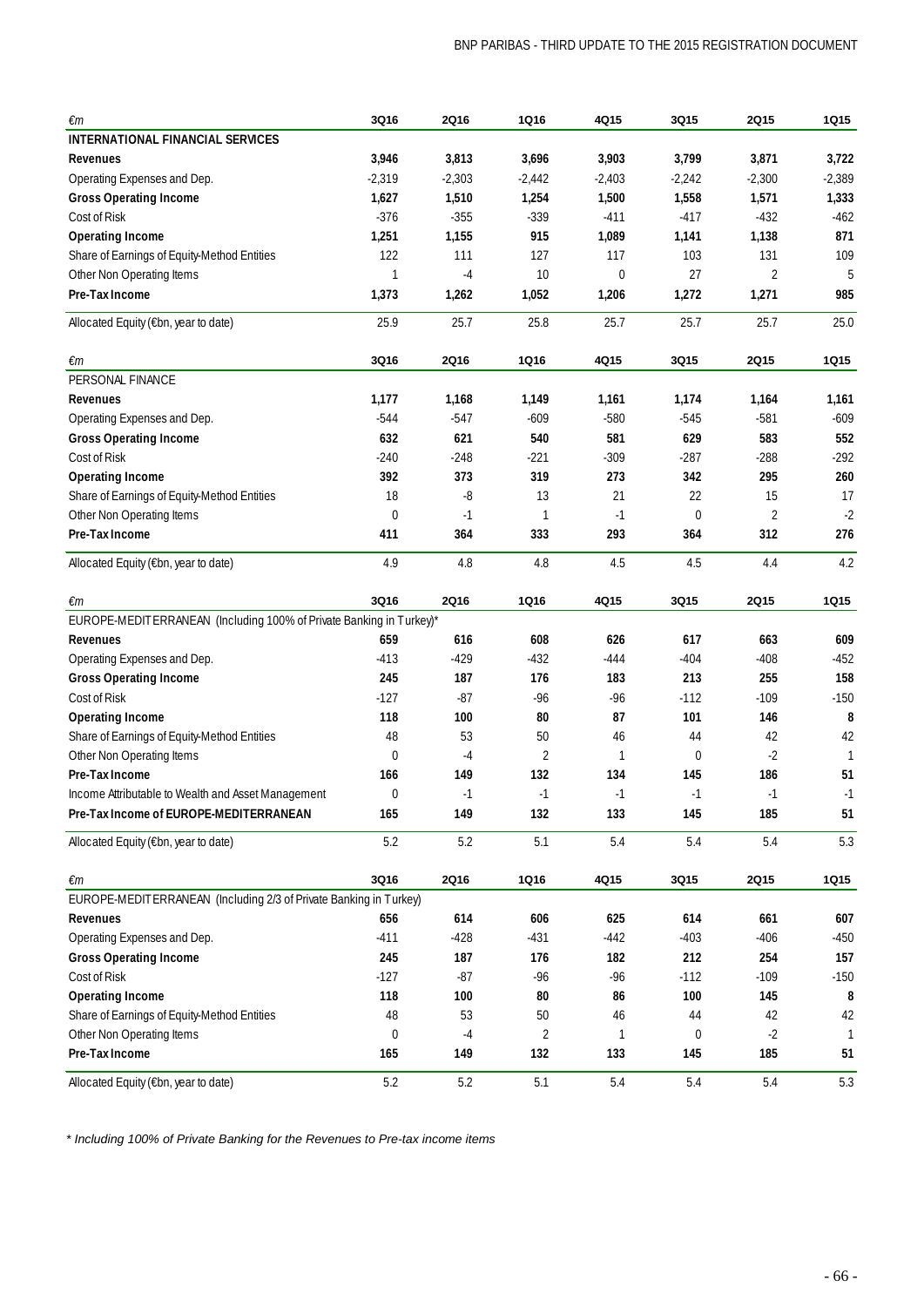| €m                                                             | 3Q16             | <b>2Q16</b>      | <b>1Q16</b>      | 4Q15   | 3Q15             | <b>2Q15</b>      | <b>1Q15</b>    |
|----------------------------------------------------------------|------------------|------------------|------------------|--------|------------------|------------------|----------------|
| BANCWEST (Including 100% of Private Banking in United States)* |                  |                  |                  |        |                  |                  |                |
| Revenues                                                       | 728              | 688              | 773              | 735    | 702              | 731              | 667            |
| Operating Expenses and Dep.                                    | $-501$           | $-482$           | $-534$           | $-481$ | $-465$           | $-466$           | $-470$         |
| <b>Gross Operating Income</b>                                  | 227              | 207              | 239              | 253    | 237              | 265              | 197            |
| Cost of Risk                                                   | $-14$            | $-23$            | $-25$            | 4      | $-19$            | $-16$            | $-19$          |
| <b>Operating Income</b>                                        | 213              | 184              | 214              | 257    | 218              | 249              | 178            |
| Share of Earnings of Equity-Method Entities                    | $\boldsymbol{0}$ | $\boldsymbol{0}$ | $\boldsymbol{0}$ | 0      | $\boldsymbol{0}$ | $\boldsymbol{0}$ | $\mathbf 0$    |
| Other Non Operating Items                                      | 1                | 1                | 10               | 2      | 25               | 1                | 3              |
| Pre-Tax Income                                                 | 214              | 184              | 225              | 260    | 243              | 250              | 180            |
| Income Attributable to Wealth and Asset Management             | $-4$             | $-3$             | $-3$             | $-3$   | $-3$             | $-2$             | $-2$           |
| Pre-Tax Income of BANCWEST                                     | 210              | 181              | 221              | 257    | 240              | 248              | 178            |
| Allocated Equity (€bn, year to date)                           | 6.2              | 6.3              | 6.4              | 6.3    | 6.3              | 6.3              | 6.0            |
| €m                                                             | 3Q16             | <b>2Q16</b>      | <b>1Q16</b>      | 4Q15   | 3Q15             | <b>2Q15</b>      | <b>1Q15</b>    |
| BANCWEST (Including 2/3 of Private Banking in United States)   |                  |                  |                  |        |                  |                  |                |
| Revenues                                                       | 716              | 677              | 762              | 724    | 692              | 721              | 658            |
| Operating Expenses and Dep.                                    | $-493$           | $-474$           | $-526$           | $-474$ | $-457$           | $-459$           | $-463$         |
| <b>Gross Operating Income</b>                                  | 223              | 203              | 236              | 250    | 234              | 262              | 195            |
| Cost of Risk                                                   | $-14$            | $-23$            | $-25$            | 4      | $-19$            | $-16$            | $-19$          |
| <b>Operating Income</b>                                        | 209              | 180              | 211              | 255    | 215              | 247              | 175            |
| Non Operating Items                                            | 1                | 1                | 10               | 2      | 25               | 1                | 3              |
| Pre-Tax Income                                                 | 210              | 181              | 221              | 257    | 240              | 248              | 178            |
| Allocated Equity (€bn, year to date)                           | 6.2              | 6.3              | 6.4              | 6.3    | 6.3              | 6.3              | 6.0            |
| €m                                                             | 3Q16             | <b>2Q16</b>      | <b>1Q16</b>      | 4Q15   | 3Q15             | <b>2Q15</b>      | <b>1Q15</b>    |
| <b>INSURANCE</b>                                               |                  |                  |                  |        |                  |                  |                |
| Revenues                                                       | 679              | 611              | 456              | 604    | 579              | 562              | 575            |
| Operating Expenses and Dep.                                    | $-299$           | $-278$           | $-309$           | $-302$ | $-278$           | $-276$           | $-301$         |
| <b>Gross Operating Income</b>                                  | 380              | 333              | 147              | 302    | 301              | 286              | 275            |
| Cost of Risk                                                   | 3                | 1                | $-1$             | $-4$   | 2                | $-4$             | $\overline{0}$ |
| <b>Operating Income</b>                                        | 383              | 334              | 146              | 298    | 304              | 282              | 275            |
| Share of Earnings of Equity-Method Entities                    | 44               | 54               | 55               | 40     | 28               | 60               | 42             |
| Other Non Operating Items                                      | $\mathbf 0$      | $\mathbf 0$      | $-3$             | $-1$   | $\boldsymbol{0}$ | 1                | $\mathbf 0$    |
| Pre-Tax Income                                                 | 427              | 387              | 199              | 337    | 332              | 343              | 316            |
| Allocated Equity (€bn, year to date)                           | 7.4              | $7.4\,$          | 7.4              | 7.4    | 7.3              | 7.3              | 7.3            |
| €m                                                             | 3Q16             | 2Q16             | <b>1Q16</b>      | 4Q15   | 3Q15             | 2Q15             | 1Q15           |
| WEALTH AND ASSET MANAGEMENT                                    |                  |                  |                  |        |                  |                  |                |
| Revenues                                                       | 718              | 743              | 723              | 789    | 739              | 764              | 720            |
| Operating Expenses and Dep.                                    | $-572$           | $-577$           | $-567$           | $-605$ | $-558$           | $-579$           | $-566$         |
| <b>Gross Operating Income</b>                                  | 146              | 166              | 156              | 184    | 181              | 185              | 154            |
| Cost of Risk                                                   | 3                | 3                | 3                | $-7$   | $-1$             | $-16$            | $-1$           |
| <b>Operating Income</b>                                        | 149              | 169              | 159              | 177    | 180              | 169              | 153            |
| Share of Earnings of Equity-Method Entities                    | 12               | 13               | 8                | 11     | 10               | 14               | 8              |
| Other Non Operating Items                                      | $\mathbf{0}$     | 0                | $\boldsymbol{0}$ | $-3$   | 2                | $\boldsymbol{0}$ | 3              |
| Pre-Tax Income                                                 | 161              | 181              | 167              | 185    | 191              | 183              | 165            |
| Allocated Equity (€bn, year to date)                           | 2.1              | 2.1              | 2.1              | 2.2    | 2.2              | 2.2              | 2.2            |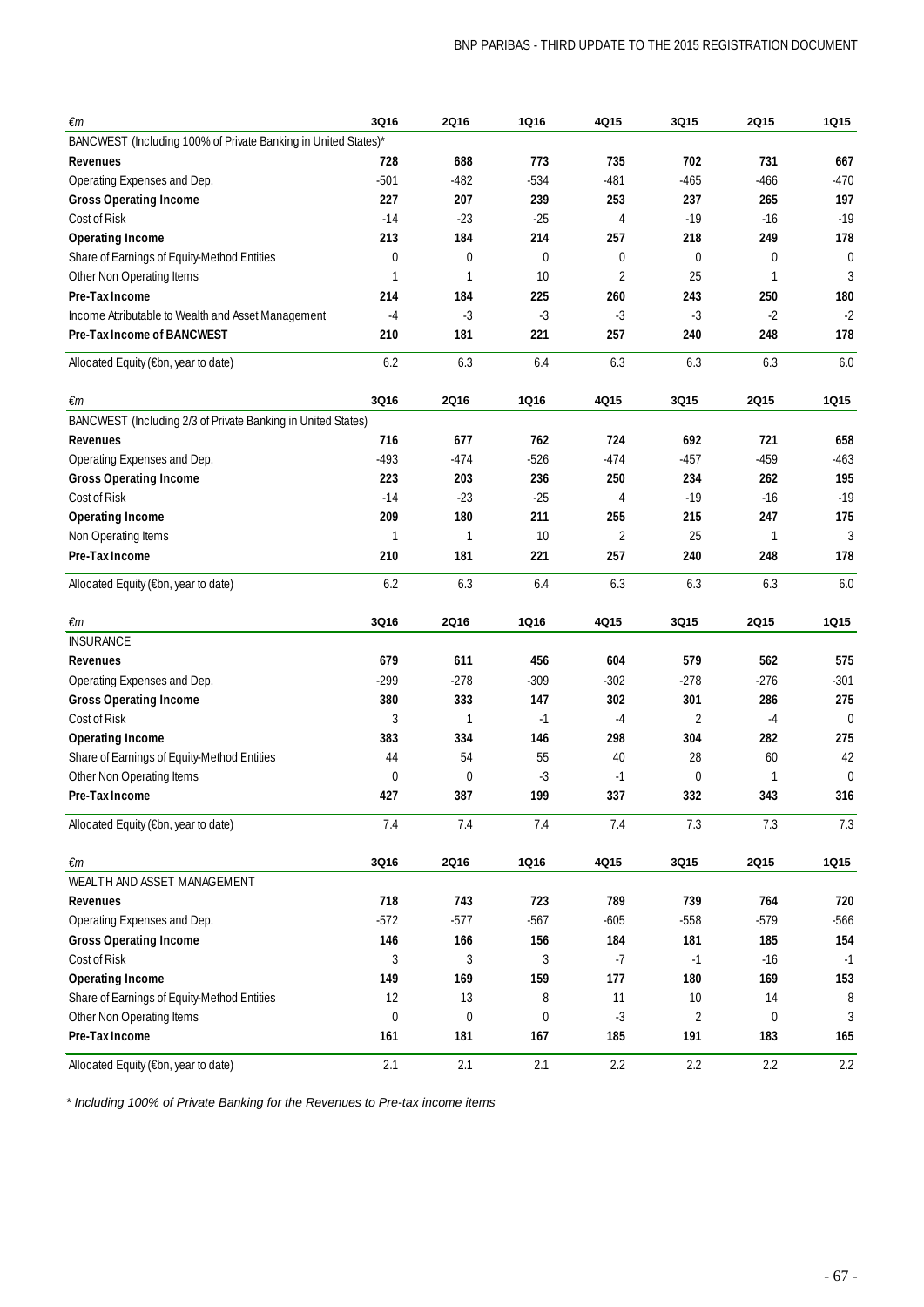| €m                                          | 3Q16        | 2Q16             | <b>1Q16</b>      | 4Q15             | 3Q15     | 2Q15             | 1Q15             |
|---------------------------------------------|-------------|------------------|------------------|------------------|----------|------------------|------------------|
| CORPORATE AND INSTITUTIONAL BANKING         |             |                  |                  |                  |          |                  |                  |
| <b>Revenues</b>                             | 2,905       | 3,056            | 2,686            | 2,612            | 2,567    | 3,014            | 3,313            |
| Operating Expenses and Dep.                 | $-2,022$    | $-2,115$         | $-2,258$         | $-1,976$         | $-1,955$ | $-2,051$         | $-2,475$         |
| <b>Gross Operating Income</b>               | 883         | 942              | 428              | 636              | 612      | 963              | 838              |
| Cost of Risk                                | $-74$       | $-46$            | $-28$            | $-63$            | $-40$    | $-14$            | $-96$            |
| Operating Income                            | 809         | 896              | 400              | 574              | 572      | 948              | 742              |
| Share of Earnings of Equity-Method Entities | 2           | 13               | $-3$             | 10               | 2        | 13               | 8                |
| Other Non Operating Items                   | 1           | $-2$             | 6                | $-27$            | $-2$     | 20               | 136              |
| Pre-Tax Income                              | 812         | 907              | 403              | 558              | 573      | 981              | 885              |
| Allocated Equity (€bn, year to date)        | 22.2        | 22.0             | 21.9             | 21.6             | 21.6     | 21.5             | 20.6             |
| €m                                          | 3Q16        | 2Q16             | <b>1Q16</b>      | 4Q15             | 3Q15     | <b>2Q15</b>      | 1Q15             |
| CORPORATE BANKING                           |             |                  |                  |                  |          |                  |                  |
| Revenues                                    | 958         | 1,037            | 929              | 1,126            | 877      | 1,015            | 988              |
| Operating Expenses and Dep.                 | $-591$      | $-601$           | $-693$           | $-606$           | $-584$   | $-611$           | $-669$           |
| <b>Gross Operating Income</b>               | 368         | 436              | 236              | 520              | 293      | 404              | 319              |
| Cost of Risk                                | $-79$       | $-42$            | $-55$            | $-69$            | $-50$    | 55               | $-73$            |
| Operating Income                            | 289         | 394              | 181              | 451              | 243      | 459              | 246              |
| Non Operating Items                         | $-3$        | 2                | 0                | $-10$            | $-1$     | 32               | 139              |
| Pre-Tax Income                              | 286         | 396              | 181              | 441              | 242      | 491              | 385              |
| Allocated Equity (€bn, year to date)        | 12.3        | 12.3             | 12.2             | 11.4             | 11.4     | 11.3             | 11.0             |
| €m                                          | 3Q16        | 2Q16             | <b>1Q16</b>      | 4Q15             | 3Q15     | <b>2Q15</b>      | <b>1Q15</b>      |
| <b>GLOBAL MARKETS</b>                       |             |                  |                  |                  |          |                  |                  |
| Revenues                                    | 1,490       | 1,558            | 1,318            | 1,053            | 1,245    | 1,526            | 1,886            |
| incl. FICC                                  | 1,082       | 1,050            | 890              | 682              | 766      | 900              | 1,159            |
| incl. Equity & Prime Services               | 408         | 509              | 428              | 371              | 478      | 626              | 728              |
| Operating Expenses and Dep.                 | $-1,065$    | $-1,139$         | $-1,184$         | $-980$           | $-1,001$ | $-1,073$         | $-1,450$         |
| <b>Gross Operating Income</b>               | 425         | 419              | 134              | 73               | 243      | 453              | 436              |
| Cost of Risk                                | 5           | $-4$             | 27               | 4                | 11       | $-72$            | $-23$            |
| Operating Income                            | 430         | 415              | 160              | 77               | 254      | 380              | 413              |
| Share of Earnings of Equity-Method Entities | 5           | 11               | $-4$             | 6                | 4        | $\overline{2}$   | 6                |
| Other Non Operating Items                   | $\mathbf 0$ | $-2$             | 6                | $-12$            | $-2$     | $\overline{0}$   | $-1$             |
| Pre-Tax Income                              | 435         | 424              | 163              | 72               | 256      | 382              | 418              |
| Allocated Equity (€bn, year to date)        | 9.1         | $9.0\,$          | 9.1              | 9.5              | 9.5      | 9.5              | $9.0\,$          |
| €m                                          | 3Q16        | 2Q16             | <b>1Q16</b>      | 4Q15             | 3Q15     | <b>2Q15</b>      | <b>1Q15</b>      |
| SECURITIES SERVICES                         |             |                  |                  |                  |          |                  |                  |
| Revenues                                    | 457         | 461              | 440              | 433              | 444      | 473              | 439              |
| Operating Expenses and Dep.                 | $-367$      | $-374$           | $-382$           | $-390$           | $-369$   | $-368$           | $-356$           |
| <b>Gross Operating Income</b>               | 90          | 87               | 59               | 43               | 75       | 106              | 83               |
| Cost of Risk                                | 0           | $\mathbf{1}$     | $\boldsymbol{0}$ | 3                | 0        | 3                | $\mathbf 0$      |
| Operating Income                            | 90          | 88               | 59               | 45               | 75       | 109              | 83               |
| Non Operating Items                         | 1           | $\boldsymbol{0}$ | $\boldsymbol{0}$ | $\boldsymbol{0}$ | 0        | $\boldsymbol{0}$ | $\boldsymbol{0}$ |
|                                             |             |                  |                  |                  |          |                  |                  |
| Pre-Tax Income                              | 91          | 87               | 59               | 45               | 75       | 109              | 83               |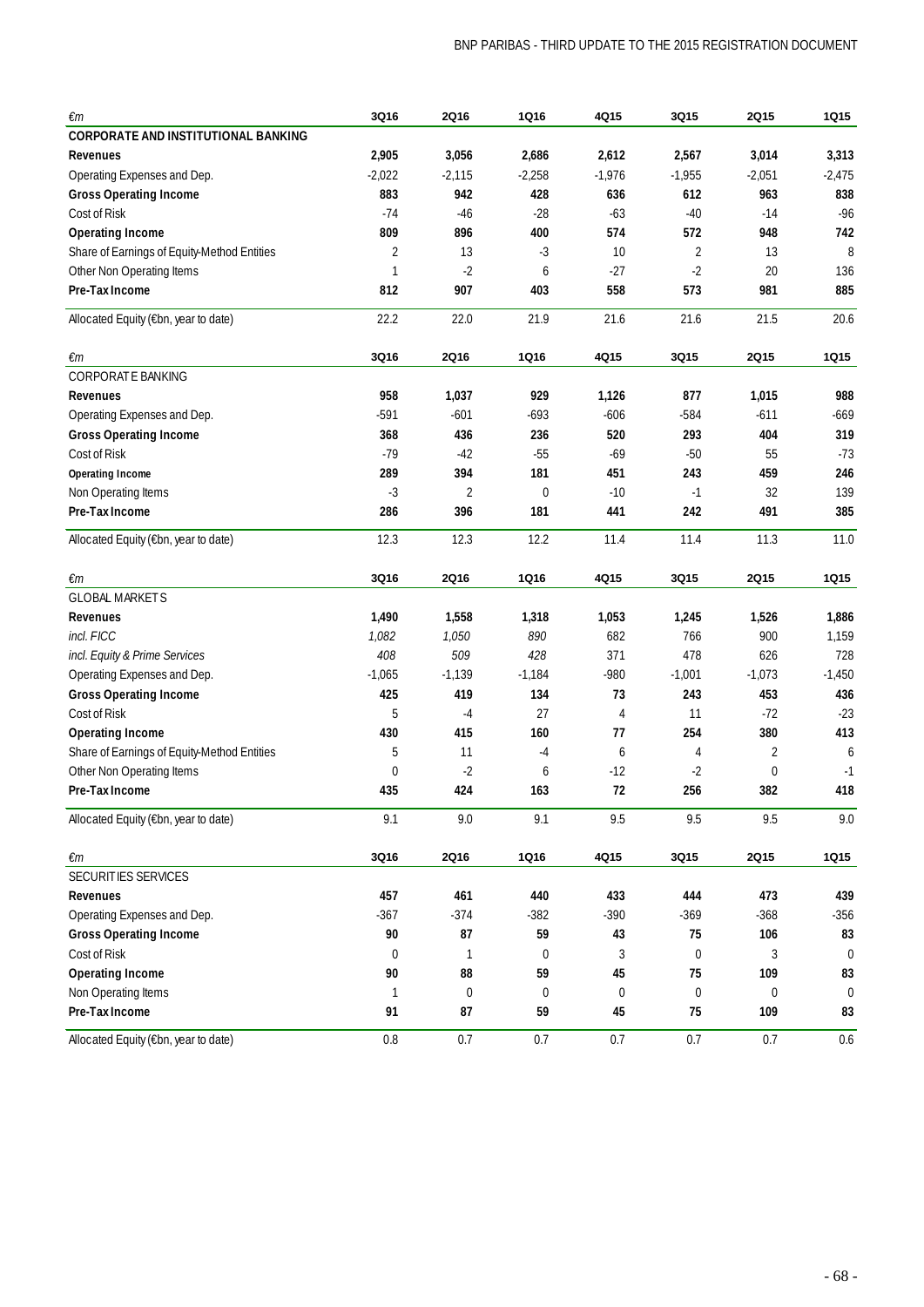| €m                                                 | 3Q16     | <b>2Q16</b> | 1Q16     | 4Q15   | 3Q15     | <b>2Q15</b> | <b>1Q15</b>    |
|----------------------------------------------------|----------|-------------|----------|--------|----------|-------------|----------------|
| <b>CORPORATE CENTRE</b>                            |          |             |          |        |          |             |                |
| Revenues                                           | $-45$    | 650         | 618      | 151    | 198      | 352         | 209            |
| Operating Expenses and Dep.                        | $-381$   | $-295$      | $-182$   | $-381$ | $-302$   | $-395$      | $-258$         |
| Incl. Restructuring and Transformation Costs       | $-253$   | $-108$      | $-46$    | $-286$ | -160     | $-217$      | $-130$         |
| <b>Gross Operating Income</b>                      | $-426$   | 356         | 435      | $-230$ | $-103$   | $-43$       | $-50$          |
| Cost of Risk                                       | 13       | $-5$        | 9        | $-24$  | -6       | $-24$       | $\overline{2}$ |
| Costs related to the comprehensive settlement with |          |             |          |        |          |             |                |
| US authorities                                     | $\Omega$ | 0           | $\Omega$ | $-100$ | $\Omega$ |             | 0              |
| Operating Income                                   | $-413$   | 350         | 444      | $-354$ | $-109$   | $-67$       | $-47$          |
| Share of Earnings of Equity-Method Entities        | 22       | 28          | 21       | 5      | 14       | 12          | 15             |
| Other Non Operating Items                          | $\Omega$ | $-77$       | 10       | $-622$ | 11       | 410         | 76             |
| Pre-Tax Income                                     | $-391$   | 301         | 475      | $-970$ | -84      | 354         | 43             |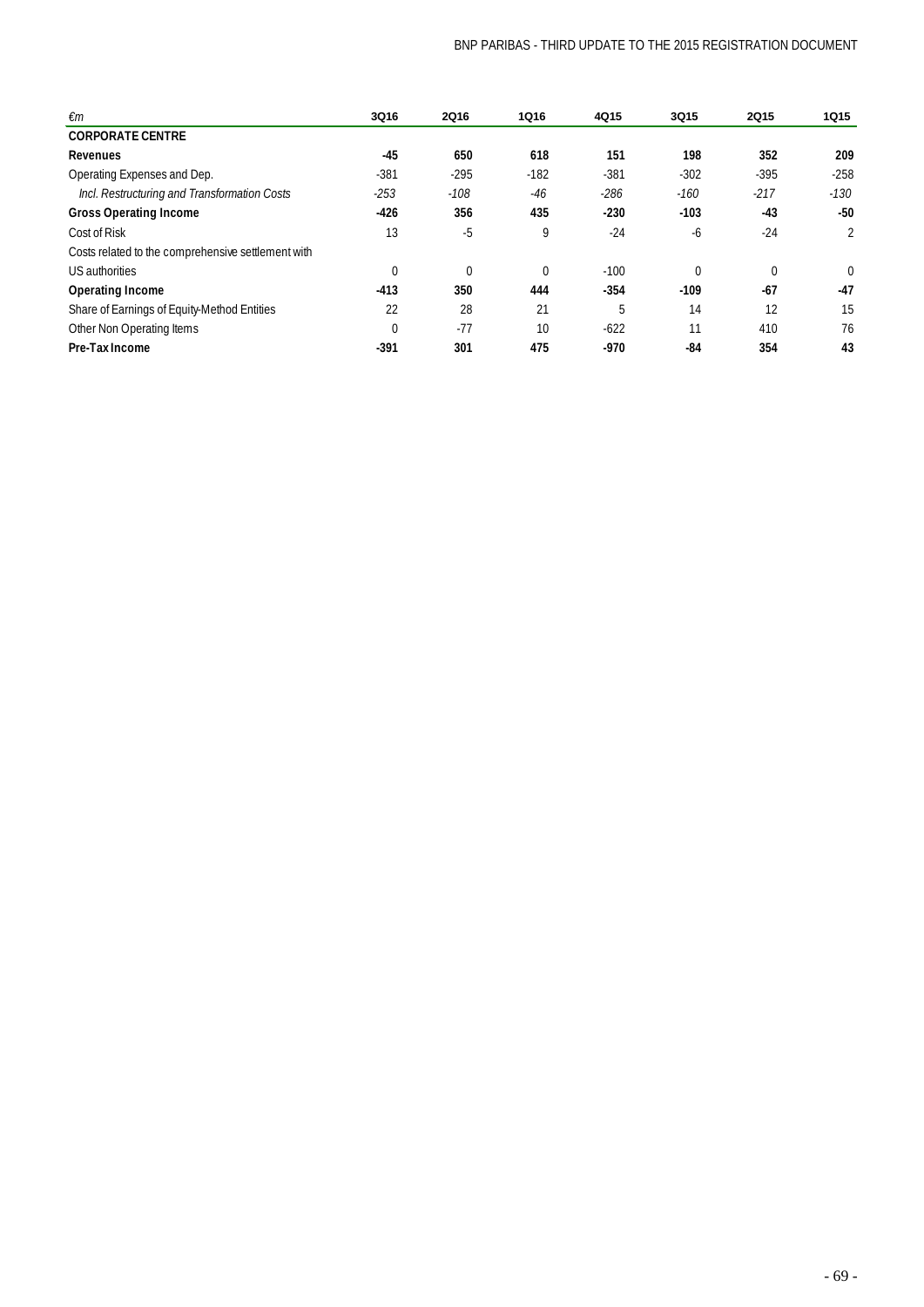# **Alternative Performance Measures (APM) Article 223-1 of the AMF's General Regulation**

| <b>Alternative</b><br><b>Performance</b><br><b>Measures</b>                               | <b>Definition</b>                                                                                                                                                                                                                                                                                                                                                                                                                                                                                                      | <b>Reason for use</b>                                                                                                                                                                                                                                                                                                                                          |
|-------------------------------------------------------------------------------------------|------------------------------------------------------------------------------------------------------------------------------------------------------------------------------------------------------------------------------------------------------------------------------------------------------------------------------------------------------------------------------------------------------------------------------------------------------------------------------------------------------------------------|----------------------------------------------------------------------------------------------------------------------------------------------------------------------------------------------------------------------------------------------------------------------------------------------------------------------------------------------------------------|
| <b>Revenues</b><br>the<br>operating<br>of<br>divisions                                    | Sum<br><b>of</b><br>the<br>οf<br>revenues<br>Domestic Markets, IFS and CIB<br>Revenues for BNP Paribas Group<br>= Revenues of the operating<br>divisions + Revenues of Corporate<br>Centre                                                                                                                                                                                                                                                                                                                             | Representative measure of the BNP Paribas<br>Group's operating performance                                                                                                                                                                                                                                                                                     |
| Revenues excluding PEL/CEL<br>effects                                                     | PEL/CEL<br>Revenues<br>excluding<br>effects                                                                                                                                                                                                                                                                                                                                                                                                                                                                            | Representative measure of the revenues of the<br>period excluding changes in the provision that<br>accounts for the risk generated by PEL and CEL<br>accounts during their lifetime                                                                                                                                                                            |
| Profit & Loss account of retail<br>banking activitywith 100% of<br><b>Private Banking</b> | Profit & Loss account of a retail<br>banking activity including the whole<br>Profit & Loss account of private<br>banking                                                                                                                                                                                                                                                                                                                                                                                               | Representative measure of the performance of<br>banking<br>activity including<br>the<br>retail<br>total<br>performance of private banking (before sharing the<br>profit & loss account with the Wealth Management<br>business, private banking being under a joint<br>responsibility of retail banking (2/3) and Wealth<br>Management business (1/3))          |
| Cost of risk/Customer Ioans at<br>the beginning of the period<br>(in basis points)        | Cost of risk (in €m) divided by<br>customer loans at the beginning of<br>the period                                                                                                                                                                                                                                                                                                                                                                                                                                    | Measure of the risk level by business in percentage<br>of the volume of outstanding loans                                                                                                                                                                                                                                                                      |
| income<br>Group<br>Net<br>share<br>excluding exceptional items                            | Net income attributable to equity<br>holders excluding exceptional items                                                                                                                                                                                                                                                                                                                                                                                                                                               | Measure of BNP Paribas Group's net income<br>excluding non-recurring items of a significant<br>amount or items that do not reflect the underlying<br>performance, notably Own Credit<br>operating<br>valuation Adjustments for debts (OCA) and for<br>derivatives (Debit Valuation Adjustment - DVA) as<br>well as transformation and restructuring costs      |
| Return<br><b>Equity</b><br>(ROE)<br>on<br>excluding exceptional items                     | Annualised net income Group share<br>excluding exceptional items and<br>remuneration of Undated Super<br>Subordinated Notes divided by the<br>average of permanent shareholders'<br>equity of the period (shareholders'<br>equity Group share excluding<br>changes in assets and liabilities<br>recognized<br>directly<br>in<br>equity,<br>Undated Super Subordinated Notes,<br>remuneration net of tax payable to<br>holders<br>Undated<br>Super<br>οf<br>Subordinated Notes and project of<br>dividend distribution) | Measure of the BNP Paribas Group's return on<br>equity excluding non-recurring items of a significant<br>amount or items that do not reflect the operating<br>performance, notably Own Credit valuation<br>Adjustments for debts (OCA) and for derivatives<br>(Debit Valuation Adjustment - DVA) as well as<br>transformation and restructuring costs          |
| on Tangible<br><b>Equity</b><br>Return<br>(ROTE) excluding exceptional<br>items           | Annualised net income Group share<br>excluding exceptional items and<br>remuneration of Undated Super<br>Subordinated Notes divided by the<br>average of tangible permanent<br>shareholders' equity of the period<br>shareholders'<br>(permanent<br>equity<br>correspond<br>to<br>permanent<br>shareholders' equity less goodwill<br>and intangible assets)                                                                                                                                                            | Measure of the BNP Paribas Group's return on<br>tangible equity excluding non recurring items of a<br>significant amount or items that do not reflect the<br>operating performance, notably Own Credit<br>valuation Adjustments for debts (OCA) and for<br>derivatives (Debit Valuation Adjustment - DVA) as<br>well as transformation and restructuring costs |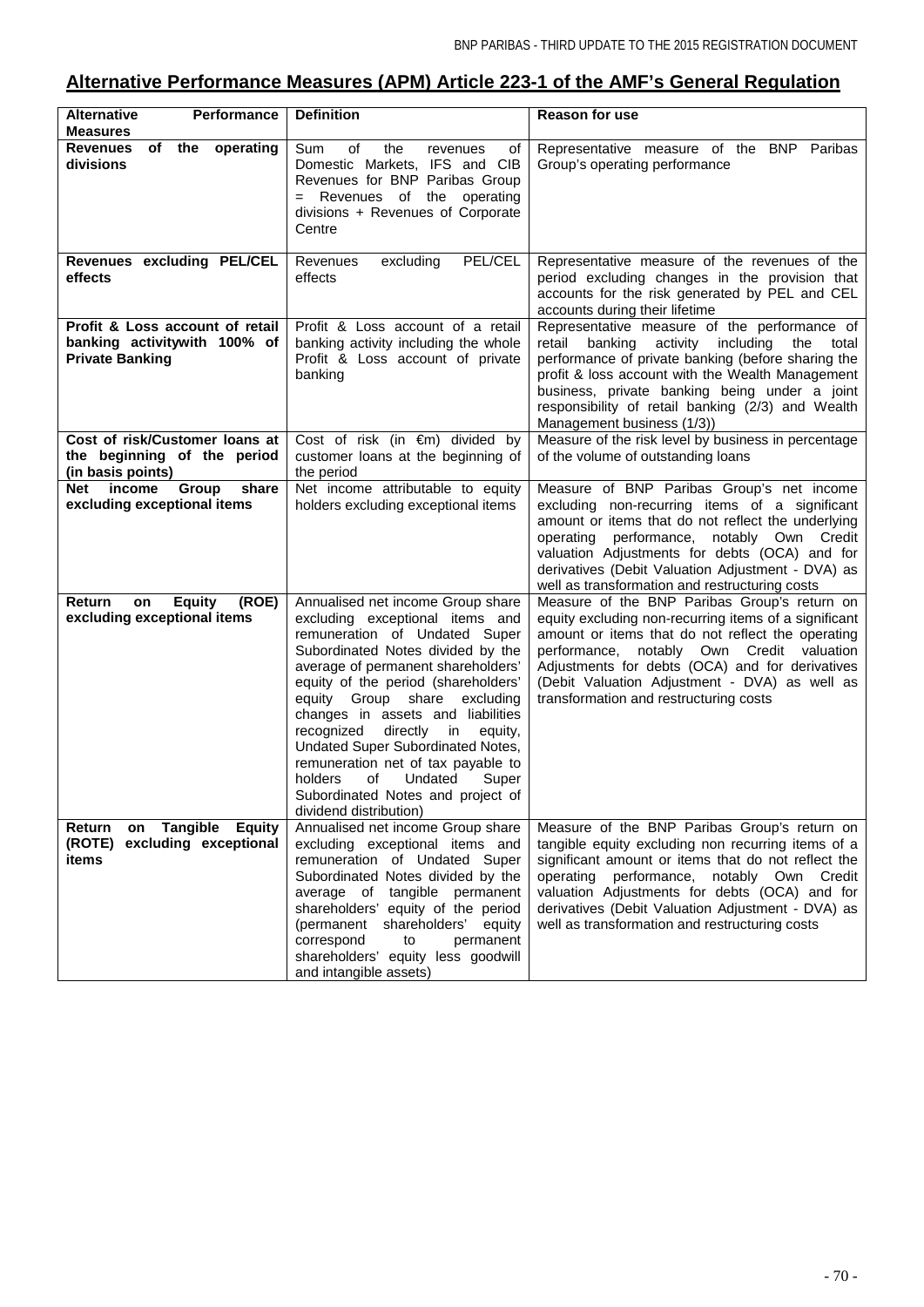### **Methodology – Comparative analysis at constant scope and exchange rates**

The method used to determine the effect of changes in scope of consolidation depends on the type of transaction (acquisition, sale, etc.). The underlying purpose of the calculation is to facilitate period-on-period comparisons.

In case of acquired or created entity, the results of the new entity are eliminated from the constant scope results of current-year periods corresponding to the periods when the entity was not owned in the prior-year.

In case of divested entities, the entity's results are excluded symmetrically for the prior year for quarters when the entity was not owned.

In case of change of consolidation method, the policy is to use the lowest consolidation percentage over the two years (current and prior) for results of quarters adjusted on a like-for-like basis.

Comparative analysis at constant exchange rates are prepared by restating results for the prior-year quarter (reference quarter) at the current quarter exchange rate (analysed quarter). All of these calculations are performed by reference to the entity's reporting currency.

### **Reminder**

**Operating expenses:** sum of salary and employee benefit expenses, other operating expenses and depreciation, amortisation and impairment of property, plant and equipment. In the whole document, the terms operating expenses or costs can be used indifferently.

**Operating divisions:** they consist of 3 divisions:

- Domestic Markets including: French Retail Banking (FRB), BNL banca commerciale (BNL bc), Belgium Retail Banking (BRB), Other Domestic Markets activities including Arval, Leasing Solutions, Personal Investors and Luxembourg Retail Banking (LRB);
- International Financial Services (IFS) including: Europe-Mediterranean, BancWest, Personal Finance, Insurance, Wealth & Asset Management (WAM) that includes Asset Management, Wealth Management and Real Estate Services;
- Corporate and Institutional Banking (CIB) including: Corporate Banking, Global Markets, Securities Services.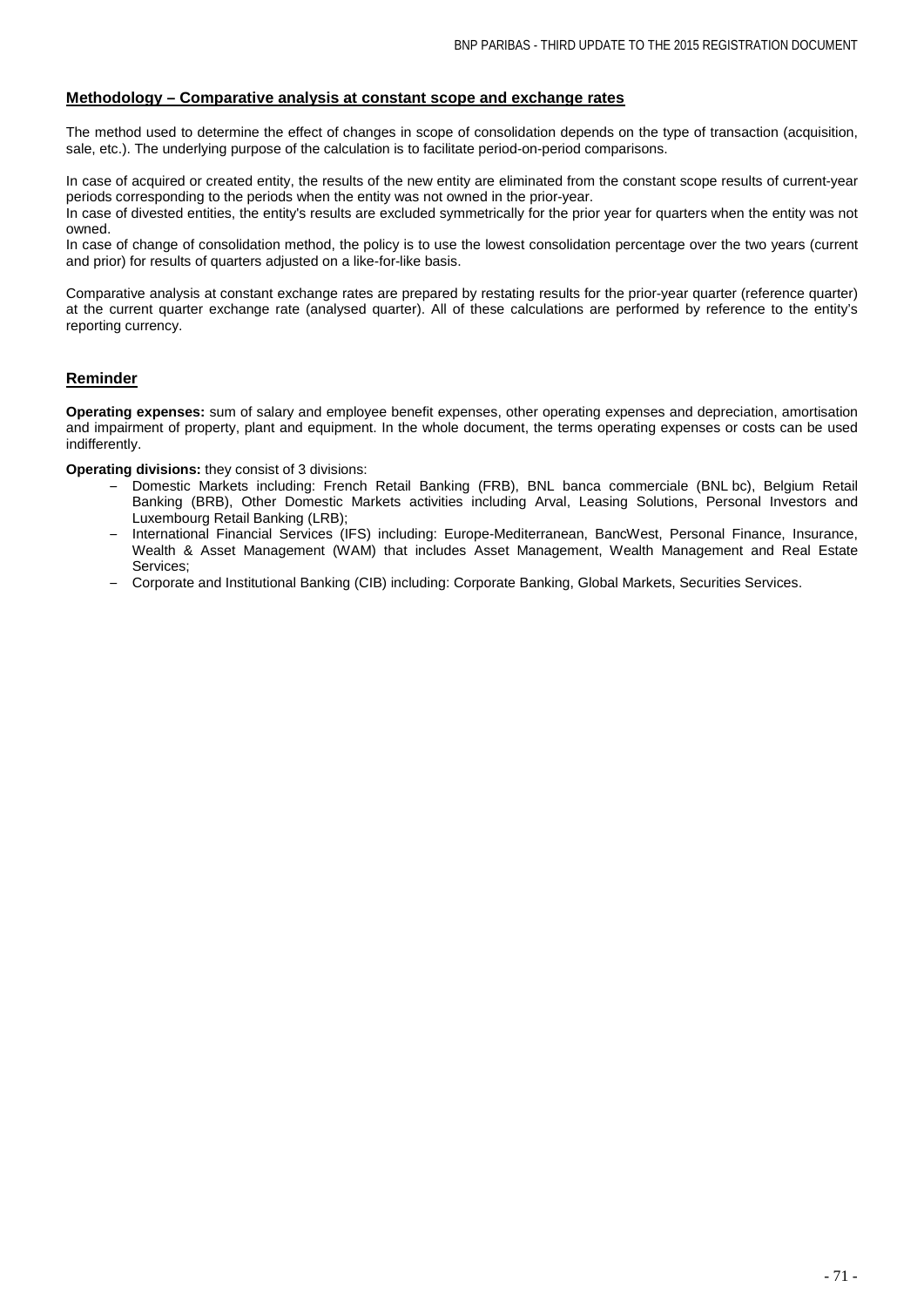### **1.3 Balance sheet as at 30.09.16**

| In millions of euros                                                                                                                                  | 30/09/2016   | 31/12/2015   |
|-------------------------------------------------------------------------------------------------------------------------------------------------------|--------------|--------------|
| <b>ASSETS</b>                                                                                                                                         |              |              |
| Cash and amounts due from central banks                                                                                                               | 173,775      | 134,547      |
| Financial instruments at fair value through profit or loss                                                                                            |              |              |
| <b>Trading securities</b>                                                                                                                             | 159,917      | 133,500      |
| Loans and repurchase agreements                                                                                                                       | 188,560      | 131,783      |
| Instruments designated as at fair value through profit or loss                                                                                        | 86,181       | 83,076       |
| Derivative financial Instruments                                                                                                                      | 334,356      | 336,624      |
| Derivatives used for hedging purposes                                                                                                                 | 21,436       | 18,063       |
| Available-for-sale financial assets                                                                                                                   | 268,496      | 258,933      |
| Loans and receivables due from credit institutions                                                                                                    | 54,204       | 43,427       |
| Loans and receivables due from customers                                                                                                              | 690,082      | 682,497      |
| Remeasurement adjustment on interest-rate risk hedged portfolios                                                                                      | 6,213        | 4,555        |
| Held-to-maturity financial assets                                                                                                                     | 7,071        | 7,757        |
| Current and deferred tax assets                                                                                                                       | 7,360        | 7,865        |
| Accrued income and other assets                                                                                                                       | 132,751      | 108,018      |
| Equity-method investments                                                                                                                             | 6,723        | 6,896        |
| Investment property                                                                                                                                   | 1,948        | 1,639        |
| Property, plant and equipment                                                                                                                         | 21,635       | 21,593       |
| Intangible assets                                                                                                                                     | 3.172        | 3,104        |
| Goodwill                                                                                                                                              | 9,997        | 10,316       |
| <b>TOTAL ASSETS</b>                                                                                                                                   | 2,173,877    | 1,994,193    |
|                                                                                                                                                       |              |              |
| <b>LIABILITIES</b>                                                                                                                                    |              |              |
| Due to central banks                                                                                                                                  | 1,685        | 2,385        |
| Financial instruments at fair value through profit or loss                                                                                            |              |              |
| <b>Trading securities</b>                                                                                                                             | 84,958       | 82,544       |
| Borrowings and repurchase agreements                                                                                                                  | 224,962      | 156,771      |
| Instruments designated as at fair value through profit or loss                                                                                        | 52,064       | 53,118       |
| Derivative financial Instruments                                                                                                                      | 328,962      | 325,828      |
| Derivatives used for hedging purposes                                                                                                                 | 21,899       | 21,068       |
| Due to credit institutions                                                                                                                            | 97,497       | 84,146       |
| Due to customers                                                                                                                                      | 741,897      | 700,309      |
| Debt securities                                                                                                                                       | 171,040      | 159,447      |
| Remeasurement adjustment on interest-rate risk hedged portfolios                                                                                      | 6,102        | 3,946        |
| Current and deferred tax liabilities                                                                                                                  | 3,776        | 2,993        |
| Accrued expenses and other liabilities                                                                                                                | 111,193      | 88,629       |
| Technical reserves of insurance companies                                                                                                             | 193,658      | 185,043      |
| Provisions for contingencies and charges                                                                                                              | 11,675       | 11,345       |
| Subordinated debt                                                                                                                                     | 19,318       | 16,544       |
| <b>TOTAL LIABILITIES</b>                                                                                                                              | 2,070,686    | 1,894,116    |
|                                                                                                                                                       |              |              |
| <b>CONSOLIDATED EQUITY</b>                                                                                                                            |              |              |
| Share capital, additional paid-in capital and retained eamings                                                                                        | 85,778       | 82,839       |
| Net income for the period attributable to shareholders                                                                                                | 6,260        | 6.694        |
| Total capital, retained earnings and net income for the period attributable to<br>shareholders                                                        | 92,038       | 89,533       |
| Changes in assets and liabilities recognised directly in equity                                                                                       | 6,673        | 6,736        |
| Shareholders' equity                                                                                                                                  | 98,711       | 96,269       |
|                                                                                                                                                       |              |              |
| Retained earnings and net income for the period attributable to minority interests<br>Changes in assets and liabilities recognised directly in equity | 4,369<br>111 | 3,691<br>117 |
| <b>Total minority interests</b>                                                                                                                       | 4,480        | 3,808        |
|                                                                                                                                                       |              |              |
| <b>TOTAL CONSOLIDATED EQUITY</b>                                                                                                                      | 103,191      | 100,077      |
| <b>TOTAL LIABILITIES AND EQUITY</b>                                                                                                                   | 2,173,877    | 1,994,193    |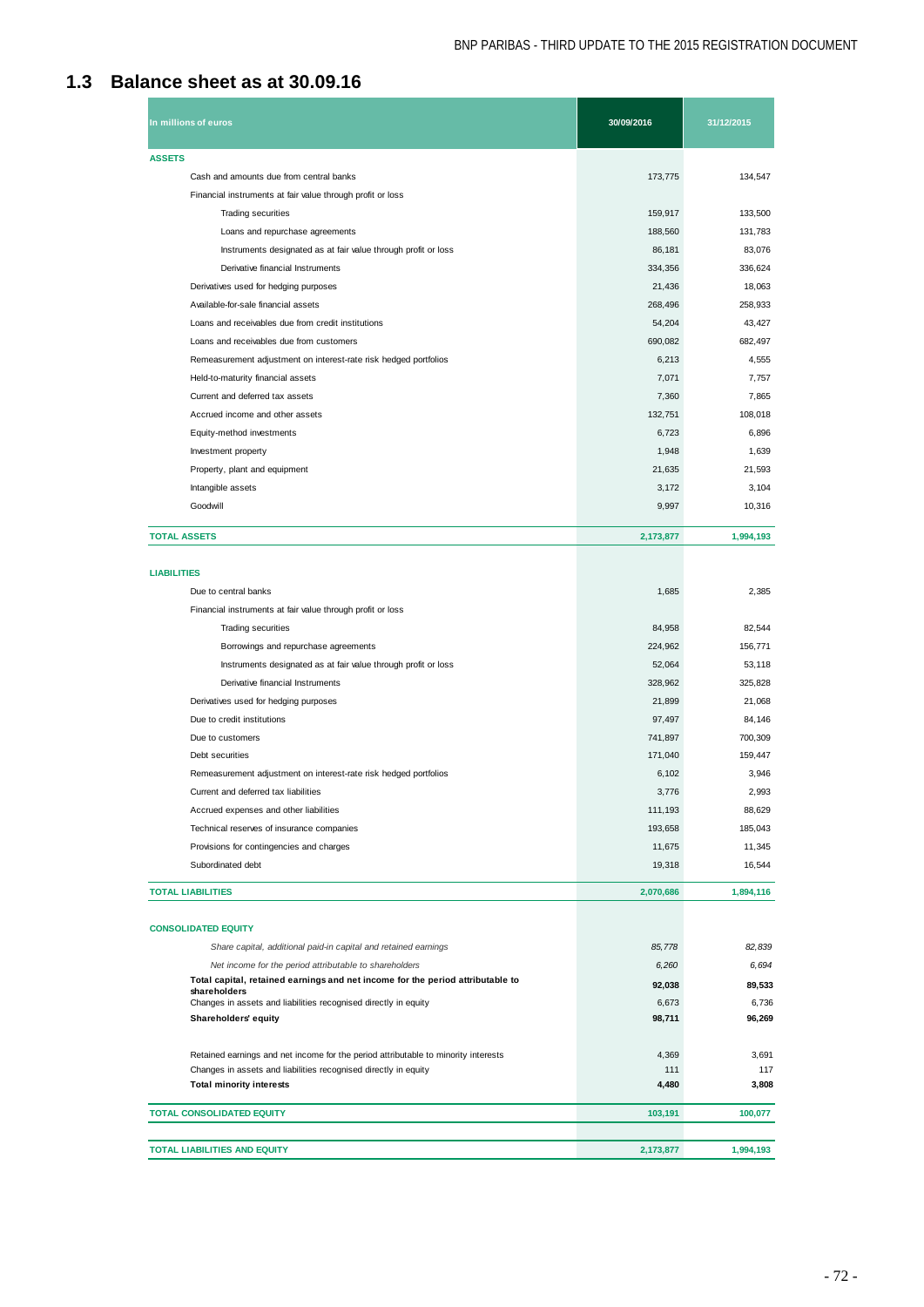(stable outlook)

(stable outlook)

(stable outlook)

#### Long Term/Short Term Rating **S&P Fitch Moody's DBRS** As at 3 May 2016  $A/A-1$ (stable outlook)  $A+/F1$ (stable outlook) A1/Prime-1 (stable outlook) AA (low)/R-1 (middle) A/A-1<br>As at 1 August 2016 A/A-1 (stable outlook)  $A+/F1$ (stable outlook) A1/Prime-1 (stable outlook) AA (low)/R-1 (middle) As at 28 October 2016  $A/A-1$ (stable outlook)  $A+/F1$ (stable outlook) A1/Prime-1 (stable outlook) AA (low)/R-1 (middle)

### **1.4 Long term credit ratings**

### **1.5 Related parties**

There has been no significant change in BNP Paribas' main related party transactions relative to those described in note 8.h of its consolidated financial statements for the financial year ending on 31 December 2015.

Date of last review 11 March 2016 14 June 2016 28 May 2015 8 August 2016

### **1.6 Risk factors**

Save as disclosed in this document and its updates, there has been no significant change in BNP Paribas' risk factors relative to those described in chapters 5.1 to 5.11 of the 2015 Registration document and annual financial report.

### **1.7 Recent events**

Save as disclosed in this document, no significant event that may appear in this section has occurred since the second update to the 2015 Registration document and annual financial report was issued on 1<sup>st</sup> August 2016.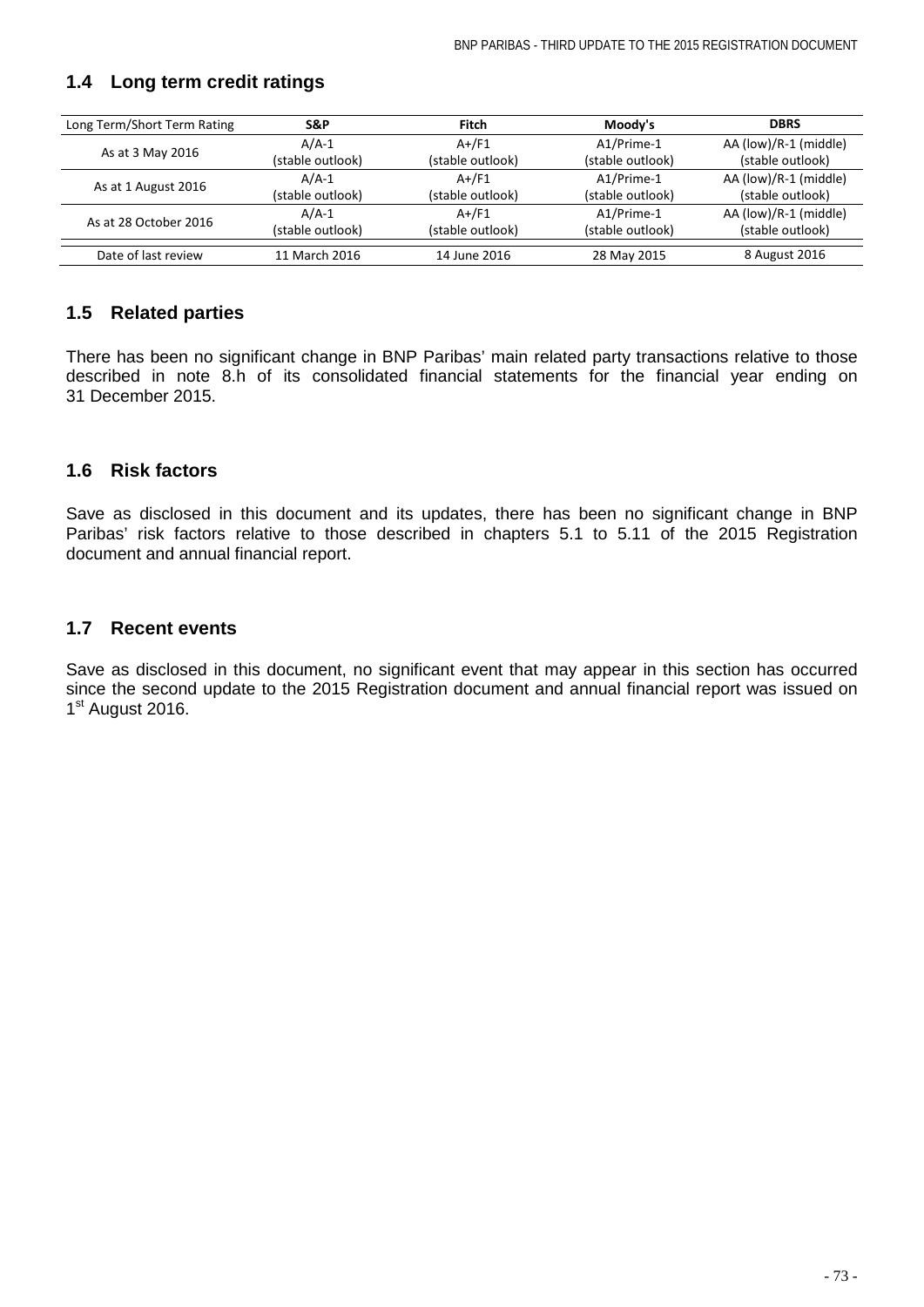## **2. Governance**

## **2.1 The Executive Committee**

As at 28 October 2016, the BNP Paribas Executive Committee had the following members:

**Jean-Laurent Bonnafé**, Director and Chief Executive Officer; **Philippe Bordenave**, Chief Operating Officer; **Jacques d'Estais**, Deputy Chief Operating Officer, International Financial Services; **Michel Konczaty**, Deputy Chief Operating Officer; **Thierry Laborde**, Deputy Chief Operating Officer; Domestic Markets; **Alain Papiasse**, Deputy Chief Operating Officer, North America, Corporate and Institutional Banking; **Marie-Claire Capobianco**, Head of French Retail Banking; **Laurent David,** Head of BNP Paribas Personal Finance; **Stefaan Decraene**, Head of International Retail Banking; **Renaud Dumora,** Chief Executive Officer of BNP Paribas Cardif**;** Yann Gérardin, Head of Corporate and Institutional Banking; **Maxime Jadot**, Head of BNP Paribas Fortis; **Éric Martin**, Head of Compliance; **Yves Martrenchar**, Head of Group Human Resources; **Andrea Munari**, Country Head for Italy, and Director and Chief Executive officer of BNL; **Éric Raynaud**, Head of the Asia Pacific region; **Frank Roncey**, Head of Risk; **Thierry Varène,** Head of Key Accounts, Chairman of Corporate Clients Financing and Advisory EMEA.

The Executive Committee of BNP Paribas has been assisted by a permanent secretariat since November 2007.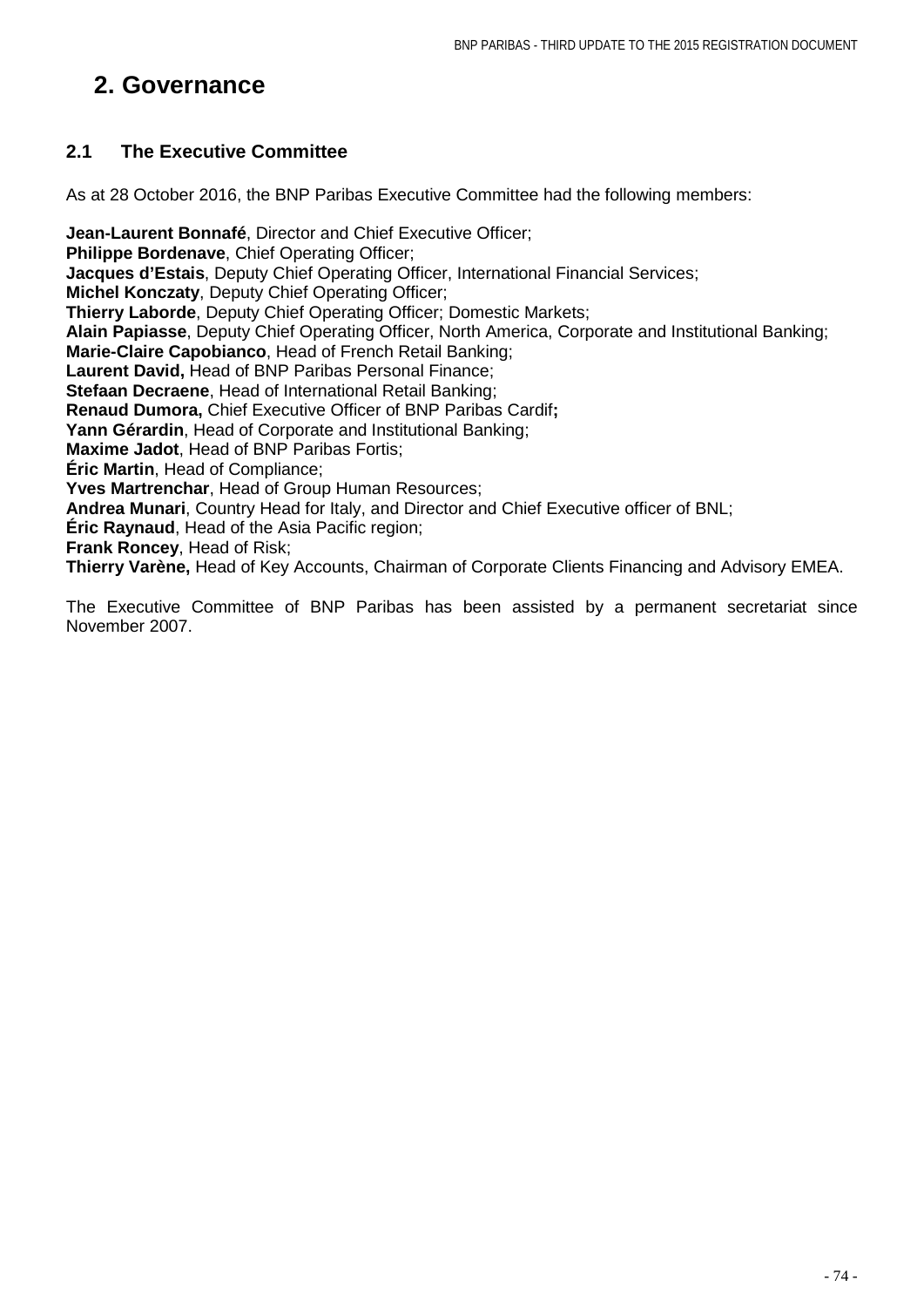## **3. Risks and capital adequacy – Pillar 3 [non audited]**

## **CAPITAL RATIOS**

Update of the 2015 Registration document, table 1 page 236.

#### **Phased in ratio**

| In millions of euros                       | 30 September 2016 <sup>(*)</sup> | 31 December 2015 |
|--------------------------------------------|----------------------------------|------------------|
| <b>COMMON EQUITY TIER 1 (CET1) CAPITAL</b> | 72,917                           | 69,562           |
| <b>TIER 1 CAPITAL</b>                      | 80,176                           | 76,854           |
| <b>TOTAL CAPITAL</b>                       | 90,567                           | 85,920           |
| <b>RISK-WEIGHTED ASSETS</b>                | 630,387                          | 629,626          |
| <b>RATIOS</b>                              |                                  |                  |
| Common Equity Tier 1 (CET1) capital        | 11.6%                            | 11.0%            |
| Tier 1 capital                             | 12.7%                            | 12.2%            |
| <b>Total capital</b>                       | 14.4%                            | 13.6%            |

Excluding Q3 profits, phased in CET1 capital ratio amounted to 11.4%, Tier 1 capital ratio to 12.5% and total capital ratio to 14.2% at 30 September 2016.

#### **Fully loaded ratio**

|                                            | Fully loaded <sup>(**)</sup>     |                  |  |
|--------------------------------------------|----------------------------------|------------------|--|
| In millions of euros                       | 30 September 2016 <sup>(*)</sup> | 31 December 2015 |  |
| <b>COMMON EQUITY TIER 1 (CET1) CAPITAL</b> | 72,199                           | 68,867           |  |
| <b>TIER 1 CAPITAL</b>                      | 78,662                           | 74,046           |  |
| <b>TOTAL CAPITAL</b>                       | 88,640                           | 82,063           |  |
| <b>RISK-WEIGHTED ASSETS</b>                | 632,737                          | 633,527          |  |
| <b>RATIOS</b>                              |                                  |                  |  |
| Common Equity Tier 1 (CET1) capital        | 11.4%                            | 10.9%            |  |
| Tier 1 capital                             | 12.4%                            | 11.7%            |  |
| <b>Total capital</b>                       | 14.0%                            | 13.0%            |  |

*(\*) Subject to the provisions of article 26.2 of Regulation (EU) No. 575/2013.*

*(\*\*) In accordance with grandfathered Additional Tier 1 and Tier 2 eligibility rules applicable as of 2019.*

Excluding Q3 profits, fully loaded CET1 capital ratio amounted to 11.2%, Tier 1 capital ratio to 12.3% and total capital ratio to 13.8% at 30 September 2016.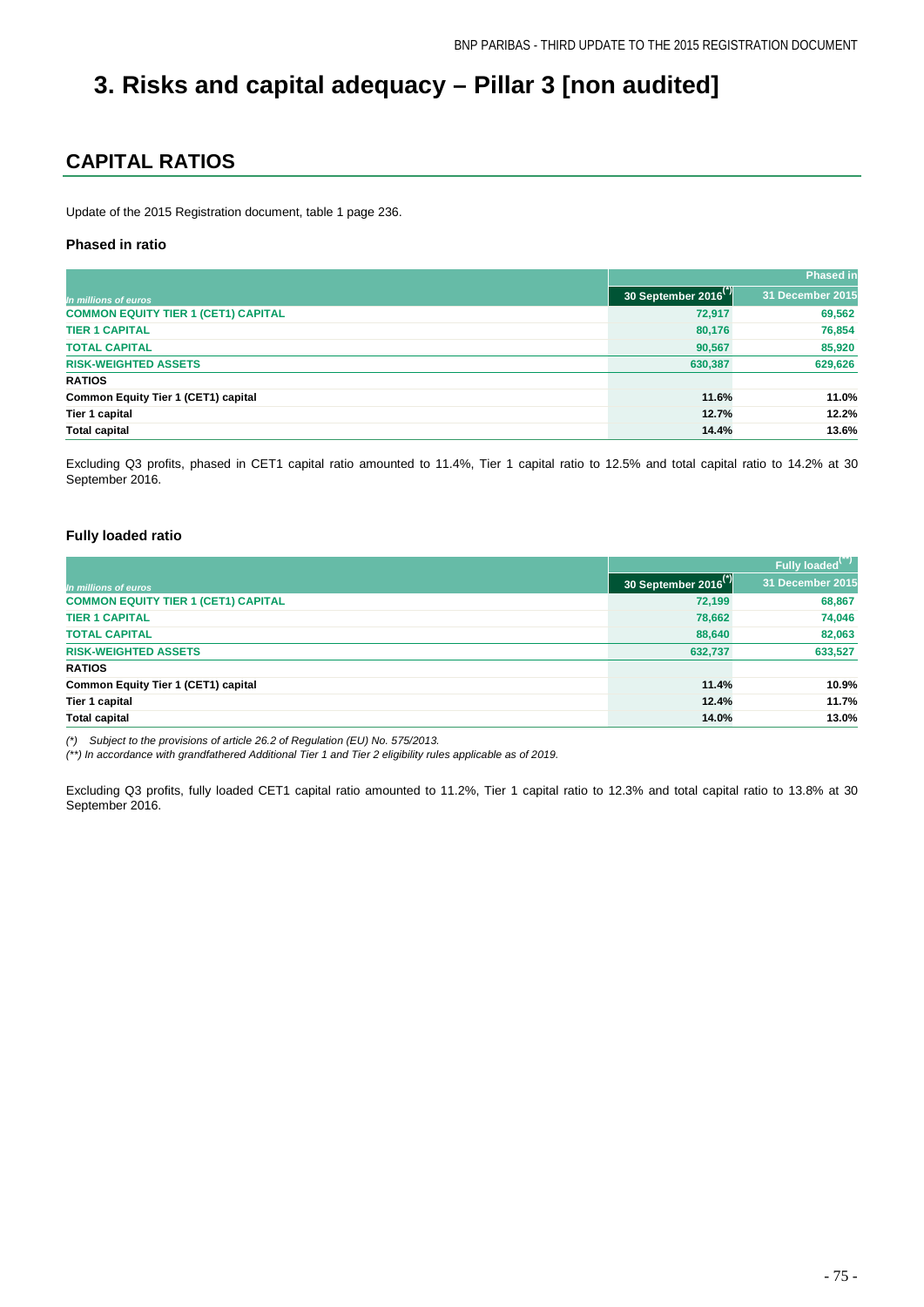## **CONSOLIDATED BALANCE SHEET TO PRUDENTIAL BALANCE SHEET RECONCILIATION**

Update of the 2015 Registration document, table 2 page 250.

|                                                                                                                           | 30 September 2016 |                                   |                                                     |                    |  |
|---------------------------------------------------------------------------------------------------------------------------|-------------------|-----------------------------------|-----------------------------------------------------|--------------------|--|
|                                                                                                                           | <b>Accounting</b> | <b>Adjustment of</b><br>insurance | Other<br>adjustments<br>related to<br>consolidation | <b>Prudential</b>  |  |
| In millions of euros<br><b>ASSETS</b>                                                                                     | scope             | companies                         | methods <sup>(*)</sup>                              | scope              |  |
|                                                                                                                           |                   |                                   |                                                     |                    |  |
| Cash and amounts due from central banks                                                                                   | 173,775           | (2)                               | 269                                                 | 174,042            |  |
| Financial instruments at fair value through profit or loss                                                                |                   |                                   |                                                     |                    |  |
| <b>Trading securities</b>                                                                                                 | 159,917           | 7.258                             |                                                     | 159,917            |  |
| Loans and repurchase agreements                                                                                           | 188,560           |                                   |                                                     | 195,818            |  |
| Instruments designated as at fair value through profit or loss                                                            | 86,181            | (84, 738)                         |                                                     | 1,443              |  |
| Derivative financial instruments                                                                                          | 334,356           | (420)                             | (20)                                                | 333,916            |  |
| Derivatives used for hedging purposes                                                                                     | 21,436            | (10)                              |                                                     | 21,426             |  |
| Available-for-sale financial assets                                                                                       | 268,496           | (116, 496)                        | 4,420                                               | 156,420            |  |
| Loans and receivables due from credit institutions                                                                        | 54,204            | (1, 721)                          | (4,050)                                             | 48,433             |  |
| Loans and receivables due from customers                                                                                  | 690,082           | 1,081                             | 5,326                                               | 696,489            |  |
| Remeasurement adjustment on interest-rate risk hedged portfolios                                                          | 6,213             |                                   | 11                                                  | 6,224              |  |
| Held-to-maturity financial assets                                                                                         | 7,071             | (6, 512)                          |                                                     | 559                |  |
| Current and deferred tax assets                                                                                           | 7,360             | (92)                              | 16                                                  | 7,284              |  |
| Accrued income and other assets                                                                                           | 132,751           | (5,803)                           | 295                                                 | 127,243            |  |
| Equity-method investments                                                                                                 | 6.723             | 5,547                             | (580)                                               | 11,690             |  |
| Investment property                                                                                                       | 1,948             | (1, 336)                          |                                                     | 612                |  |
| Property, plant and equipment                                                                                             | 21,635            | (400)                             | 6                                                   | 21,241             |  |
| Intangible assets                                                                                                         | 3,172             | (219)                             | 17                                                  | 2.970              |  |
| Goodwill<br><b>TOTAL ASSETS</b>                                                                                           | 9,997             | (222)                             |                                                     | 9,775              |  |
| <b>LIABILITIES</b>                                                                                                        | 2,173,877         | (204, 085)                        | 5,710                                               | 1,975,502          |  |
| Due to central banks                                                                                                      |                   |                                   |                                                     |                    |  |
| Financial instruments at fair value through profit or loss                                                                | 1,685             |                                   |                                                     | 1,685              |  |
|                                                                                                                           | 84,958            |                                   | 31                                                  |                    |  |
| <b>Trading securities</b>                                                                                                 |                   |                                   |                                                     | 84,989             |  |
| Borrowings and repurchase agreements<br>Instruments designated as at fair value through profit or loss                    | 224,962<br>52,064 | (723)                             | $\overline{2}$                                      | 224,962<br>51,343  |  |
| Derivative financial instruments                                                                                          | 328,962           |                                   | (20)                                                | 328,529            |  |
| Derivatives used for hedging purposes                                                                                     | 21,899            | (413)<br>(66)                     | 42                                                  | 21,875             |  |
| Due to credit institutions                                                                                                | 97,497            |                                   | (123)                                               | 95.508             |  |
|                                                                                                                           |                   | (1,866)                           |                                                     |                    |  |
| Due to customers                                                                                                          | 741,897           | (5,589)                           | 4,641<br>897                                        | 740,949<br>174,079 |  |
| Debt securities                                                                                                           | 171,040<br>6,102  | 2,142                             |                                                     |                    |  |
| Remeasurement adjustment on interest-rate risk hedged portfolios                                                          |                   |                                   | 95                                                  | 6,102              |  |
| Current and deferred tax liabilities                                                                                      | 3,776             | (310)<br>(2, 266)                 | 103                                                 | 3,561<br>109,030   |  |
| Accrued expenses and other liabilities                                                                                    | 111,193           |                                   |                                                     |                    |  |
| Technical reserves of insurance companies                                                                                 | 193,658           | (193, 658)                        |                                                     |                    |  |
| Provisions for contingencies and charges                                                                                  | 11,675            | (302)                             | 40<br>$\overline{2}$                                | 11,413             |  |
| Subordinated debt<br><b>TOTAL LIABILITIES</b>                                                                             | 19,318            | (873)                             | 5,710                                               | 18,447             |  |
|                                                                                                                           | 2,070,686         | (203, 924)                        |                                                     | 1,872,472          |  |
| Share capital and related share premium accounts                                                                          | 26,973            |                                   |                                                     | 26,973             |  |
| Own equity instruments<br><b>Undated Super Subordinated Notes</b>                                                         | (187)<br>7,740    | 11                                |                                                     | (187)<br>7,751     |  |
|                                                                                                                           |                   |                                   |                                                     |                    |  |
| Non-distributed reserves                                                                                                  | 51,253            |                                   |                                                     | 51,253             |  |
| Changes in assets and liabilities recognised directly in equity<br>Net income for the period attributable to shareholders | 6,673<br>6.260    |                                   |                                                     | 6,673              |  |
|                                                                                                                           | 4,480             |                                   |                                                     | 6,260<br>4,308     |  |
| Minority interests<br><b>TOTAL CONSOLIDATED EQUITY</b>                                                                    | 103,191           | (173)<br>(161)                    | ä,                                                  | 103,030            |  |
| <b>TOTAL LIABILITIES AND EQUITY</b>                                                                                       | 2,173,877         | (204, 085)                        | 5,710                                               | 1,975,502          |  |
|                                                                                                                           |                   |                                   |                                                     |                    |  |

*(\*) Adjustment of jointly controlled entities under proportional consolidation for prudential purposes, consolidated using the equity-method in the accounting scope*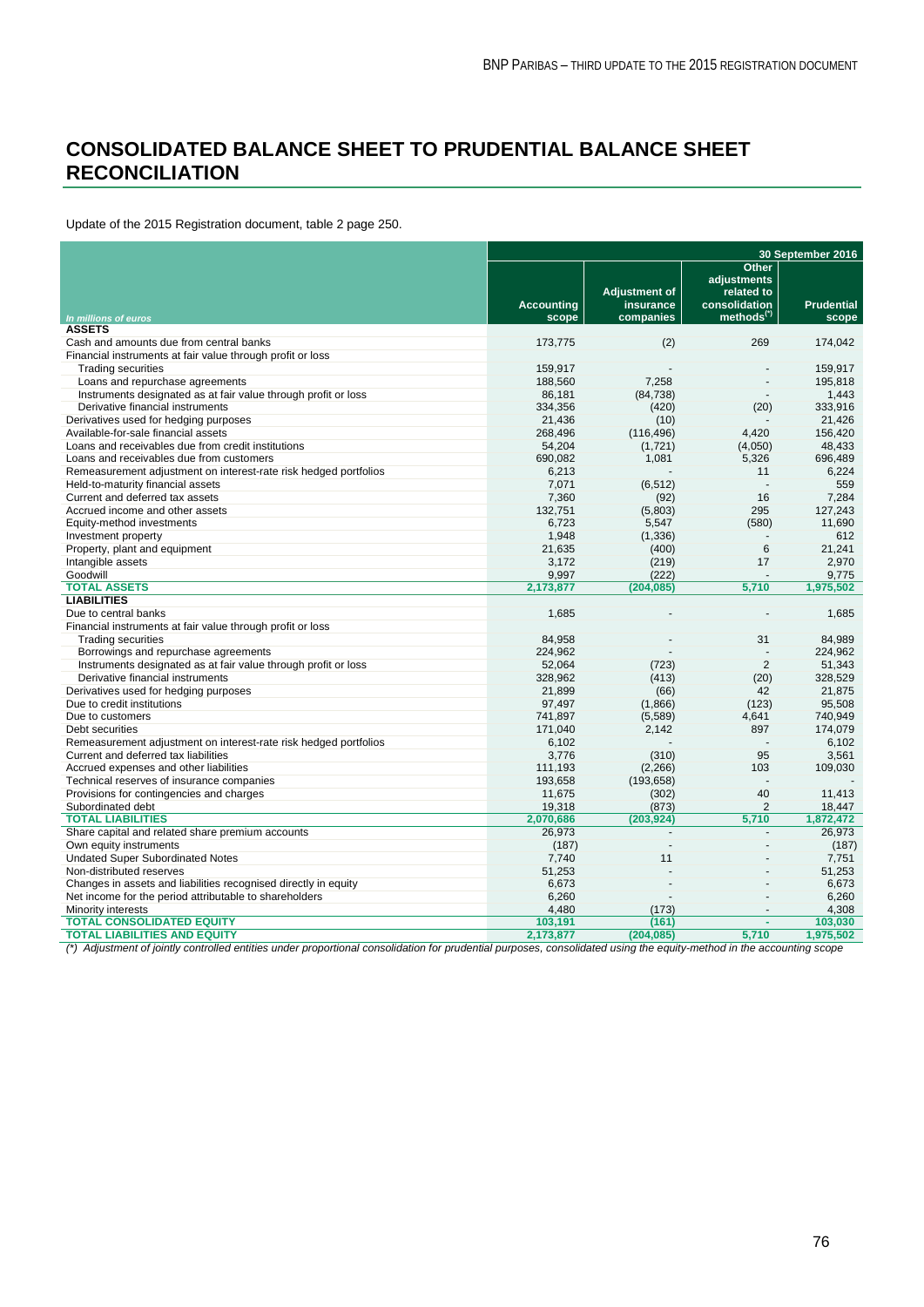|                                                                  | 31 December 2015  |                                   |                                                            |                   |  |
|------------------------------------------------------------------|-------------------|-----------------------------------|------------------------------------------------------------|-------------------|--|
|                                                                  | <b>Accounting</b> | <b>Adjustment of</b><br>insurance | <b>Other</b><br>adjustments<br>related to<br>consolidation | <b>Prudential</b> |  |
| In millions of euros                                             | scope             | companies                         | methods <sup>(*)</sup>                                     | scope             |  |
| <b>ASSETS</b>                                                    |                   |                                   |                                                            |                   |  |
| Cash and amounts due from central banks                          | 134,547           |                                   | 126                                                        | 134,673           |  |
| Financial instruments at fair value through profit or loss       |                   |                                   |                                                            |                   |  |
| <b>Trading securities</b>                                        | 133,500           |                                   | 5                                                          | 133,505           |  |
| Loans and repurchase agreements                                  | 131,783           | 5,988                             | ä,                                                         | 137.771           |  |
| Instruments designated as at fair value through profit or loss   | 83,076            | (80, 468)                         | $\overline{a}$                                             | 2,608             |  |
| Derivative financial instruments                                 | 336,624           | (31)                              | (15)                                                       | 336.578           |  |
| Derivatives used for hedging purposes                            | 18,063            | (104)                             | 12                                                         | 17,971            |  |
| Available-for-sale financial assets                              | 258,933           | (108, 603)                        | 4,501                                                      | 154,831           |  |
| Loans and receivables due from credit institutions               | 43,427            | (1, 442)                          | (3, 302)                                                   | 38,683            |  |
| Loans and receivables due from customers                         | 682,497           | 1,051                             | 5,473                                                      | 689,021           |  |
| Remeasurement adjustment on interest-rate risk hedged portfolios | 4,555             |                                   | 9                                                          | 4,564             |  |
| Held-to-maturity financial assets                                | 7,757             | (7, 188)                          | J.                                                         | 569               |  |
| Current and deferred tax assets                                  | 7,865             | (34)                              | 103                                                        | 7,934             |  |
| Accrued income and other assets                                  | 108,018           | (5,217)                           | 316                                                        | 103,117           |  |
| Equity-method investments                                        | 6,896             | 4,766                             | (594)                                                      | 11,068            |  |
| Investment property                                              | 1,639             | (1, 312)                          |                                                            | 327               |  |
| Property, plant and equipment                                    | 21,593            | (404)                             | 110                                                        | 21,299            |  |
| Intangible assets                                                | 3,104             | (156)                             | 15                                                         | 2,963             |  |
| Goodwill                                                         | 10,316            | (224)                             | ÷,                                                         | 10,092            |  |
| <b>TOTAL ASSETS</b>                                              | 1,994,193         | (193, 378)                        | 6,759                                                      | 1,807,574         |  |
| <b>LIABILITIES</b>                                               |                   |                                   |                                                            |                   |  |
| Due to central banks                                             | 2,385             | $\overline{\phantom{a}}$          | ÷.                                                         | 2,385             |  |
| Financial instruments at fair value through profit or loss       |                   |                                   |                                                            |                   |  |
| <b>Trading securities</b>                                        | 82.544            | $\overline{a}$                    | 4                                                          | 82.548            |  |
| Borrowings and repurchase agreements                             | 156,771           |                                   | $\sim$                                                     | 156.771           |  |
| Instruments designated as at fair value through profit or loss   | 53,118            | (1, 263)                          | $\sim$                                                     | 51.855            |  |
| Derivative financial instruments                                 | 325,828           | (59)                              | (19)                                                       | 325,750           |  |
| Derivatives used for hedging purposes                            | 21.068            |                                   | 33                                                         | 21.101            |  |
| Due to credit institutions                                       | 84,146            | (1,696)                           | 840                                                        | 83,290            |  |
| Due to customers                                                 | 700,309           | (3, 568)                          | 4,488                                                      | 701,229           |  |
| Debt securities                                                  | 159,447           | 2,252                             | 1,046                                                      | 162,745           |  |
| Remeasurement adjustment on interest-rate risk hedged portfolios | 3,946             |                                   |                                                            | 3,946             |  |
| Current and deferred tax liabilities                             | 2,993             | (366)                             | 121                                                        | 2,748             |  |
| Accrued expenses and other liabilities                           | 88,629            | (2, 384)                          | 141                                                        | 86,386            |  |
| Technical reserves of insurance companies                        | 185,043           | (185, 043)                        |                                                            |                   |  |
| Provisions for contingencies and charges                         | 11,345            | (283)                             | 41                                                         | 11,103            |  |
| Subordinated debt                                                | 16,544            | (823)                             | 64                                                         | 15,785            |  |
| <b>TOTAL LIABILITIES</b>                                         | 1,894,116         | (193, 233)                        | 6,759                                                      | 1,707,642         |  |
| Share capital and related share premium accounts                 | 26,970            |                                   | ÷,                                                         | 26,970            |  |
| Own equity instruments                                           | (129)             |                                   | $\sim$                                                     | (129)             |  |
| <b>Undated Super Subordinated Notes</b>                          | 7,855             | 11                                | $\blacksquare$                                             | 7,866             |  |
| Non-distributed reserves                                         | 48,143            | $\overline{\phantom{a}}$          | $\overline{\phantom{a}}$                                   | 48,143            |  |
| Changes in assets and liabilities recognised directly in equity  | 6,736             | ÷,                                | ٠                                                          | 6,736             |  |
| Net income for the period attributable to shareholders           | 6,694             | $\ddot{\phantom{1}}$              | $\mathbf{r}$                                               | 6,694             |  |
| <b>Minority interests</b>                                        | 3,808             | (156)                             | ÷,                                                         | 3,652             |  |
| <b>TOTAL CONSOLIDATED EQUITY</b>                                 | 100,077           | (145)                             | ٠                                                          | 99,932            |  |
| <b>TOTAL LIABILITIES AND EQUITY</b>                              | 1,994,193         | (193, 378)                        | 6,759                                                      | 1,807,574         |  |
|                                                                  |                   |                                   |                                                            |                   |  |

*(\*) Adjustment of jointly controlled entities under proportional consolidation for prudential purposes, consolidated using the equity-method in the accounting scope.*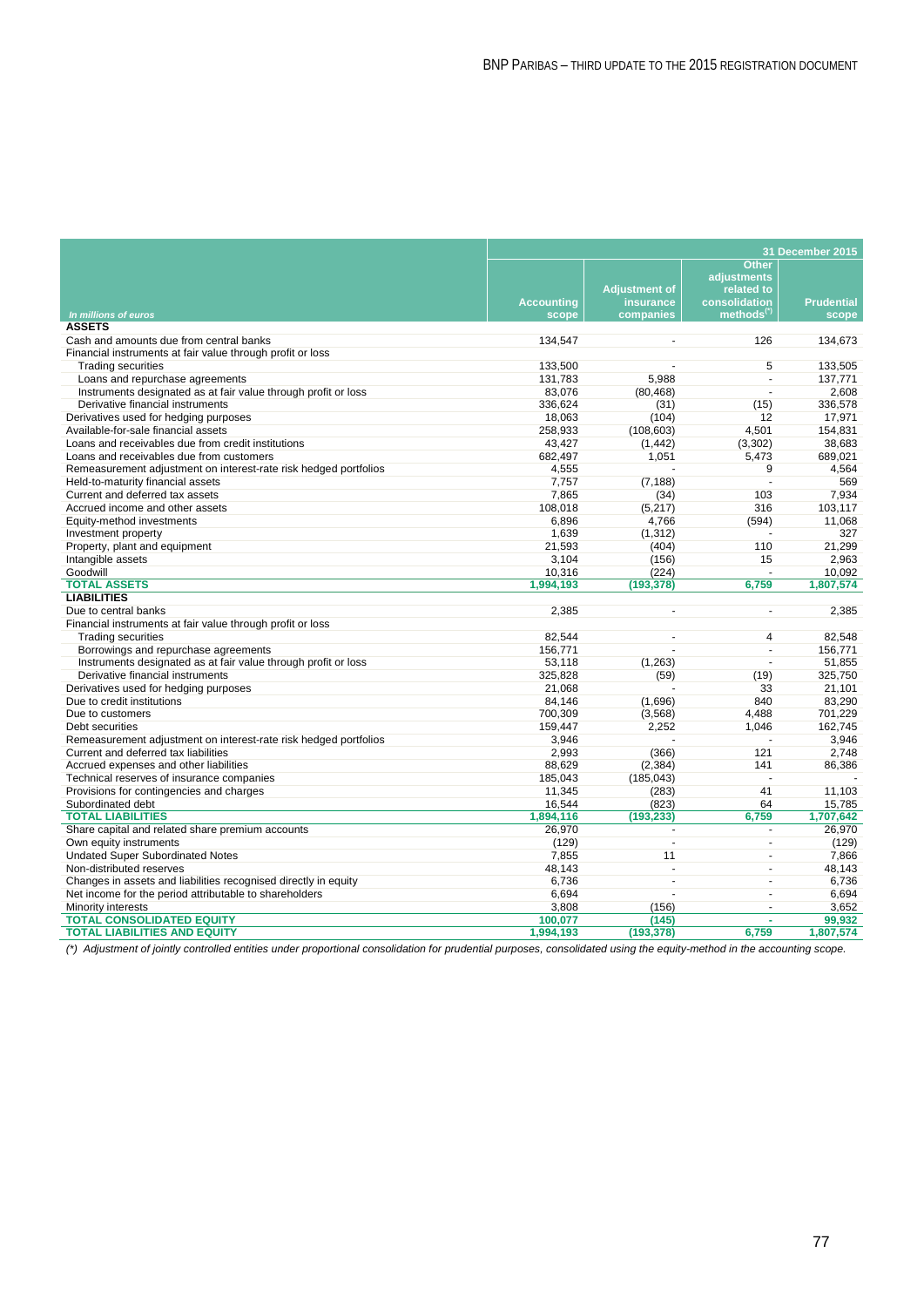## **REGULATORY CAPITAL**

Update of the 2015 Registration document, table 4 page 256.

|        |                     | <b>31 December 2015</b>                                              |                                      |
|--------|---------------------|----------------------------------------------------------------------|--------------------------------------|
|        | <b>Transitional</b> | <b>Phased in</b>                                                     | <b>Transitional</b><br>arrangements' |
|        |                     |                                                                      |                                      |
| 26,973 |                     | 26.970                                                               |                                      |
| 26,973 |                     | 26,970                                                               |                                      |
| 51.769 |                     | 48,686                                                               |                                      |
| 6,673  |                     | 6,736                                                                |                                      |
| 2,863  | 796                 | 2,706                                                                | 1,047                                |
| 3,247  |                     | 3,536                                                                |                                      |
| 91,526 | 796                 | 88,634                                                               | 1,047                                |
|        | (78)                | (19,072)                                                             | (352)                                |
| 72,917 | 718                 | 69,562                                                               | 695                                  |
| 8,004  | 1,508               | 8,159                                                                | 2,945                                |
| (745)  | (712)               | (867)                                                                | (832)                                |
| 7,259  | 796                 | 7,292                                                                | 2,113                                |
| 80,176 | 1,515               | 76,854                                                               | 2,808                                |
| 13,301 | (353)               | 10,979                                                               | 184                                  |
|        | 765                 | (1, 913)                                                             | 865                                  |
| 10,390 | 412                 | 9,066                                                                | 1,049                                |
| 90,567 | 1.927               | 85,920                                                               | 3.857                                |
|        |                     | 30 September 2016<br>Phased in arrangements'<br>(18, 609)<br>(2,911) |                                      |

*(\*) Subject to the provisions of article 26.2 of Regulation (EU) No. 575/2013.*

*(\*\*) Amounts subject to pre-regulation treatment or prescribed residual amount of Regulation (EU) No. 575/2013, in accordance with grandfathered Additional Tier 1 and Tier 2 eligibility rules applicable as of 2019.*

Excluding Q3 profits, phased in CET1 capital amounted to EUR 71,784 million, phased in Tier 1 capital to EUR 79,043 million and phased in total capital to EUR 89,434 million at 30 September 2016.

## **PILLAR 1 RISK-WEIGHTED ASSETS AND CAPITAL REQUIREMENT**

Update of the 2015 Registration document, table 8 page 260.

|                                                    |             | 30 September 2016    |             | 31 December 2015            |
|----------------------------------------------------|-------------|----------------------|-------------|-----------------------------|
| In millions of euros                               | <b>RWAs</b> | Capital requirements | <b>RWAs</b> | <b>Capital requirements</b> |
| Credit risk $(7)$                                  | 457.414     | 36,593               | 461,908     | 36,953                      |
| Counterparty credit risk                           | 32 474      | 2,598                | 29,228      | 2,338                       |
| Equity risk                                        | 59,249      | 4.740                | 58,079      | 4,646                       |
| Market risk <sup>(**)</sup>                        | 21.721      | 1.738                | 23,764      | 1,901                       |
| Operational risk                                   | 61.879      | 4,950                | 60,548      | 4.844                       |
| <b>TOTAL</b>                                       | 632,737     | 50,619               | 633,527     | 50,682                      |
| (*) Of which banking book securitisation positions | 8,828       | 706                  | 12.625      | 1.010                       |
| (**) Of which foreign exchange risk                | 1,449       | 116                  | 1,874       | 150                         |

At 30 September 2016, the Group's risk-weighted assets amounted to EUR 630.4 billion taking transitional arrangements into account.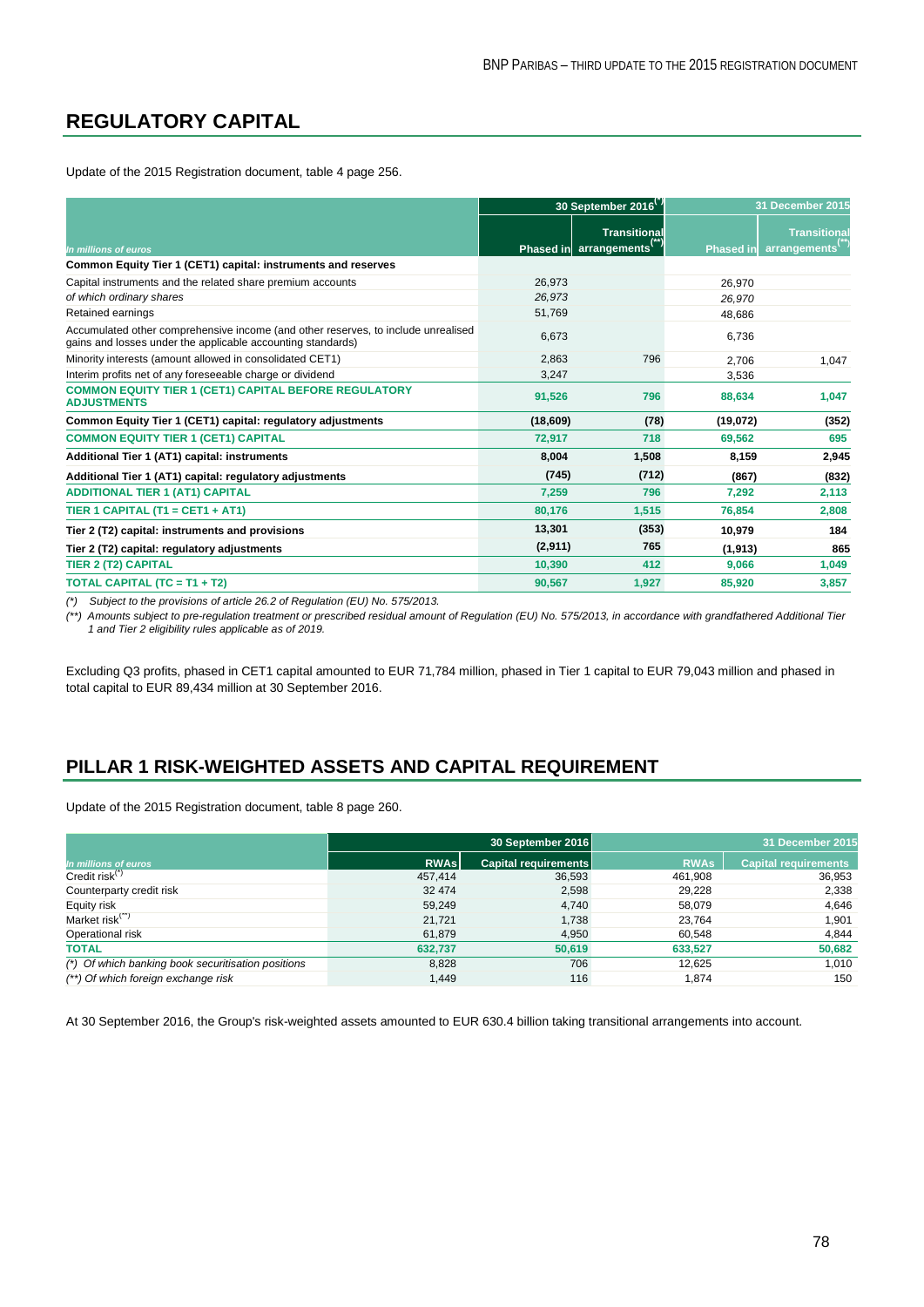## **LEVERAGE RATIO**

#### Update of the 2015 Registration document, table 14 page 266.

*Leverage ratio and reconciliation of prudential balance sheet and the leverage exposures*

| In billions of euros                                                                                                     | 30 September 2016 | 31 December 2015 |
|--------------------------------------------------------------------------------------------------------------------------|-------------------|------------------|
| Tier 1 (fully loaded) capital <sup>(7)</sup>                                                                             | 79                | 74               |
| Total prudential balance sheet                                                                                           | 1.976             | 1.808            |
| Adjustments for derivative financial instruments                                                                         | (126)             | (105)            |
| Adjustments for securities financing transactions "SFTs"                                                                 |                   | 3                |
| Adjustments for off-balance sheet items (i.e. conversion to credit equivalent amounts of off-balance sheet<br>exposures) | 148               | 155              |
| Other adjustments                                                                                                        | (41)              | (25)             |
| Total leverage exposures                                                                                                 | 1.962             | 1.836            |
| <b>LEVERAGE RATIO</b>                                                                                                    | 4.0%              | 4.0%             |
| الناقات المستحين والمستقر والمتحاملين المستحيل المستحيل المستحيل المستحيل المستحيل والمستحيل المستحيل والمستحيل          |                   |                  |

*(\*) Subject to the provisions of article 26.2 of Regulation (EU) No. 575/2013, in accordance with grandfathered Additional Tier 1 eligibility rules applicable as of 2019.*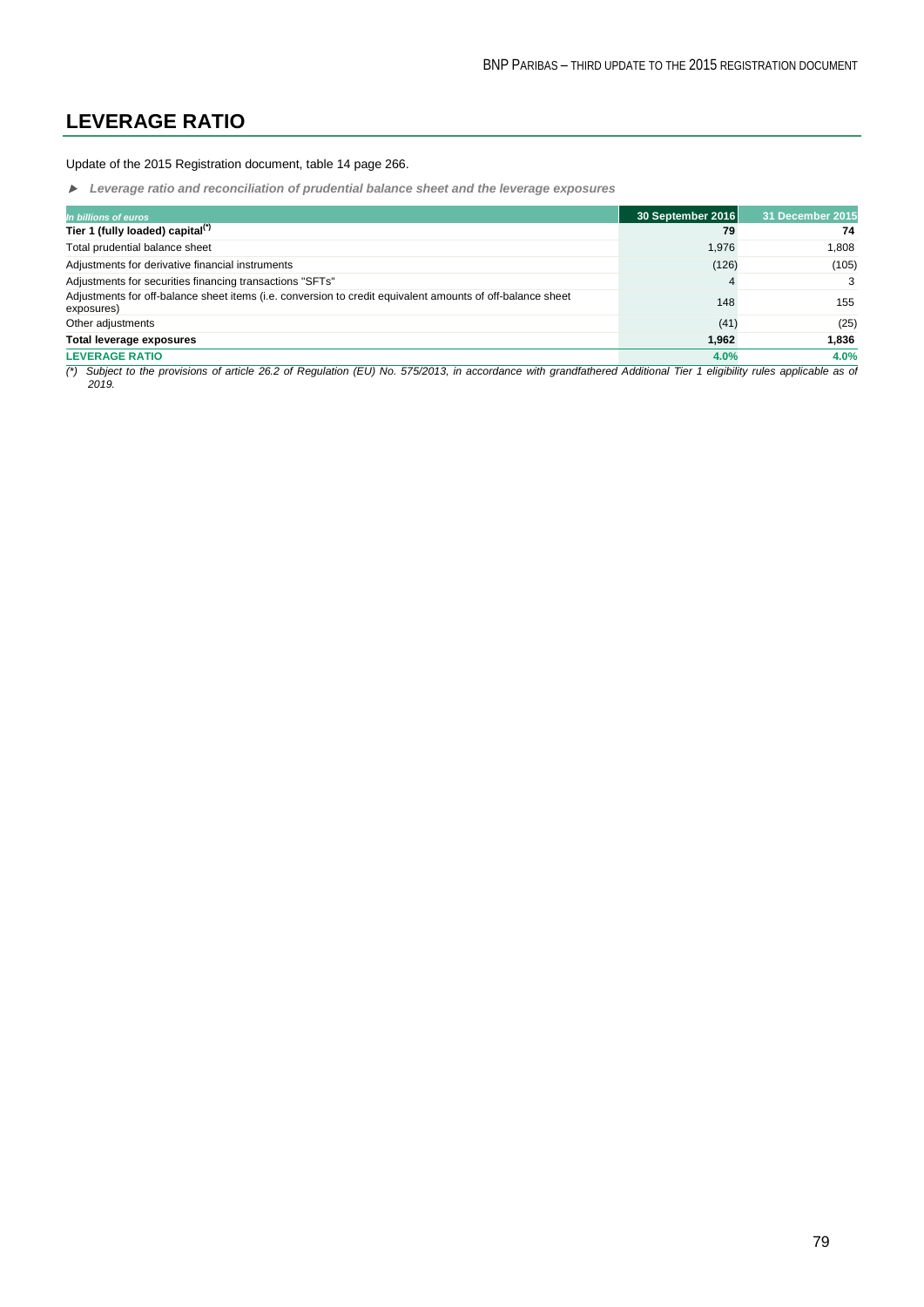## **4. Additional information**

### **4.1 Documents on display**

This document is freely available at BNP Paribas' head office: 16, boulevard des Italiens, 75009 Paris.

The French version of this document is also available on:

- The *Autorité des Marchés Financiers* (AMF) website at [www.amf-france.org](http://www.amf-france.org/)
- The BNP Paribas website at [www.invest.bnpparibas.com.](http://www.invest.bnpparibas.com/)

## **4.2 Contingent liabilities**

The Bank and certain of its subsidiaries are defendants in several actions pending before the United States Bankruptcy Court Southern District of New York brought by the Trustee appointed for the liquidation of Bernard L. Madoff Investment Securities LLC ("BLMIS"). These actions, known generally as "clawback claims", are similar to those brought by the BLMIS Trustee against numerous institutions, and seek recovery of amounts allegedly received by the BNP Paribas entities from BLMIS or indirectly through BLMIS-related "feeder funds" in which BNP Paribas entities held interests. The BLMIS Trustee claims in these actions that the amounts which BNP Paribas entities received are avoidable and recoverable under the U.S. Bankruptcy Code and New York state law. In the aggregate, the amount sought to be recovered in these actions approximates USD 1.3 billion. BNP Paribas has substantial and credible defenses to these actions and is defending against them vigorously.

Various litigations and investigations are ongoing relating to the restructuring of the Fortis group, now Ageas, of which BNP Paribas Fortis is no longer part, and to events having occurred before BNP Paribas Fortis became part of the BNP Paribas Group. Among these are litigations brought by shareholder groups in The Netherlands and Belgium against Ageas and, among others, against BNP Paribas Fortis, in relation to its role as global coordinator of Fortis (now Ageas)'s capital increase in October 2007 to partly finance its acquisition of ABN Amro Bank N.V. These shareholder groups mainly allege that there has been a breach in the financial communication, as, inter alia, the disclosure regarding the exposure to subprime mortgages. On 14 March 2016, Ageas announced that it had entered into a proposed settlement with representatives of certain shareholder groups with respect to civil proceedings related to the former Fortis group for the events of 2007 and 2008. This settlement applies to all Fortis shareholders who held shares between 28 February 2007 and 14 October 2008, irrespective of whether they are members of a shareholder group that was represented in the negotiation of the settlement. The parties requested the Amsterdam Court of Appeals to declare the settlement to be binding on all Fortis shareholders who are eligible to participate in it, in accordance with the Dutch Act on Collective Settlement of Mass Claims ("Wet Collectieve Afwikkeling Massaschade" or "WCAM"). BNP Paribas Fortis will be able to invoke this settlement if it becomes final and binding.

All ongoing civil litigations in Belgium and in the Netherlands involving BNPP Fortis as per its aforementioned role are currently suspended.

Litigation was also brought in Belgium by minority shareholders of Fortis against the Société fédérale de Participations et d'Investissement, Ageas and BNP Paribas seeking (amongst other things) damages from BNP Paribas as restitution for part of the BNP Paribas Fortis shares that were contributed to BNP Paribas in 2009, on the ground that the transfer of these shares was null and void. On 29 April 2016 the Brussels Commercial court decided to stay the proceedings until the resolution of the pending Fortis criminal proceeding in Belgium.

Regulatory and law enforcement authorities in multiple jurisdictions are conducting investigations or making inquiries of a number of financial institutions regarding trading on the foreign exchange markets, including, among other things, possible collusion among financial institutions to manipulate certain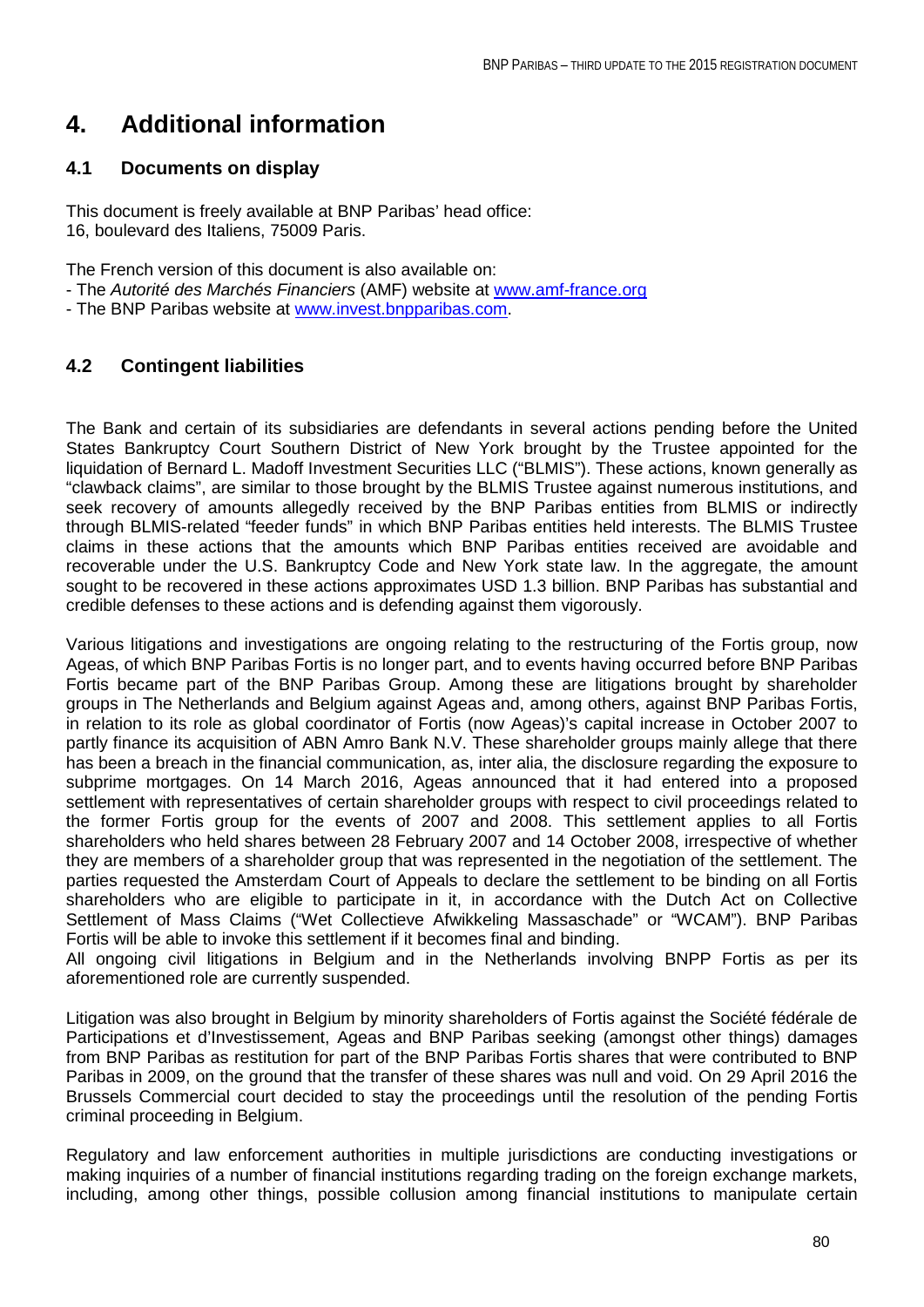benchmark currency exchange rates. The Bank has to date received requests for information in this respect from regulatory and law enforcement authorities in the United Kingdom, the United States and several countries in the Asia-Pacific region as well as from the European Competition Commission. The Bank is cooperating with the investigations and inquiries and responding to the information requests. In November 2014 the Financial Conduct Authority in the United Kingdom, in December 2014 the Hong Kong Monetary Authority and in October 2015, the Financial Services Agency in Japan informed the Bank that they had discontinued their investigation as to BNP Paribas. Moreover the Bank is conducting its own internal review of foreign exchange trading. While this review is ongoing, the Bank is not in a position to foresee the outcome of these investigations and proceedings nor their potential impact. The Bank, along with a number of other financial institutions, was named as a defendant in several consolidated civil class actions which were filed starting in March 2014 in the U.S. District Court of New York on behalf of purported classes of plaintiffs alleging manipulation of foreign exchange markets. It is

worth noting that US antitrust proceedings provide for joint and several liability of all defendants. Without acknowledging liability, the Bank along with several of its co-defendants reached an agreement with plaintiffs to settle this consolidated civil class action. In December 2015, the U.S. District Court of New York issued a preliminary settlement order approving the settlement agreement entered into by the Bank in an amount of USD 115 million.

In connection with the European Commission's investigation into purported anti-competitive conduct in the Credit Default Swaps ("CDS") market between a number of investment banks including BNP Paribas (the closure of which was announced by the European Commission on 4 December 2015), several class actions lawsuits were filed in U.S. courts against such parties. It is worth noting that US antitrust proceedings provide for joint and several liability of all defendants. Without acknowledging liability, the Bank and its co-defendants reached an agreement with the plaintiffs to settle these class actions. In October 2015, the U.S. District Court of New York issued a preliminary settlement order approving the settlement agreement entered into by the Bank in an amount of USD 89 million.

## **4.3 Significant changes**

Save as disclosed in this document, there has been no significant change in the financial position of the BNP Paribas Group since the end of the last financial period for which audited financial statements have been published.

## **4.4 Trends**

Refer to the section 12 of the table of concordance in chapter 7 of this document.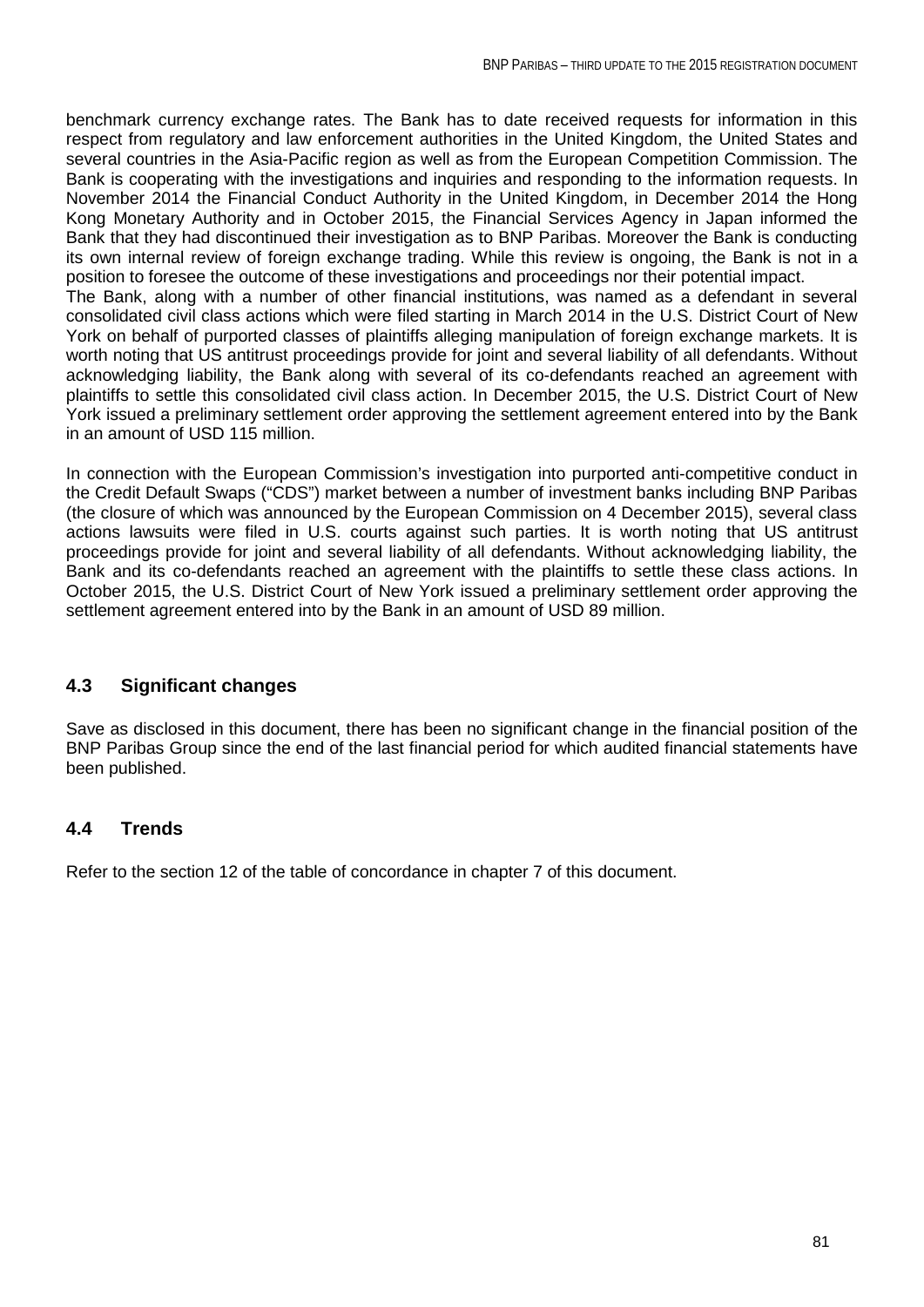## **5. Statutory Auditors**

**Deloitte & Associés** 185, avenue Charles de Gaulle 92524 Neuilly-sur-Seine Cedex **PricewaterhouseCoopers Audit** 63, rue de Villiers 92208 Neuilly-sur-Seine Cedex

**Mazars** 61, rue Henri Regnault 92400 Courbevoie

• Deloitte & Associés was re-appointed as Statutory Auditor at the Annual General Meeting of 23 May 2012 for a six-year period expiring at the close of the Annual General Meeting called in 2018 to approve the financial statements for the year ending 31 December 2017. The firm was first appointed at the Annual General Meeting of 23 May 2006. Deloitte & Associés is represented by Damien Leurent.

#### *Deputy:*

Société BEAS, 195, avenue Charles de Gaulle, Neuilly-sur-Seine (92), France, SIREN No. 315 172 445, Nanterre trade and companies register.

• PricewaterhouseCoopers audit was re-appointed as Statutory Auditor at the Annual General Meeting of 23 May 2012 for a six-year period expiring at the close of the Annual General Meeting called in 2018 to approve the financial statements for the year ending 31 December 2017. The firm was first appointed at the Annual General Meeting of 26 May 1994.

PricewaterhouseCoopers Audit is represented by Etienne Boris.

*Deputy:*

Anik Chaumartin, 63, rue de Villiers, Neuilly-sur-Seine (92), France.

• Mazars was re-appointed as Statutory Auditor at the Annual General Meeting of 23 May 2012 for a six-year period expiring at the close of the Annual General Meeting called in 2018 to approve the financial statements for the year ending 31 December 2017. The firm was first appointed at the Annual General Meeting of 23 May 2000.

Mazars is represented by Hervé Hélias.

*Deputy:*

Michel Barbet-Massin, 61, rue Henri Regnault, Courbevoie (92), France.

Deloitte & Associés, PricewaterhouseCoopers, and Mazars are registered as Statutory Auditors with the Versailles Regional Association of Statutory Auditors, under the authority of the French National Accounting Oversight Board (*Haut Conseil du Commissariat aux comptes*).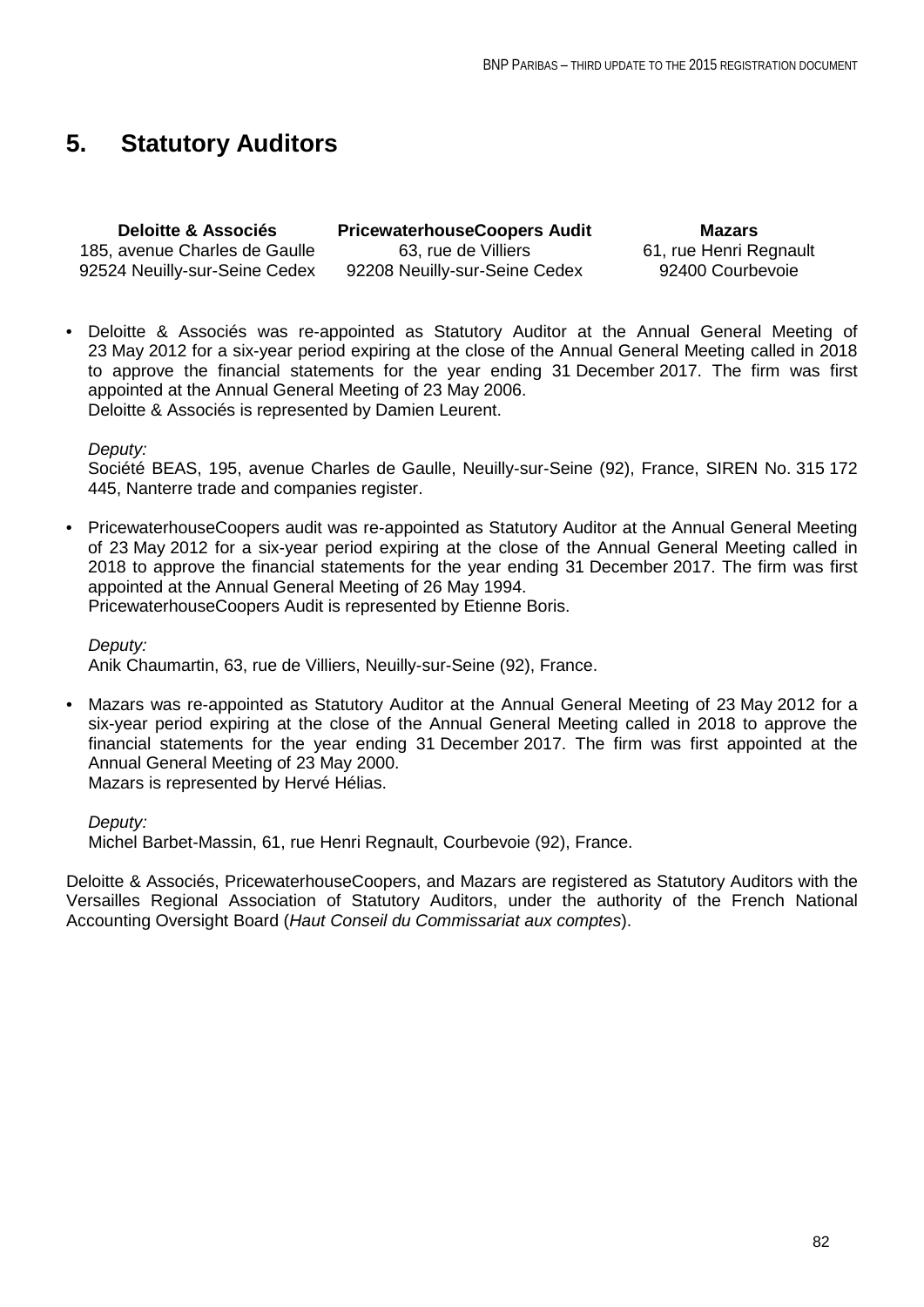## **6. Person responsible for the update to the Registration Document**

#### **PERSON RESPONSIBLE FOR THE REGISTRATION DOCUMENT AND ITS UPDATES**

Jean-Laurent Bonnafé, Chief Executive Officer of BNP Paribas

#### **STATEMENT BY THE PERSON RESPONSIBLE FOR THE REGISTRATION DOCUMENT AND ITS UPDATES**

I hereby declare to the best of my knowledge, and after having taken all reasonable precautions, that the information contained in the present update of the Registration document is in accordance with the facts and contains no omission likely to affect its import.

I obtained a completion letter from the Statutory Auditors, Deloitte & Associés, PricewaterhouseCoopers Audit, and Mazars, in which they state that they have verified the information contained in the present update about the Group's financial position and accounts and that they have read this update of the Registration document in its entirety.

Paris, 28 October 2016,

Chief Executive Officer

Jean-Laurent BONNAFÉ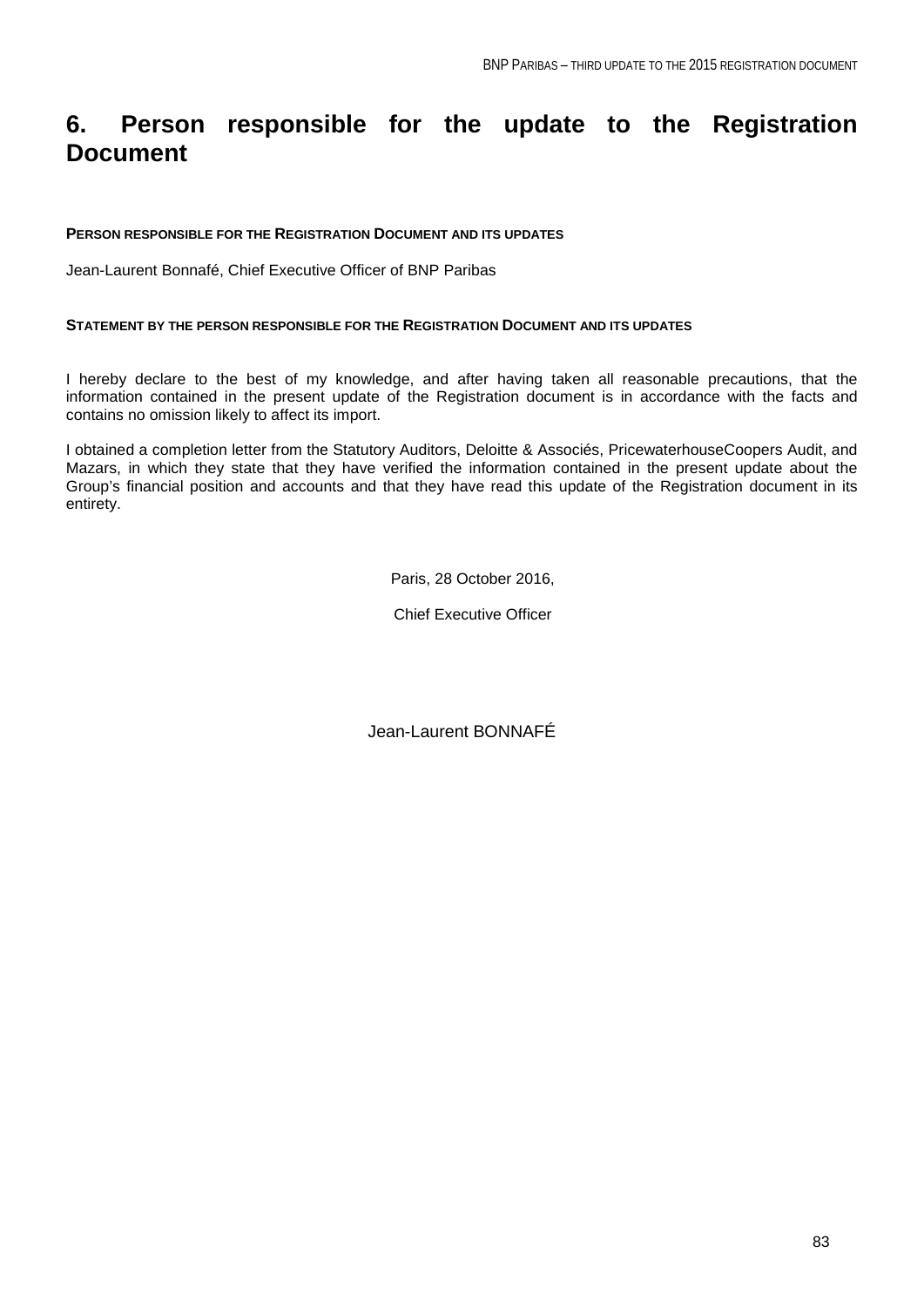# **7. Table of concordance**

|                                                                      | Third update<br>filed with the<br>AMF on | Second update<br>filed with the<br>AMF on | First update<br>filed with the<br>AMF on | Registration<br>document filed<br>with the AMF |
|----------------------------------------------------------------------|------------------------------------------|-------------------------------------------|------------------------------------------|------------------------------------------------|
|                                                                      | October 28,<br>2016                      | August 1, 2016                            | May 3, 2016                              | on March 9,<br>2016                            |
| Persons responsible<br>1.                                            | 83                                       | 177                                       | 90                                       | 530                                            |
| 2.<br><b>Statutory auditors</b>                                      | 82                                       | 176                                       | 89                                       | 528                                            |
| 3.<br><b>Selected financial information</b>                          |                                          |                                           |                                          |                                                |
| 3.1. Historical financial information                                | $3-69$                                   | 4-65                                      | 4-64                                     | 4                                              |
| 3.2. Financial information for interim                               | $3 - 69$                                 | $4 - 65$                                  | 4-64                                     | NA                                             |
| periods                                                              |                                          |                                           |                                          |                                                |
| 4.<br><b>Risk factors</b>                                            | 73                                       | 67; 154                                   | 65, 66-71                                | 236-372                                        |
| 5.<br>Information about the issuer                                   | 3                                        | 3                                         |                                          | 5                                              |
| 5.1. History and development of the<br>issuer                        |                                          |                                           |                                          |                                                |
| 5.2. Investments                                                     |                                          |                                           |                                          | $125$ ; 212-213;                               |
|                                                                      |                                          |                                           |                                          | 436; 511                                       |
| <b>Business overview</b><br>6.                                       |                                          |                                           |                                          |                                                |
| 6.1. Principal activities                                            | 3                                        | 3                                         | 3                                        | $6-15$ ; 159-171;                              |
|                                                                      |                                          |                                           |                                          | 512-518                                        |
| 6.2. Principal markets                                               |                                          |                                           |                                          | $6-15$ ; 159-171;<br>512-518                   |
| 6.3. Exceptional events                                              |                                          |                                           |                                          | $104 - 105$ ; 116;                             |
|                                                                      |                                          |                                           |                                          | 158; 411                                       |
| 6.4. Possible dependency                                             |                                          |                                           |                                          | 510                                            |
| 6.5. Basis for any statements made by                                |                                          |                                           |                                          | $6-15$ ; 106-115                               |
| the issuer regarding its competitive                                 |                                          |                                           |                                          |                                                |
| position                                                             |                                          |                                           |                                          |                                                |
| <b>Organisational structure</b><br>7.                                | 3                                        | 3                                         | 3                                        | 4                                              |
| 7.1. Brief description<br>7.2. List of significant subsidiaries      |                                          |                                           |                                          | 221-229; 433-                                  |
|                                                                      |                                          |                                           |                                          | 435; 512-517                                   |
| 8.<br>Property, plant, and equipment                                 |                                          |                                           |                                          |                                                |
| 8.1. Existing or planned material tangible                           |                                          |                                           |                                          | 187; 417                                       |
| fixed assets                                                         |                                          |                                           |                                          |                                                |
| 8.2. Environmental issues that may affect                            |                                          |                                           |                                          | 490-497                                        |
| the issuer's utilisation of the tangible<br>fixed assets             |                                          |                                           |                                          |                                                |
| <b>Operating and financial review</b><br>9.                          |                                          |                                           |                                          |                                                |
| 9.1. Financial situation                                             | $3-69$                                   | 4-65                                      | 4-64                                     | 132; 134; 400-                                 |
|                                                                      |                                          |                                           |                                          | 401                                            |
| 9.2. Operating results                                               | 58-69                                    | 54-65                                     | 16-17; 55-63                             | $104$ ; 106-116;                               |
| 10. Capital resources                                                |                                          |                                           |                                          | $124$ ; $132$ ; $400$                          |
| 10.1. Issuer's capital resources                                     | $53 - 55 : 72 :$                         | 49; 72; 74-75                             |                                          | 136-137; 429                                   |
|                                                                      | 75-79                                    | 136-139; 154;                             |                                          |                                                |
|                                                                      |                                          | 157                                       |                                          |                                                |
| 10.2. Sources and amounts of cash flows                              |                                          | 73                                        |                                          | 135                                            |
| 10.3. Borrowing requirements and funding<br>structure                | 15-16; 25; 55                            | 5; 13; 21; 51                             |                                          | 128; 350-359                                   |
| 10.4 Information regarding any                                       |                                          |                                           |                                          | NA                                             |
| restrictions on the use of capital                                   |                                          |                                           |                                          |                                                |
| resources that have materially                                       |                                          |                                           |                                          |                                                |
| affected, or could materially affect,                                |                                          |                                           |                                          |                                                |
| the issuer's operations.                                             |                                          |                                           |                                          |                                                |
| 10.5. Anticipated sources of funds                                   |                                          |                                           |                                          | NA.                                            |
| Research and development, patents,<br>11.                            |                                          |                                           |                                          | NA                                             |
| and licences                                                         | 81                                       | 175                                       |                                          | 126-127                                        |
| <b>Trend information</b><br>12.<br>13. Profit forecasts or estimates |                                          |                                           |                                          | <b>NA</b>                                      |
| 14. Administrative, management, and                                  |                                          |                                           |                                          |                                                |
| supervisory bodies, and senior                                       |                                          |                                           |                                          |                                                |
| management                                                           |                                          |                                           |                                          |                                                |
| 14.1. Administrative and management                                  | 74                                       | 68                                        |                                          | $30 - 45$ ; 101                                |
| bodies                                                               |                                          |                                           |                                          |                                                |
| 14.2. Administrative and management                                  |                                          |                                           |                                          | 46-68; 72-74                                   |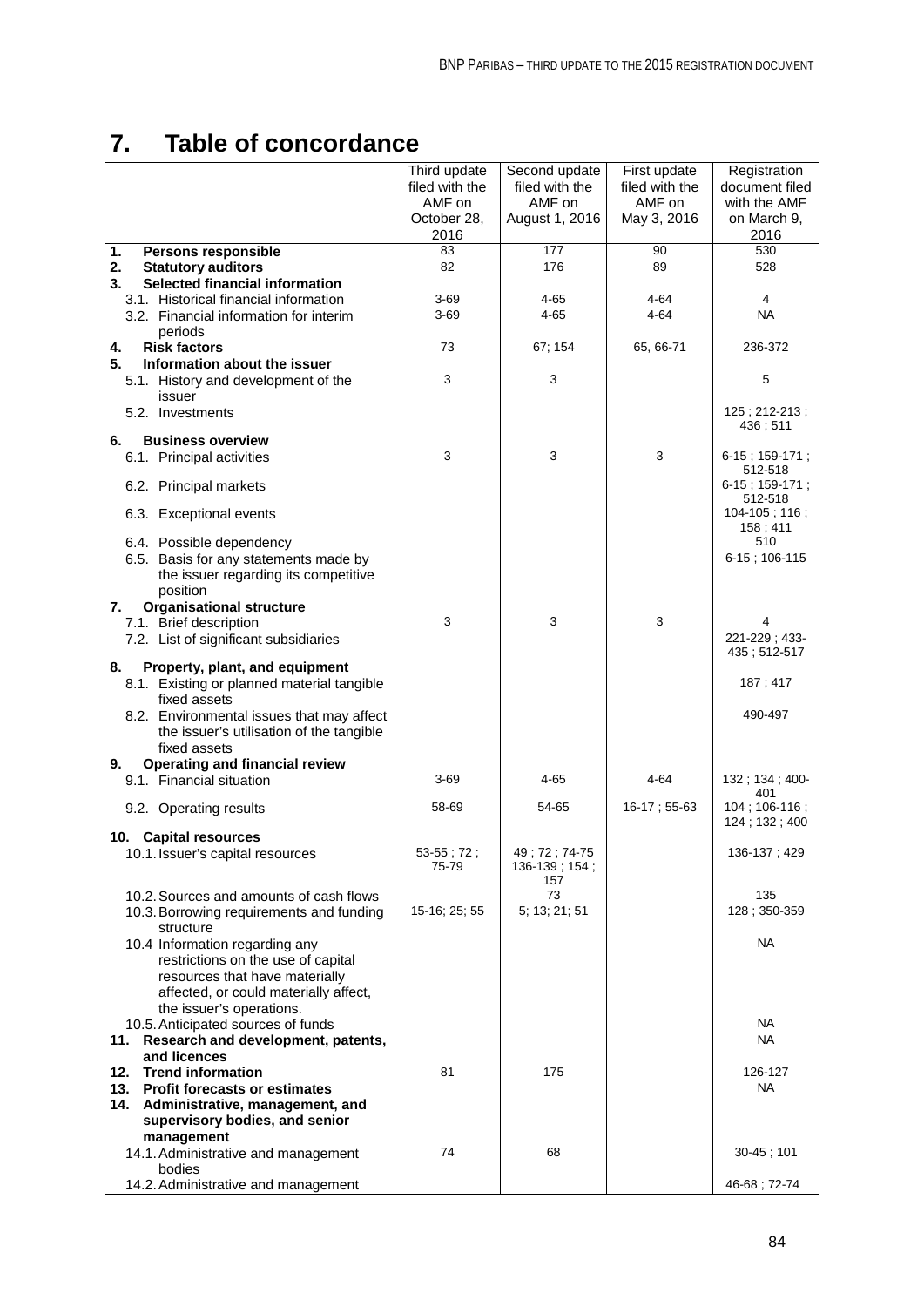|                                                                                                                                                                                                                                                                                              | Third update<br>filed with the<br>AMF on<br>October 28,<br>2016 | Second update<br>filed with the<br>AMF on<br>August 1, 2016 | First update<br>filed with the<br>AMF on<br>May 3, 2016 | Registration<br>document filed<br>with the AMF<br>on March 9,<br>2016 |
|----------------------------------------------------------------------------------------------------------------------------------------------------------------------------------------------------------------------------------------------------------------------------------------------|-----------------------------------------------------------------|-------------------------------------------------------------|---------------------------------------------------------|-----------------------------------------------------------------------|
| bodies' conflicts of interest                                                                                                                                                                                                                                                                |                                                                 |                                                             |                                                         |                                                                       |
| 15. Remuneration and benefits<br>15.1. Amount of remuneration paid and                                                                                                                                                                                                                       |                                                                 |                                                             | 72-86                                                   | 46-68; 199-208                                                        |
| benefits in kind granted<br>15.2. Total amounts set aside or accrued<br>by the issuer or its subsidiaries to                                                                                                                                                                                 |                                                                 |                                                             | 72-86                                                   | 46-68; 199-208                                                        |
| provide pension, retirement, or<br>similar benefits                                                                                                                                                                                                                                          |                                                                 |                                                             |                                                         |                                                                       |
| 16. Board practices<br>16.1. Date of expiry of the current terms of<br>office                                                                                                                                                                                                                |                                                                 |                                                             |                                                         | 30-42                                                                 |
| 16.2. Information about members of the<br>administrative bodies' service                                                                                                                                                                                                                     |                                                                 |                                                             |                                                         | <b>NA</b>                                                             |
| contracts with the issuer<br>16.3. Information about the audit<br>committee and remuneration                                                                                                                                                                                                 |                                                                 |                                                             |                                                         | 75-80; 85-87                                                          |
| committee<br>16.4. Corporate governance regime in<br>force in the issuer's country of<br>incorporation<br>17. Employees                                                                                                                                                                      |                                                                 |                                                             |                                                         | 69                                                                    |
| 17.1. Number of employees<br>17.2. Shareholdings and stock options                                                                                                                                                                                                                           | 3                                                               | 3                                                           | 3                                                       | 4;468<br>46-68; 151-152;<br>474                                       |
| 17.3. Description of any arrangements for<br>involving the employees in the<br>capital of the issuer                                                                                                                                                                                         |                                                                 |                                                             |                                                         | 426                                                                   |
| 18. Major shareholders<br>18.1. Shareholders owning more than 5%                                                                                                                                                                                                                             |                                                                 | 164                                                         |                                                         | $16 - 17$                                                             |
| of the issuer's capital or voting rights<br>18.2. Existence of different voting rights<br>18.3. Control of the issuer<br>18.4. Description of any arrangements,<br>known to the issuer, the operation of<br>which may at a subsequent date<br>result in a change of control of the<br>issuer |                                                                 | 164                                                         |                                                         | 16<br>$16 - 17$<br>17                                                 |
| <b>Related party transactions</b><br>19.                                                                                                                                                                                                                                                     | 73                                                              | 67                                                          | 65                                                      | 46-68; 218-219;<br>524-526                                            |
| 20. Financial information concerning the<br>issuer's assets and liabilities,<br>financial position, and profits and<br><b>losses</b>                                                                                                                                                         |                                                                 |                                                             |                                                         |                                                                       |
| 20.1. Historical financial information                                                                                                                                                                                                                                                       | $3-69;72$                                                       | 4-65 ; 69-151                                               |                                                         | $4$ ; 21; 103-128;<br>132-230; 400-<br>436                            |
| 20.2. Pro forma financial information<br>20.3. Financial statements                                                                                                                                                                                                                          |                                                                 | 69-151                                                      | 64                                                      | 153<br>129-230; 399-<br>436                                           |
| 20.4. Auditing of historical annual financial<br>information                                                                                                                                                                                                                                 |                                                                 |                                                             |                                                         | 231-232; 437-<br>438                                                  |
| 20.5. Age of latest financial information<br>20.6. Interim and other financial<br>information<br>20.7. Dividend policy                                                                                                                                                                       | $3-69;72$                                                       | 4-65; 69-151                                                | $4 - 64$                                                | 132; 399<br><b>NA</b><br>$21; 24-25; 105;$                            |
| 20.8. Legal and arbitration proceedings                                                                                                                                                                                                                                                      | 80-81                                                           | 140-141                                                     | 87                                                      | 431<br>$158; 211-212;$                                                |
| 20.9. Significant change in the issuer's                                                                                                                                                                                                                                                     | 81                                                              | 175                                                         | 88                                                      | 411<br>511                                                            |
| financial or trading position<br>21. Additional information<br>21.1. Share capital                                                                                                                                                                                                           |                                                                 | 164-166                                                     |                                                         | $16; 425-428;$<br>209-211; 419-<br>421; 519                           |